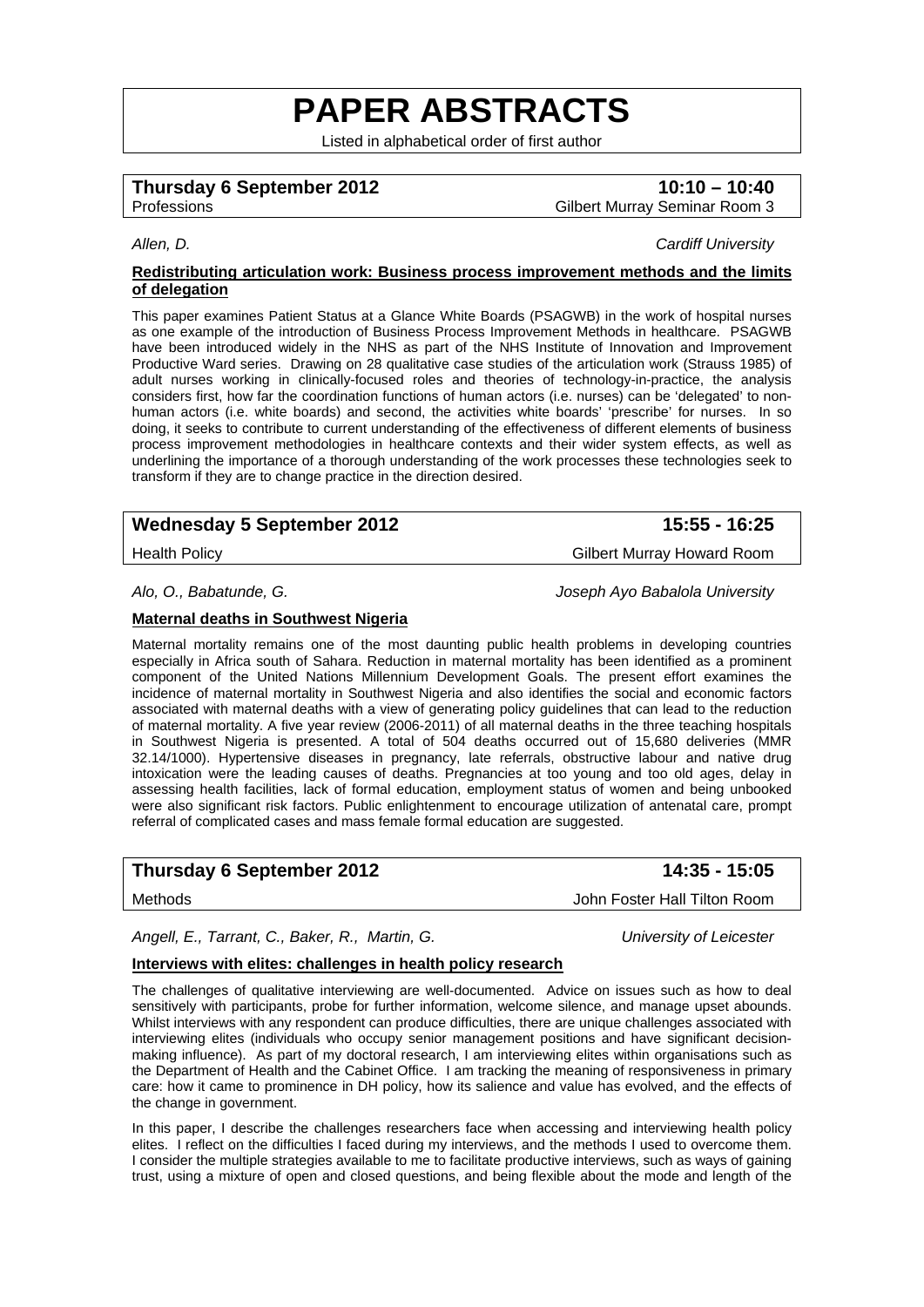interview. I reflect on the successes and failures of my approach, including ways in which I encourage detailed answers throughout the interviews, reduce the power gap, and ask awkward questions.

I will argue that with preparation, perseverance and creativity, fruitful interviews with elites are both viable and achievable. I will also discuss potential ways in which to handle "unproductive" interviews and to learn from them in a positive way.

## **Wednesday 5 September 2012 15:20 - 15:50**

Cancer Gilbert Murray Seminar Room 5

#### *Arber, A., Odelius, A. University of Surrey*

## **The "new normal" delivering information about oral chemotherapy in the clinic**

As a result of bio-medical research and pharmaceutical advances many chemotherapy drugs and supportive medications are now available orally to be used throughout the illness trajectory and they are the current 'gold standard' for treating the cancer called myeloma. Oral agents targeting myeloma cells are highly effective, and have contributed to myeloma becoming a chronic disease which is treatable but not curable and they offer a new treatment paradigm for cancer. The aim of this study is to understand how information about oral chemotherapy is delivered to patients who are starting oral chemotherapy for myeloma. The study draws on a case study approach using mixed methods. Audio recordings of 10 clinical consultations between staff and patients at three NHS trusts were carried out as well as a selfcompletion questionnaire and interviews with staff and patients. The results identify how staff adopt the 'information delivery mode' during consultations about oral chemotherapy. Information was framed in relation to adopting "a new normal", use of scare tactics to impart a sense of urgency, gravity and risk in relation to the medication. Surprisingly, adherence with the medication regime did not feature as a key issue in consultations.

## **Friday 7 September 2012 09:35 - 10:05**

Health Service Delivery **Gilbert Murray Seminar Room 3** Gilbert Murray Seminar Room 3

*Armstrong, N., Willars, J., Hilton, P. University of Leicester* 

## **More than just a test: the social functions of invasive urodynamic tests**

Urodynamic tests comprise a group of investigations which evaluate function of the lower urinary tract; some require catheterisation and are therefore regarded as invasive urodynamic tests (IUT). Several methods are used in the assessment of urinary incontinence, and IUT may form part of this. However, the current position of IUT in the diagnostic pathway is not agreed, and practice varies considerably. Despite the lack of evidence that it improves treatment outcome, and the possible harms such as risk of infection, many regard it as an essential part of assessment, particularly prior to surgical treatment.

We undertook an interview study following a nationwide survey about clinicians' current use of IUT, as part of a feasibility study for a future definitive RCT. Participants were purposively sampled to ensure a diverse sample including: those who do/do not routinely use IUT; different approaches to when IUT is needed; different perspectives on the planned RCT and willingness to randomise patients.

IUT appears to have a range of functions. Some are the anticipated clinical functions, e.g. adding to understanding of the condition, helping determine best treatment, and facilitating appropriate counselling. There appear, though, to be other functions IUT serves for clinicians and other factors underpinning its use. These include: acting as a safety net to prevent unnecessary or inappropriate surgery; fitting in with local practice and customs; and demonstrating a professional approach by 'leaving no stone unturned'. How clinicians approach a test that is commonly used but which lacks evidence of clinical utility will be discussed.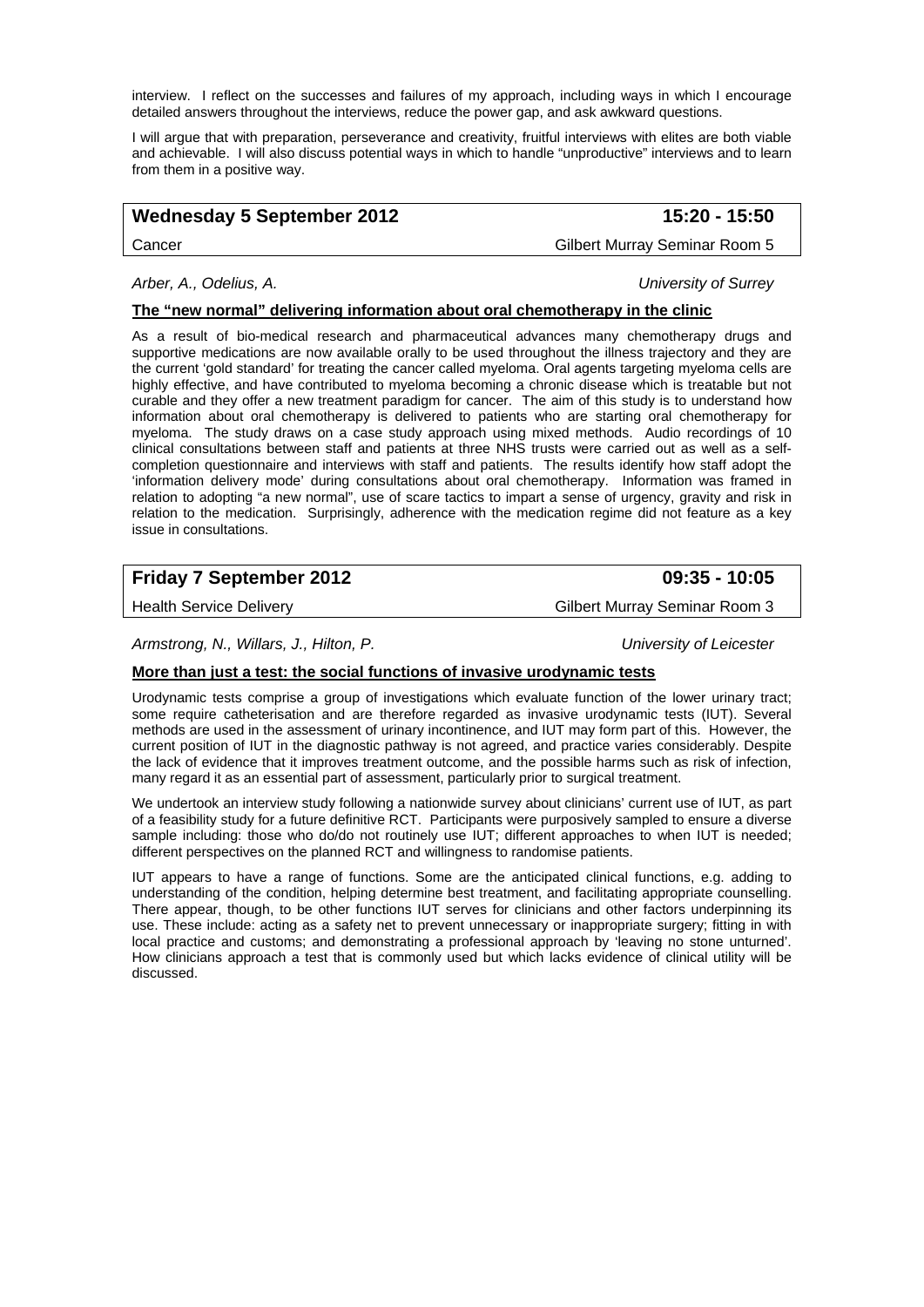## Wednesday 5 September 2012 **13:00 - 13:30**

Professions Gilbert Murray Seminar Room 3

#### *Ayala Valenzuela, R., Bracke, P.*

#### **Please, mind the gap: social class and ethnicity in healthcare professions in the Americas**

This paper seeks to work through some troublesome issues of the dominant ways of seeing and thinking professionalism and professional work in healthcare, emphasizing in Chilean hospitals and, particularly, Chilean nurses.

Nursing occupational category has been basically analyzed under two lenses: gender and academization. On the one hand, there is an extensive literature on gender and the ways in which it has an effect in nursing work relationships, particularly shaped as forms of control and exploitation amongst occupations. On the other hand, the effect of further schooling in developing simple tasks into formal occupations, which is reflected in theorization, empirical research and postgraduate studies.

Analyzing nursing, however, cannot longer disregard the significance of social matters such as class and ethnicity in healthcare evolving system. Noticeably, these concepts have been systematically overlooked despite their peculiar social and political relevance in Latin-American countries, or at best unsuitably analyzed under the influence of mostly Anglo-American theory.

The paper thus tries to bridge a very significant gap in the current literature on professional development, taking into account the central concepts of class and ethnicity as they are constructed in labour interactions. On a basis of ethnographic data, the analysis shows how class and ethnicity lead to different outcomes in terms of development and life opportunities for different categories of healthcare workers. The article concludes outlining some strategies and suggestions for future further research.

## **Friday 7 September 2012 09:35 - 10:05**

Experiences of Health and Illness Gilbert Murray Livingstone Room

#### *Bailey, R.*

#### **Doing Impairment: Towards understanding disability/impairment as embodied action**

There has been ongoing debate within and between Disability Studies and Medical Sociology about how impairment/chronic illness should be conceptualised. This paper will contribute to this debate by exploring the insights gained by using the concept of "doing impairment", to refer to the everyday practices that the embodied self has to "do" to the body-as-object in order to live through and with an impaired body in a disabling world.

The doing impairment concept was used to analyse data generated from qualitative interviews with 27 disabled people about their experiences of healthcare. This revealed that participants' everyday life included mundane tasks in which the impaired body was implicated and these necessitated participants doing a range of physical, emotional and cognitive acts.

Particular attention was paid to what influenced this doing. One of these influences was the enactment of impairment, the way impairment affected movement, function emotion and cognition. But other conditions of the body, such as age, biography, social status, also influenced doing. Similarly, as the embodied self is always experienced in a context shaped by social structures, context influenced both the tasks that had to be done and the doing of them.

Thus the doing impairment concept understands impairment as embodied action, which is shaped simultaneously by agency and structure, thus avoiding the over-socialised approach of some within Disability Studies and the individualised approach of some within Medical Sociology. It is also rooted in a non-normative view of the body.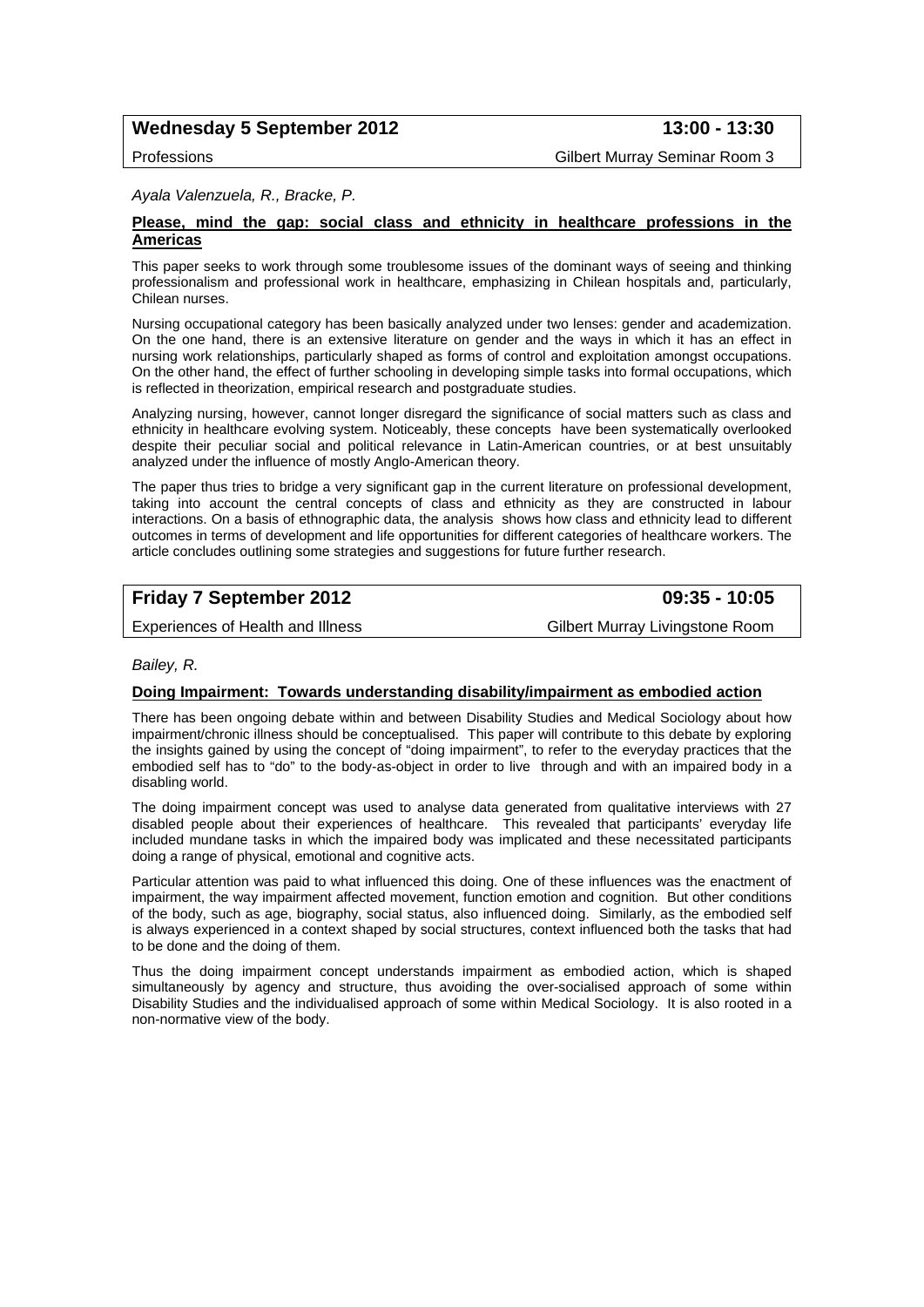## **Friday 7 September 2012** 10:10 - 10:40

Lifecourse John Foster Hall Rothley / Oakham

*Baldwin, K. De-Montford University, Leicester* 

#### **Social Egg Freezing: Conceptualising choice, autonomy and responsibility in media discourse**

While fertility preservation in those about to undergo medical treatments which may damage fertility has been an option for some time, the improved outcomes of new technologies of vitrification and ICSI have led to the marketing of egg freezing for non-medical reasons, whereby women who are not yet ready to become mothers are offered the possibility of preserving their fertility until such time as they wish to reproduce. This type of fertility preservation has been termed 'Social Egg Freezing'.

This paper presents the key findings from a critical discourse analysis of 30 newspaper articles on social egg freezing (2008-2011) which identified several key themes around discourses of women's responsibility and choice to bear children. This paper will reveal how the representational strategies and lexical choices employed by the creators of the media articles effectively foreground women's responsibility for timely and conscientious childbearing whilst suppressing the structural inequalities which often lead women to delay motherhood.

This presentation will also discuss the assumptions and discourses about women's autonomy which conceptualise them as atomistic beings who make reproductive decisions in a social vacuum, in isolation from influential structures and relations. Finally this presentation will examine the implications of such assumptions, highlighting the absence of a relational approach to autonomy and responsibility in media discussions of egg freezing and women's reproductive decision making more broadly, and will consider the implications of this absence for the way in which women's fertility and childbearing decisions are framed by the media.

## **Friday 7 September 2012** 11:20 - 11:50

Patient-professional Interaction and Gilbert Murray Seminar Room 5

*Barbour, R. The Open University* 

#### **'Fat chance': The uncomfortable fit between obesity, health promotion and medical sociology**

This paper draws on findings from several studies on obesity conducted over the past fifteen years, in order to critically examine the tensions inherent in conducting medical sociological research at this interface. Although our engagement with health promotion research might initially appear to be benign, the health promotion project relies on a set of assumptions and 'reading' of evidence which are both open to question. Empirical research into community views, expriences of weight management in general pracitce and weight loss post-partum highlight some uncomfortable aspects of this alleged 'fit', and demonstrate that there is considerably more at stake than reluctance amongst the target group involved; rather weight interventions may threaten cherished identities and are open to challenges based on lay knowledge. This is difficult terrain and involves us, as sociologists, in negotiating with professional colleagues as well as our respondents. Focus groups, in particular, can provide a site for performative and subversive social constructions, but, ultimately, can be used as ammunition in designing and marketing health promotion initiatives, and we should take a long hard look at our alignments and responsibilities as researchers in this tricky arena.

| <b>Wednesday 5 September 2012</b> | 16:30 - 17:00                   |
|-----------------------------------|---------------------------------|
| Mental Health                     | Gilbert Murray Livingstone Room |

*Barnes, M., Sherlock S., Kessler D.,Thomas LJ., Owen-Smith A., Kuyken W., Lewis G., Wiles NJ., Turner K. University of Bristol* 

## **Depressed patients' struggles with CBT: a qualitative study**

Introduction: Cognitive behavioural therapy (CBT) is often reserved for patients who have not responded to medication, specifically those who have treatment resistant depression (TRD). CBT requires a significant commitment from patients and some patients drop out of treatment. However, there are no studies directly exploring what patients find difficult about CBT.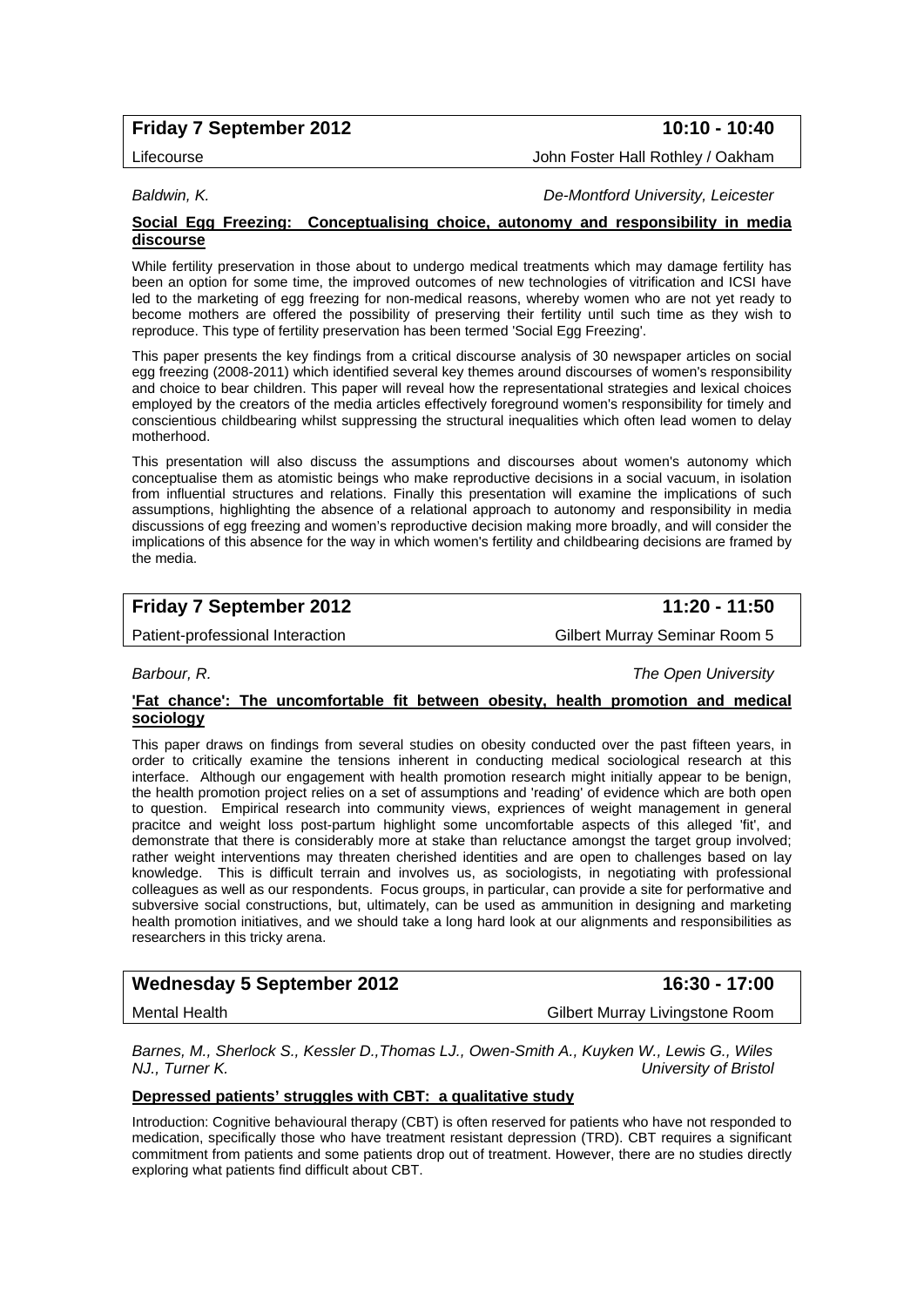Methods: In-depth interviews were held with patients taking part in the COBALT trial; a multi-centre randomised controlled trial that aimed to assess the effectiveness of CBT in addition to pharmacotherapy for patients with TRD. We interviewed 17 patients who had completed CBT and 9 who had not. We explored patients' views and experiences of CBT and reasons for completing or not completing therapy. Data were analysed thematically.

Results: Patients described finding CBT a difficult process at times, and had struggled to complete homework tasks for emotional and practical reasons. CBT homework was associated with negative school homework experiences, and there were challenges incorporating written worksheets into the patients' day. These difficulties were the reasons why some patients had not completed their course of CBT. Despite struggling with aspects of CBT, most patients felt they had benefitted from therapy.

Conclusions: Patients with depression and GPs will be able to use these findings to discuss the possible challenges and benefits of committing to a course of CBT. Understanding what patients may struggle with can also aid therapists in engaging the patient with CBT, thus ensuring greater success. These findings contribute to the patient experience of depression and its treatment.

| <b>Thursday 6 September 2012</b> | 11:20 - 11:50 |
|----------------------------------|---------------|
|                                  |               |

Health Policy John Foster Hall Tilton Room

*Barnoy, S., Gilbar, R. Tel-Aviv University* 

### **Communication of genetic information to relatives in Israel: between privacy and responsibility**

Background: Genetic information has implications for the patient's biological relatives and for the patient's spouse when reproduction is considered. Yet, in Western society the patient's rights to autonomy, privacy and confidentiality limit relatives' access to genetic information, as these rights provide the patient with the ultimate authority to decide whether to inform relatives or not.

Aim: To study patients' intentions to communicate genetic test results to their relatives.

Methods: A large quantitative-based study was conducted in Israel in eight genetic clinics regarding patients' attitudes to disclosure of genetic information to relatives. The study examines the similarities and differences between the two largest groups who visit genetic clinics in Israel – for prenatal screening and for carrier testing for cancer.

Results: 564 respondents took part in the study, equally divided between the two groups. The overall rate of intention to inform relatives was high (over 90%). Respondents in the cancer group revealed a more familial-based approach than those in the prenatal screening group. The ability to prevent/treat a disease had an influence on the respondents' intention to disclose. A relatively high rate of non-disclosure was found in the prenatal screening group (7.8%) as compared to the cancer group (2.8%).

Conclusions: These findings, especially the relatively high rate of non-disclosure in the prenatal group, are significant in light of a widespread wish in Israeli society to give birth to a child without a disease or disability. A reconsideration of current practices and guidelines in this area in Israel is therefore required.

## Wednesday 5 September 2012 **13:35 - 14:05**

Inequalities Gilbert Murray Howard Room

#### *Beagan, B., Bryson, M., Fredericks, E.*

#### **'I'm doing many of the same things with everybody, regardless of orientation or gender': Physician experiences providing primary care to LGBTQ women patients.**

This paper explores the perceptions and experiences of general practice physicians in two Canadian cities concerning their work with women patients who identify as lesbian, gay, bisexual, transgendered or queer (LGBTQ). Physicians typically enter medicine because they want to help people – they have the best of intentions concerning patient care. Yet even in socialized health care systems, where access issues are less immediate, we know there are systematic inequities in the heath care of marginalized groups such as LGBTQ women.

Here we draw on concepts of everyday inequalities and micro inequities to examine how, despite good intentions, physicians' routine practices may perpetuate inequitable care. Based on in-depth interviews with 24 physicians in Halifax and Vancouver, we examine when gender identity and sexual orientation were deemed to matter, and how. The micro-level, everyday social processes through which social inequalities are reproduced during 'business-as-usual' medical interactions are highlighted in the analyses.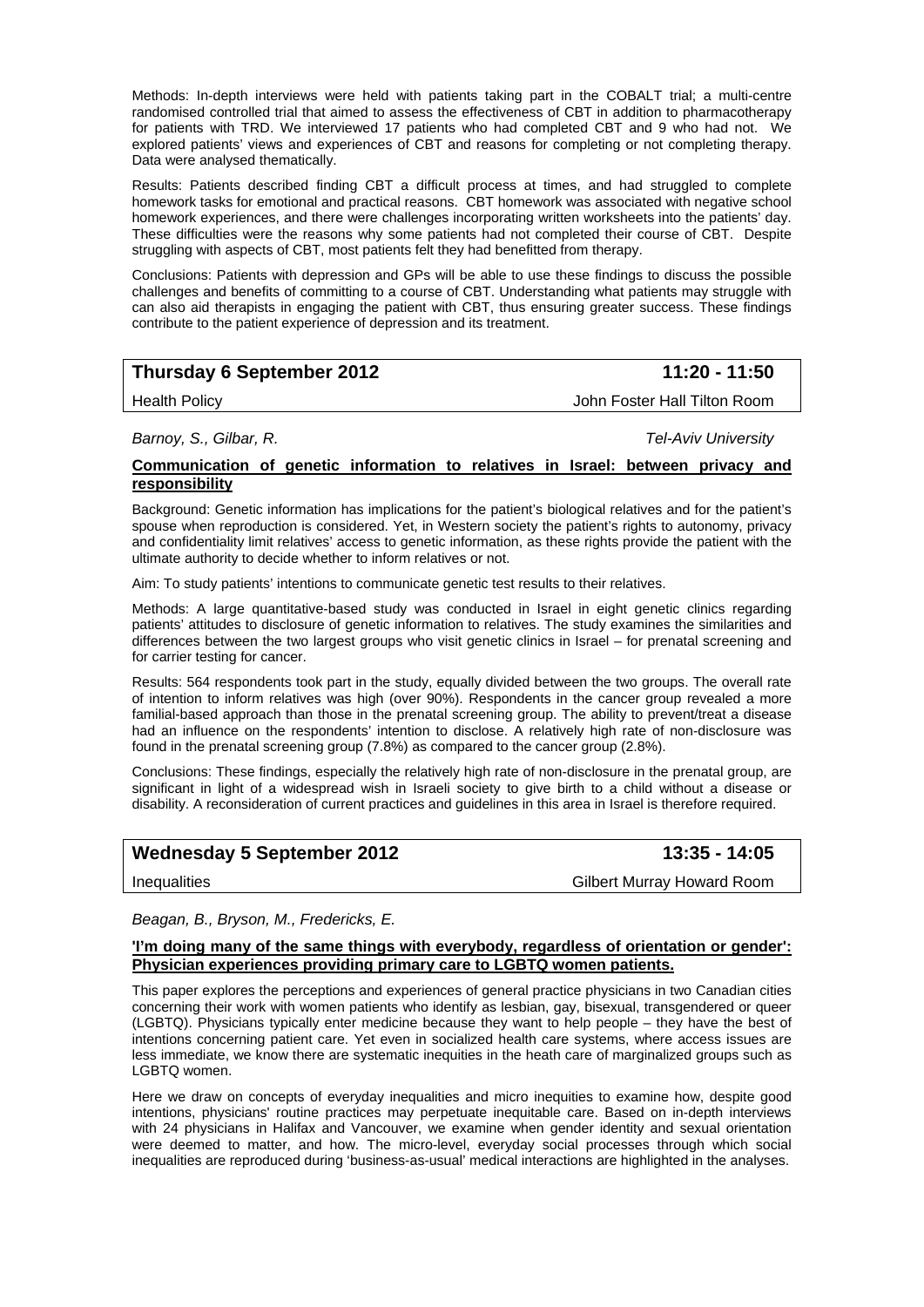Akin to gender-blindness and colour-blindness, physicians frequently denied the relevance of gender identity and sexual orientation, seeking to treat all patients as unique individuals. Many sought to avoid discrimination and stereotyping by avoiding making any assumptions. The predominant approaches assumed professional neutrality and objectivity were possible, and participants desired greater cultural competence in this arena, striving for comfort in their interactions with LGBTQ patients. We challenge notions of 'cultural competence,' and question whether 'comfortable' is a desired attribute in LGBTQ health care interactions. In contrast, we propose the possible value of discomfort, in particular the discomfort attending critical reflexivity.

## Wednesday 5 September 2012 **15:55 - 16:25**

Politics of Health Gilbert Murray Seminar Room 2

*Benzer, M., Benzer, M.* 

#### **Independence in dependence**

The paper presents results from a sociological inquiry into the method of cost-effectiveness assessments of health technologies in the context of health technology appraisals outlined by the National Institute for Health and Clinical Excellence (NICE). The paper discusses two key elements of the mode of procedure delineated by NICE: the enlistment of patients for describing their health-related quality of life by means of the EuroQol Group's EQ-5D-3L questionnaire; and the enlistment of the public for evaluating health and ascribing quality of life weights to health states. The paper critically examines the position that patients are assigned by virtue of NICE's treatment of these two elements of its methodological framework. Centring on the application of the EQ-5D-3L instrument, the first element echoes a commitment to the ideal of independent, self-sufficient living against the notion of the patient as a passive recipient of healthcare. This ideal is affinitive with a model of subjectivity whose dominance is often said to characterise advanced liberal healthcare governance. By contrast, NICE's outline of the second element, which centres on obtaining quality of life weights from the public, re-inscribes the patient into a relationship of (arguably social) dependence and assigns her or him the position of the passive healthcare recipient. The paper suggests that the position thus constructed for the patient betrays a contradiction which might be better understood – perhaps resolved – in view of the basic biopolitical orientation of the cost-effectiveness assessment framework outlined by NICE.

## **Thursday 6 September 2012** 16:20 - 16:50

Screening and Diagnosis **Gilbert Murray Howard Room** 

*Berghs, M . University of York* 

#### **Testing the dads: Facilitating informed choice?**

Facilitating informed choice among those at risk of recessive disorders is a key NHS policy objective. In 2001, the Department of Health established the Sickle Cell and Thalassaemia Screening Programme. One of the aims of the programme is to provide timely ante-natal sickle cell screening to all couples. If a mother is identified as a sickle cell carrier, her partner should ideally be offered screening, thereby enabling the couple to make an informed choice on the future of the pregnancy. However, trial evidence (Dormandy et al. 2010) suggests fathers are tested in less than 8 per cent of cases during ante-natal care, when their partner is a known sickle cell carrier. Little is known why this is so. This paper represents some preliminary findings from a NIHR-RfB study examining how best to facilitate informed choice and fathers' involvement in antenatal screening for sickle cell. Focus groups were held with people of African, African-Caribbean, and mixed origins to understand prospective fathers' and mothers' attitudes to ante-natal screening for recessive disorders in order to compare the two. Semi-structured interviews were also held to examine fathers' experiences and understandings of ante-natal screening for sickle cell, when their partner is a known sickle cell carrier.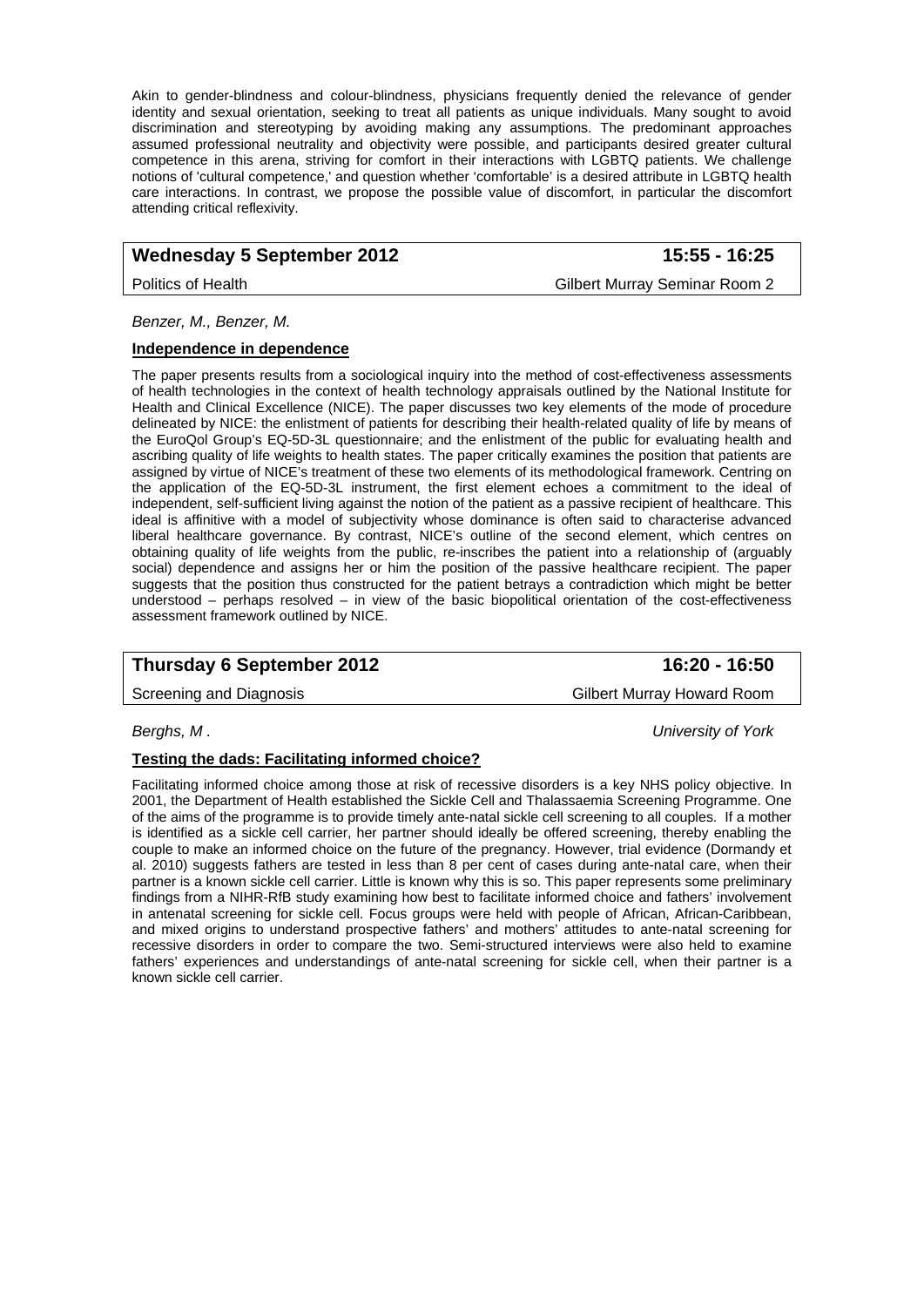## **Thursday 6 September 2012 16:20 - 16:50**

Health Care Organisation Gilbert Murray Seminar Room 2

*Bishop, S., Waring, J., Jurgens, F. University of Nottingham* 

#### **The Patient as Boundary Object: Collaboration, fragmentation and objectification during hospital discharge**

This paper examines how patients might be conceptualised as 'boundary objects', especially during instances of inter-professional or inter-organisational working, such as hospital discharge. Boundary objects are artefacts which are understood variously by different groups, but which allow sufficient mutual understanding to develop collaboration (Star and Griesemer, 1989). Identifying patients as a boundary objects does not necessarily keep with the original conception (Star, 1989); certainly it would be reductive to equate patients to passive sources of information, tools or objects. However, applying the concept of boundary object to patient provides three contributions in the context of hospital discharge. First, it locates the patient as the central 'object' around which different professionals with distinct knowledge, cultures and modes of organising construct their practices and allow 'cooperation without consensus' (Star, 2010). Second, it directs attention to the interpretive flexibility with which patients are understood by these different groups as the 'patient' is (re-)constructed (as 'patients', 'service users' and 'care customers') between care settings thereby illustrating conflicts in fragmented care processes. Thirdly, it highlights how patients are often treated as passive recipients of successive care episodes without being fully involved and empowered in their own care processes. Reflecting this concern, we tentatively propose the idea of seeing the patient as a 'boundary subject' which gives greater agency to patients as a partners in their own care, whilst retaining the analytical perspectives provided by the boundary 'object' concepts.

## Wednesday 5 September 2012 **13:00 - 13:30**

*Borgstrom, E. University of Cambridge* 

## **'I need to ask you a favour…': experiences of a reluctant 'expert'**

The request came in the form of a Facebook message – a plea for my 'expert' knowledge about end-of-life care as her grandfather died. Immediately drawn to action as a friend, I was struck by my reluctance to fulfill the expert role she was requesting of me. I was left advocating practical solutions and suggestions I would otherwise be critical of academically. I found my response to be supportive of the rhetoric I spent months deconstructing. And in many places, all I could say was 'sorry, I don't know' – a strange sense of failure I had never anticipated to be part of my research. Whilst there are numerous auto-ethnographic accounts dealing with illness, death, and grief by drawing on personal experiences, this paper seeks to articulate and make sense of what it is like to be called on as an informal 'expert' in the realm of everyday, but life changing, events. Through this experience I attempt to reflect on how, as social scientists, we become to be seen as 'experts' socially, even in our personal relationships, and to question what we can do with this position, particularly at a time when the value of sociological research is contested. Moreover, the conflicts and reflections prompted by this dual role of friend/expert, although blurring boundaries, highlights how such instances might provide fruitful insights into our research and deserve to be explicitly explored in our work. Overall it is a discussion about what it's like to research something everyone experiences – death.

## Wednesday 5 September 2012 **15:20 - 15:50**

Ethnicity Gilbert Murray Howard Room

*Bradby, H., Davison, C., Green, G., Krause, K., Alex, G., Huschke, S.* 

#### **Diversity and health care access: illness stories in four different European settings**

This pilot project uses story-telling methods to investigate personal pathways through the healthcare landscape, attending to individuals' diversity in terms of legal status, demography, family circumstance, economic activity, ethnic background, linguistic abilities and shared cultural values and the structure of the healthcare system. The project sought to interrogate the theoretical and practical uses of the concept of 'superdiversity' and its relationship with access to health care services. Methodologically the study sought to test whether, using 3 simple prompt questions, adults in four different European settings would tell stories that could be analysed in a single framework.

Lifecourse John Foster Hall Tilton Room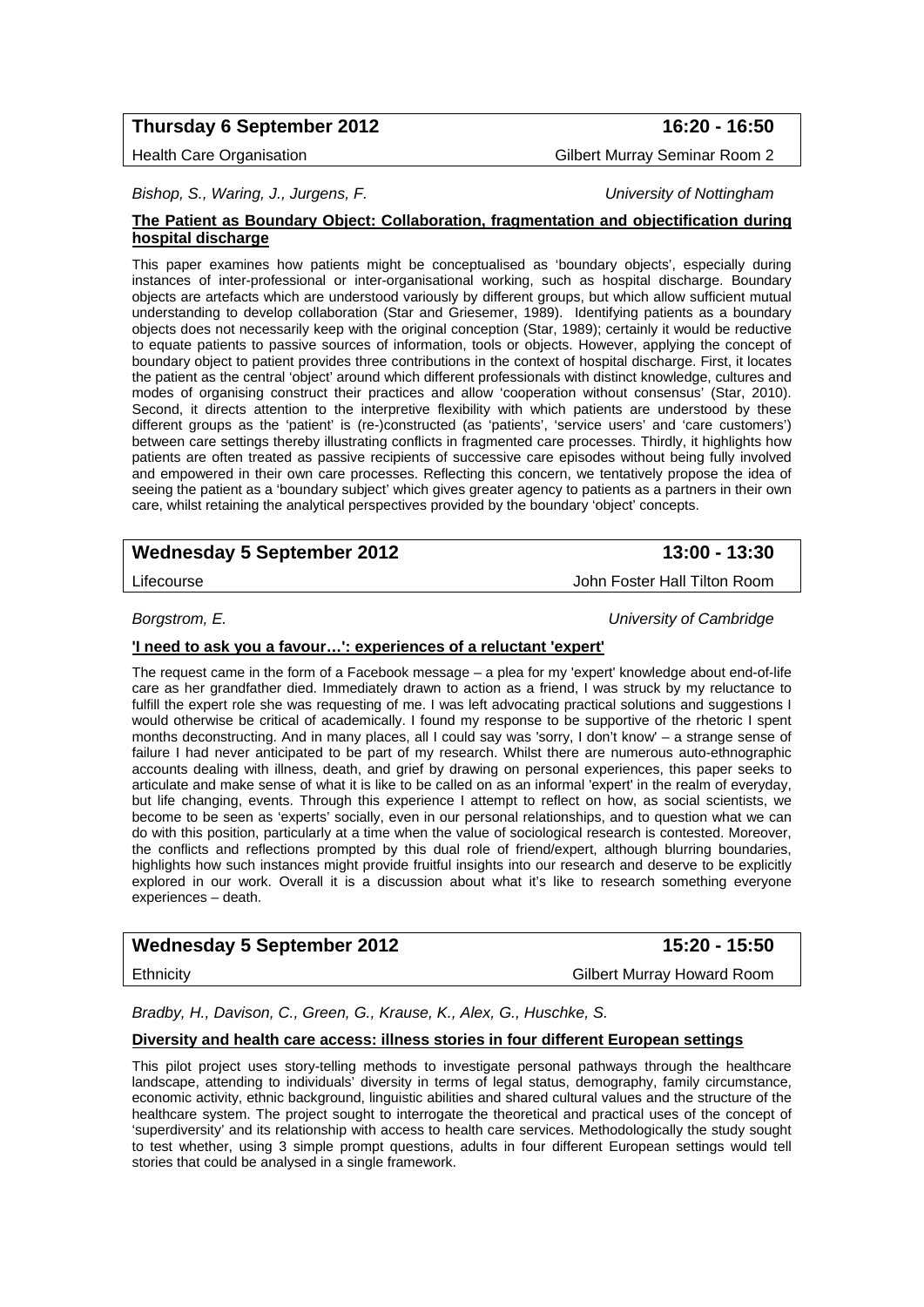Six interviews each were collected in Germany, Sweden, Spain and England by asking 'How is it that you live here?', and then enquiring about recent use of health services and the most serious instance when health services were sought. Interview material was contextualized in the local health care and social setting.

Despite the enormous variety in the personal circumstances and context of health care, all but one respondent had a story to tell about health care access in their locality. The youngest respondent, aged 18, without legal status, had not sought health care in their local setting. But his story, like all the other respondents, identified navigator figures who had facilitated access to services.

## **Thursday 6 September 2012 09:00 - 09:30**

Lifecourse Gilbert Murray Livingstone Room

*Bramwell, D., Rogers, A., Sanders, C. University of Mancheser* 

## **Exploring the role of employers and managers in supporting people with long-term conditions in the workplace**

UK Government objectives to get people with chronic conditions (CCs) back into the labour force, along with the abolition of the default retirement age imply that more people will be working with a long-term illness – and for longer. Furthermore, people frequently cite the importance of supportive workplace relationships as pivotal to a successful working life with a chronic condition. However, little qualitative work exists which explicitly explores this concept from the employers' and managers' perspectives, and much less on their experiences of managing long-term illness within the social context of the working environment. This issue is important to explore because any successful return to work will be largely influenced by employers' and managers' readiness to support people with CCs.

Findings from 40 interviews conducted with employers and managers across all industry sectors, types and sizes suggest that participants, regardless of background, share a common difficulty in their role as a supporter. This arises from frustrations in having to balance both the needs of the employee and the business, whilst also operating within a strict legislative framework and being mindful of other employees. This is further complicated by the often hidden agendas that people bring to the relationship. Exploring potential sources of dissatisfaction and conflict caused by these elements, could be beneficial to all stakeholders in contributing to understandings of what makes work 'work' for someone living with a chronic condition.

## Wednesday 5 September 2012 **14:45 - 15:15**

Ethnicity Gilbert Murray Howard Room

*Brekke, I., Schøne, P.* 

## **Health and sickness absence among native and immigrant workers in Norway.**

The few empirical evidence on sickness absence among immigrants, indicates that non-western immigrants have higher sickness-related absence than natives. Higher sickness absence among nonwestern immigrants might be related to the fact that many immigrants come from conflict-ridden areas that have negatively affected their health. The migration process itself can be stressful and risky and also affect their health negatively. Occupational stress and job strain might also increase health problems and sickness-related absence. Non-western immigrants are often employed in jobs that are more physically demanding with less level of control than natives. Following this, we hypothesize that non-western immigrants have more sickness absence than natives, due to poorer health, more mental health problems and more demanding physical work.

The present paper makes use of three data sources: We use register data (FD-trygd) with labour market and sickness absence information linked to two cross-section questionnaire surveys on health: The Oslo Immigrant Health Study (immigrant HUBRO, 2002) including immigrant groups originating from Vietnam, Sri Lanka, Pakistan, Iran and Turkey, and Oslo Health Study (HUBRO), conducted in 2000 – 2001 (including native Nor¬wegians) (N=7746).

The preliminary findings in this paper show that non-western immigrants have higher sickness absence than natives, this results applies to both women and men. For women, the differences in sickness absence between non-western immigrants and natives can be explained by lower occupational status and poorer health among the immigrants. For men, occupational status and health only partly explain the immigrant/native differences in sickness absence.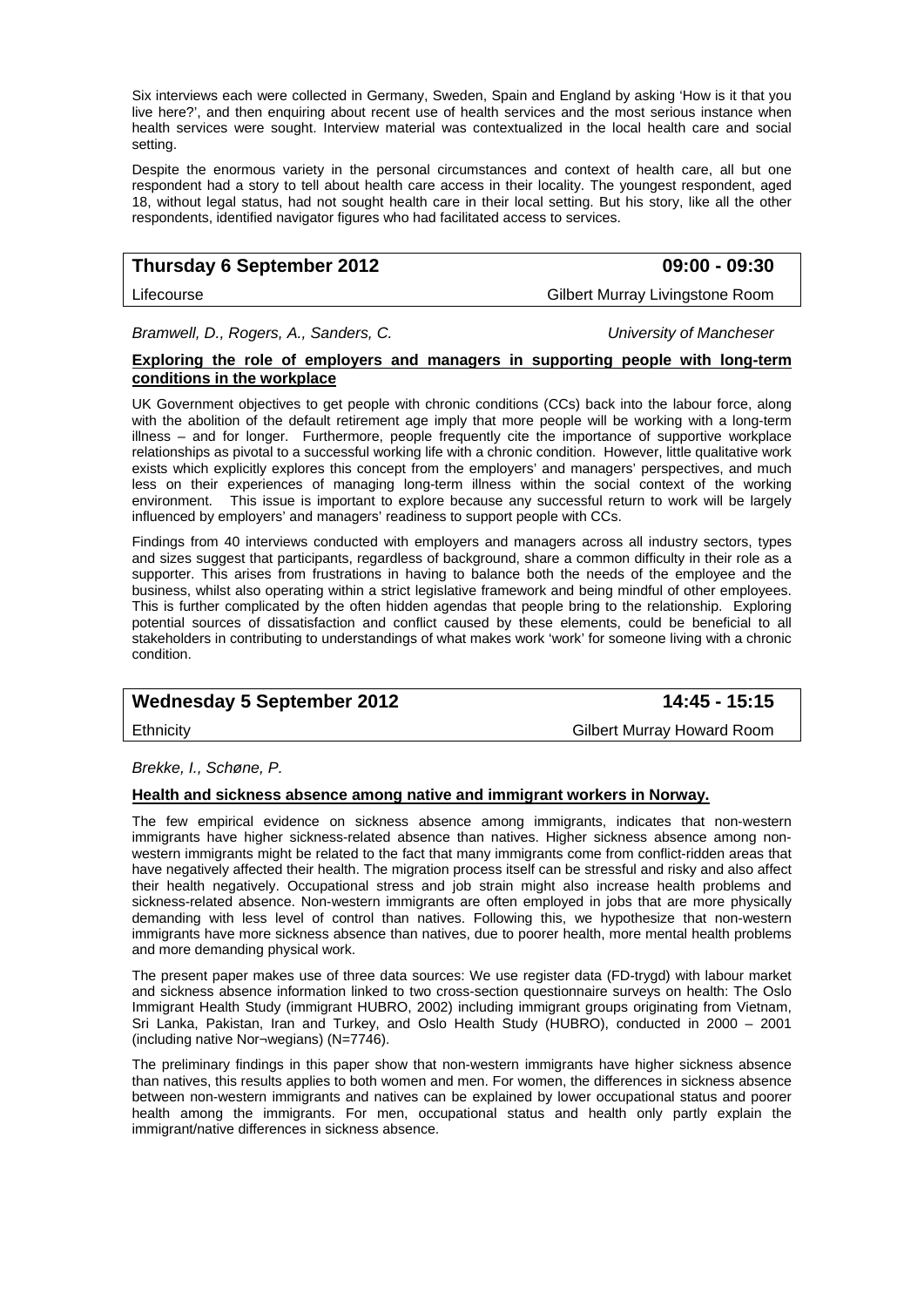## **Thursday 6 September 2012 09:35 - 10:05**

Experiences of Health and Illness **John Foster Hall Rothley / Oakham** 

#### *Brewster, L., Sen, B., Cox, A.*

#### **'More benefit from a well-stocked library than a well-stocked pharmacy': using bibliotherapy for mental health**

This paper focuses on the experiences of people who use reading as a form of therapy to support the selfmanagement of mental health problems such as depression. This practice, known as bibliotherapy, is often mediated by the public library. Bibliotherapy can be used as a form of supportive treatment to manage acute symptoms of mental health problems or as a method of maintaining mental well-being on a long term basis. In the UK, over one hundred public libraries run schemes for adults aiming to improve health and well-being via the reading of self-help texts or fiction. Despite the widespread popularity of bibliotherapy schemes in the UK, there has been little in-depth research about its use in practice and little is known about how bibliotherapy shapes peoples' experiences of mental health problems. This has led to gaps in understanding about how bibliotherapy works to provide information (both about coping techniques and the normalisation of emotions), emotional and social support, and escapism from problems. Research presented here outlines four new outcome-based models of bibliotherapy, based on in-depth qualitative research with people who use bibliotherapy as a source of comfort and support. These outcome-based models differ from previously understood models of bibliotherapy, which centre on the information source rather than the intended outcome of the use of reading as therapy.

## Wednesday 5 September 2012 **14:45 - 15:15**

Cancer Gilbert Murray Seminar Room 5

### *Broom, A., Kirby, E.*

### **The art of letting go: Referral to palliative care and its discontents**

Accompanying patients from potentially curative treatment toward specialist palliative care is a complex activity that can be fraught with interpersonal challenges. While medical specialists are expected to break 'bad news' to their patients and ease their transitions to specialist palliative care if required, few have received formal training in such interpersonal complexities. Furthermore, there also often exists clinical ambiguity around whether to continue active treatment vis-à-vis refocusing on quality of life and palliation. In this paper we explore the experiences of twenty Australian medical specialists, focusing on issues such as: dilemmas around when to talk about dying and palliation; the art of referral and practices of representation; the problem of hope and allure of active treatment; and, the broader inter-professional politics of referral. The results illustrate the self-reported subjectivities shaping referral to specialist palliative care and how this transitional realm is embedded in the idiosyncrasies of personality, emotions, inter-specialty dynamics, and other biographical issues. We argue that the practice of referral reflects wider tensions between the 'science' and the 'emotions' of modern medicine and that referral should be viewed as a relational and contextually-bound process.

## **Friday 7 September 2012** 10:10 - 10:40

Patient-professional Interaction Gilbert Murray Seminar Room 5

*Busby, H. W. University of Leicester* 

#### **Dilemmas in the governance of blood safety: conceptualising relations between patients, professionals and regulators in blood services and transfusion medicine**

At a time when key initiatives in the UK have sought to promote patient engagement or involvement, this paper seeks to explore some dimensions of these sought after changes in relation to blood services. It will describe and analyse policy initiatives that aim to increase transparency, participation and information, focussing on themes of risk and safety in blood services. The paper draws upon 25 interviews with professionals, policy actors and patients' groups with a stake in these issues.

The drive to engage patients has to date largely (but not exclusively) focussed on policies relating to informed consent. Strong normative arguments in favour of adopting more robust approach to informed consent for blood transfusion are bolstered by the legacy of the past: asymmetries of access to emerging information about risks in the blood supply were a feature of the landscape until the 1980s, when the 'contamination' of plasma products with HIV and Hepatitis C viruses in advanced healthcare systems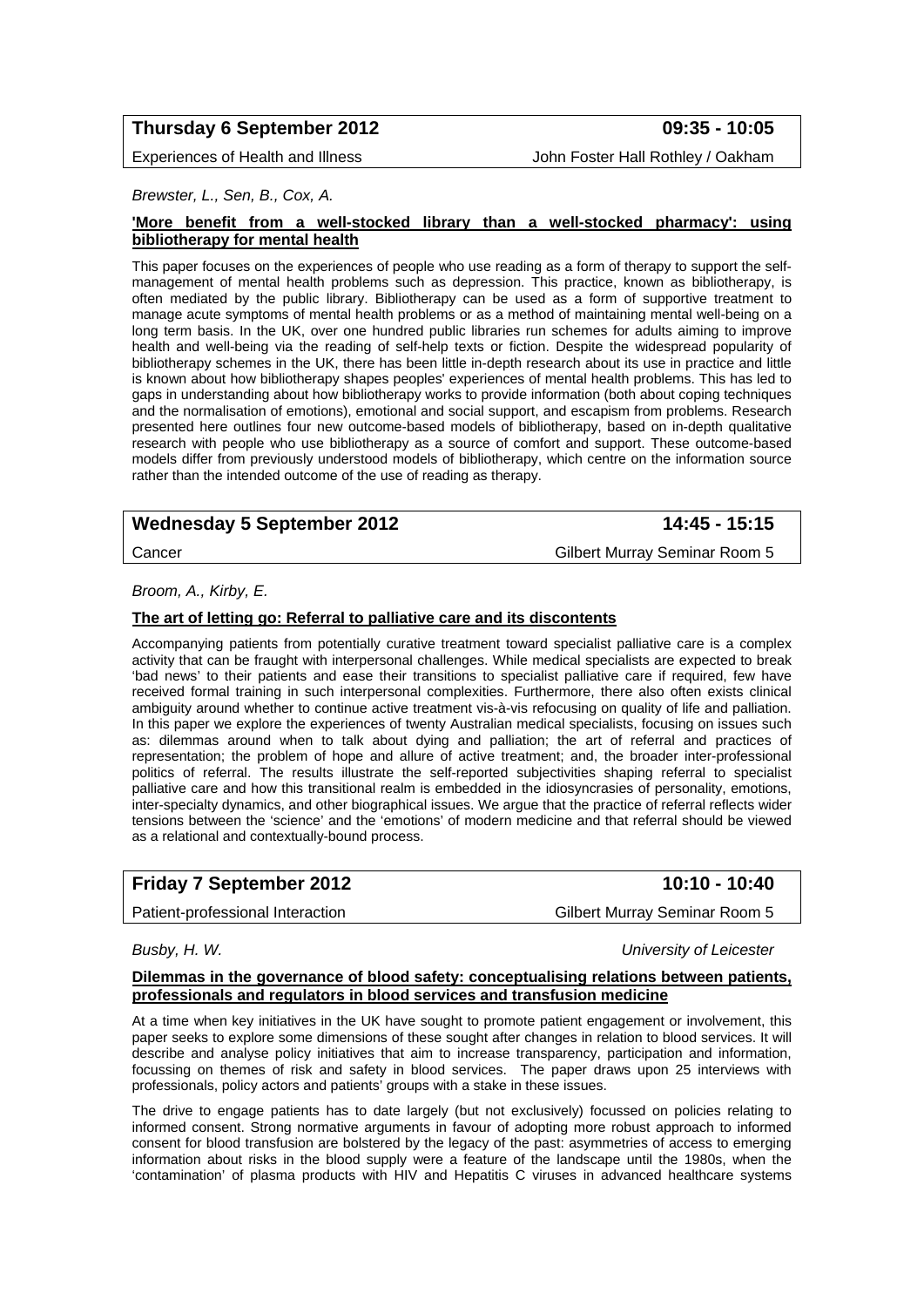prompted intense criticism. The imperative to involve patients is explicit in the agenda of more recently established regulatory bodies.

Whilst provision of better information to patients is seen as having some positive impact, another aspect of this dynamic is that patients and professionals may be drawn into new roles as 'risk managers' within an expanded system of risk governance. The dilemmas entailed in shifting to more participative governance of risk will be explored in relation to theoretical discussions about 'risk colonisation' and its consequences for regulation (Rothstein, Huber and Gaskell, 2006).

## **Friday 7 September 2012 09:00 - 09:30**

Risk John Foster Hall Swithland Room

*Butler, C. Newcastle University* 

#### **The talk about 'The King's Speech': Content analysis of the media coverage of stammering**

The film and now stage-play 'The King's Speech' has received enormous critical acclaim. Its success has catapulted stammering into the media spotlight. From a general public viewpoint, this attention is likely to have increased their awareness of speech impediments and their impact on the lives of people who stammer. Alongside, stammering self-help groups and speech therapy centres are likely to have seen a rise in interest in their services and developed approaches to disseminate information about stammering, the activities within their groups, and the support they offer. This study examines the media coverage of stammering from mid 2010, when 'The King's Speech' film was in production, through to the date of its West End debut in March 2012. Content analysis is used to explore: a) popular media such as newspapers and news websites and b) communications from within the stammering support community, examining how stammerers, stammering, the causes and the treatments have been presented.

## **Thursday 6 September 2012 09:35 - 10:05**

Theory Gilbert Murray Howard Room

*Carmel, S. H. M. University of Essex* 

## **Clinical practice and social theory**

This paper draws on the 'practice turn' in social theory to develop our theoretical understanding of clinical practice. The broad concept of practice in practice theory encapsulates the nexus of individual action, materiality (human beings exist in a material environment), embodiment (human beings experience the world through their bodies) and sociality (human beings exist in relation to one another).

In the field of health care two overlapping uses of the term practice are 'professional practice' and 'clinical practice'. Professional practice, a historically well established category, refers to the normative expectations regarding the work activities of an occupational group. Clinical practice refers to the work activities which actually take place in particular locations. The normative theorisation differs from (but overlaps with) both the routine, everyday characterisation of practice by workers themselves and the empirically observable activities in any particular situation. Discussion of the relationship between these three types of conception of practice ('official' professional discourse, practitioners' own conceptions, conceptions derived from empirical observation) highlights the importance of conceptions of practice for health care practitioners. It also opens up the possibility of a conversation between generalised social theoretical understandings of practice and conceptions of practice described within, or derived from, health care.

Distinctions between different types of conception of practice have been observed and fruitfully analysed in ethnography and in social studies of science. The paper concludes by considering the specificity of clinical practice and evaluating the possibility of transferring externally derived practice theory to the domain of health care.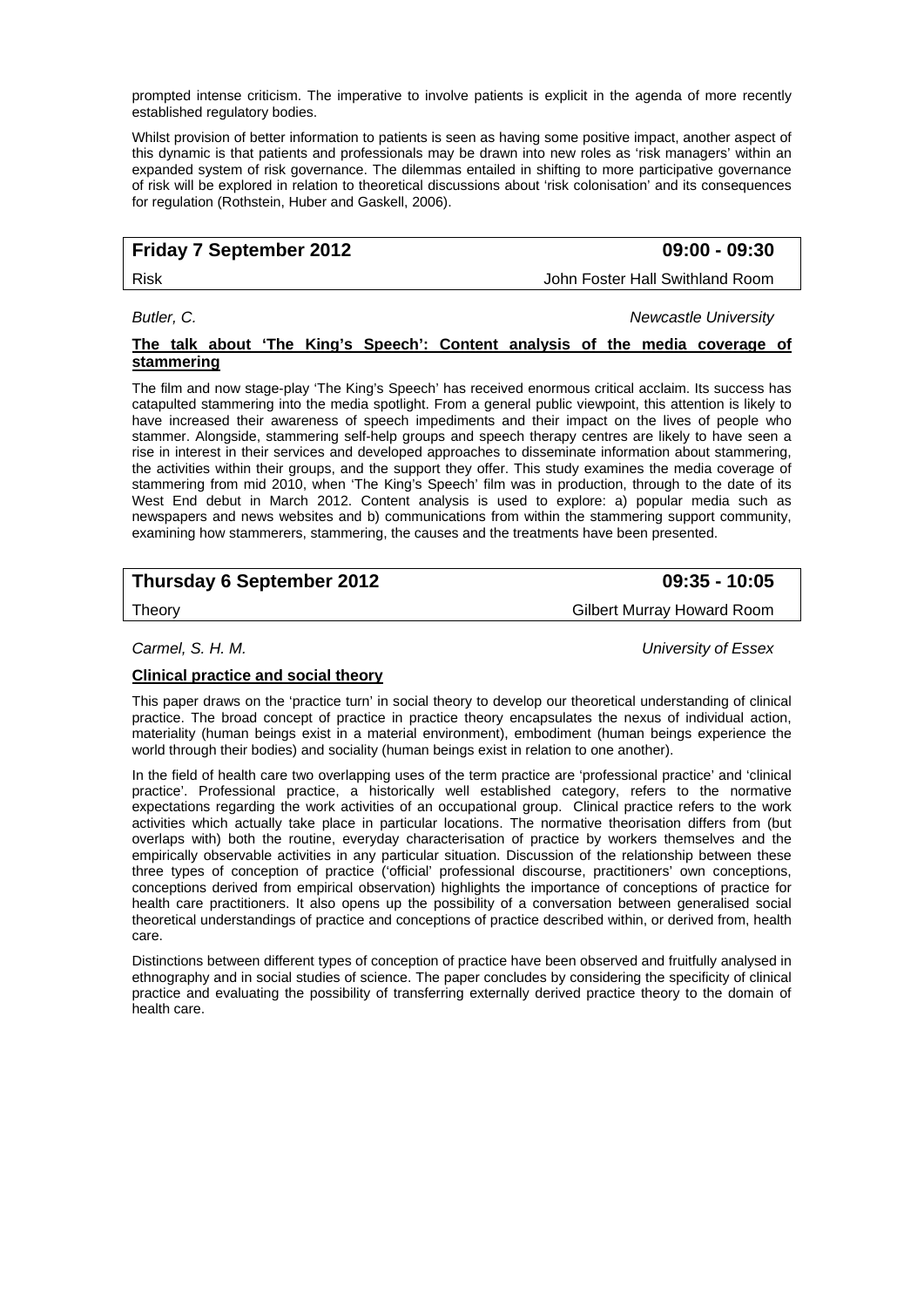## **Friday 7 September 2012** 11:20 - 11:50

Health Care Organisation John Foster Hall Tilton Room

#### *Carter, C., Moreira, T., Kumar, N.*

#### **Building research capacity in the NHS: an ethnographic study of the work of a research promoter.**

Existing policy encourages the development of a research culture within the NHS to provide evidence on which to base practice, but there is little knowledge of the factors that underpin the emergence of such culture. Our study is a mixed methods case study of a NHS Foundation Trust's attempts to increase its research capacity. The aim is to provide a sociological, contextualised assessment of research capacity building initiatives to be considered alongside the standard quantitative measures the Trust collects. This presentation reflects on the data from the initial ethnographic stage of the research with the aim of exploring the impact of the Trust's newly appointed Research Promoter (RP). A social worlds perspective is adopted to consider the 'types' of work being done to shape the role and meet set objectives. Initial analysis has led to the formulation of the hypothesis that the successful building of research capacity is underpinned by tacit knowledge harnessed by actors to align varying rhythms of hospital life and coordinate the official and unofficial networks in existence. Mapping this overarching attempt to coordinate the various institutions and individuals involved in research production will be a key stage in understanding the making of 'research culture' and to construct a conceptual model which may be applied to other organisations aiming to build research capacity.

## Wednesday 5 September 2012 **13:35 - 14:05**

*Caswell, G., Pollock, K., Walker, W., Harwood, R., Porock, D. University of Nottingham* 

#### **A qualitative exploration of dying with dementia in the acute hospital setting**

Many of the 100,000 older people who die with dementia in the UK each year spend their final days on an acute hospital ward. This setting is often described as an unsuitable place to die, and current health policy promotes an expected preference for most patients to die at home. Realistically, however, an increasing proportion of frail, very elderly persons within the population will intensify the demands for institutional care at the end of life. Care of such patients is set to become the core business of the NHS. It is imperative that acute hospitals adapt to accommodate this reality to provide the best possible end of life care and to meet the particular challenges posed for dying patients affected by severe cognitive impairments such as dementia. This paper presents findings from a qualitative research study which explores end of life care for people with dementia in the acute hospital setting. Based on a series of patient case studies, the study used non participant observation, qualitative interviews and case note reviews as methods of data collection. The paper considers issues around the difficulty of recognising dying among this group of patients, and the consequences this has for the processes of decision making and the management of end of life care. It further examines how the knowledge that an individual is dying and the consequent decisions made are communicated between ward staff, patients and family carers.

## Wednesday 5 September 2012 **16:30 - 17:00**

Pharmaceuticals Gilbert Murray Seminar Room 1

*Chamberlain, K. Massey University* 

#### **Medications at home**

Medicine reaches into homes in various ways, and homes are becoming increasingly medicalised. Medication technologies provide common and significant forms of contemporary treatment. But medications are complex material objects that have multiple meanings and are involved in diverse practices. In this paper we examine what happens with medications when they enter homes. Although medications carry the 'register' and agenda of medicine and pharmacology, their meanings and practices alter on entering homes, since homes have their own register, their own rhythms, pace and practices. We explore the links and tensions between the register of biomedicine and the register of the home in an ethnographically-inspired study, which purposively sampled fifty-five households from four New Zealand cities to include a variety of household compositions, ethnicities, and medication involvement. Data collection involved multiple methods – mapping the home and locating all medications, asking participants to produce all medications and discuss them as a household group, completing and discussing a medication use diary, a diary reflecting on medications in everyday life, and a photo-elicitation exercise to

Lifecourse John Foster Hall Tilton Room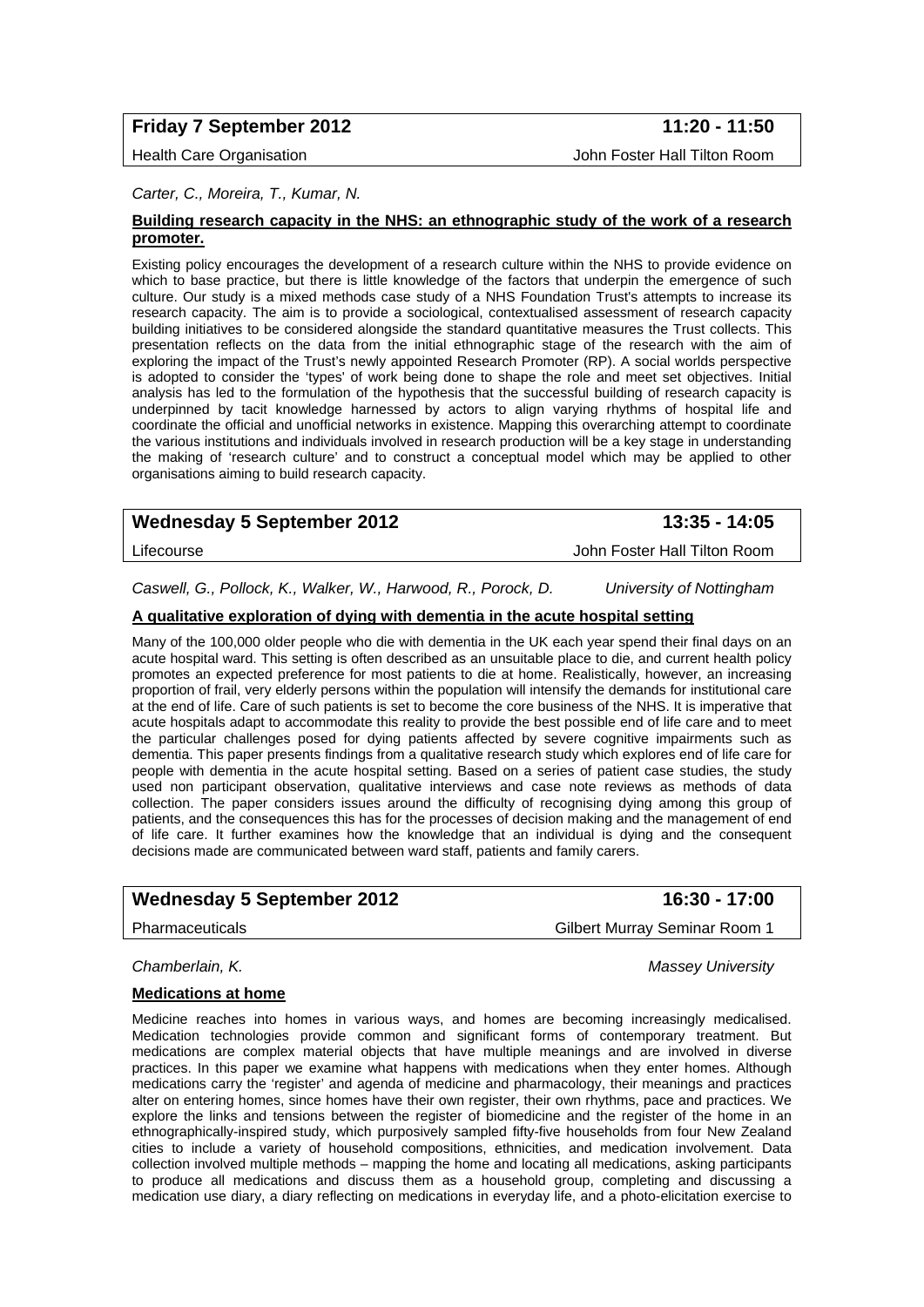show the world of medications. We discuss medication practices in homes to illustrate how the routines and rituals of home support and constrain the biomedical register of medicines. We document how different types of medications - over-the counter, prescription medicines, and alternative medicines – adjust differently to the register of home. We conclude that medication use may be better understood if located within situated practices, and particularly how it is embedded in the temporal and spatial domestic practices of the home.

## **Thursday 6 September 2012 16:20 - 16:50**

Health Service Delivery **Gilbert Murray Seminar Room 3** 

*Chandler, A., Whittaker, A., Cunningham-Burley, S., Williams, N., Mathews, G., McGorm, K. University of Edinburgh* 

### **Mother's helper? Exploring the meanings of methadone and diazepam prescriptions for opiate dependent parents**

This paper reports on an NHS Lothian funded research project which has explored the parenting support needs of opiate dependent parents during the antenatal and early postnatal periods. Up to three in-depth longitudinal interviews were conducted with nineteen opiate dependent parents. Additionally, four multidisciplinary focus groups were held with health-care professionals who worked with drug using parents.

Management of prescription drugs was an important feature of accounts of service users and service providers. Stability was a key theme throughout, though was referred to more routinely by service providers. For service users, accounts of stability varied: antenatally many talked about reducing methadone prescriptions; whereas postnatally stability of drug use appeared to be more valued. Diazepam was framed as largely unproblematic during pregnancy and postnatally among service users. Conversely, service providers emphasised the clinically more concerning nature of diazepam during pregnancy. Service users indicated that diazepam, and to a lesser extent methadone, acted to support their parenting practices: enabling them to manage stress, anxiety or depression; or provide 'energy' for completing domestic and childcare duties. Among service providers, stability of drug use (via prescriptions) appeared to be a prerequisite to providing effective parenting support and a central indicator of parenting capacity.

The paper will consider the implications of these findings for the provision of 'parenting support' by NHS services for opiate dependent parents. In particular, the ways that service providers and service users reconcile prescription drug use with both parenting capacity and child protection will be explored.

## Wednesday 5 September 2012 **15:55 - 16:25**

Lifecourse John Foster Hall Tilton Room

## *Chapple, A., Ziebland, S. University of Oxford*

### **Private lives and column inches: a qualitative study of how people bereaved by suicide in the UK perceive newspaper reporting**

Objective:

To explore the experiences of media reporting after suicide from the perspective of people who were bereaved and to examine their priorities in relation to media guidelines and codes of practice for journalists.

Design: In-depth interview study with qualitative analysis. Review of four guidelines for journalists reporting suicide.

Participants: A diverse sample of 40 people bereaved by suicide, usually interviewed at home.

Results: Examining our interviews in relation to the issues covered in the guidelines suggests a tension between guidance for the press which aims to prevent copycat suicides (especially avoidance of details such as method used) and the perspectives of bereaved people (who prioritise sympathetic and accurate reporting). Of the four guidelines we reviewed, only the Samaritans guidelines mention that accuracy is particularly important to the bereaved. We found that bereaved relatives were sometimes very keen to talk to the press, especially if they hoped that the media might prevent further deaths. Those who were upset by the press focused on careless reporting, misquoting and speculation which gave an inaccurate impression of the death.

Conclusion: The Leveson enquiry has drawn attention to the damage that can be caused by irresponsible journalism. Guidelines written to prevent "copycat" suicides are very important, but so are the needs of bereaved relatives. Because accuracy matters greatly to the bereaved, it may be in the best interests of families to work with an intermediary such as a police press officer to prepare a statement for the press to minimize the risk of misrepresentation.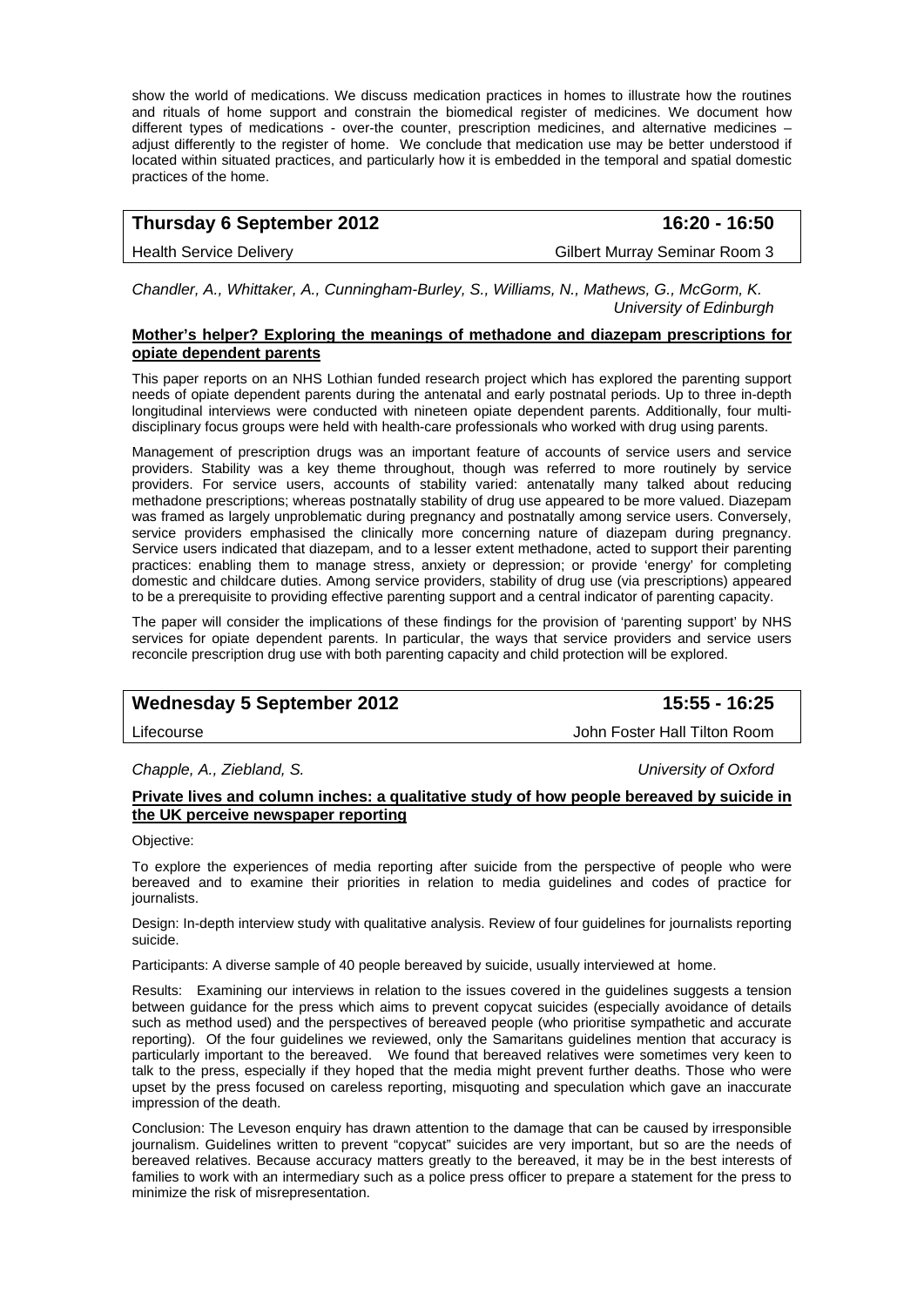## **Thursday 6 September 2012 16:55 - 17:25**

Screening and Diagnosis Gilbert Murray Howard Room

*Chattoo, S., Chattoo, S., Atkin, K.* 

#### **The NHS sickle cell and thalassaemia screening programme: rhetoric and realities of 'reproductive choice**

Sickle cell disease remains the most common serious genetic disorder in the UK– more common than cystic fibrosis. England was the first country in the world to introduce a twin policy for antenatal and neonatal screening for these conditions. Screening, based on a simple blood test, can identify those who are apparently 'healthy' but carry various traits of these conditions. While trait carriers (diagnosed at different phases of life-course) may never develop the condition themselves, they can pass on the trait or condition to their children (if their partner also is a carrier). The screening policy is premised on a model of governance that pre-empts risk (of passing on the trait/ condition) and colonises the future, leaning on a discourse on 'reproductive choice'. In the UK, there are around 240,000 trait carriers for sickle cell disorders and 214, 000 trait carriers for thalassaemia. We know little about the long term personal and social implications for individuals identified as trait carrier at different phases of their life-course. This paper will analyse the language and cultural content of the national screening policy on haemoglobinopathies in England within the context of rise of new genetics and the rhetoric of reproductive choice. The analysis is part of an ongoing project funded by the ESRC, being carried out at the University of York.

Information about the research

We are carrying out a two year project funded by the ESRC (Jan 2012- Dec 2013), using in-depth interviews and focus groups, to understand the implications of being identified as a trait carrier for sickle cell or thalassaemia on self and identity. The project is based at the Department of Health Sciences, The University of York and is a collaborative venture with De Montfort University, Middlesex University, the Sickle Cell Society and the UK Thalassaemia Society. For further information, please contact Sangeeta Chattoo (sangeeta.chattoo@york.ac.uk)

## Wednesday 5 September 2012 **16:30 - 17:00**

Professions Gilbert Murray Seminar Room 3

*Chew, S.* 

#### **"Am I a knowledge broker?": Exploring the enactment and conceptualisations of formalised intermediary roles in an academic /practice partnership**

Knowledge brokering is a concept which lacks a consistent terminology and definition. Furthermore, the human element of knowledge brokering is under-researched; little is known about enacting formalised knowledge brokering roles in practice. This study explores how theoretical understandings of knowledge brokering relate to its enactment in practice and, in addition, furthers knowledge of individuals' experiences of inhabiting formalised knowledge brokering posts.

This paper draws on an ongoing study of novel, formalised intermediary roles created to fulfil a knowledge brokering role in seven healthcare organisations. To generate insights into their experiences at the 'coal face' of knowledge brokering, the post holders kept reflexive diaries to document the early phases of the roles; in-depth interviews were also conducted.

Analysis revealed that the posts shared a similar developmental trajectory and several key themes were identified. "Managing competing interpretations" reveals how varied understandings of knowledge brokering were problematic and underpinned an ongoing process of negotiation and re-specification of the remit of the posts between post holders and stakeholders. "Tailoring" relates to how local contexts influenced the enactment of the posts. As post holders established their role identities, "Autonomy" was increasingly cited as a positive aspect of the role.

The findings highlighted how terminological and conceptual inconsistencies at the theoretical level led to difficulties when instituting and enacting the formalised knowledge brokering roles in practice. This paper will discuss these findings in relation to the current knowledge brokering literature.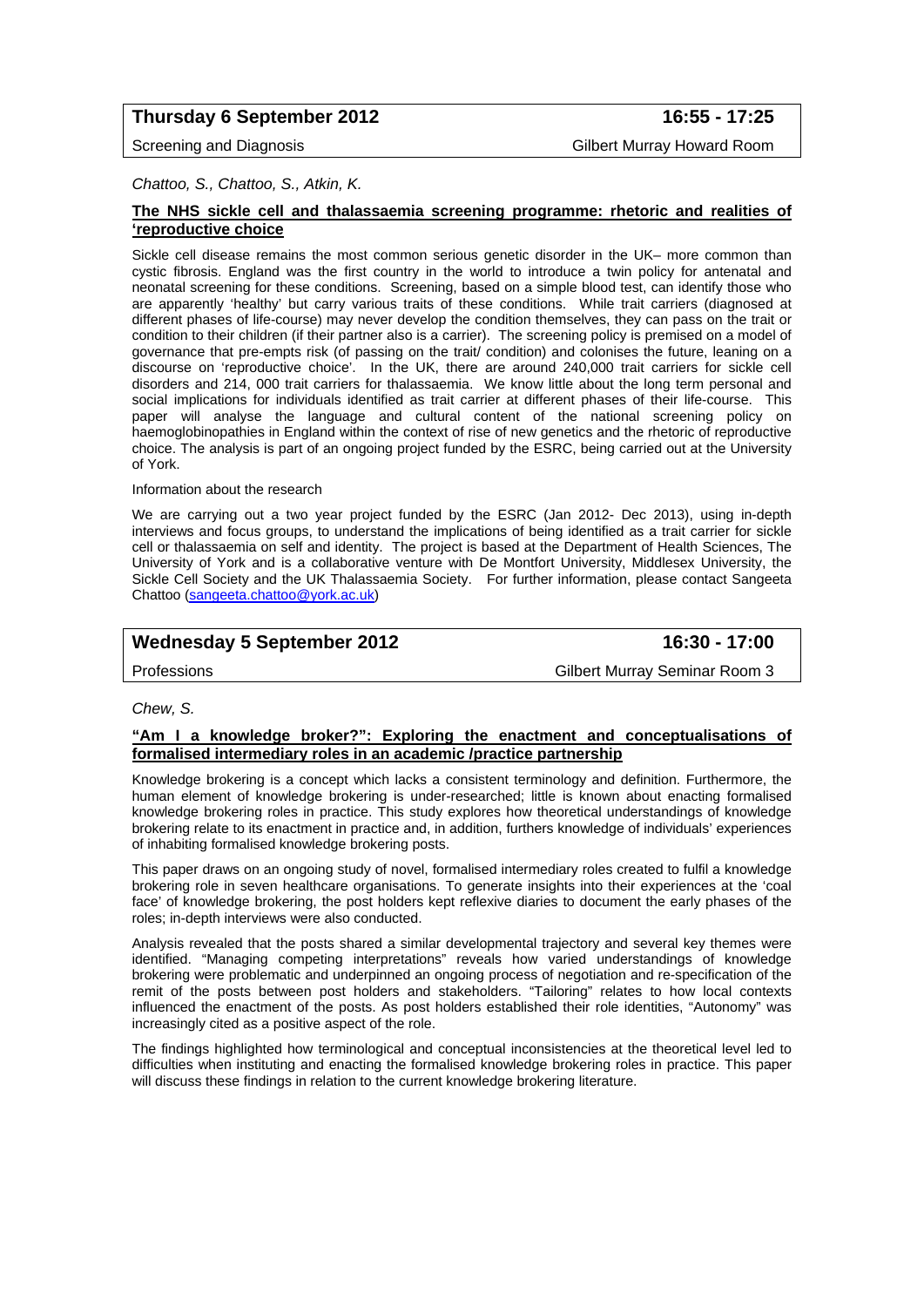## **Thursday 6 September 2012 16:55 - 17:25**

Health Service Delivery **Gilbert Murray Seminar Room 3** 

*Churchill, H., Canning, V. Liverpool John Moores University* 

#### **Migrancy and maternity: experiences of maternity care amongst women seeking asylum in Merseyside**

Whilst women seeking asylum are able to access maternity care under the primary care package, social care throughout pregnancy and childbirth may be limited, and there is little evidence to demonstrate whether support is available in forms specific to the complex needs of pregnant women and mothers who are asylum-seekers, including availability of interpreters or cultural and religious knowledge. This research highlights the specific needs and key issues affecting asylum-seeking women and health and social care providers in Merseyside and situates these concerns, positive or negative, in wider social contexts. In uncovering examples of good practice as well as inadequacies in current provision, the researchers are able to make recommendations for policy and future service provision for asylum-seeking women accessing maternity services.

This study explored experiences of maternity care throughout pregnancy and birth of women seeking asylum in Merseyside, an area with a growing asylum community. The aims of this research were to explore women's experiences of maternity care whilst seeking asylum, to identify problems and gaps within this system of care, and ultimately to provide recommendations to relevant care agencies in relation to these issues. The methodology included: focus groups of asylum-seeking women developing discussions of experiences of pregnancy and childbirth, focusing on support received and exploring further support needs, and in-depth semi-structured interviews with Asylum Support Workers and healthcare agencies. The results of the study identified: issues and 'needs' affecting asylum-seeking women; examples of good practice, and inadequacies in current provision.

## **Thursday 6 September 2012 11:55 - 12:25**

Lifecourse Gilbert Murray Livingstone Room

#### *Cleary, S.*

#### **Discourse and dissonance: The role of the midwife in caring for women experiencing domestic violence during pregnancy**

Domestic violence is a widespread social issue that has, received limited attention from midwives. Although there is now a growing body of research which identifies domestic violence as a serious public health issue there remain many unanswered questions regarding the midwife's ability to recognise and respond appropriately to domestic violence within their practice.

This qualitative study, through the use of a feminist theoretical framework and ethnographic research techniques, explore the culture of a particular midwifery setting and the influence this culture has on promoting or inhibiting effective responses to women experiencing domestic violence during pregnancy. Participant observation is the main method of data collection. Depth ethnographic interviews were also conducted with midwives who participated in the project.

For the majority of midwives knowledge of domestic violence was limited. Power relationships within the setting had a greater influence on midwives' responses to women than access to educational programmes. The midwives' sense of identity and of 'being' a midwife influenced their level of involvement in an issue that they were yet to fully accept as part of their role. Partnership and multi-sector working was limited. Midwives' decision making was often paternalistic and inflexible. Guidelines were rarely used to support the decision making process. A lack of direction and confidence was evident in many of the midwives' responses to women. The midwives' identity and status within the culture of an ever-changing and more demanding maternity care setting was brought into a much sharper focus through the lens of a feminist ethnographic study.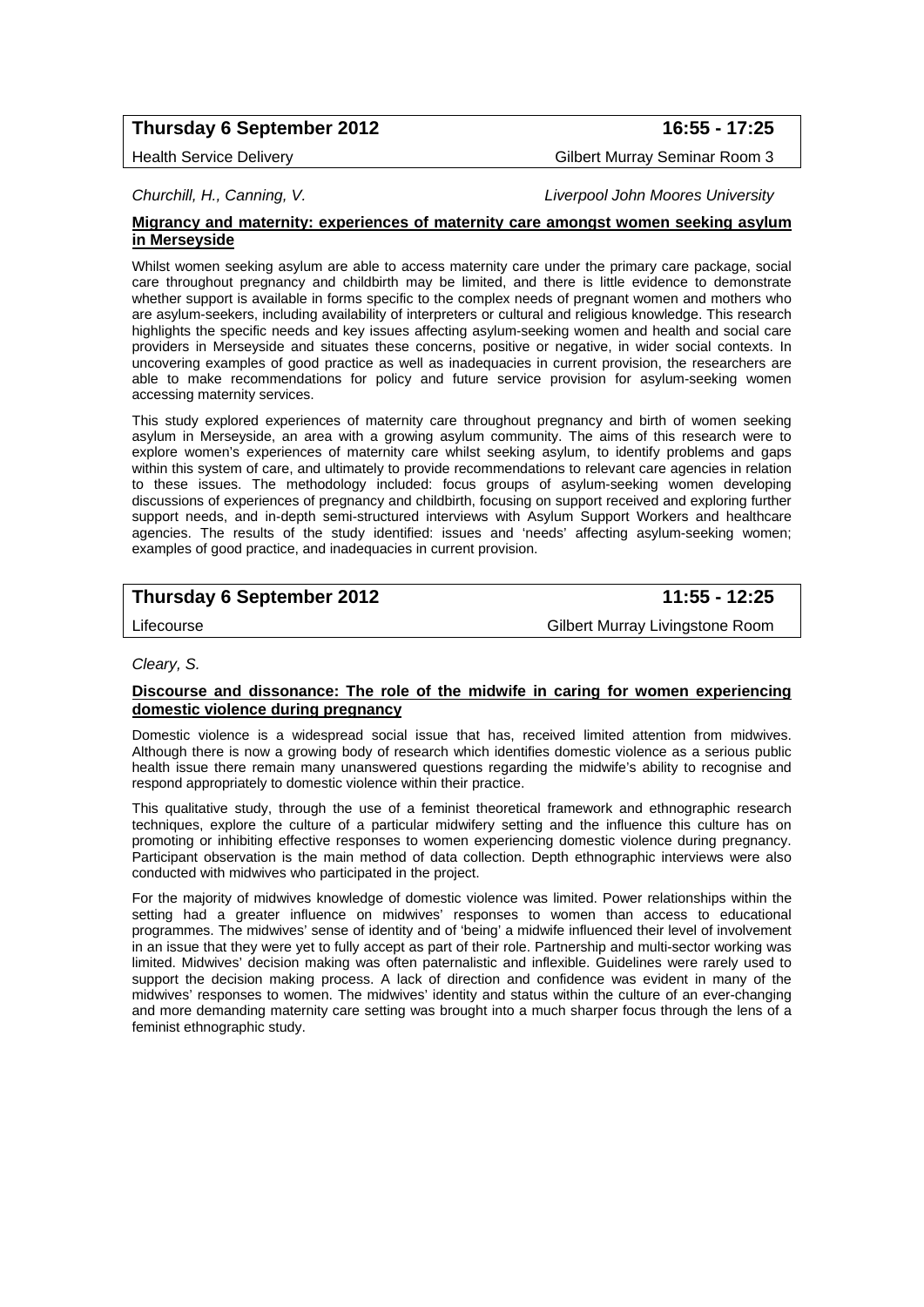## **Friday 7 September 2012** 10:45 - 11:15

Embodiment and Emotion Gilbert Murray Howard Room

*Coleman-Fountain, E., McLaughlin, J. Newcastle University* 

#### **Re-shaping young disabled bodies: Exploring the implications of and reasons for different forms of medical and self-intervention**

Children born with physical impairments can spend much of their childhood receiving medical procedures. In the case of cerebral palsy these procedures include multiple surgeries, wearing splints, regular physiotherapy and frequent injections of chemicals such as Botox. These interventions reshape the child's body, with the aim of minimising the impairment and improving mobility. They also bring with them scarring, pain and discomfort and significant disruption to children's everyday lives as hospital appointments and treatments take them out of school, away from friends and replace other forms of fun. The frequency of such interventions reduces as the child's body develops and they move towards adulthood. This does not mean that attempts to reshape the body end, but instead that the form of intervention may change. This paper explores the perspective of young people with cerebral palsy as they reflect back on childhood experiences of medical intervention and discuss present attempts to reshape their bodies through their own personal interventions. We discuss the different forms of emotional investment the young people place on their bodies through memory and current activity, situating that investment within their location as young disabled people seeking agency and normality in their imagined adult futures. We consider how this is influenced by a context where disability and forms of dependency are seen as troubling a key marker of adulthood – independence. The paper is drawn from an ESRC study in the North of England, working with young people with cerebral palsy using qualitative methods including both interviewing and creative practice.

## **Thursday 6 September 2012** 10:45 - 11:15

Lifecourse Gilbert Murray Livingstone Room

## *Conlon, C., Timonen, V., Scharf, T.,Carney, G. Trinity College Dublin*

## **Exploring care, obligation and expectations among family generations using Constructivist grounded theory**

The Changing Generations project is a qualitative study engaging 100 men and women across the age and socio-economic spectrums to explore their experiences, practices and understandings of solidarity at family (and societal) level in Ireland. It provides an opportunity to understand changing perspectives on obligation, duty and expectations relating to the care of older family members. The study adopts Charmaz's (2006, 2008) constructivist Grounded Theory method to facilitate an inductive-abductive reconceptualisation of obligations and expectations around meeting care needs in older age. The study provides for multi-generational understandings as the sample includes grandparents, parents and grandchildren, as well as people who have no children. Emerging themes include (1) low expectations of informal care among the older family generation, arising from perceptions of the pressures of work and family rearing for adult children; (2) persisting centrality of class and gender in shaping practices of caring, at the cost of limiting education and employment opportunities among young women from disadvantaged socio-economic backgrounds; (3) 'Care resistance' by older adults who feel they have been 'put into a cared-for role' against their own wishes; and (4) 'care planning' by well-resourced older adults who expect little or no care from their adult children, and have little faith in the welfare state's capacity to meet care needs in old age. This paper will place our analysis in conversation with those of Bengston (2001), Ungerson (2005) and Guberman et al (2011) to consider the interplay of structural, relational and selfmaking processes in care practices and expectations.

## **Thursday 6 September 2012 09:35 - 10:05**

Ethics Gilbert Murray Seminar Room 2

*Cooper, R. University of Sheffield* 

### **Just a few steps more! Ethical issues in promoting physical activity using the built environment**

The aim in this paper is to explore the ethical justification of using the build environment –embracing architecture and urban planning - to promote health by increasing physical activity. There is increasing empirical evidence that many interventions in the built environment lead to behaviour change in terms of increased physical activity. Of concern, however, is the lack of any reflection on the ethical justification and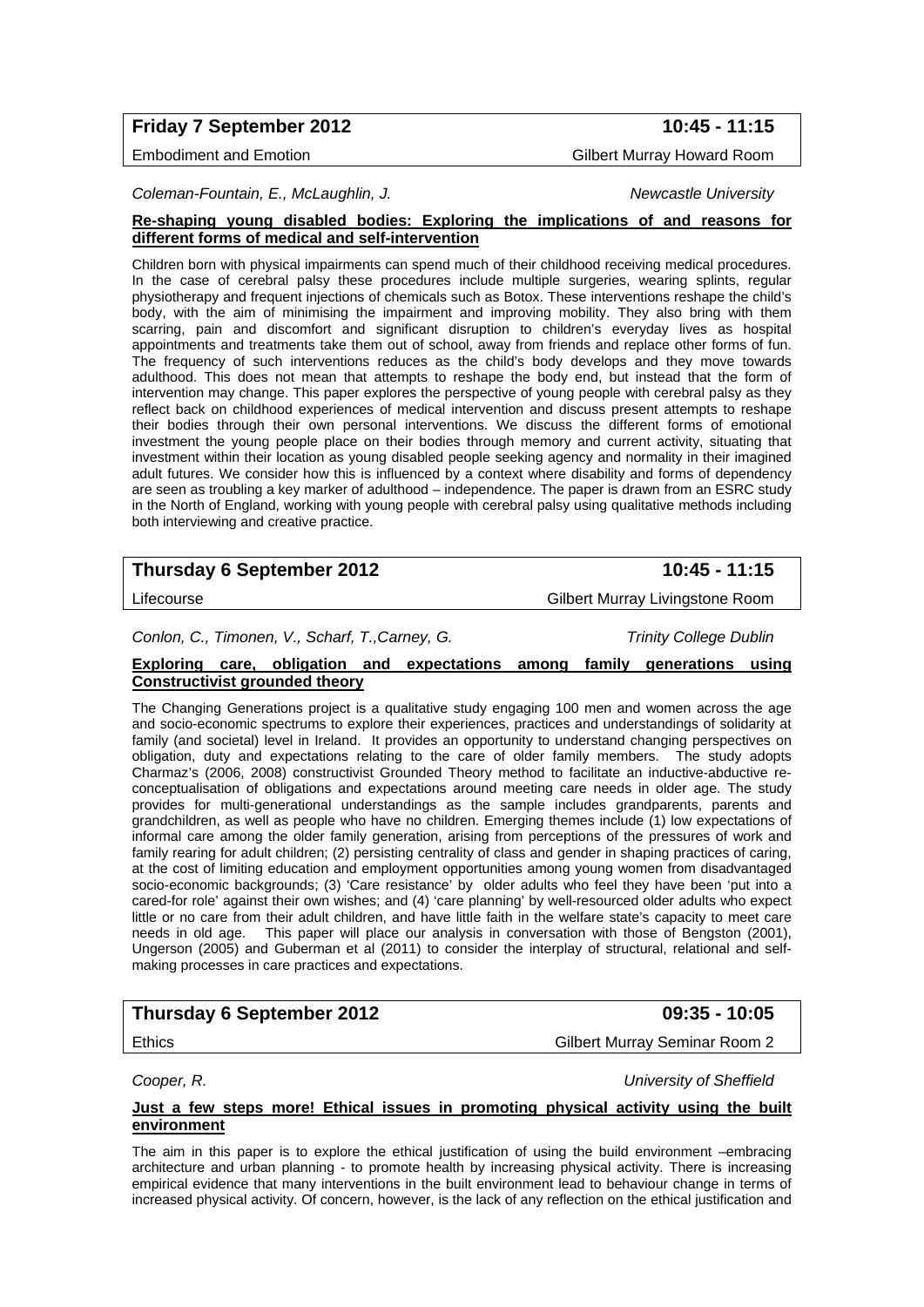implications of such interventions and proposals. This paper explores the underlying ethical issues at stake, and the rival values involved and develops a typology of different interventions in the built environment. It will be argued that existing physical-activity promoting interventions in the built environment can be categorised as either passive (such as providing more recreation areas, parks), impedimentary (such as prioritising cycling over vehicular travel, making lifts slower) or mandatory (such as increasing the walking distances between locations, banning cars from city centres). Following Holland's analysis of the ethics of health promotion, it is argued that only passive interventions are unproblematic, empowering and 'ethically pristine' whereas impedimentary changes are weakly paternalistic and mandatory changes are coercive and restrict autonomy. The paper offers insights that will be of relevance to those involved in designing the built environment, providing health promotion activities, researchers considering interventions and individuals. The paper concludes with a reflection that understanding these ethical implications are vital as many proposed interventions are ethically challengeable and come into conflict with rival values of liberal autonomy, convenience, and time- and labour-savings, which Western societies value highly.

## **Thursday 6 September 2012** 10:10 - 10:40

Ethics Gilbert Murray Seminar Room 2

*Corrigan, O. P. University of Plymouth* 

## **Understanding the role of values in everyday medicine**

Values are at the core of medicine and health care provision. Such values alter according to shifts in societal, individual and professional norms. Currently societal norms attached to economic efficiency and instrumental rationality encourages actions which can conflict with patients' values and professional values. Health care professionals increasingly have to navigate the complex moral problems that arise in medical care, and take care of their own personal and emotional well-being in the face of these challenges. In this presentation I will discuss preliminary observational research of health care practitioners working in ICU as well as prior research on the experiences of junior doctors as they attempt to act in accordance with values such as empathy while at the same time tending to their own emotional well-being. In doing so I will draw on Fulford's (2012, 2004) persuasive argument for an evidence-based approach to values based medicine as well as social theories on values established by founding sociologist's Weber and Durkheim.

## **Friday 7 September 2012 09:00 - 09:30**

*Cramer, H., Hughes, J., Evans, M., Featherstone, K.,Feder, G. University of Bristol* 

## **An ethnography trying to explain outcome variation in cardiac care: the process and findings of the VICC study.**

The Variation in Cardiac Care (VICC) study uses ethnography to examine the processes of care for acute coronary syndrome (heart attacks). The aim is to explain the wide variation in 30 day mortality between hospitals, taking our sample as 10 hospitals, half of which have high levels of 30 day mortality and half have low mortality. Our emerging findings lead towards five main areas of possible explanation for cardiac variation. The first is that the variation is caused by the relationships of power and influence of the larger tertiary hospitals towards the smaller district general hospitals. The way the tertiary hospitals organise themselves radically affects and constrains how their smaller neighbours are able to operate. Another strong area of explanation centres on bed management and how well staff are able to juggle beds and make bed spaces available. Which bed you are placed in and which ward your bed is in radically affects the level of monitoring you receive and if you are placed under a cardiologist, all crucial to good care after an NSTEMI heart attack. Other explanations include the identification, sifting and prioritising of certain patients, and the systems of flexibility and technologies of process that are in place such as the use of acute coronary syndrome nurses and risk scores. This presentation will describe the use of ethnography and the process we went through to try and generate new theories and explanation of cardiac variation whilst elaborating on some of these key themes and findings.

Health Care Organisation John Foster Hall Tilton Room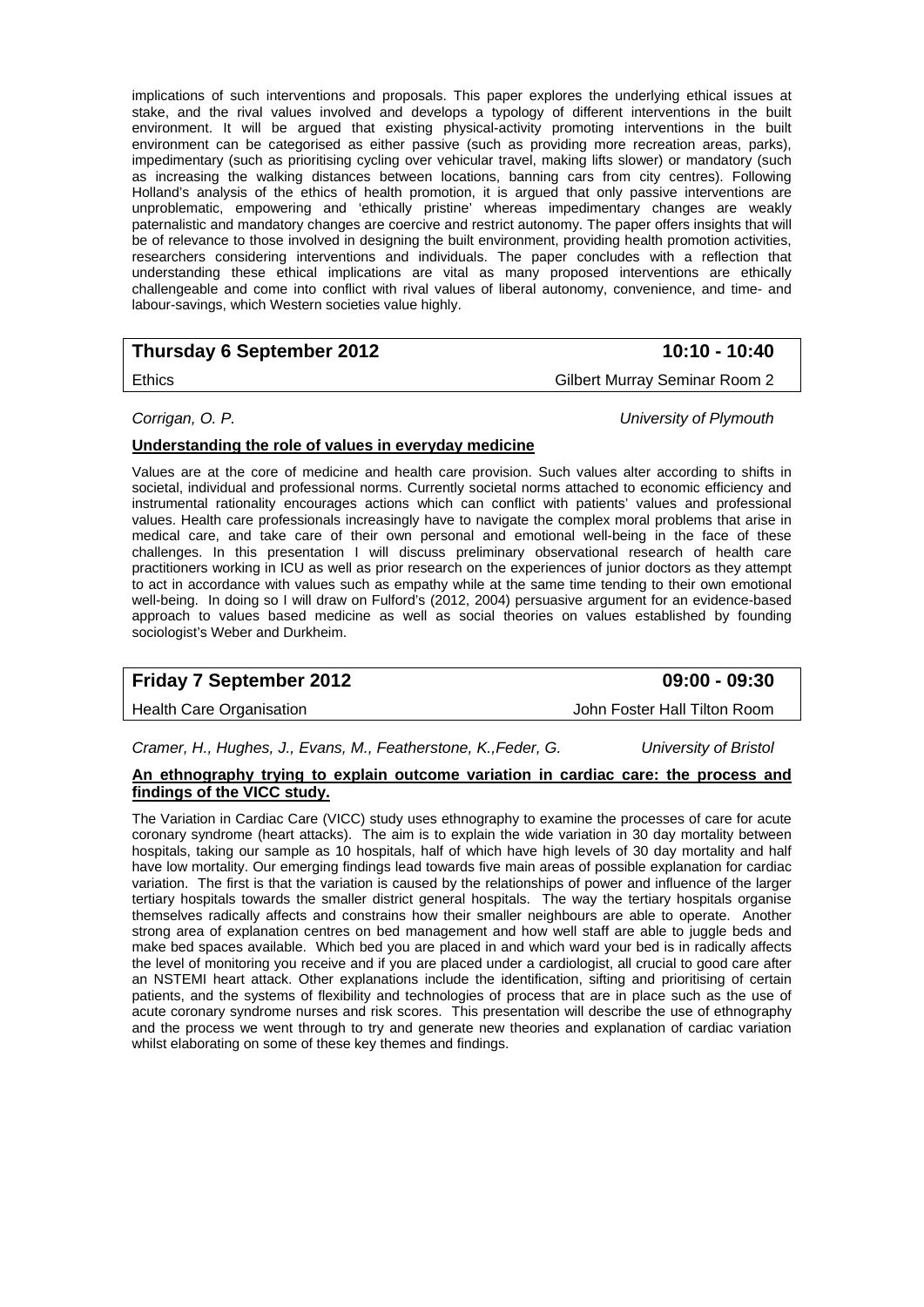## **Friday 7 September 2012 09:00 - 09:30**

Lifecourse John Foster Hall Rothley / Oakham

*Davda, P. Royal Holloway University of London* 

#### **Conceptualisations of reproduction and the family in the new reproductive technologies: A literature Review**

In this paper. I will outline my review of sociological literature on human reproduction and the family in relation to the new reproductive technologies (NRTs) with donor gametes. The medicalization of reproduction has been a dominant theme throughout this literature, as have debates about the ways in which the use of NRTs challenge and reinforce the dominant ideal of the 'hetero-normative' family. Scholars have critiqued the expansion of medical jurisdiction over reproductive processes from conception to birth and have questioned the fundamentally social nature of medical practitioners' judgments about a person's suitability for fertility treatment based on their own subjective views about who is a deserving patient, or a deserving parent. However, despite being an integral stage within the treatment process the stage at which donors and recipients are matched by clinicians has been overlooked by this wider literature. Little is known about how clinicians and patients negotiate the selection of a particular donor or about the assumptions underlying what is deemed an 'acceptable' or 'unacceptable' match. Instead, existing literature has predominantly focused on patients' meanings of donor selection and has therefore been devoid of considerations specific to the UK context of fertility treatment, where clinic-mediated matching is an institutionalised practice and where matching practices are additionally shaped by a rhetoric of 'ethnic matching' and a shortage of donors. In light of this lack of empirical research in the UK, I will propose my PhD study aiming to explore the social factors underlying donor-recipient matching practices in UK fertility clinics.

## **Wednesday 5 September 2012 15:20 - 15:50**

Pharmaceuticals **Contract Contract Contract Contract Contract Contract Contract Contract Contract Contract Contract Contract Contract Contract Contract Contract Contract Contract Contract Contract Contract Contract Contrac** 

#### *Davis, C., Abraham, J.*

#### **Drug Drivers: Theorizing the socio-political dynamics of pharmaceutical marketing approval**

This paper, arising from research funded partly by the Wellcome Trust and partly by the ESRC, presents a theoretical framework to understand how new prescription pharmaceuticals (known as new molecular entities) achieve approval on to the market in Europe and the US. By critically considering contributions from neo-liberal theory, corporate bias theory, disease-politics theory, expectations theory, and marketing theory, we suggest a synthesis capable of capturing the key actors involved together with an evaluation of the significance of their interventions. To assist in this task we examine the role of macro-political institutions, regulators, the pharmaceutical industry, clinical expert professionals, and patient groups in recent decades. We examine the origins and dimension of changes in the pathways to marketing approval for new pharmaceuticals, relating them in particular to the agency (or not) of the various specified actors. In addition, the interactions between the different actors will warrant particular attention in order to sharpen the subtlety of the theoretical construction. Notwithstanding the valuable contributions from existing theories, it will be argued that: (a) neo-liberal theory provides an implausible account of pharmaceutical marketing approval; (b) marketing theory mistakenly neglects the central role of regulatory agencies; (c) expectations theory is underdeveloped in its discussion of regulatory/health outcomes and their links with political economy; (d) disease-politics theory over-emphasizes the role of patient demand; and (e) corporate bias theory needs to develop greater understanding of the interaction between producers, regulators, patient groups, and users.

## **Thursday 6 September 2012 16:55 - 17:25**

Experiences of Health and Illness Gilbert Murray Livingstone Room

*De Wet, K., Wouters, E. University of the Free State* 

### **Lipodystrophy and incorporating HIV into self-identity: narrative accounts of women from South Africa**

From a medical point of view it has been found that lipodystrophy can have severe consequences on health-related quality of life among HIV-positive individuals who are on antiretroviral treatment (ART): erosion of self-esteem and lower social functioning can ensue due to this condition (Guaraldi et al., 2008). From a sociological point of view, this occurrence marks the significant influence it can have on the 'lived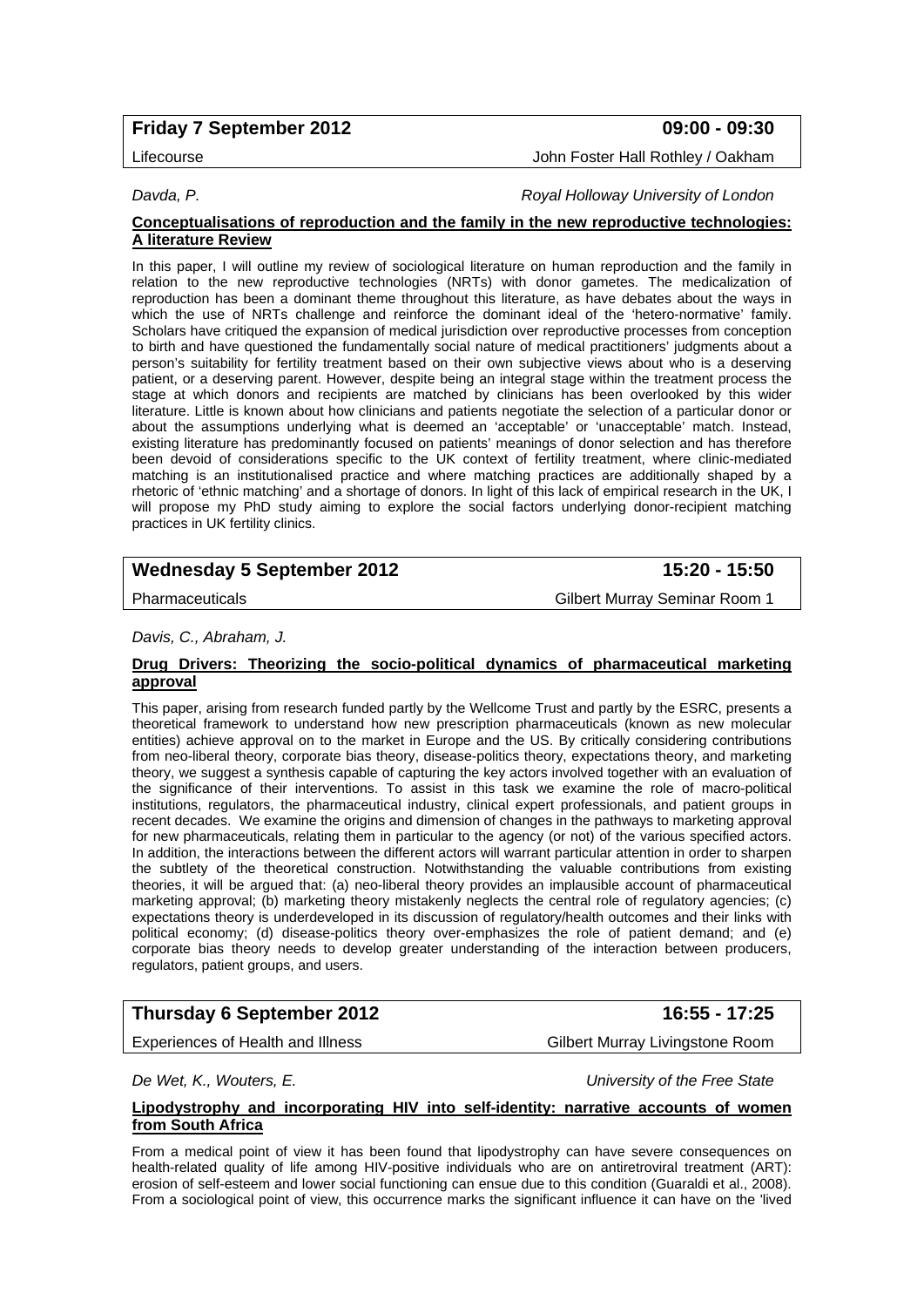body' of HIV-infected people in terms of their identity, experience as well as their bodies (Merleau-Ponty, 1982). The assault is not only on the 'physical self, but also on the person's sense of identity' (Bury 1991: 453). Our research encompasses a longitudinal study among twelve women who are all HIV-positive and on ART that is procured in the public health care sector in South Africa. The study started in August 2011 and will continue until 2013. Using the narrative approach to ascertain how HIV-infection and its concomitant ART treatment influence these women's identity negotiation, several respondents broached the subject of lipodystrophy as a visible and problematic side-effect of this otherwise lifesaving and soughtafter treatment. In a country where HIV and AIDS is not only pervasive and stigmatised, but now also treatable since the end of 2003 (ART at public health care facilities were only rolled out after the era of 'AIDS denialism' under the Thabo Mbeki era), this 'externality' of being on ART poses manifold challenges to our participants.

## **Thursday 6 September 2012** 10:10 - 10:40

Complimentary and Alternative Medicines Gilbert Murray Seminar Room 5

*Debons, J.* 

### **The homeopaths' careers: a qualitative analysis of 'at the margin' professional trajectories**

Conventional medicine is challenged by complementary and alternative medicines. In Switzerland, medical educators, in conjunction with the complementary physicians' lobbies, designed different training modules which are now integrated in the medical curriculum as a unit of postgraduate education. Besides this, associations of complementary physicians put a great deal of effort into the research area. My presentation is based on a PhD thesis in progress (2nd year), which aims at understanding professional identity and careers of medical homeopaths in the French part of Switzerland. The main part of my data is based on qualitative interviews (n= 30, realised between June 2011 and May 2012) in which I try to uncover the career stages of doctors who 'complement' their conventional education with homeopathy. In this presentation, I will try to isolate the objective and subjective aspects of their trajectories by analyzing the meaning they give to their involvement in homeopathy (the question here is: Can we see the involvement in homeopathy in term of a 'conversion'?) and the way they use this therapeutic method as an 'operative' type of knowledge (the question here is: How do medical homeopaths deal with the fact that they use both scientific and holistic paradigms in their daily practice?). The discussion will follow the idea of professional (re)socialisation and its concrete implication on trajectories. I will try to describe the singular and common aspects of homeopaths trajectories in comparison with those of non-homeopath GP's (20 additional interviews realised).

## **Friday 7 September 2012 09:35 - 10:05**

Health Care Organisation **Health Care Organisation** John Foster Hall Tilton Room

*Dent, M. P. Staffordshire University* 

## **Patient involvement and the medical profession: Choosing and trust in health care**

In earlier papers I have written on the subject of patient choice and the medical profession (Dent 2006a & b; Dent and Haslam 2006). I have discussed the development in connection with de Swaan's concept of proto-professionalism (de Swaan 1988). In this paper I extend the discussion beyond choice to include 'voice' and co-production (see Dent et al, 2011) as the three key components of user involvement in health The interrelations between these different aspects of user involvement will be discussed in relation to the issue of trust, especially in connection with doctor-patient relations.

My rationale for doing this is threefold. First, the policy of 'patient choice', is not – or not solely – another name for consumerism within publicly financed health care, rather it is designed as a deliberative process intended to give 'voice' to patients/citizens (Hirschman 1970). But this is a relatively new development and it is not entirely clear what the implications will be for the medical profession nor the health service. Second, proto-professionalism is a process that that may have a direct implication for the dynamics of trust relations within health care. Third, it may also provide a construct for comparative research. In this paper I will largely focus on the English health service but with some comparative material form other European countries.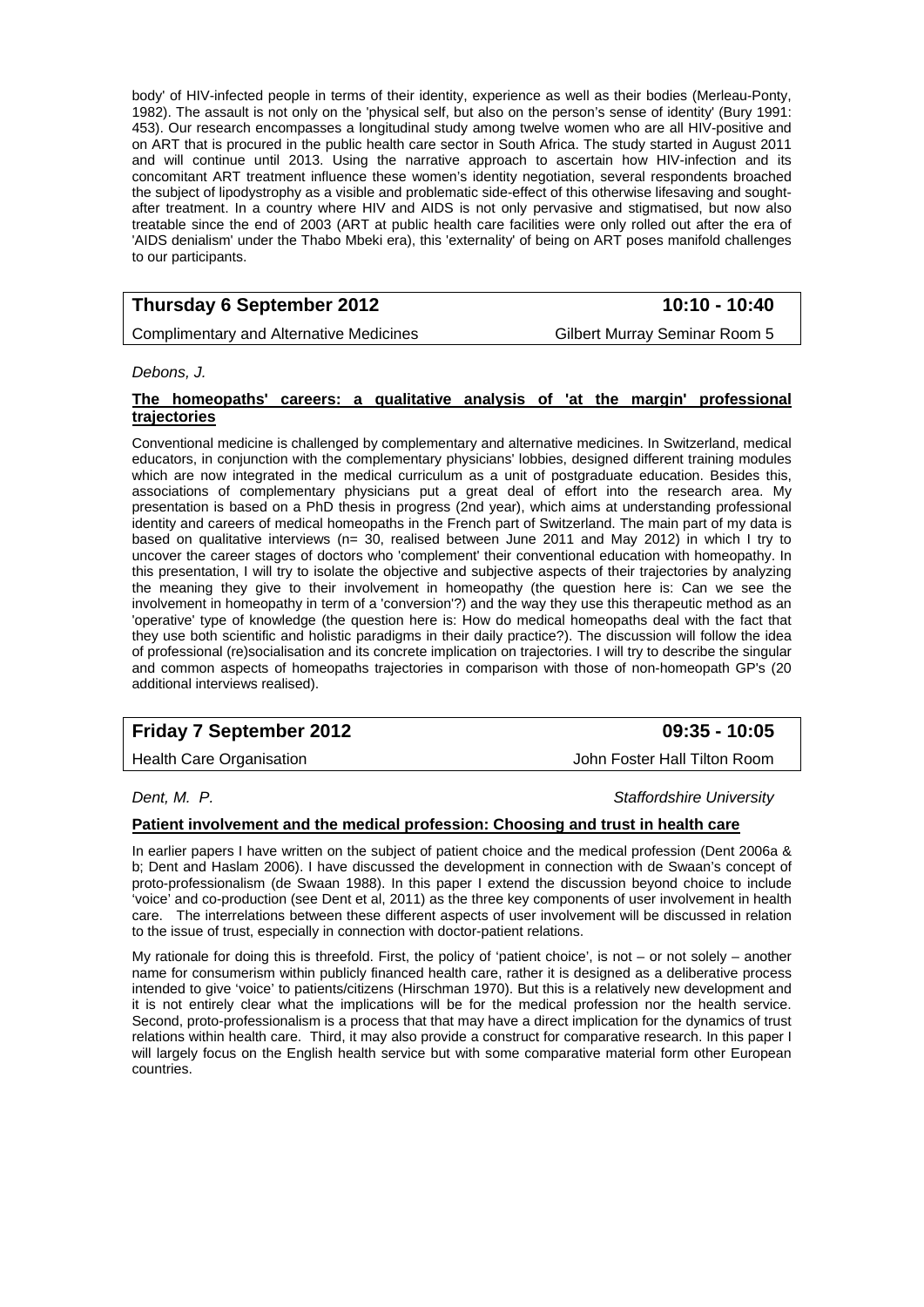## Wednesday 5 September 2012 **13:00 - 13:30**

## Citizenship John Foster Hall Rothley / Oakham

*Dimond, R. Cardiff University* 

#### **Mitochondria donation and the 'third parent': questions of identity, patienthood and kinship**

Reproductive technologies involving mitochondrial donation provide a timely case study to explore multiple and sometimes conflicting meanings of 'genetic'. Mitochondria are contained within the cytoplasm of a cell and are described as the 'powerhouse'. Cells contain thousands of these 'batteries', each of which has its own genome of 37 genes which was sequenced in the early 1980's. Diseases caused by mutations in mitochondria DNA are inherited through the maternal line so mitochondrial donation - the replacement of faulty mitochondria with healthy mitochondria - offer the possibility that women with mitochondria disease can have children free from the disease. As the donated mitochondria would be inherited by future generations, this technique requires a change in the law in order for it to be offered to patients, prompting calls for evidence by the Nuffield Council on Bioethics and the HFEA. In this presentation I consider the perspectives of patients with mitochondrial disease and media representations of these technologies. Firstly, this work sheds light on public engagement with the mitochondrial genome and compares this to the 'iconic' status of the nuclear genome. Secondly, through a case study of the 'three parent embryo', this work raises fundamental questions about the meanings of 'genetic', and the role of mitochondria in the construction of identity, patienthood and kinship.

## **Thursday 6 September 2012** 10:45 - 11:15

STS and Medicine **John Foster Hall Swithland Room** 

#### *Dingwall, R., Goulden, M.*

#### **Envisioning the futures of health and health care**

A problem faced by all human societies is that actions in the present have implications for the future which, by its very nature, is uncertain. However, those actions can be highly consequential. At best, they consume resources that could be put to uses that would be more efficient, effective, equitable or humane. At worst, they can lead to catastrophe. As a result, there is much interest in finding ways to generate visions of the future that provide a stable basis for current decisions. Indeed, this is part of the founding impetus for sociology. While many social scientists have become increasingly sceptical about this possibility, most are reluctant entirely to abandon the claim that their work can lead, at a minimum, to better-informed choices about the future, not least because this would seriously compromise the material base of their enterprise. As such, the social sciences may also become objects of interest for the sociology of futures, for an investigation of the ways in which images and expectations of worlds that do not yet exist, and may never exist, become sources of influence on actions in the present. The medicalization thesis presents an interesting case study. It reformulates a popular critique of medical imperialism from the 1960s and presents it as a more or less inescapable historical pathway into the future, although it may well be culturally specific and has significant empirical limitations. A more plural approach may serve us better.

## **Friday 7 September 2012** 10:10 - 10:40

Screening and Diagnosis Gilbert Murray Seminar Room 1

#### *Dove-Wallington, D.*

#### **Motivations and experiences of seeking and receiving a diagnosis of Asperger's syndrome in adulthood**

Increasing numbers of adults are reportedly seeking a diagnosis of incurable lifelong conditions, such as Asperger's syndrome (NAS, 2010). This brings into question both historical notions of diagnosis as a 'mechanism of moral regulation' (Illich, 1976), and contemporary understandings of the impacts diagnosis may have on the self. Under the framework of the Welfare State, diagnosis-seeking was associated with attempts to access excusal from role-responsibility (the 'Parsonian sick-role') and the material benefits associated with chronic conditions ('facilitated exclusion') (Pearce, 2001). Following the neo-liberal turn, which I argue to have been reflected in New Labour's rhetoric of 'Inclusivity', such rights have progressively been replaced by 'facilitated inclusion', leading to a new level of 'un-facilitated exclusion'.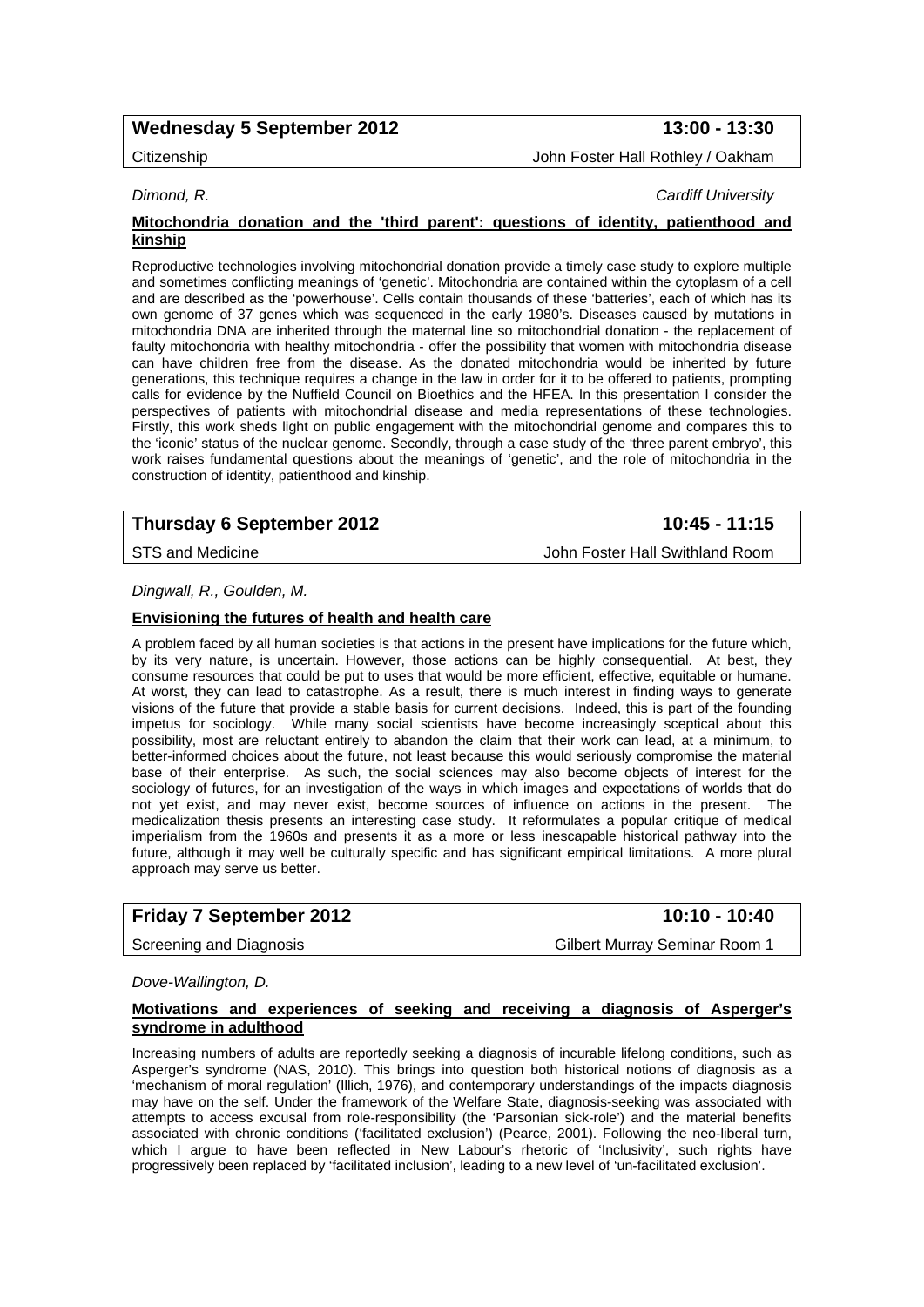Drawing on preliminary findings of doctoral research, which uses a critical-narrative interview method to investigate the motivations and experiences of adults who seek and receive a diagnosis of Asperger's syndrome, this paper constructs a preliminary sociology of diagnosis-seeking behaviour within the framework of post-Welfare State Britain. Focusing on motivation, I explore whether diagnosis-seeking is experienced as the act of agency it appears to be, or whether this might instead be experienced as a response to 'disciplinary power' (see Foucault, 1975); actors feeling compelled to seek a diagnosis to access inclusion/ avoid exclusion. In terms of experience, I consider whether an actively sought diagnosis is associated with a 'crisis of identity', and whether receiving a diagnosis of a condition defined by emotion and behaviour is still associated with experiences of stigma and exclusion in the 'inclusivity era'.

## **Thursday 6 September 2012 15:45 - 16:15**

## Health Service Delivery **Gilbert Murray Seminar Room 3** Gilbert Murray Seminar Room 3

*Dumbili, E. Brunel University* 

#### **Determinants of choice of maternal health services by recently pregnant women in Ubulu-Okiti, Delta State, Nigeria**

Pregnancy-related problems accounted for increased mortality rate globally and about ninety- nine percent of maternal mortality occurs in developing countries with at least 30 percent of women suffering injuries that often lead to permanent disability. This study examined the determinants of choice of maternal health services utilization by recently pregnant women in Ubulu- Okiti, Delta State of Nigeria. Data were collected through in-depth interviews, focus group discussions and structured questionnaires. Findings reveal that the choice of maternal health facility is majorly made by the husbands because of the cultural belief that if she refuses and later loses the child she will be termed a witch. The study contributes to knowledge in area of Maternal Health Care (MHC) particularly in the rural areas.

## Wednesday 5 September 2012 **14:45 - 15:15**

Lifecourse John Foster Hall Tilton Room

#### *Ellis, J.*

#### **The everydayness of dying: objects, imagination and the materiality of family relations near the end of life**

This paper challenges academic constructions of death and its related experiences as inherently crisisprovoking, ruptural and disruptive. Instead, it uses the concept of family practices (Morgan, 1996) to examine everyday family life and to argue that although mundane aspects of living with life-threatening illness have been neglected in theoretical and empirical work in this field, these more 'everyday' things (routines, objects, spaces) are significant because they enable families to 'know' their experiences of illness and dying. To support this argument I draw on data generated from in-depth interviews with families and episodes of participant observation on a hospice ward that were conducted as part of my recently completed PhD research.

The experiences that inform this paper provide a multi-faceted picture of family 'practices' as assemblages of doing, thinking and feeling (Smart, 2007). They focus upon how thinking about and imagining family is part of the experience of 'doing' and being a family affected by severe illness. In particular it discusses how relatives are involved in 'remaking' family – remembering family in the past, present and future through their use of material objects and by harnessing the imaginative potential that many objects embody.

I conclude by addressing the need for medical sociology and death studies to pay serious analytical attention to the everyday, and discuss how my work suggests a need to interpret the everyday in 'nontransformative' ways, so as not to further displace the 'ordinariness' (Highmore, 2002) of illness experience.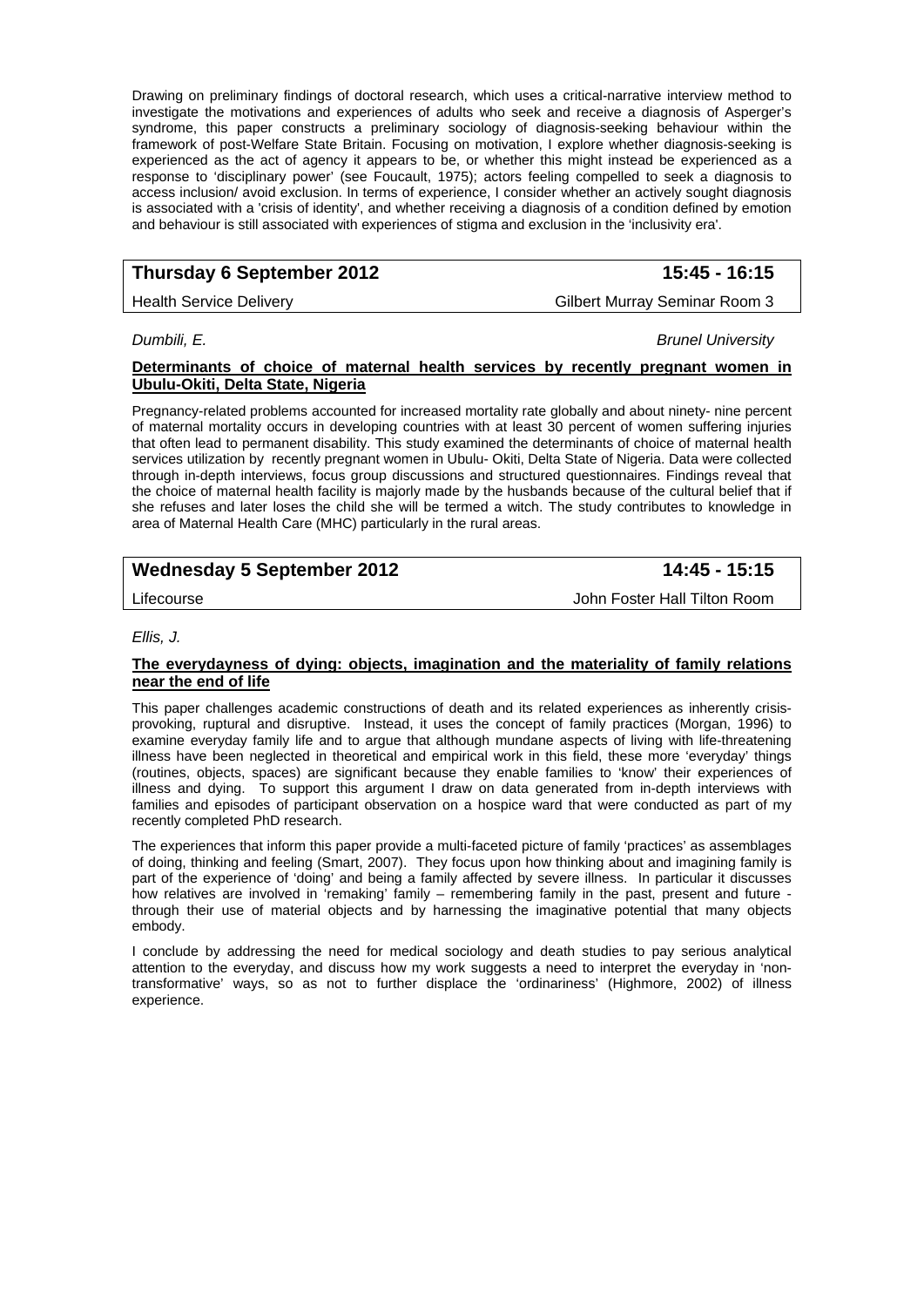## Wednesday 5 September 2012 **16:30 - 17:00**

Politics of Health Gilbert Murray Seminar Room 2

*Ellis, K., Polzer, J., Kothari, A., & Rudman, D. Elborn College* 

#### **'A bold, transformative mandate': Shaping health research and researchers in Canada through the discourse of knowledge translation**

Knowledge translation has become a dominant discourse in the governance of health research in Canada, where major health research funders require explanations of how research results will be applicable to decision makers (e.g. clinical, health policy) and/or the inclusion of decision makers as part of research teams. Further, the knowledge translation discourse encourages new roles and responsibilities for researchers and decision makers. Despite research suggesting the challenges in balancing these new responsibilities with existing demands, there has been little critical examination of the impact of knowledge translation on health research or researchers. Informed by a governmentality perspective, this study uses critical discourse analysis to explore how the language of knowledge translation operates to shape the directions of health research and the activities of health researchers in Canada. Findings from ongoing analysis of key public documents pertaining to knowledge translation published by major Canadian organizations that fund health research will be presented. Included are a consideration of how the discourse: (1) positions knowledge translation as the solution to a 'gap' between health research findings and their application in health care practice and policy; (2) draws on other discourses to construct ideal types of health research and to de-emphasize the importance of other kinds of health research; and (3) specifies particular roles and activities for health researchers within a knowledge translation environment. The implications of these findings for the transformative potential of knowledge translation in the governance of health research will be considered.

## **Thursday 6 September 2012** 14:00 - 14:30

Open Stream Gilbert Murray Seminar Room 2

*Fergie, G., Hunt, K., Hilton, S.* 

#### **What young people want from health-related online resources: a focus group study**

The growth of the internet as an information source about health, particularly amongst young people, is well-established. The aim of this study was to explore young people's perceptions and experiences of engaging with health-related online content, particularly through social media websites. Between February and July 2011 nine focus groups were facilitated across Scotland with young people aged between 14 and 18 years. Health-related, user-generated content seems to be appreciated by young people as a useful, if not always trustworthy, source of accounts of other people's experiences. The reliability and quality of both user-generated content and official factual content about health appear to be concerns for young people, and they employ specialised strategies for negotiating both areas of the online environment. Young people's engagement with health online is a dynamic area for research. Their perceptions and experiences of health-related content seem based on their wider familiarity with the online environment and as the online environment develops so too do young people's strategies and conventions for accessing it. Keeping abreast of social media technologies and young people's use of them is beneficial for developing an understanding of constructions of health on the internet by various agents, as well as informing the development of online health-related resources.

## **Friday 7 September 2012** 11:20 - 11:50

*Fixsen, A., Ridge, D. University of Westminster* 

#### **Simulated interaction rituals and 'shambolic emotions': An exploration of student CAM practitioner experience of a group reflective practice course.**

Psychodrama techniques such as role-play are commonly used as group learning activities for trainee health practitioners, however they have implications for well-being and power relations. Following a heuristic approach and incorporating interaction ritual and organizational theory, we explore the emotional experiences and challenges of complementary therapy students who participated in an undergraduate reflective practice course involving facilitated group work. 10 students and 2 teachers were interviewed, with a secondary analysis conducted by the authors. Acting out unfamiliar rituals that formed the basis for academic assessments was perceived as emotionally challenging by both students and staff participating in the study. Staff participants saw these directed activities as opportunities for students to demonstrate

Embodiment and Emotion Gilbert Murray Howard Room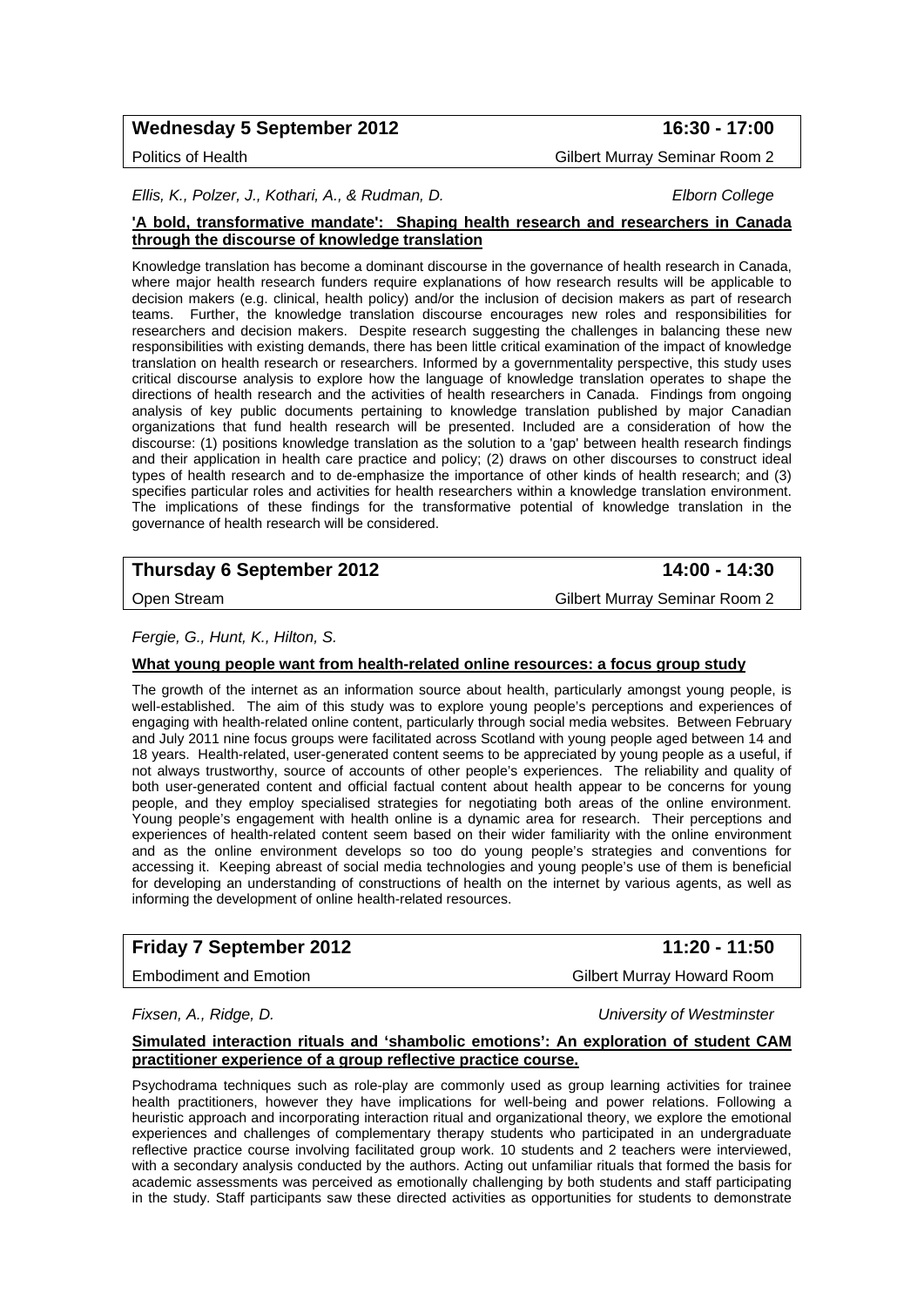their transpersonal adaptations and to undergo transformation. Some student participants expressed reservations concerning their relevance and safety. The obligatory disclosure of personal sentiments to" relative strangers" resulted in feelings of intrusiveness, social embarrassment, resistance and conflict, at times producing emotional outbursts. The blurring between real and simulated emotions and scenarios in group interactions caused confusion Value loaded rituals such as meditation felt empty or forced without the shared moral sentiment (Collins, 2004). Student experiences of interactions depended on the approach of the group facilitator, with antipathy expressed when provocative leadership styles were invoked. We conclude that simulated interaction rituals do not conform to the usual conventions that prevent social embarrassment and loss of face (Goffman, 1972). Participants in our study described a medley of disparate emotional and moral responses which we investigate using the concept of 'shambolic emotions.

## **Wednesday 5 September 2012** 13:35 - 14:05

Citizenship John Foster Hall Rothley / Oakham

*Foster, V. University of Manchester* 

## **'We just want to give something back…' Altruism and data sharing in neonatal services**

This paper is concerned with an NIHR-funded study which examines the attitudes of parents and carers, who have or have had babies in neonatal care, regarding their babies' routinely collected health data being used for research purposes. A participatory methodology was employed with a group of eleven parents over the course of eight months to design a questionnaire survey to investigate the attitudes of over 1500 parents in neonatal units across the country on this issue.

Within the NHS there has been much recent discussion on the use of routinely collected patient data for research purposes. Cameron has indicated a strong policy steer toward allowing private health care companies access to anonymised patient data to assist in the development and trialling of new medicines and therapies. In neonatal services, the recent advances in digitised electronic data recording systems and therefore the creation of large datasets on the neonatal care population, potentially create new opportunities for research in this field.

The paper considers the reliance on parents' altruism with regards to this issue. It draws on the data collected during the participatory research meetings as and critically discusses the understanding that informed consent allows people to be 'generous' with their medical data; to have the sense that through their own – often difficult, if not traumatic - experiences they are helping others.

## **Wednesday 5 September 2012** 14:10 - 14:40

Cancer Gilbert Murray Seminar Room 5

*Fredericks, E.* 

#### **"Some women are just so much better than me": Governmentality enacted through the breast cancer social movement**

Breast cancer social movements have increased visibility of the disease and challenged perceptions of women with cancer as victims. Often described as spaces for resistance to medicalisation, there are fewer theoretical discussions of the ways in which social movements employ and construct dominant discourses. I draw on the results of multiple qualitative interviews and online discussion group posts from 12 women with breast cancer in Nova Scotia, Canada, to examine the ways in which governmentality operates through the breast cancer social movement. Following their diagnoses, participants felt betrayed by health discourses of risk and control. In this context of uncertainty, mind-body discourses became the foundation of most participants' efforts to understand what it means to have breast cancer. I examine the mind-body discourses that were most commonly discussed, including: fighting, strength, surviving and thriving, the journey, and positivity. Together, these discourses were the foundation of a social group of women with breast cancer, providing a source of solidarity and meaning. At the same time, they were invested with moralizing tones, created an ideal way of doing breast cancer that many participants felt they could not (entirely) meet, and led to judgments of self and others. These techniques of governmentality simultaneously allowed women with breast cancer to create meaning of their experience, and exercised control over their behaviour through discipline and self-monitoring. Through the production of active patients and willing volunteers, the health care system and support service organizations further their own objectives by perpetuating these discourses.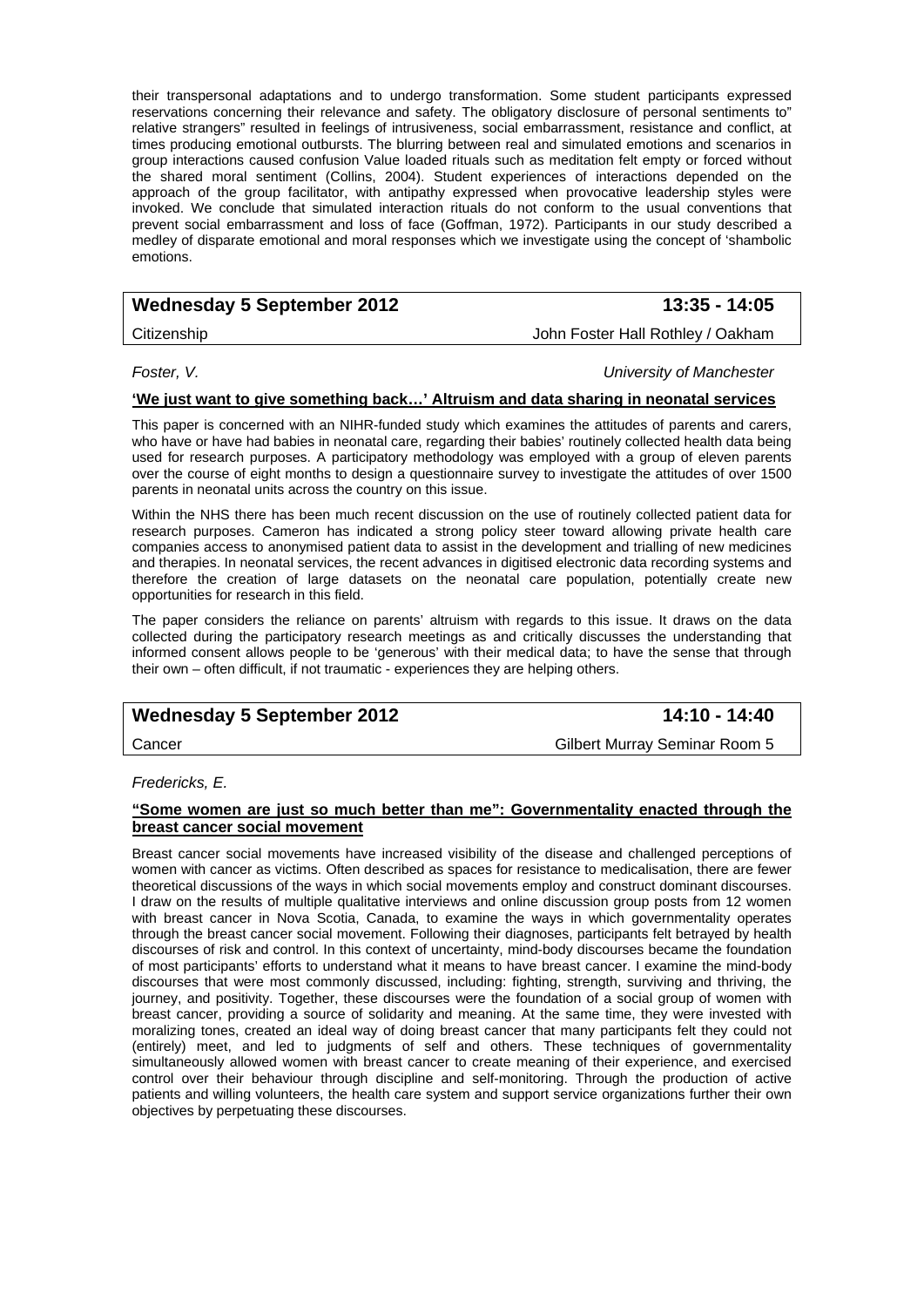## Wednesday 5 September 2012 **15:55 - 16:25**

Pharmaceuticals Gilbert Murray Seminar Room 1

*Gabe, J. Pr. Williams, S., Coveney, K., Abraham, J. Royal Holloway, University of London* 

## **THE De-Pharmaceuticalisation of sleep? Prescription hypnotics in the news**

In this paper we revisit sociological questions concerning the pharmaceuticalisation and depharmaceuticalisation of life through an analysis of recent media coverage of hypnotics, stimulated by findings from a study of mortality risks associated with these drugs. Particular attention will be paid to the accompanying published commentaries by sleep experts and reader responses and the associated frames of reference which were invoked. These developments, we suggest, are part and parcel of long-term efforts in the UK to exert downward pressure on the use of prescription hypnotics (vis-à-vis other nonpharmaceutical methods of sleep management), which are perhaps best interpreted in terms of degrees of pharmaceuticalisation and de-pharmaceuticalisation over time, rather than either/or end-states.

## **Thursday 6 September 2012 14:35 - 15:05**

STS and Medicine **John Foster Hall Swithland Room** 

### *Gardner, J.*

## **A sociology of medical innovation: Deep brain stimulation and the treatment of severe neurological disorders in children**

This presentation will use deep brain stimulation (DBS) as a case study to explore the dynamics of medical innovation. DBS involves using a pacemaker-like device to deliver constant electrical stimulation to problematic areas within the brain. Currently, DBS is used as a treatment for Parkinson's disease, essential tremor, and dystonia. This presentation presents the preliminary findings of an in-depth qualitative study of the day-to-day challenges faced by a multidisciplinary team using DBS to treat children with dystonia in a large hospital in the UK. Like many new medical therapies, DBS presents a range of challenges for those working with the therapy. Firstly, it is not currently possible to determine which patients with dystonia will benefit from DBS. Secondly, media portrayals of DBS tend to be overly optimistic, thus creating unrealistic expectations in patients and their families. Thirdly, because of the large variation in the clinical presentation of dystonia in children, the optimal therapeutic end-point differs for each patient. And fourth, widely accepted clinical assessment tools cannot be applied to severally affected children and are therefore incapable of measuring DBS effectiveness. Rather than relying on established protocols, clinical assessment tools and a body of scientific knowledge to guide their activities, members of the multidisciplinary are therefore required to craft a sense of order in an ad-hoc, case-by-case fashion. These crafting practices simultaneously construct the disease and the brain, enact patients, their families and members of the medical team.

| <b>Friday 7 September 2012</b> |  |
|--------------------------------|--|
|--------------------------------|--|

## Patient-professional Interaction Cilbert Murray Seminar Room 5

*Gibson, A., Britten, N., Lynch, J. University of Exeter* 

**Friday 7 September 2012 10:45 - 11:15** 

## **Theoretical directions for an emancipatory concept of patient and public involvement**

Patient and public involvement (PPI) is now firmly embedded in the policies of the Department of Health in England. This paper commences with a review of the changing structures of PPI in English health and social care, largely in terms of their own explicit rationales, using that as a spring board for the development of a general theoretical framework. Arguing that all democratic states face major dilemmas in seeking to meet conflicting demands and expectations for involvement, we identify the diverse and sometimes conflicting cultural and political features embedded in current models of involvement in England, in a context of rapid delegitimation of the wider political system. We identify some of the major inherent weaknesses of a monolithic, single-track model of patient and public involvement in health and

social care, and suggest why the current structures are unlikely to provide an effective response either to the pluralism of values, ideologies and social groups engaged in the sector or to the valuing of lay knowledge which could potentially sustain the social networks essential for effective participation and service improvement. The paper proposes a four dimensional framework for analysing the efficacy of PPI. These dimensions, it is argued, provide the coordinates along which new 'knowledge spaces' for PPI (Jasanoff 2005; Elliott and Williams 2008) could be constructed. These knowledge spaces could facilitate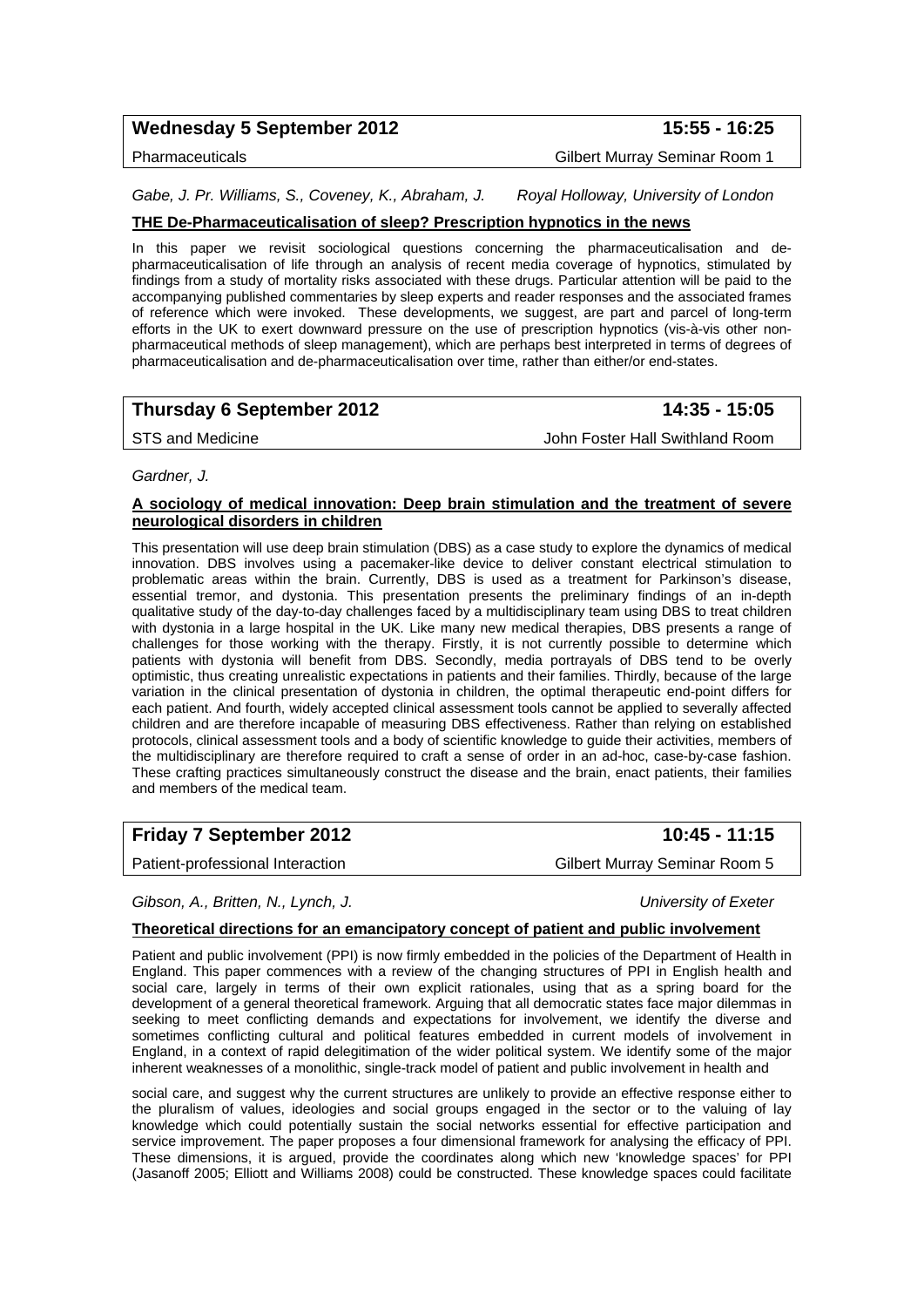and support the emergence of social networks of knowledgeable actors capable of engaging with professionals on equal terms and influencing service provision.

## **Thursday 6 September 2012** 10:45 - 11:15

Ethics Gilbert Murray Seminar Room 2

#### *Gibson, S., Benson, O., Brand, S. L.*

#### **Ethical issues in qualitative suicide research**

Based at a national mental health charity, the authors are currently undertaking a programme of qualitative research into the experience of suicide, informed by the need for research based on the first-person perspectives of people who have experienced suicidal feelings, and of the close family and friends of people who have attempted or completed suicide. By exploring subjective experiences of suicidal feelings, we hope to make a significant contribution to existing suicide research, which tends to focus on cognitive, medical and/or professional perspectives. Our aim is to develop a theoretical model of suicidal feelings that will be used to help everyone, including professionals and lay-people, to identify and offer empathic support to those at risk.

In this presentation we discuss the ethical issues encountered in carrying out qualitative suicide research and the ways in which we have addressed these issues, including our use of questionnaires to monitor the impact of the research on participants. We consider the wider debate regarding the process of ethics review, analysing the impact of this process on research into first-person perspectives on suicide. It is argued that while there are particular ethical issues that arise in carrying out qualitative research, some of which come into sharp focus when inviting people to talk about their experience of suicidal feelings, a) this research contributes in an important way to existing knowledge; b) the ethical challenges, while substantial, are not insurmountable and c) the ethics of qualitative suicide research itself requires further conceptual and empirical research.

## **Thursday 6 September 2012** 11:20 - 11:50

Ethics Gilbert Murray Seminar Room 2

#### *Gilbar, R.*

#### **The impact of the duty of confidentiality on the doctor-patient-family relationship: The clinicians' perspective**

Doctors owe their patients a professional, moral and legal duty of medical confidentiality. They need to obtain the patient's consent if they want or need to communicate information to the patient's relatives. This duty is protected in professional guidelines such as those issued by the General Medical Council (GMC) and the British Medical Association (BMA). In this paper, accounts provided by 21 NHS clinicians collected through semi-structured in-depth interviews during 2009-2010 will shed light on the practical impact of these influential guidelines when clinicians, patients and their relatives have to make decisions about a long-term illness such as cancer.

The clinicians experienced difficulties when facing tension between their duty of confidentiality and their need or wish to inform relatives. They were dissatisfied with the legal and professional restrictions in promoting an open channel of communication between patients and relatives, which they deem important and beneficial when patients face important decisions about the management of their illness. Some clinicians found it difficult to fulfil their duty of confidentiality when the relatives want to be involved in the medical decision-making process, or when their involvement was needed.

The findings contribute to our understanding of family involvement in the medical decision-making process and to the practical difficulties clinicians face in this context. Based on these findings, several proposed changes with regard to the professional duty of confidentiality will be discussed.

## **Thursday 6 September 2012 16:20 - 16:50**

Experiences of Health and Illness Gilbert Murray Livingstone Room

*Gilbert, L., Schatz, E. University of the Witwatersand* 

**'My heart is very painful': Physical, mental and social wellbeing of older**

**women at the times of HIV/AIDS in rural South Africa**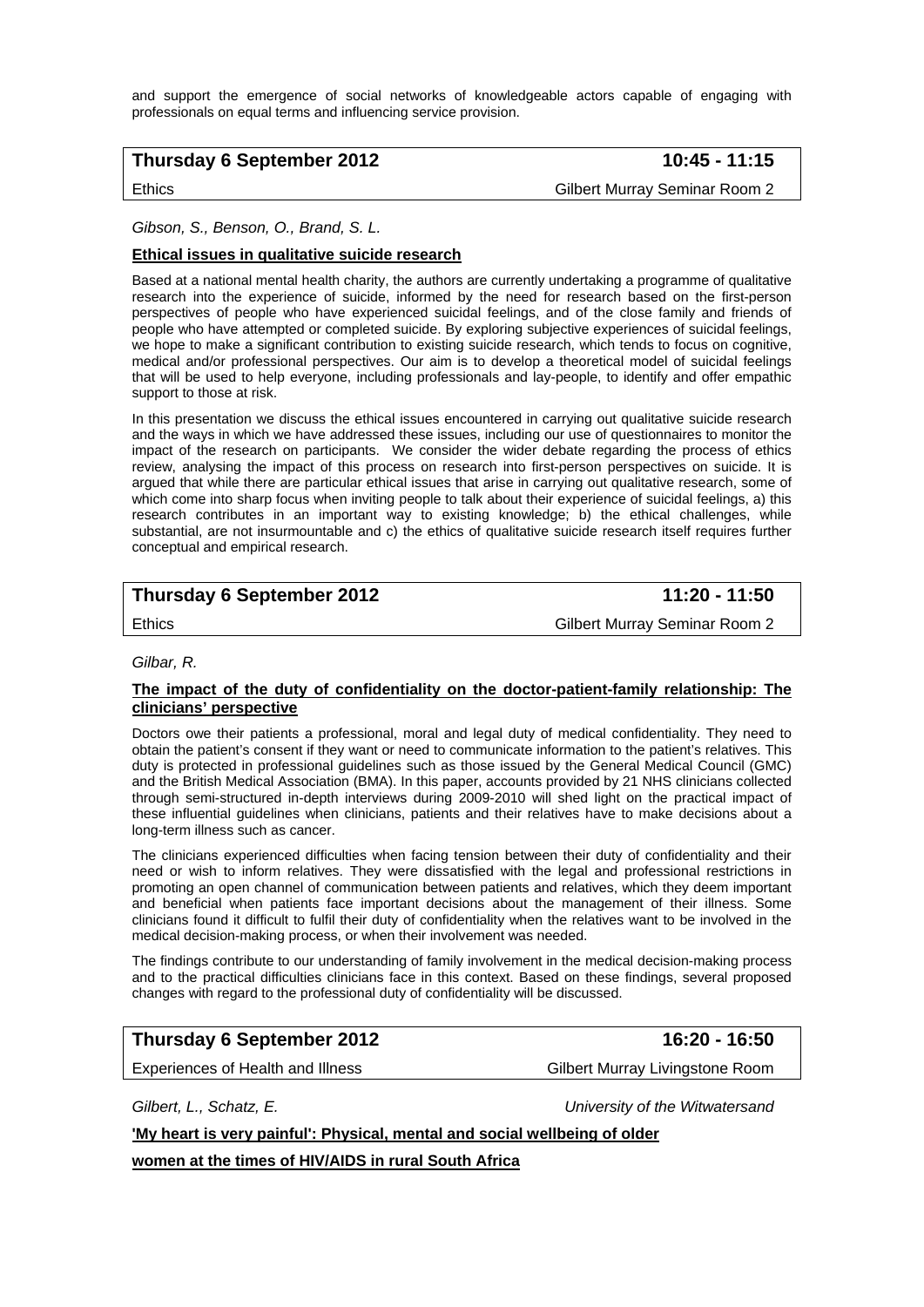It is widely acknowledged that the meanings of health and illness as well as people's beliefs about the required response to illness vary according to time and place and represent the culture and society in which people live. In a context of a double burden of disease in rural South Africa – an emerging epidemic of non-communicable diseases alongside high HIV-prevalence – illness is perceived as a 'normal' part of older persons' everyday lives. Against this background we analyse in-depth interviews with 30 women over the age of 60 in a rural community to provide a comprehensive portrait of older women's physical, mental and social wellbeing and how these women make sense of it all in a changing and challenging social and economic context. These women, while making the connections between the various dimensions, view their own physical, mental and social wellbeing as impaired, and make use of a variety of health and helpseeking behaviours in order to feel better. However, poverty and the unavailability of health resources shape older women's constructions of the meaning of their health and their control, or lack thereof, over how healthy or ill they are. This study demonstrates the usefulness of the broader psycho-socioenvironmental model in explaining old-age and wellbeing by providing a context-specific and nuanced understanding.

## Wednesday 5 September 2012 **13:00 - 13:30**

Cancer Gilbert Murray Seminar Room 5

*Godfrey, M. University of Leeds* 

### **Managing pain in advanced cancer:complex, dynamic and negotiated**

This paper explores the complexity of pain and the strategies for managing it through the lived experience of people with advanced cancer. It examines how, in the concrete context of everyday life, people engage in decision-making and action to manage pain, the contingencies affecting what they do, the resources they draw upon and with what effect as they transition through the illness trajectory. Focus is on the agency of the person with cancer in responding to pain, albeit within the limitations and constraints of sick bodies.

Pain remains one of the most difficult and pervasive problems leading to suffering in cancer. It has a detrimental effect on life quality, caregiver stress and contributes to acute hospital admissions. Despite advances in understanding, prescribing and treating cancer pain, pain prevalence of up to 75% has been reported among people with advanced disease and severe pain is experienced by around 50% in the last three months of life.

The paper draws on data collected as part of the IMPACCT (Improving the Management of Pain from Advanced Cancer in the Community) programme of research. Employing a qualitative, longitudinal design and purposive sampling strategy, in-depth interviews were conducted at 6-weekly intervals over three months with eleven people with advanced cancer and six of their partners (maximum three interviews); four people completed an audio diary. A grounded theory approach to analysis was undertaken, using the method of constant comparison cross-sectionally (between cases) and longitudinally (within cases over time).

## **Thursday 6 September 2012** 14:00 - 14:30

Methods John Foster Hall Tilton Room

## *Grant, A., Treweek, S., Dreischulte, T., Foy, R., Guthrie, B.*

#### **Process evaluations for cluster-randomised trials of complex interventions: a proposed framework for design**

Process evaluations are recommended to open the 'black box' of complex interventions evaluated in trials. Process evaluations are studies which run in parallel to or follow a complex intervention trial to understand the processes or underlying mechanisms by which a complex intervention achieves or does not achieve its desired effect. Despite a growing body of literature advocating the utility of process evaluations there is limited guidance to help researchers in their design. The authors present a framework developed to inform the design of process evaluations of complex interventions.

The framework presents a comprehensive number of interrelated processes that can be candidates for evaluation. The relative importance and choice of candidate processes for evaluation will vary between trials, the aim and objectives of the evaluation and will depend on whether data collection is pre-specified or post-hoc (i.e. depending on the trial results). The authors hold that researchers should pre-specify their research questions and methods in order to minimise bias. The framework is designed to help researchers make their choices of research questions and methods explicit. Both qualitative and quantitative methods can be appropriate depending on the intervention evaluated and the questions asked.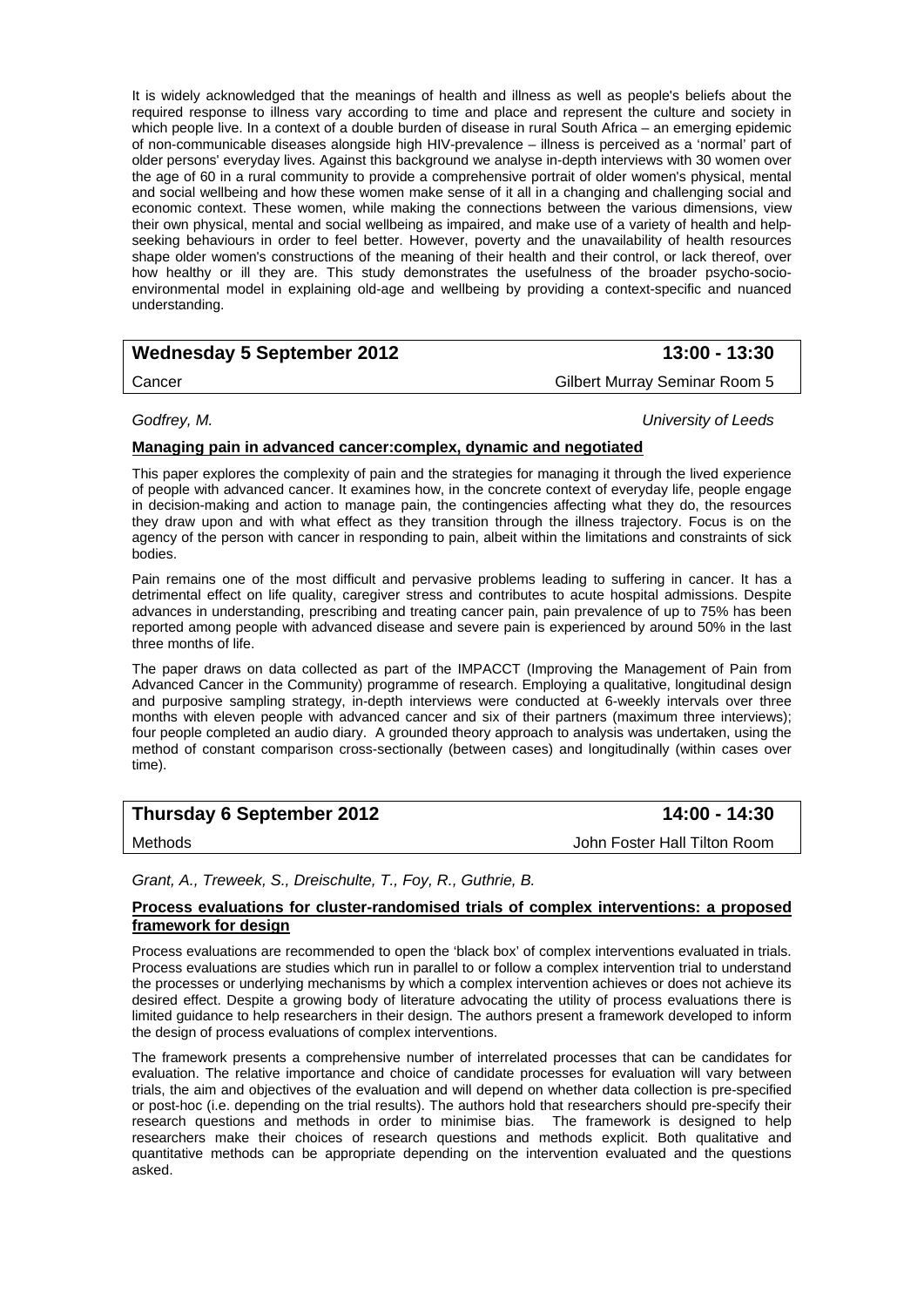The framework for the design of process evaluations will be illustrated by its application to a current trial of a complex intervention to improve prescribing safety in general practice.

## **Friday 7 September 2012 11:55 - 12:25**

Lifecourse John Foster Hall Rothley / Oakham

*Gravill, N., Cartwright, T., Knight, T., Broom, A., Ridge, D. University of Westminster* 

## **Male narratives of successful ageing and wellbeing**

Previous literature around masculinity and wellbeing suggested that ways of "doing masculinity" could work against the interests of men themselves. For instance, it's argued that some masculine ways doing gender (e.g. stoicism and invulnerability) can mean men have fewer opportunities to develop effective ways of coping emotionally. Such negative portrayals of gender offer little by way of helping men with constructive approaches to their own wellbeing. They also neglect how men's masculine identity and wellbeing change across the life course. Research on ageing suggests getting older brings about new ways of doing masculinity, though little is known what this means for older men. Thus, the study conducted in-depth narrative interviews with 40 older men (aged between 50-90) in the UK and Australia. Men who felt relatively positive about their experiences of ageing were recruited specifically to investigate men's constructive approaches to wellbeing. Using a modified grounded theory approach, the preliminary data analysis suggests that some men challenge or opt out of hegemonic masculinities. In fact, older men discuss a wide variety of self-identified constructive approaches to self, including reflexivity, self-care, and a need for increasing social connectivity. Older men work to find constructive ways to engage with dominant masculinity, or renegotiate hegemonic demands in light of their changing position as older men. This trend towards positive reshaping of masculinity in older age suggests an increasingly flexible relationship with hegemony as men age, as well as the need to ground men's experiences in their bodies and strong contextual frameworks.

## **Thursday 6 September 2012** 15:45 - 16:15

Methods John Foster Hall Tilton Room

*Green, J. M., Edwards, P., Roberts, H., London School of Hygiene Petticrew, M., Steinbach, R. & Tropical Medicine* 

**Beyond 'mixed methods': the role of sociology in enhancing the credibility of causal inferences in evaluations for public health research**

Two major limitations of experimental designs in public health include difficulties in controlling for confounding in non-randomised experiments, and limited external validity in most experimental designs, due to the often low level of abstraction of causal models utilised. This paper explores how a mixed disciplinary approach can strengthen our ability to draw credible causal inferences and increase external validity in evaluations using quasi-experimental designs. Using our study of the public health impacts of the introduction of free bus travel for young people in London as an example, we explore how the sociological component contributed to: framing and refining the overall research questions; developing a credible causal pathway model and adding to the credibility of attributing change to the intervention. For example: qualitative findings in the context of theories of mobility helped specify the meaning of variables related to 'active travel' and thus why more bus travel did not reduce young people's 'active travel'; inductive findings on the importance of free bus travel being a universal benefit suggested additional pathways linking transport and wellbeing operating at the system level which would not be apparent in a randomised intervention. The importance of sociological contributions to 'mixed method' public health evaluations goes beyond adding qualitative data to explore the meaning of epidemiological findings. However, in practice, competing disciplinary expectations about 'best practice' in research design (eg whether an iterative approach constitutes 'inductive analysis' or 'data dredging') present challenges for developing methods for, and presenting, more meaningful and useful multi-disciplinary integration.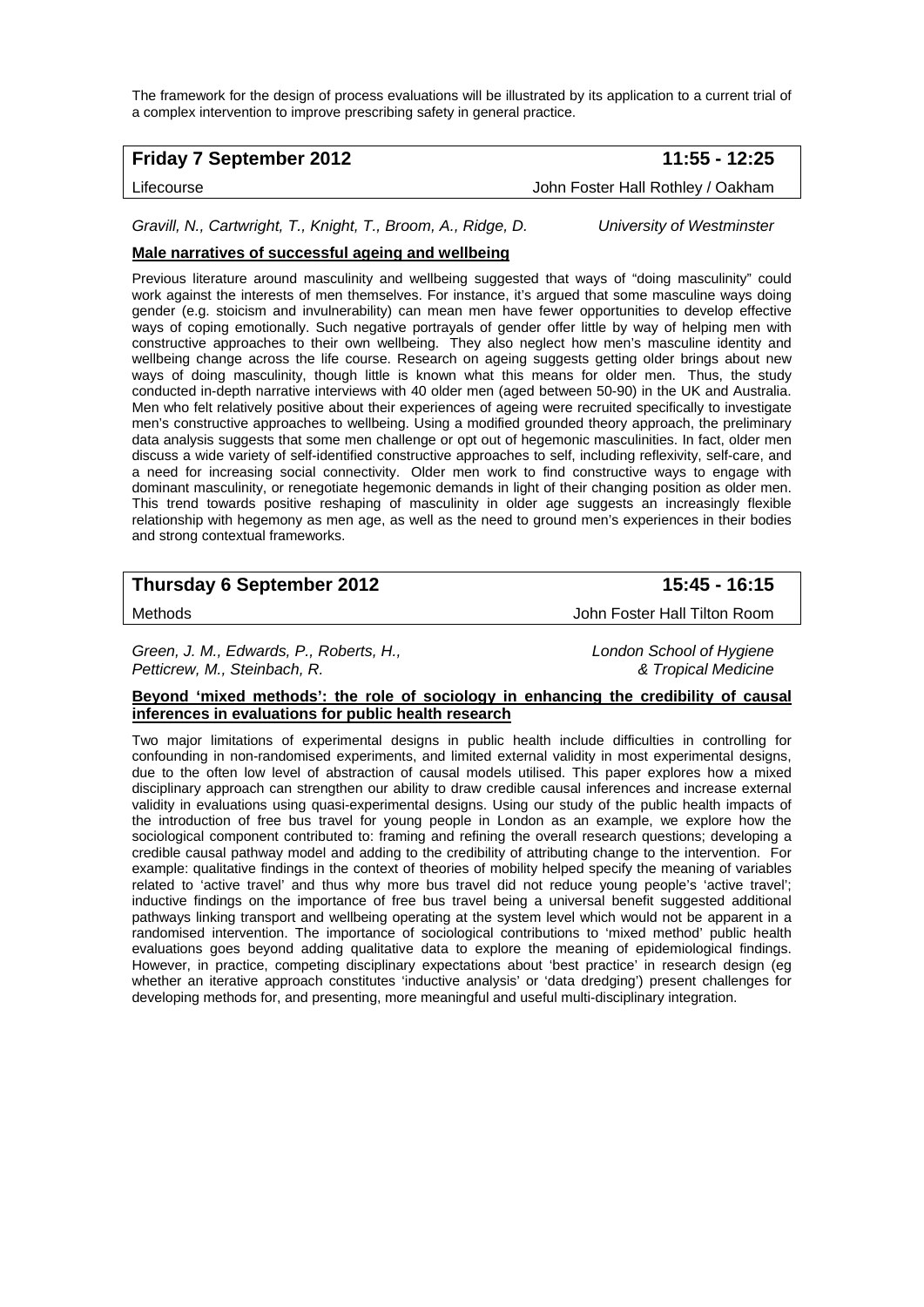## Wednesday 5 September 2012 **13:35 - 14:05**

Cancer Gilbert Murray Seminar Room 5

## *Green, T., Martins,T., Hamilton, W., Rubin, G., Macleod, U.*

#### **GPs, Risk Assessment Tools for cancer diagnosis and clinical acumen: a qualitative evaluation**

The UK has relatively poor cancer outcomes when compared with other European countries and diagnostic delay in primary care has been identified as part of the problem. Analysis of GP case records (the CAPER studies) identified symptoms predictive of cancer; and resulted in the development of Risk Assessment Tools (RATs) for colorectal and lung cancers. However, little is known about the acceptability and utility of such tools to GPs for cancer diagnosis. The RATs were piloted using tables printed on mouse mats and A5 flipcharts with 165 practices (614 GPs). Telephone interviews were undertaken with 34 GPs and project managers to elicit first-hand experiences of the integration of the tool into clinical practice. Findings indicated that the RATs assisted GPs with complex decisions around early cancer diagnosis, especially in cases of unusual presentations. However, the embedding of the RATs into GP practice depended not only on the proven or perceived efficacy of the tool, but also on the implementation process. With reference to Normalization Process Theory (May, 2006), the paper explores what it is that supports the successful, or otherwise, incorporation of complex interventions into clinical practice. It also illustrates that although the tool prompted changes to GP practise, participants perceived it as 'additive'; in other words, the tool did not supersede GPs' intuition, 'gut instincts' or clinical judgement, but rather assisted them in their decision-making and enabled a 're-storying' (Stronach et al, 2002) of professional identity that was integral to GPs' incorporation of the RATs into daily practice.

## **Friday 7 September 2012** 11:20 - 11:50

Experiences of Health and Illness Gilbert Murray Livingstone Room

*Greenfield S., Findlay, A. University of Birmingham* 

## **'And, I confess, despite being a physician I was shamefully sick'(Ovid, 5BC).**

#### **GPs experiences of being a hospital patient**

Medical socialisation develops awareness of the distinction between doctor and patient roles. This distinction becomes blurred when a doctor is sick. Doctors' experiences as patients are not well researched with most information anecdotal, out of date or unspecific to illness type or speciality. This study investigated GPs' physical illness experiences as hospital patients.

All 572 Worcestershire PCT GPs were invited by e-mail for semi-structured interview and interviewed in the order they replied, to data saturation. Interviews were audiotaped, transcribed and thematically analysed.

Four main themes emerged from 12 interviews; Primary care issues explores the role of the GP's own GP, referral and investigation systems used. Secondary care issues highlights hospital consultants and other staff's approach and GP difficulties being a patient in this setting. General patient experience considers ethical issues, support networks and GPs' behaviour as patients. Other issues and people involved examines the impact on colleagues, patients, family, finance and work.

Medical socialisation and perceived public stereotypes about doctors clearly influenced GPs' experiences and behaviour. Interactions between GP patients and healthcare providers often led to consultation polarisation, either very good or very poor. GPs' behaviour and emotions as patients and healthcare providers' behaviour can lead to unsatisfactory consultations. GPs make reluctant patients, being often too concerned about the effects on others to seek appropriate and timely care. Primary and hospital care experiences varied, primary care seeing GP patients more in control of consultations. Doctors need training how to treat colleagues as patients and how to be patients themselves.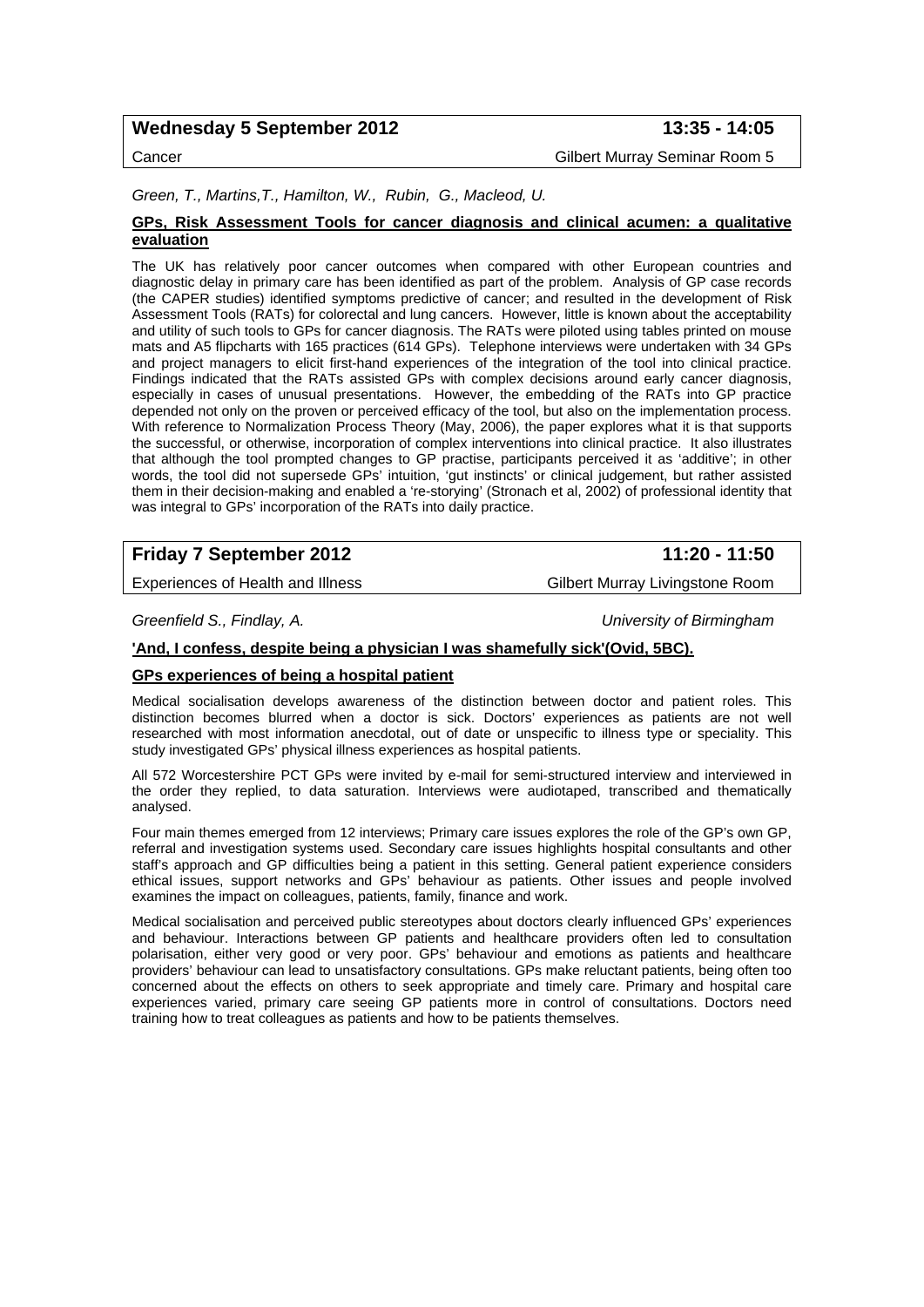## **Thursday 6 September 2012 15:10 - 15:40**

Open Stream Gilbert Murray Seminar Room 2

*Groenning, I., Tjora, A. Institutt for sosiologi og statsvitenskap, NTNU* 

## **Confessional interaction in an online weight-loss forum**

After weight-loss treatment, such as lifestyle therapy and bariatric surgery, patients need information, follow-up and social support. Both online forums, self-help groups and professional follow-up programs are applied, in which practical advice, such as new eating habits, diets and recipes, as well as various forms of emotional support, are exchanged. This paper is based on a qualitative study, applying observation of personal diaries in an online weight loss forum on the Internet and semi-structured interviews of participants in a weight-loss program. It was found that the forum postings that received most feedback had a confessional character. Such postings received 'normalizing replies', on basis of readers' similar experiences or in other ways backing-up and normalizing experiences and actions that were confessed. We conclude that 'confessional interaction' may be regarded as a collective normalization strategy, in our case to better cope with stigma and struggling with personal discipline during radical life-style changes to lose weight.

## **Thursday 6 September 2012 15:10 - 15:40**

Screening and Diagnosis **Gilbert Murray Howard Room** 

#### *Gustafsson, U. Roehampton University*

## **Sociology of diagnosis: exploring the route to gender dysphoria**

Transpersons challenge the binary divide between male and female that serves as a powerful conceptual norm in our social world. While etically gender dysphoria may imply a way of providing coherent classification to that which is 'other' in this context, emically it also incorporates considerable diversity that remains silenced.

This paper will present data from a pilot study examining the complexity of the diagnosis of gender dysphoria. The data is drawn from a focus group with transpersons focusing on their route to diagnosis, its significance and implications. The sociology of diagnosis provides the location for the exploration of the diagnosis of gender dysphoria. I will employ Jutel and Nettleton's (2011) distinction of category, process and consequence to consider the complexities involved in the diagnosis. The findings suggest considerable potential for conflict in terms of 'patient' and medical narratives, not the least in terms of gaining access to services.

## **Thursday 6 September 2012** 16:20 - 16:50

STS and Medicine **John Foster Hall Swithland Room** 

*Haland, E. NTNU* 

## **Shaping of technology and place in municipal health care in Norway**

The introduction of new technologies in health care is changing the way healthcare is organised. Telecare technologies in particular are often highlighted as the solution to major challenges regarding the lack of "hands" in future health care; lack of qualified personnel taking care of a growing number of patients. In addition, various types of technology are often introduced to make competence development of health personnel more efficient and available across geographical borders. Dominant discourses often celebrate how the use of these technologies can erase distance and place. However, Oudshoorn (2011) argues that place is still important, and that technology and place co-constitute each other.

In this paper, I investigate how place shapes the use of technology, and how technology shapes the experience of place. The empirical material comes from observations and interviews with health personnel conducted within a research project evaluating a net based competence development initiative for health personnel in Norway. The technology used is video conferences and a net based discussion forum. The places include the region where the health personnel live (which is quite remote with large geographical distances between the participants), the places where they use video conferences (the class room, a physicians' office, a small meeting room), their work place (municipal health care) and the home.

Relevance to medical sociology: Technologies that presumably transcend the borders of distance and place have received growing interest in modern health care. This calls for more research into how place/technology is shaped and understood by health personnel.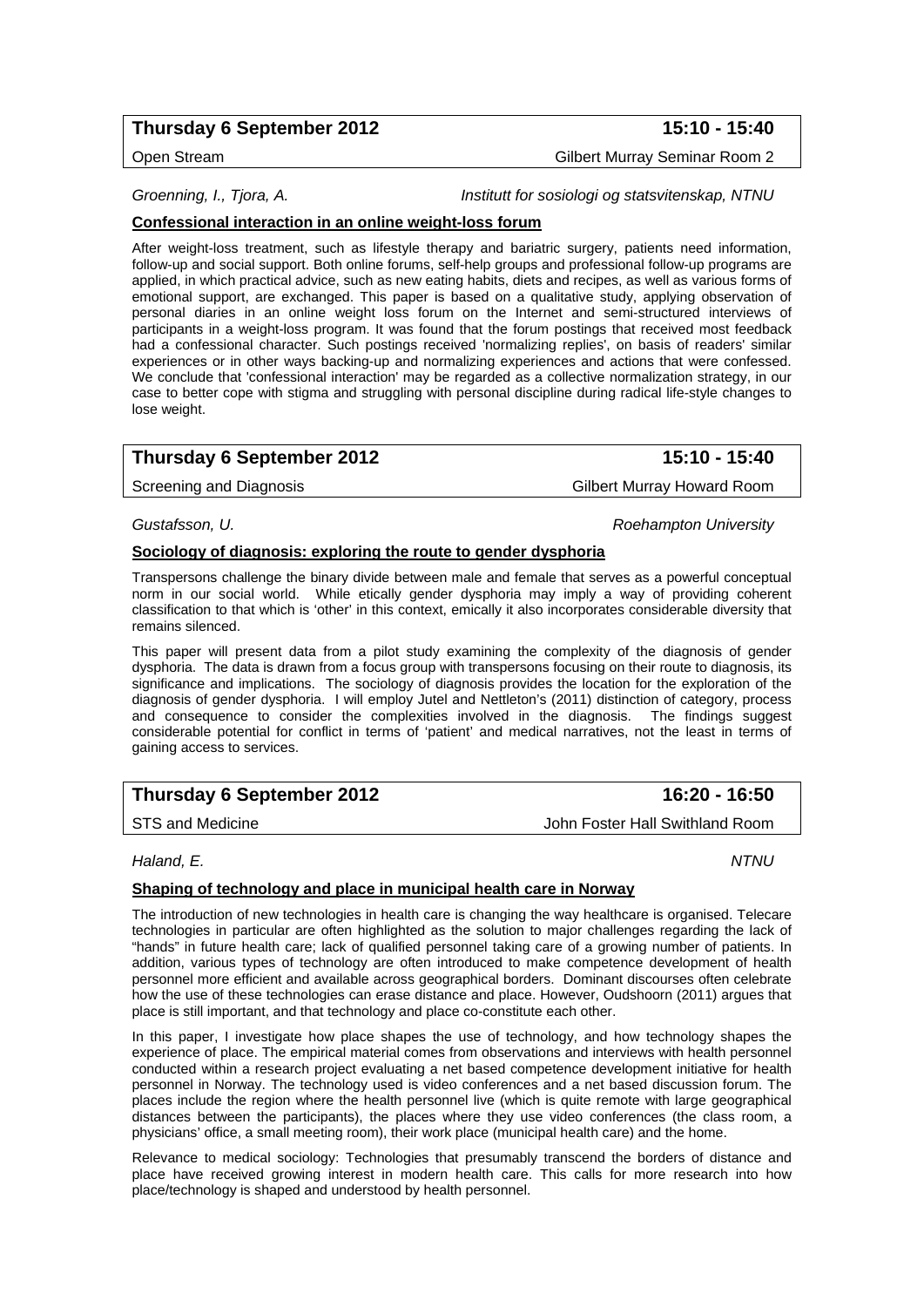## **Thursday 6 September 2012** 11:20 - 11:50

*Hale, R., Van Tam, J., Dingwall, R. University of Nottingham* 

**Actor-networks and health professionals' vaccination against pandemic influenza**

In the UK, the Department of Health (DoH) has recommended annual immunisation of frontline health and social care workers against seasonal influenza since 1999. The Joint Committee for Vaccination and Immunisation (JCVI) took the decision in August 2009 to prioritise front-line health care workers for pandemic influenza vaccination. This vaccination programme of health professionals began in late October 2009. During the H1N1 influenza pandemic of 2009/10, levels of seasonal and pandemic influenza vaccination among health professionals still remained generally low. This paper will present some of the initial findings from an ongoing, interdisciplinary PhD study exploring health professionals' acceptance and non-acceptance of pandemic H1N1 influenza vaccination during the 2009/10 pandemic in two health boards. These health boards were chosen due to their similarities in terms of size, case mix and urbanicity and due to their differences in terms of opposite profiles of pandemic and seasonal uptake during the 2009/10 influenza season and of their seasonal uptake during the 2010/11 influenza season. An actor-network theory (ANT) approach will be used to provide a thick description of how the influenza virus H1N1 mobilised a network during the 2009/10 pandemic. This thick description will be constructed from the analysis of qualitative interviews concerning key informants' experiences of the 2009/10 pandemic and staff influenza vaccination campaign. An account of both the human and non-human actors, or actants, as mediators (and not as intermediaries), in this network will be traced. The transient nature of this actor-network and future implications will also be considered.

## **Wednesday 5 September 2012 15:55 - 16:25**

Cancer Gilbert Murray Seminar Room 5

*Halls, A. Durham University* 

### **The presence of women, the absence of men: The use of online (male) breast cancer support forums**

Previous research has shown that male breast cancer patients may have needs not adequately addressed within the current healthcare system, but it is not well understood why gender may have an impact on the behaviours of both patient groups and how they interact with health care. For this research, forums on the websites of national cancer charities were analysed, using a framework of discourse analysis, which focused on the nature of support; identity and disclosure; personal stories; medical language; and the political. One thread in particular was analysed in detail, due to posts of interest relating to these umbrella themes. The analysis found that the presence of women reflected an absence of men. The assumption found here is that women would be reading the thread, and the experiences shared and advice given may be of use to men themselves, or for the women who read them to potentially pass on to the men in their lives. This in turn reveals the major role that emotional support has to play in these forums, for both male and female breast cancer patients, and their support networks both off and online.

## Wednesday 5 September 2012 **13:00 - 13:30**

Politics of Health Gilbert Murray Seminar Room 2

*Hardy, K., Holliday, R., Taylor, J. S. University of Leeds* 

## **The PIP Scandal: responsibility, redress and (un)deserving bodies**

In 2011, 50,000 women in the United Kingdom discovered their breast implants contained industrial, not medical silicone and had an exceptionally high rupture rate. The scandal produced intense public debate about where responsibility for the removal and replacement of these implants lay, a debate that ultimately blamed women for buying them. The NHS agreed to replace only those implants that it had fitted, and only to remove without replacement those that had been fitted in private clinics. The company that manufactured PIP implants declared itself bankrupt and private clinics and individual surgeons and their representative bodies eschewed responsibility, leaving women themselves to act against their clinics or source finance to pay for their replacement privately.

This paper draws on original survey data from, and media representationson of, women fitted with (Poly Implant Prothèse) implants, exploring the uneven institutional and public responses to the scandal. We argue that whilst the PIP scandal may offer a precautionary tale against increasing privatization of healthcare, the contours of the debate were also intensely gendered and classed in ways which shifted

STS and Medicine **John Foster Hall Swithland Room**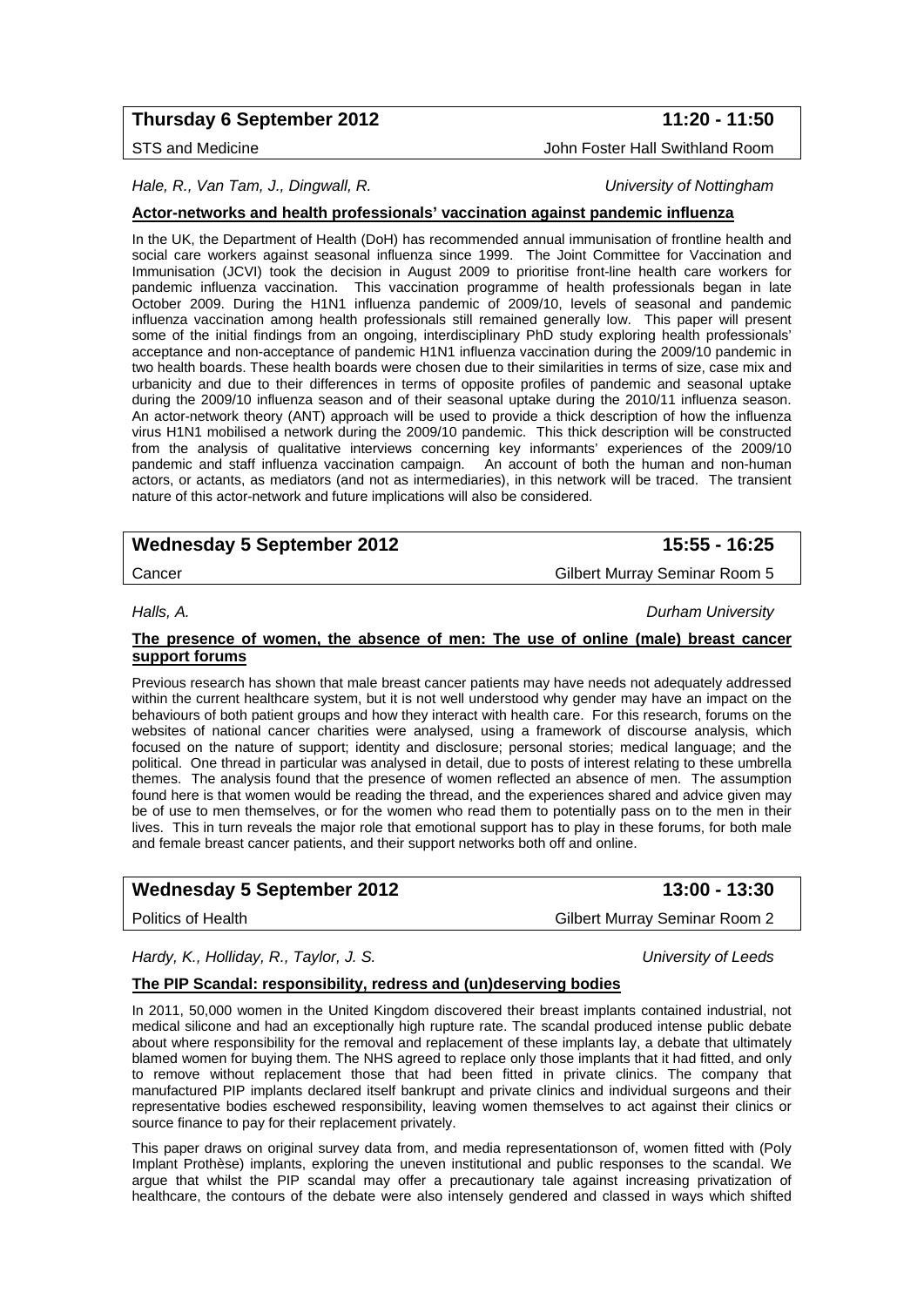narratives of responsibility from both state and privatized medicine to individualised (un)deserving bodies/subjects. We argue that whilst working-class women are frequently evaluated in terms of their looks, attempt to add value through cosmetic surgery can easily fail since breast implants are 'contested commodities'; and that surgeons and their representatives reconstitute women from active consumers to pathologized patients when the market logics of their activities come under threat.

## Wednesday 5 September 2012 **16:30 - 17:00**

Gender John Foster Hall Swithland Room

*Hartley, J.* 

#### **Public health connections: teenage gendered identities, media, sexual behaviour and alcohol-use**

The paper addresses the interconnectedness of two 'health-related behaviours': drinking alcohol and sexual interactions. First, the paper considers the influence of the media on teenagers' expectations of gender-appropriate alcohol-use and of gender-appropriate sexual/romantic practices. It concludes that media are influential, especially in relation to teenagers' expectations of gender-appropriate sexual/romantic ways of interacting. However, and importantly, their relationships with peers play an integral part in this media-influence process. Specifically, the media were influential by virtue of other social relationships with significant other people. Teenagers were influenced in a circuitous way by thinking that a friend or potential sexual/romantic partner had been influenced, and acting on that assumption. Thus there is a complex interrelationship between media-content and social relationships. The media does appear to influence teenagers' expectations of drinking and of engaging in sexual/romantic relationships, but the influence is not simple and direct.

Second, the paper argues that the construction of gendered identities is the hook upon which the interconnectedness of alcohol consumption and sexual behaviour hangs. Teenagers' accounts illustrated how certain ways of drinking and of acting sexually made them appear to conform to more hegemonic or contested femininities or masculinities (Courtenay, 2000). Many participants talked of how sexual activities were often mediated through drinking. Being drunk, or, importantly, pretending to be drunk, may be understood as a process that is useful for teenagers when trying out what they perceived to be genderappropriate identities as they engage in their relationships.

| Thursday 6 September 2012         | 15:10 - 15:40                   |
|-----------------------------------|---------------------------------|
| Experiences of Health and Illness | Gilbert Murray Livingstone Room |

*Hawkins, R., Forster, A., Mellish, K., Godfrey, M., University of Leeds LoTS care Adjustment After Stroke Study Team* 

**Trajectories of recovery: investigating the processes and mechanisms that shape social engagement following stroke**

This paper will explore recovery trajectories from the perspective of those adjusting to and living with the effects of stroke. Particular focus is on the mechanisms whereby people sustain social engagement and a sense of belonging (or not) and the role of resources (social, cultural, economic and physical) in affecting the meaning and process of recovery.

Stroke is the main cause of severe adult disability in the UK. Due to the sudden onset of stroke and residual impairments, many stroke survivors experience dramatic changes in their lives. In particular, people may experience inactivity, loneliness and social isolation. Previous studies investigating adjustment after stroke have tended to focus on the physical and psychological consequences, and individual coping strategies. There is a need to go beyond this and to explore the role of social factors, resources and social support.

This paper draws on data collected as part of the LoTS care adjustment after stroke study. A purposeful sample of 22 stroke survivors and ten informal caregivers participated in the study approximately twelve months post-stroke. A combination of qualitative methods was used: multiple semi-structured interviews, limited observation, solicited diaries, and ego network and resource mapping techniques. A grounded theory approach to analysis was taken.

Individual trajectories were produced from the data collected. Analysis enabled the identification and exploration over time of interacting factors that shaped social engagement and belonging, and thus the meaning and process of recovery post-stroke. The findings will enable steps to be taken to further support stroke survivors.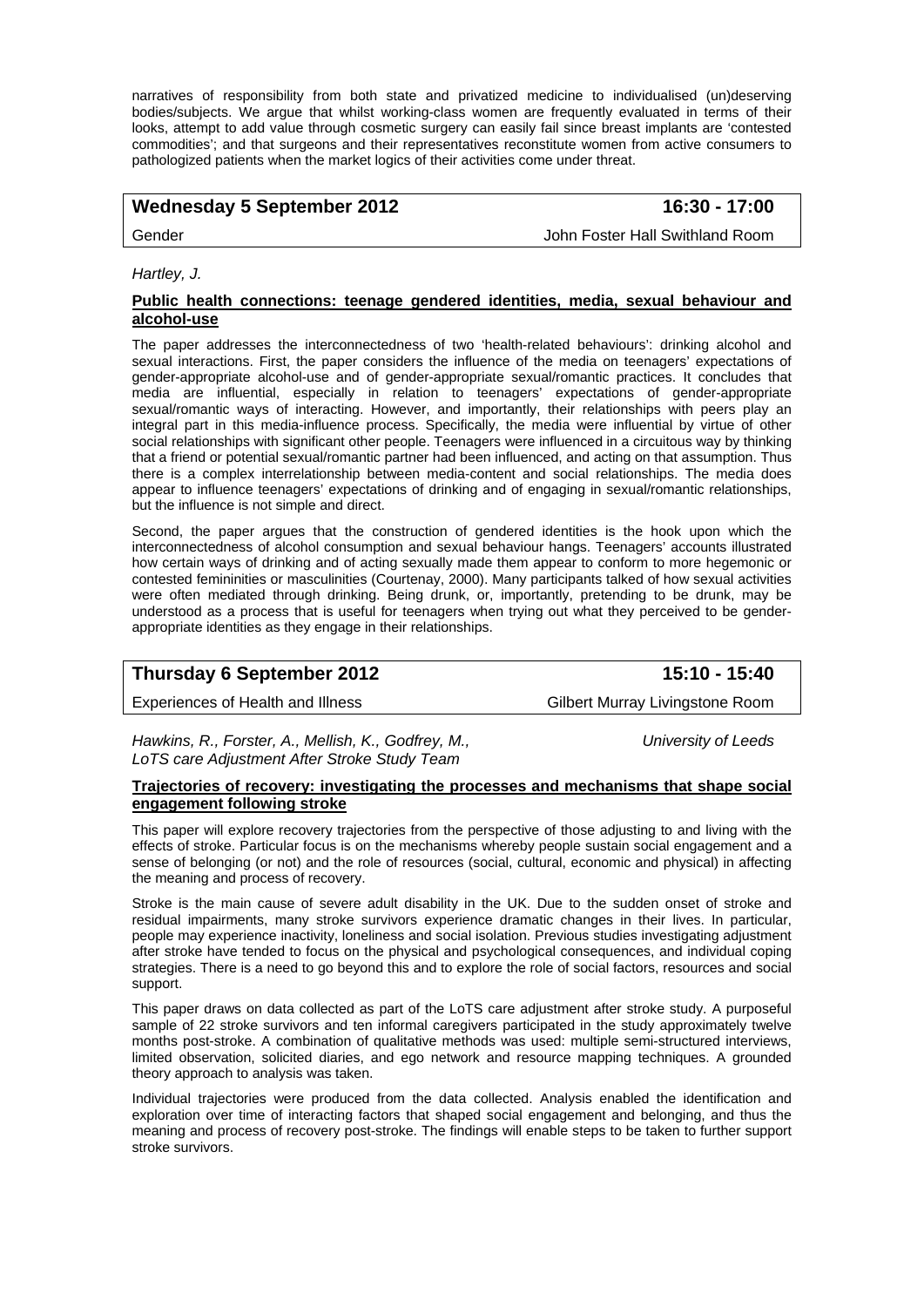## **Thursday 6 September 2012** 11:20 - 11:50

Experiences of Health and Illness John Foster Hall Rothley / Oakham

*Heaton, J., Raisanen, U., Salinas, M. University of Exeter* 

#### **Control and resistance: young adults' sense of mastery in their accounts of growing up with a chronic illness**

This study, which is nearing completion, aims to improve understanding of young adults' experiences of growing up with a long-term medical condition. In this paper, we examine young adults' sense of mastery of their condition and how this relates to medical models of control and self-management. Drawing on work by Kelleher (1988), we show how young adults conceptualise mastery in two different ways: in terms of having control over the condition, through engaging with the condition and its management, and in terms of resisting the threat posed by the condition and its associated regime to their individual autonomy. Young adults' sense of mastery of their condition varied over time and across the sample, depending on whether or not they felt they had achieved the right balance between control and resistance. They also promoted this dual sense of mastery in the interviews, for example, when giving advice to their peers with a chronic illness.

The paper is based on a secondary analysis of over 100 interviews with young adults aged 15-29 with type 1 diabetes, epilepsy and other long-term conditions. The interviews were previously independently carried out by the University of Oxford's Health Experiences Research Group and this paper has been developed in collaboration with two of the primary researchers. The secondary study is funded by the ESRC to the end of 2012.

## **Friday 7 September 2012 09:35 - 10:05**

Embodiment and Emotion Gilbert Murray Howard Room

### *Hendriks, R.*

## **Clowning in Dementia Care: On the articulation of a sensitive body**

In this auto-ethnographic study, I focus on a special form of clowning for people at an advanced stage of dementia. The miMakkus clown is presented as a specialist in contact with people with whom communication is no longer possible by the usual (linguistic, cognitive) means. I illustrate how the miMakkus clown tries to reach people with dementia, focusing specifically on the role of the sensitive body as an instrument for attunement. In my analysis I draw upon work on body and affect of the psychologist and philosopher Vinciane Despret. As I demonstrate, in their contact, the clown and the person with dementia are involved in a process of mutual articulation.

**Wednesday 5 September 2012 15:20 - 15:50** 

Politics of Health Gilbert Murray Seminar Room 2

*Herrick, C. King's College London* 

### **Shebeens in the news: contesting alcohol control policies in the western cape, South Africa**

Media coverage of the "problems" associated with alcohol is now widespread. However, there have been very few analyses either of newspaper coverage of alcohol or media coverage of alcohol policy, especially outside Europe or North America. However, this paper argues that given mounting concern with the longterm health, economic, social and developmental consequences of risky drinking in the Global South, an exploration of newspaper coverage of nascent alcohol policy in such a context is both timely and valuable. This paper therefore explores how two alcohol control policies – the Western Cape Liquor Bill and the City of Cape Town's liquor by-laws – have been debated in two regional, English-language South African newspapers over a four year period between 2007 and 2011. In so doing, it draws out the tensions between alcohol as a source of livelihood in a context of endemic unemployment and chronic poverty and alcohol as a source of poverty, crime, violence, social disintegration and health risks. It consequently argues that in SA, alcohol serves multiple, overlapping and often competing social, economic and political agendas. Furthermore, it contends that the constructive processes guiding public and political opinion are inextricable from the contested and ambiguous nature of alcohol itself.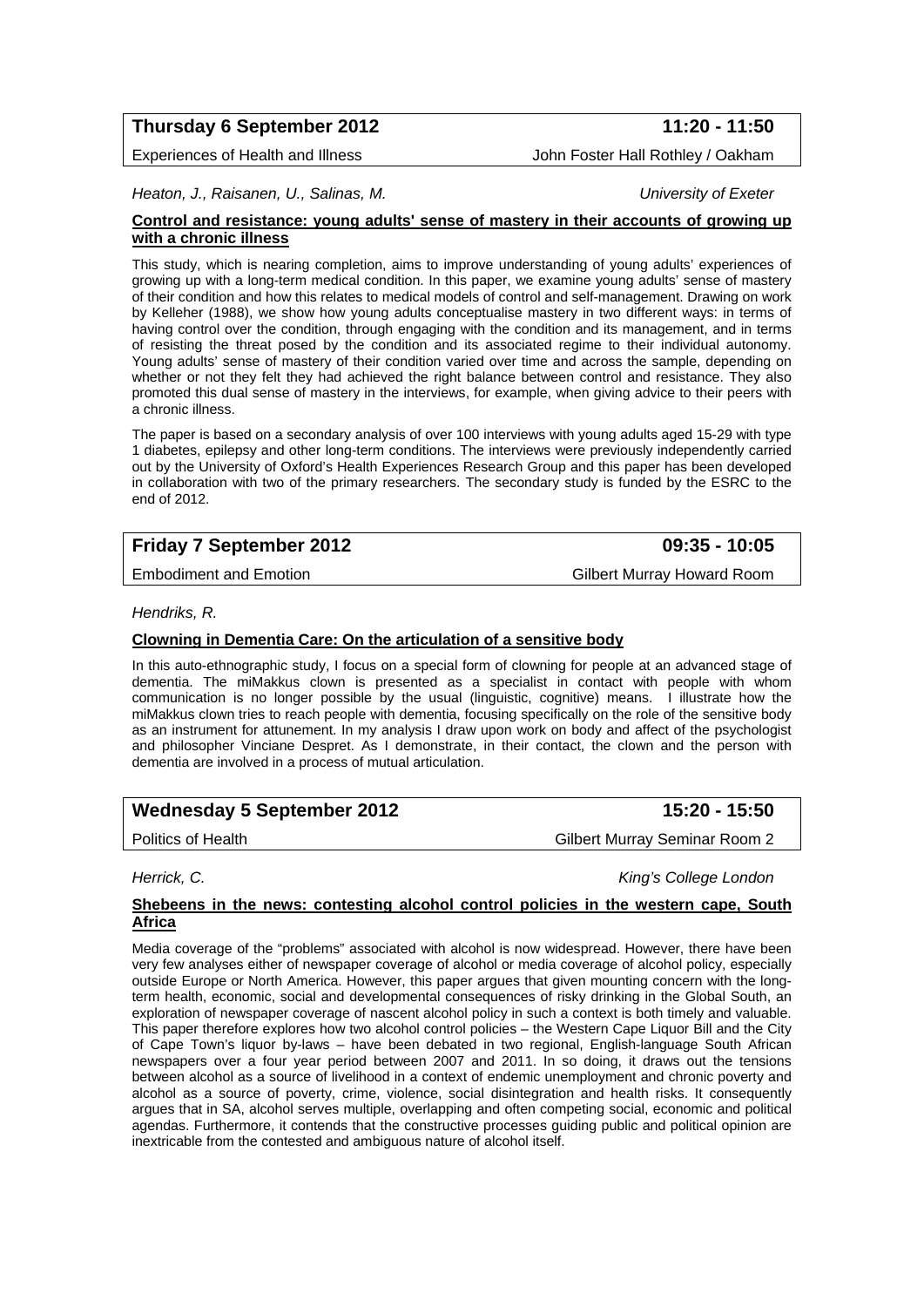## **Thursday 6 September 2012 16:20 - 16:50**

#### *Hilton, S. Medical Research Council*

#### **Other than counting words: Using content analysis to examine manifest and latent newsprint reporting on health**

Content analysis has been defined as a systematic, objective, replicable technique for compressing many words of text into fewer content categories; but it is more than a method which provides only category and word count measurements as evidence. It is potentially one of the most important research techniques in the social sciences to understand how messages are mediated. Over the past 50 years as mass media technology has advanced, so too has content analysis methodology and the media's influence in shaping public opinions on health matters. Stories about health are a daily feature of life, telling us what's important and what risks we should be aware of. Some news reporting has a positive influence and is supportive of public health measures, for example much of the newsprint coverage of the swine flu pandemic in the UK. However, news reporting can also have a negative influence and undermine effective public health interventions; sometimes stories are skewed towards the dramatic rather than the scientifically sound as was the case during the MMR vaccine controversy. This presentation describes manifest and latent analysis of newsprint reporting on health and highlights how news stories can set the public health agenda and impact on health behaviours.

## **Thursday 6 September 2012 11:55 - 12:25**

Screening and Diagnosis John Foster Hall Swithland Room

#### *Hindhede, A. L.*

#### **The medical diagnosis, on being at higher risk and lay epidemiology: The case of prediabetes**

This paper examines the ways in which an attempt to prevent type 2 diabetes through behavioural change is managed by those identified as being 'at higher risk'. Drawing on findings from a multi-site, crossnational lifestyle intervention program, it is demonstrated how the provision of a risk diagnosis becomes part of the way people pursue, maintain and negotiate health and illness. Using the debate that has developed in medical social science circles about lay epidemiology and the prevention paradox which by some is seen as a barrier to public health when the public disbelieves or fails to act on public health messages, this study suggests that despite the discrepancy between laboratory normality and the lived reality of a symptomless disease, 'prediabetic' individuals use and modify science when handling their 'lifestyle' disease. The findings indicate that numerical thresholds have become publicly authorized as the objective truth about health. Although unexplained variation in the incidence of prediabetes did not go unrecognized by the lay epidemiologists, there did not seem to be much scepticism about the worth of behavioural change or overall plausibility of the health promotion messages. In fact, scientific evidence concerning the benefits of changed behaviour was rationally incorporated when practising self-care routines. Various measurement technologies and numbers and thresholds were used to keep track of their health and manage their body. Our data highlight how lay explanatory notions propose a wider causality which can minimise the moral implications of a 'lifestyle' disease and normalise the condition.

## **Thursday 6 September 2012 15:10 - 15:40**

Experiences of Health and Illness **South Accord Foster Hall Rothley / Oakham** 

*Hislop, J. University of Oxford* 

### **Unruly bodies, hot flushes, and the menopause**

For many women the menopause is a time of uncertainty and confusion in which an array of symptoms challenge normative expectations of embodiment. In a culture where women are expected to create a good impression both in the private and public arenas, unruly menopausal bodies which sweat and bleed seemingly at random are at odds with the feminine ideal of beauty, youth and fertility.

Drawing on data from a qualitative study of the menopause (N=46) for the website www.healthtalkonline.org, this presentation looks at women's experiences of hot flushes and their impact on sleep, work and relationships. It examines the language women use when describing their symptoms and explores the 'behind the scenes' preventative work which women carry out in an attempt to find relief, conceal symptoms, minimise embarrassment and preserve a sense of normality.

Methods John Foster Hall Tilton Room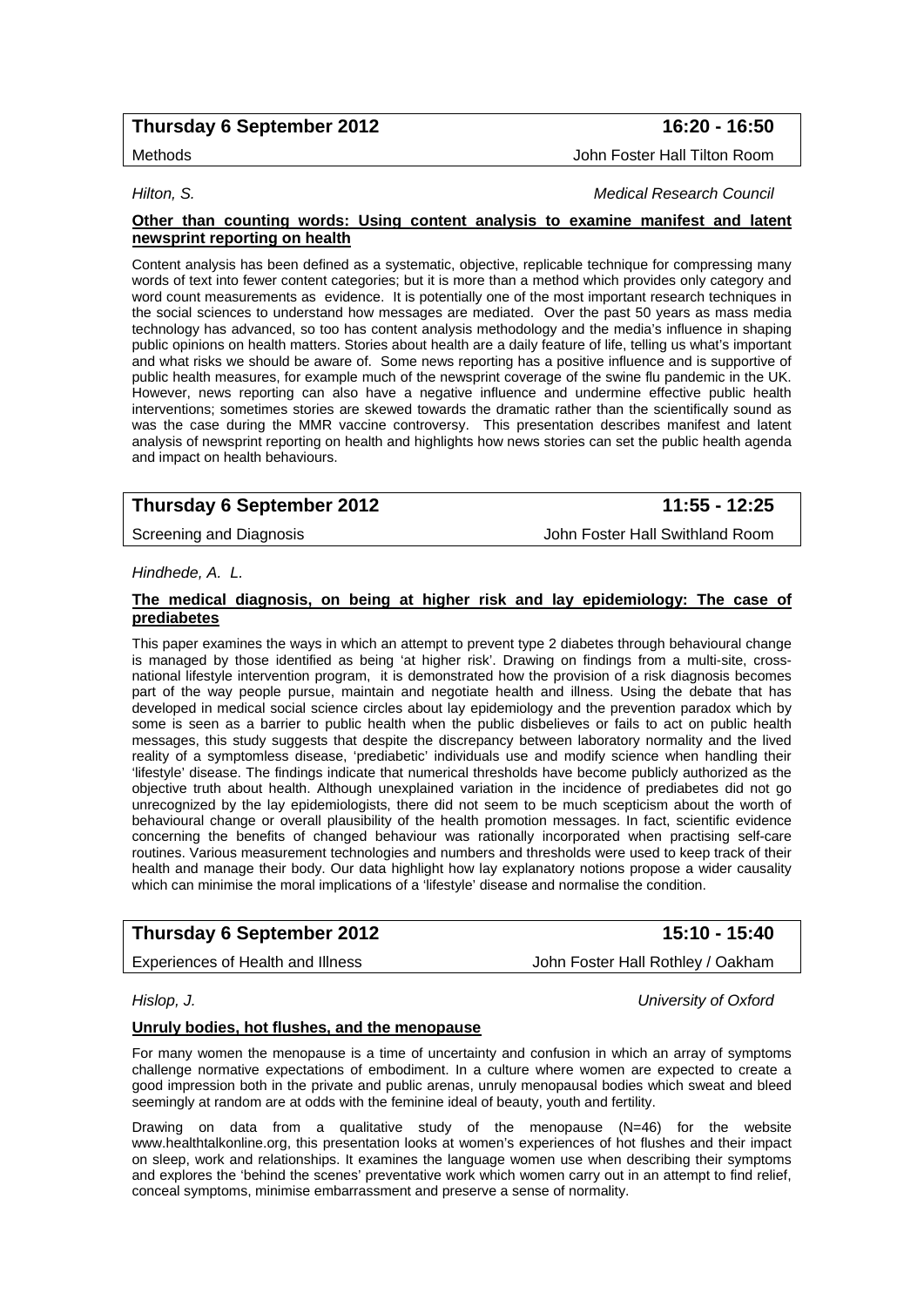The image of a woman fanning herself, wearing a T-shirt, and opening windows on a winter's day tells only part of the story of hot flushes. Hot flushes are not only unpleasant but are constant reminders of a changing identity as women come face to face with the reality of ageing. Our study of women's experiences of hot flushes highlights the contradictions inherent in societal prescriptions of femininity and the realities of bodily change during the menopause transition.

## Wednesday 5 September 2012 **13:00 - 13:30**

Pharmaceuticals Gilbert Murray Seminar Room 1

*Hogarth, S. Kings College, London* 

#### **The ratio of vision to data: pharmacogenetics and the regulation of pharmaceuticals in the USA**

This paper will describe how the US Food and Drug Administration moved from sceptical disinterest in genomics to become a champion of pharmacogenetics and its application in drug development and regulatory decision-making.

One of their primary tools for promoting this new science has been adding pharmacogenetic data to drug labels, to encourage doctors to order pharmacogenetic tests to guide treatment decisions. However, healthcare payors have been reluctant to reimburse such testing, on the basis that there is insufficient evidence of benefit . This paper focuses on a pivotal episode in the history of pharmacogenetics - the FDA decision to relabel the drug warfarin, the ensuing public consultation undertaken by the Centers for Medicare and Medicaid Services (CMS) on reimbursement of pharmacogenetic testing for warfarin and CMS's subsequent refusal to cover this testing.

This paper suggests that the FDA's enthusiasm for pharmacogenetics reflects key trends in pharmaceutical regulation, in particular the shift to risk management and an increased emphasis on promoting innovation. This is a highly politicized dynamic involving pressure from industry, patient groups and politicians. Pharmacogenetics offers the possibility of depoliticizing these pressures by reframing them as issues of scientific method and technical standardization.However, conflicts over evidence requirements, the lack of industry commitment and the potential necessity for fundamental industry restructuring all suggest that pharmacogenetics cannot depoliticize pharmaceuticals regulation.

## **Friday 7 September 2012** 10:10 - 10:40

Embodiment and Emotion Communication Cilbert Murray Howard Room

*Holdsworth, C., Laverty, L., Robinson, J. Keele University* 

## **Moral tales of intergenerational drinking practices**

This paper will consider how familial drinking practices are shaped by intergenerational relationships. In particular it will explore how parents draw on childhood experiences of family drinking practices in developing their own parenting styles and attitudes to regulating their children's drinking. Parents' articulation of moral tales about family members is one resource that they can use to frame their own behaviour. This suggests a more nuanced interpretation of intergenerational drinking, with some parents actively seeking to do things very differently than their parents did, and this can be in reaction to growing up with family members with drinking problems, or in an abstentious family. Thus the expectation that problematic drinking in one generation will give rise to similar practices in a younger one is challenged in this analysis. The paper explores how family members interpret their own subjectivities through the processes of remembrance and the how the figurative articulation of family 'ghosts' shapes contemporary family health behaviours. The paper presents analysis of biographical narrative interviews with parents of teenage children and thus sets parents approaches to encouraging their children to drink responsibly within a biographical context.

## Wednesday 5 September 2012 **13:35 - 14:05**

Politics of Health Gilbert Murray Seminar Room 2

*Holliday, R., Bell, D., Cho, J. H., Hardy, K.,Cheung, O., Hunter, E., Jones, M., Probyn, E University of Leeds* 

#### **Locating cosmetic surgery tourism**

Cosmetic surgery tourism (CST) is a significant and growing area of medical tourism. This paper aims to explore CST as a phenomenon that assembles a complex set of people, places and practices. By examining the cases of Spain, Thailand, Tunisia and Korea, we explore how tourist destinations parlay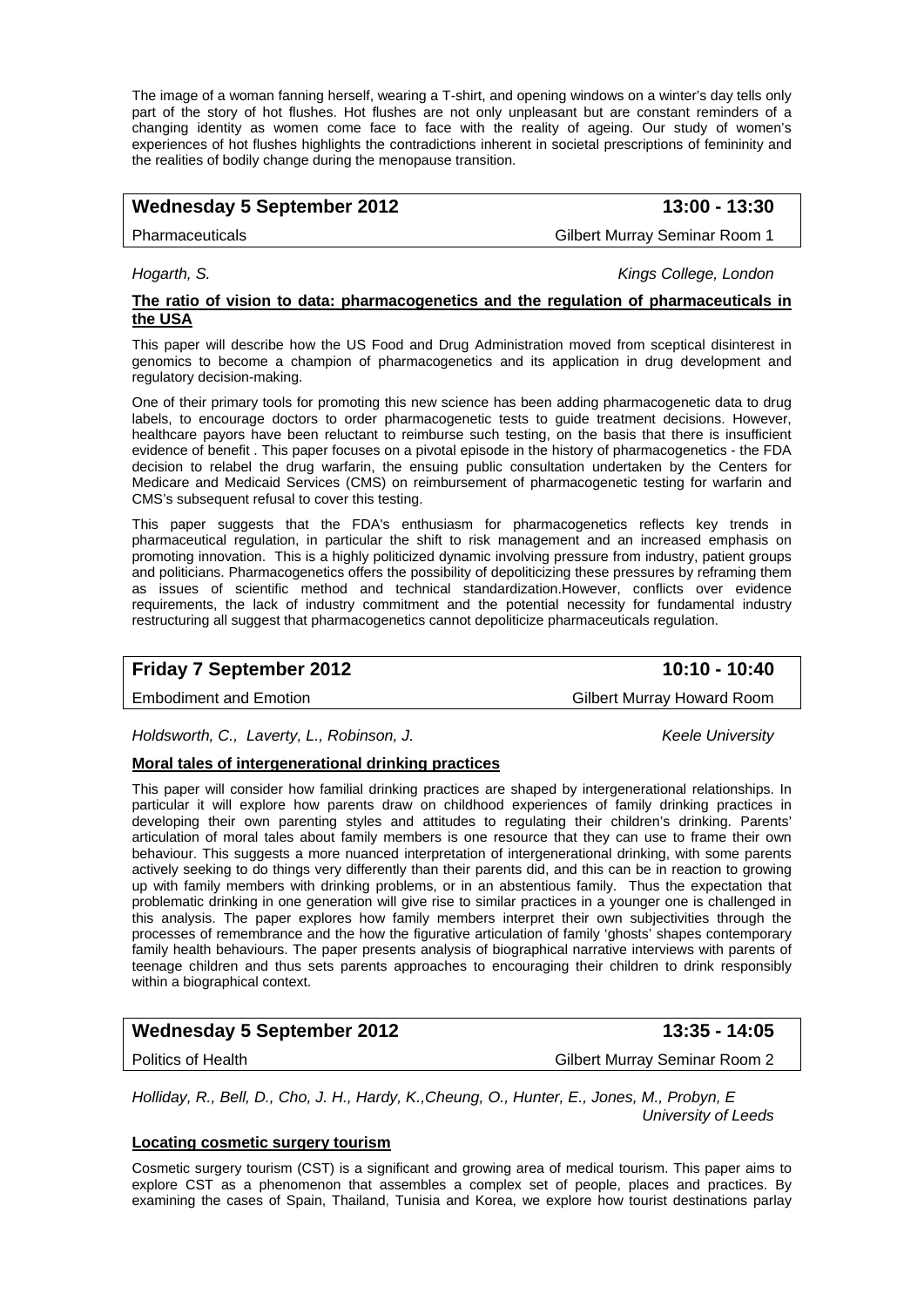particular ideas, images and myths about place in order to attract visitors, including would-be consumers of cosmetic surgery. We looked at the ways in which popular cosmetic surgery tourism destinations are produced by existing tourist knowledge, the availability of cheap flights and favourable exchange rates, and by essentialist ideas about their citizens, particularly in relation to their caring, amenable or hospitable 'natures'. Also, we investigate the ways in which gender and other intersections of identity interact with notions of space, place and travel to construct particular locations and cosmetic surgery tourist experiences. The relational geographies of skill, regulation and hygiene in discourses of cosmetic surgery risk are also explored. Finally, we consider debates in tourism studies to understand what it means to call our subject cosmetic surgery tourism. Rather than theorizing globalized relations of care in CST in terms of exploitation (Cassanova 2007) or understanding CST as global elites experiencing a homogenized, disembedded experience of place and of cosmetic surgery tourism as enclaved in 'recuperative nonplaces' (Elliott 2008), we argue that individuals with different backgrounds may experience diverse experiences of place and of CST, as the cases of American patients in Costa Rica (Ackerman 2010) and Australian patients in Bangkok.

## **Thursday 6 September 2012** 10:45 - 11:15

Theory Gilbert Murray Howard Room

*Hollin, G. University of Nottingham* 

## **Our Abject Genes: A Kristevan framework for the study of the new genetics?**

There is a sense amongst scholars of both Science and Technology Studies (STS) and medical sociology that, in a post-biotechnical revolution world, our relationship with our biology has changed. This fundamental change is purported to be qualitatively different to previous eras; we have moved beyond a biological determinism into an era in which we think about our biology quite differently, an era of enhancement and the supernormal. Frameworks deployed to examine this proposed change have, however, been limited and yielded predictable results. Where we have employed laboratory ethnographies we have seen socio-technical networks, where we have employed Foucault we have seen surveillance. This paper makes a suggestion for a novel framework. Utilising the research of Mary Douglas and Julia Kristeva it will be suggested that genes themselves have become abject objects. It will be shown that biotechnological advances mean that bodily integrity has been destroyed, boundaries blurred, and that genes can be considered liminal entities 'outside' of the body and yet tied to the symbolic realm. Firstly, this talk will seek to differentiate the current project from previous usages of Kristeva within medical sociology/STS. Further, it will be suggested that within this framework significant features of the 'new genetics' that have thus far troubled STS and medical sociology, such as individuals' apparent ambivalence towards their genes, become intelligible and that exciting future research directions begin to become apparent.

## Wednesday 5 September 2012 **14:45 - 15:15**

Citizenship John Foster Hall Rothley / Oakham

## *Holme, I.*

## **Death by cupcake: health behaviour in social marketing**

Social marketing, "the use of marketing to design and implement programs to promote socially beneficial behaviour change" (Grier and Bryant, 2005 p 319), has been a fascination of marketing departments since the 1970s. Yet, it remains virtually unexamined by sociologists of health, with the exception of Bunon and Nettleton's work in 1995. Social marketing's most high profile use has been within tobacco control (Hasting and Saren, 2005) where it provided a framework to construct the concept of passive smoking, a ban on smoking in public places, removing tobacco advertising from media etc. (Reid, 2005). While traditional health promotion has relied on education, social marketing seeks to create a context where the consumer chooses to 'buy into' a behaviour as a product. To achieve this social marketing draws upon a range of academic areas, including behavioural theory, persuasion psychology, and marketing science. This paper opens by exploring the concepts of behaviour and health which underpins social marketing campaigns and how this raises critical issue for medial sociology. Using a case study of the social marketing campaign, 'Change4life', launched in January 2009, the paper will discuss how the Healthy Weight, Healthy Lives cross-governmental strategy for England has operationalized a particular form of agency and behaviour and questions the role of responsibility and choice. By exploring the definitions of health and behaviour used this section considers how the concept of agency and choice within these campaigns is managed. This paper then moves on to explore how social marking seeks to achieve behaviour change, and questions what is the target of such campaigns, public health citizens or consumers?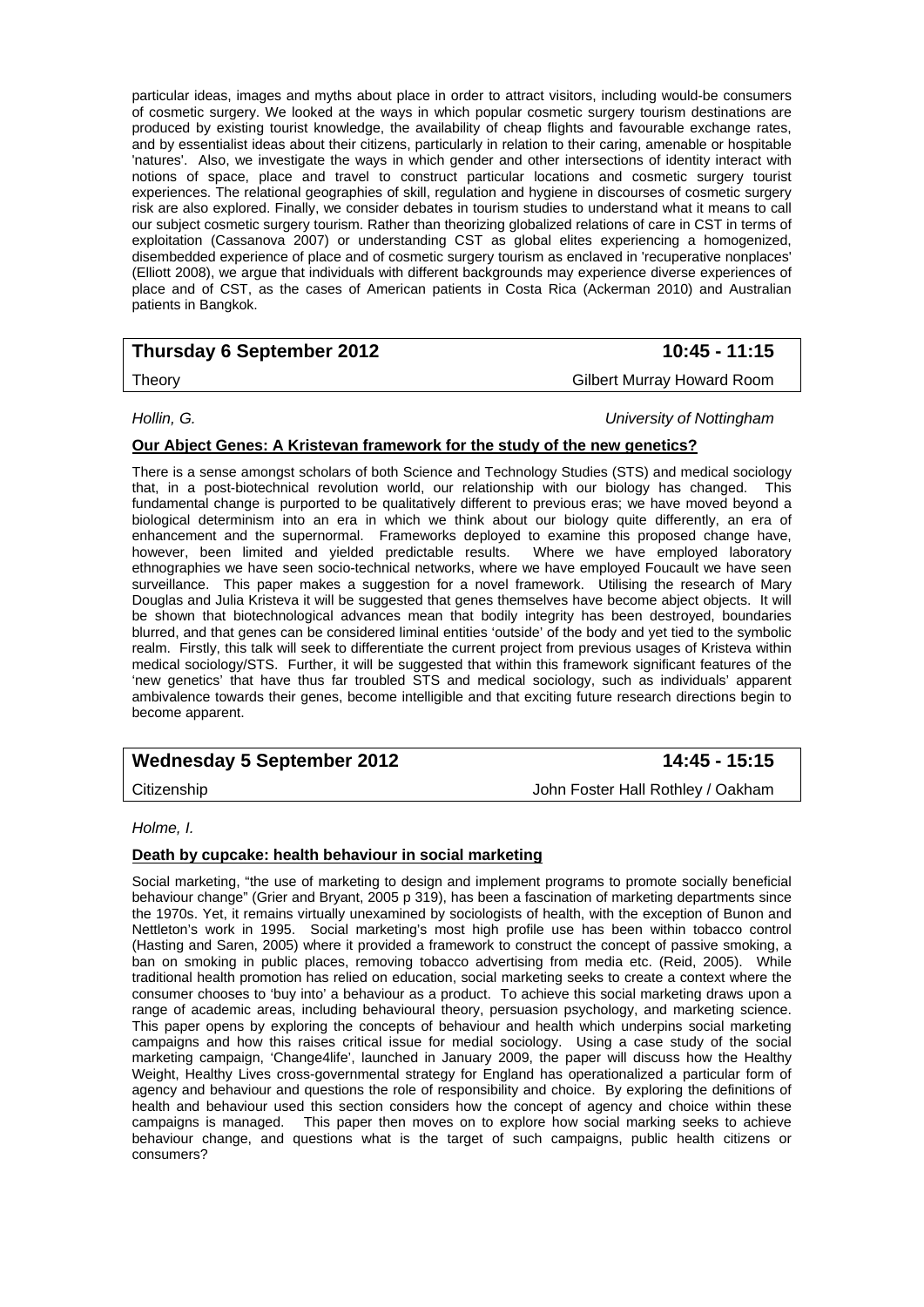## **Friday 7 September 2012** 10:45 - 11:15

Lifecourse John Foster Hall Rothley / Oakham

*Hudson, N., Culley, L., Denny, E., Mitchell, H., Raine-Fenning, M., Law, C. De Montford University* 

#### **Men, gender and endometriosis: accounts of chronic illness from the 'well' partner**

Endometriosis is a relatively common gynaecological condition affecting up to 2 million women in the UK alone. Common symptoms are chronic pelvic pain, fatigue, heavy painful periods, and a deep pain experienced during sexual intercourse. It is also associated with 40% of attendances at infertility clinics and a poorer outcome in women undergoing IVF. There is no consensus on what causes endometriosis or the most appropriate medical treatment and there is no definitive cure. Research with women living with endometriosis has highlighted the chronic and disabling nature of the condition and its impact across a wide range of life domains. However, very little is known about how male partners of women living with endometriosis experience this condition or about the dyadic components of gendered chronic illnesses more generally. Whilst all chronic conditions will affect the 'well' partner to some extent, endometriosis can be particularly problematic for couples because of its potential impact on fertility and sexual relationships and because of its enigmatic nature. This paper is based on an ESRC funded dyadic study of heterosexual couples living with endometriosis (www.endopart.co.uk). From an analysis of interviews with male partners of women diagnosed with endometriosis, it explores how men make sense of a gendered chronic condition, the impact on men's lives and the kinds of health work that men enact in daily living with a partner with endometriosis.

## **Thursday 6 September 2012 14:00 - 14:30**

Health Policy Gilbert Murray Seminar Room 5

*Hughes, D., Peckham, S. Swansea University* 

#### **Patient choice and referral management in England and Wales: A case of loose coupling?**

Since 2002 there has been a sharp contrast between English 'choice' policies that allow patients to select a provider for elective surgery, and a Welsh approach that rejects consumer choice in favour of other mechanisms for expressing collective 'voice'. This qualitative study uses interviews with purchasers and providers carried out in 2008-09 to examine referral arrangements and waiting list management. In both countries patients might exercise a degree of choice of hospital provider at several points in the referral process: in the GP consultation, at an intermediate triage stage, when booking hospital admission, and when the chosen provider appears likely to breach waiting times targets. Conversely both English and Welsh patients might be offered a more restricted menu of options than policy would suggest, and were generally referred to pooled waiting lists with little opportunity to select a named consultant. Some specialties in both systems managed demand by triage undertaken by GPs with special interests or hospital-based triage services, which could also affect treatment pathways. Our interviews suggest that Welsh policy was linked closely to the Access 2009 26 weeks total waiting time target, and that Choose and Book in England was being used to direct patients to hospitals with free capacity that could achieve the English 18 weeks target. We argue that, compared to waiting times targets, policies on patient choice were only loosely coupled to core organisational activity and received a lower priority. The policy gap on choice was thus larger in the policy discourse than in practice.

## **Thursday 6 September 2012** 15:10 - 15:40

Methods John Foster Hall Tilton Room

*Hughes, J.* 

#### **Up close and personal - an ethnography of acute interventional cardiology**

Interventional cardiology is a specialist service which has developed rapidly over the last decade and embraced major technological advances of interventionist treatments for heart disease. Yet, there is little record of qualitative work around the literally 'cutting edge' of this work which involves fast tracking acute coronary syndrome patients to have their blocked arteries cleared and to minimise damage to the heart muscle. The Variation in Cardiac Care project gave access to several different UK hospitals to create an ethnography of interventional cardiology work in practice, from emergency admissions to discharge and all points in between. It was possible to observe and record many aspects of this critical work in wards and operating theatres, to recruit patients and staff at many levels and to follow the patient journey during and after the hospital care. The paper discusses the ethnographer's position in these situations and reflects on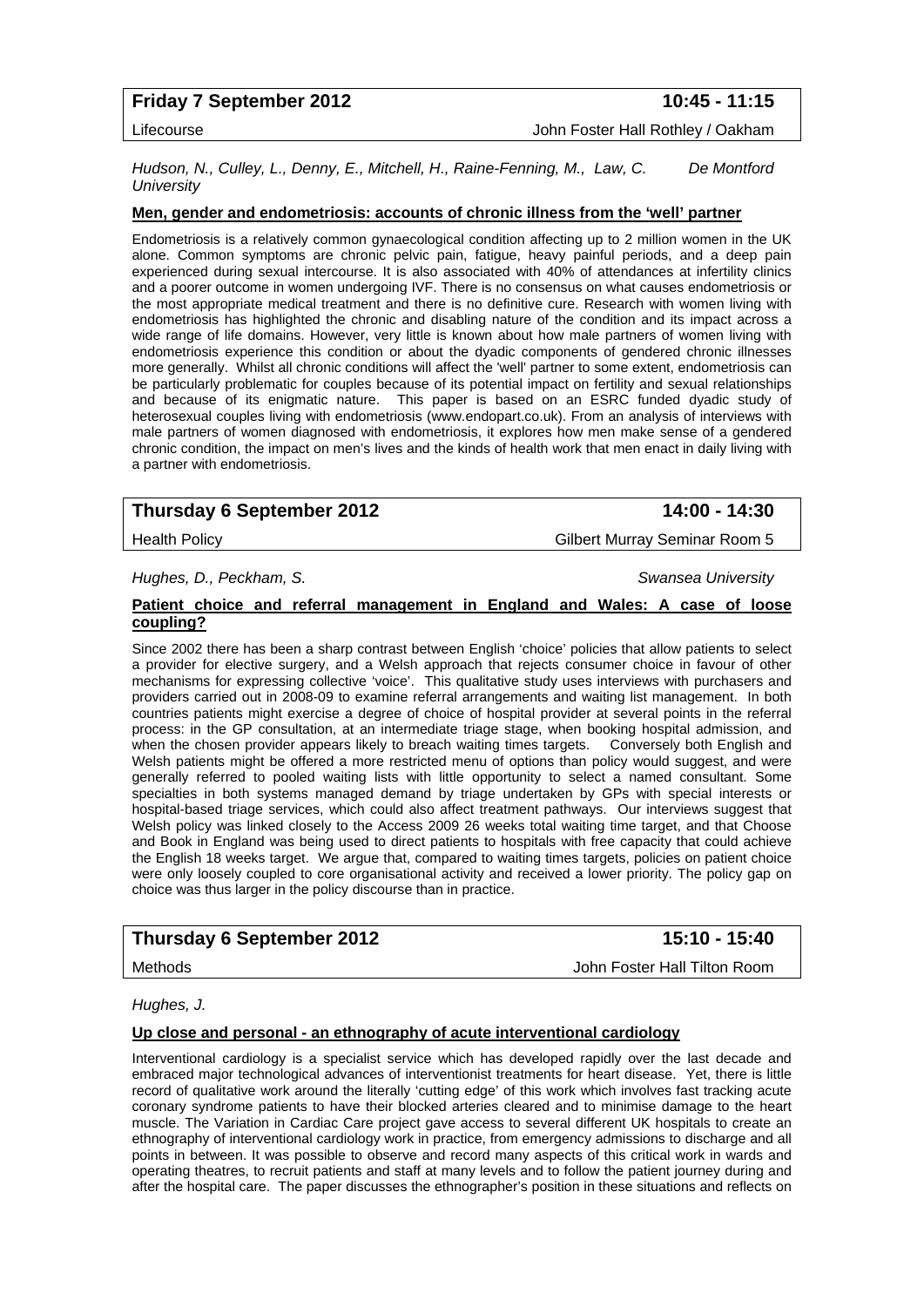being very close to fast moving clinical cardiac intervention work, and the negotiation of access to patients and surgical areas.

## **Thursday 6 September 2012 11:55 - 12:25**

Ethics Gilbert Murray Seminar Room 2

*Jackson, C. Tarrant, C., Dixon-Woods, M. University of Leicester* 

### **Paediatric trial recruitment: How do families decide?**

Background: Many ethical and practical challenges are involved in recruiting children into clinical trials, but there is little research on how best to enable families to make choices about participation that are consistent with their values and preferences.

Aims: To explore the experiences of families invited to take part in clinical trials.

Methods: Semi-structured interviews with purposively sampled families. Data were analysed using a systematic and iterative approach, based on the constant comparative method.

Results: A key challenge for families was managing the uncertainty around the possible outcomes associated with the decision. Some families strived to manage the decision-making process by seeking information to reduce uncertainty, and carefully weighing up the pros and cons of taking part. This approach, however, placed a considerable burden on families. More commonly, families relied on simple heuristics which reduced the burden of decision-making. I will reflect on social and structural factors and how these impact on the strategies used by families to decide about participation, before considering how the reliance on heuristics may be both useful and problematic.

Conclusions: If the experiences of potential trial participants are to be improved, the ways in which families make decisions under stress and uncertainty need to be taken into account. The recruitment approach needs to acknowledge the extent to which families rely on heuristic decision-making, and ensure that such a strategy is safe and the assumptions on which it is based are correct.

## **Thursday 6 September 2012** 10:45 - 11:15

Professions Gilbert Murray Seminar Room 3

*Jamie, K. University of York* 

#### **Conceptualising contemporary pharmacy practice: sociologically exploring primary, secondary and pharmaceutical care**

Pharmacy practice has been relatively neglected in social science research despite pharmacists being increasingly central to the patient experience. In an attempt to fill this void, this paper draws on thirty eight semi-structured interviews with diverse pharmacy practitioners and stakeholders to conceptualise contemporary English hospital and community pharmacy practice.

By drawing on the notions of bioclinical collectivity (Rabeharisoa and Bourret, 2009) and medical technocracy (Serra, 2010), this paper explores the differences in practice structures between hospital and community pharmacy. It argues that whilst hospital pharmacists are relatively well integrated into health care teams and their decision making processes, those practising in community settings are relatively isolated and are subject to more rigid hierarchical organisation.

Underpinning everyday practice in both sectors are good medicines management and optimisation processes. The paper suggests that in working to optimise medicines, pharmacists practise a dual system of pharmaceutical care; one related to formalised, institutionally-focused medicines policies and one enacted through a less formalised, more individualised 'pharmacy gaze'. This pharmacy gaze constructs the patient body, and its relationship with medicines, as a potential toxicity which requires expert management. The specificities of the pharmacy gaze are highly contingent upon the setting in which it is enacted. As such, the paper argues that the hospital pharmacy gaze is collectively and collaboratively developed whilst the community pharmacy gaze is fairly limited in its scope.

The paper concludes by briefly outlining the potential future foci of the hospital and community pharmacy gazes.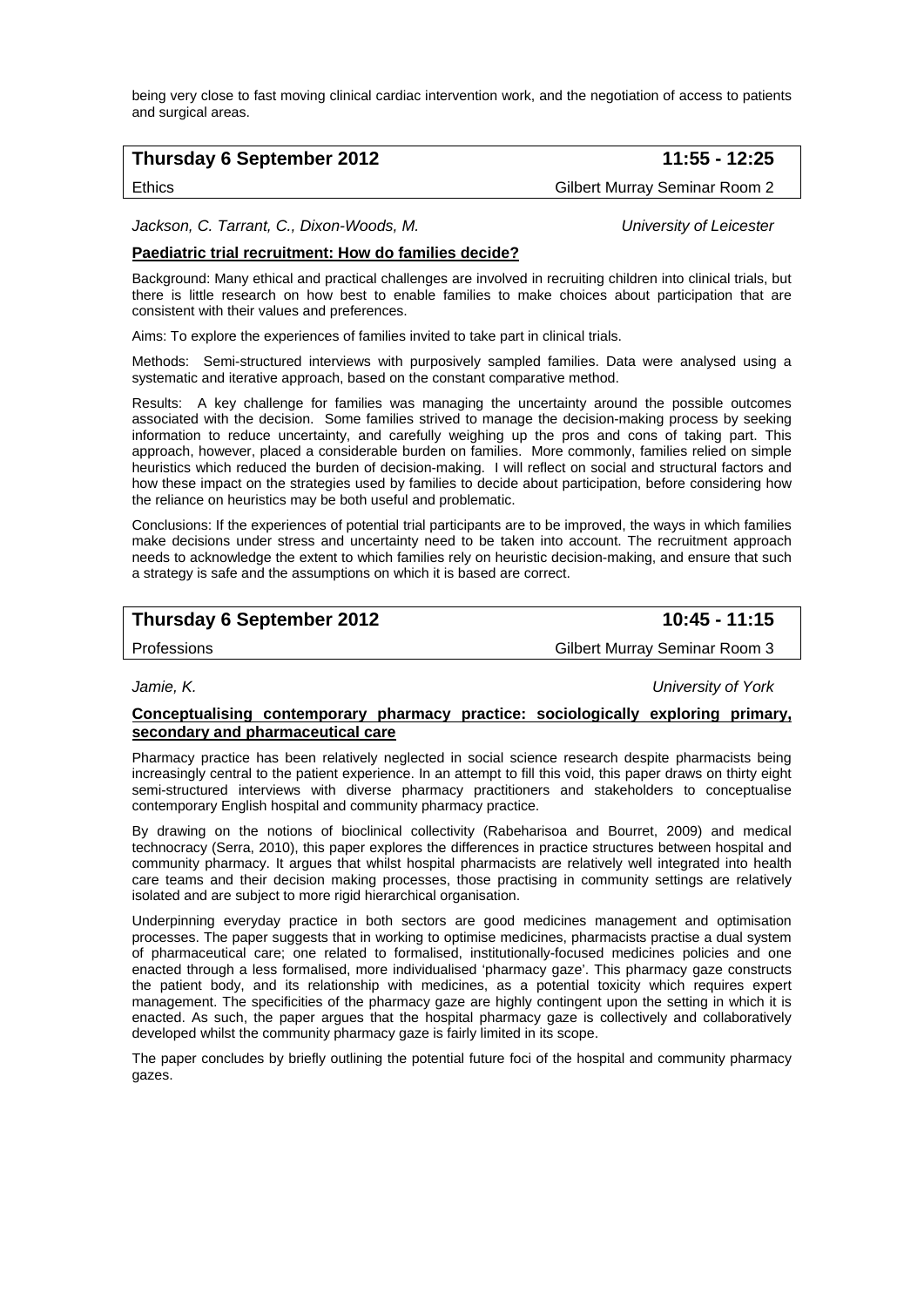# **Friday 7 September 2012 09:35 - 10:05**

Patient-professional Interaction Gilbert Murray Seminar Room 5

*Kelly, M., Rivas, C., Seale, C.* 

#### **Choosing to self care: analysis of communication in diabetes consultations between patients and nurses**

Patient-centred health care for people with chronic illness includes support from clinicians for patients to adopt self care behaviours and self manage their condition. This paper presents findings from a qualitative observational study of patient-nurse diabetes consultations conducted in UK primary care settings where a self care planning approach was used. Data analysis has drawn upon the principles of conversation analysis in order to examine the consultations as interactions in terms of the sequential nature of the talk. Participants were found to engage in a number of strategies when negotiating self care issues. Areas for the patient to work on were selected from an institutionally-driven set of moral health imperatives, including weight, exercise and smoking. Patients tend to actively align with (and at times resist) the focus on self care, though work may be done by both participants in order to reach alignment with the requirements of the self care planning approach. Both nurse and patient orient to diabetesrelevant institutional goals. However, collaborative work often needs to be done in order to identify and agree a goal that the patient can be seen to have chosen. Central to this is the patient naming a self care problem and through this taking responsibility for it. This is in line with policy on the management of long term conditions, where the patient takes responsibility for self care. Implications for patient empowerment will be discussed.

# **Thursday 6 September 2012** 14:00 - 14:30

Experiences of Health and Illness John Foster Hall Rothley / Oakham

*Kenyon, S., McNicol, S., Willars, J., Markham, C., Armstrong, N.* 

#### **When choices become limited: women's experiences of delay in labour**

Choice and patient involvement in decision-making is a strong theme of contemporary healthcare. One of the most striking areas in which this is played out is maternity care - recent policy has focused on choice and on supporting normal birth. However, birth is sometimes not straightforward and unanticipated complications can rapidly reduce the scope for choice, although not necessarily involvement in decisionmaking.

This presentation draws on the accounts of 18 women who experienced delay during labour with their first child. Delay in labour occurs when progress is slow and syntocinon is administered to strengthen and regulate contractions. Once delay has been recognised the clinical circumstances mean choices are more limited.

Although they often found it upsetting, women accepted that their plans were no longer feasible as their labours were no longer normal. The majority were happy to defer to clinical staff who they regarded as having the necessary technical expertise, while some women actively rejected involvement in decision making altogether. Only a minority wanted to continue involvement in decision-making and were unhappy when they felt they were being left out of decisions.

In situations where progress is not normal and clinical circumstances set the agenda, women appear to accept their ideals of choice and involvement have to be abandoned. Women understood that the clinical circumstances legitimately changed events. These were women having their first child and there was some recognition that they were 'planning in the dark' as they had little idea what labour and birth would be like.

# **Thursday 6 September 2012 09:00 - 09:30**

Complementary and Alternative Medicines Gilbert Murray Seminar Room 5

*Kovandzic, M., Kovandzic, M., Stambolovic, V. University of Liverpool* 

#### **An odyssey of exploring CAM in the context of primary care in Serbia**

National 'scenes' of complementary and alternative healthcare practices have been left behind in the knowledge industries of healthcare.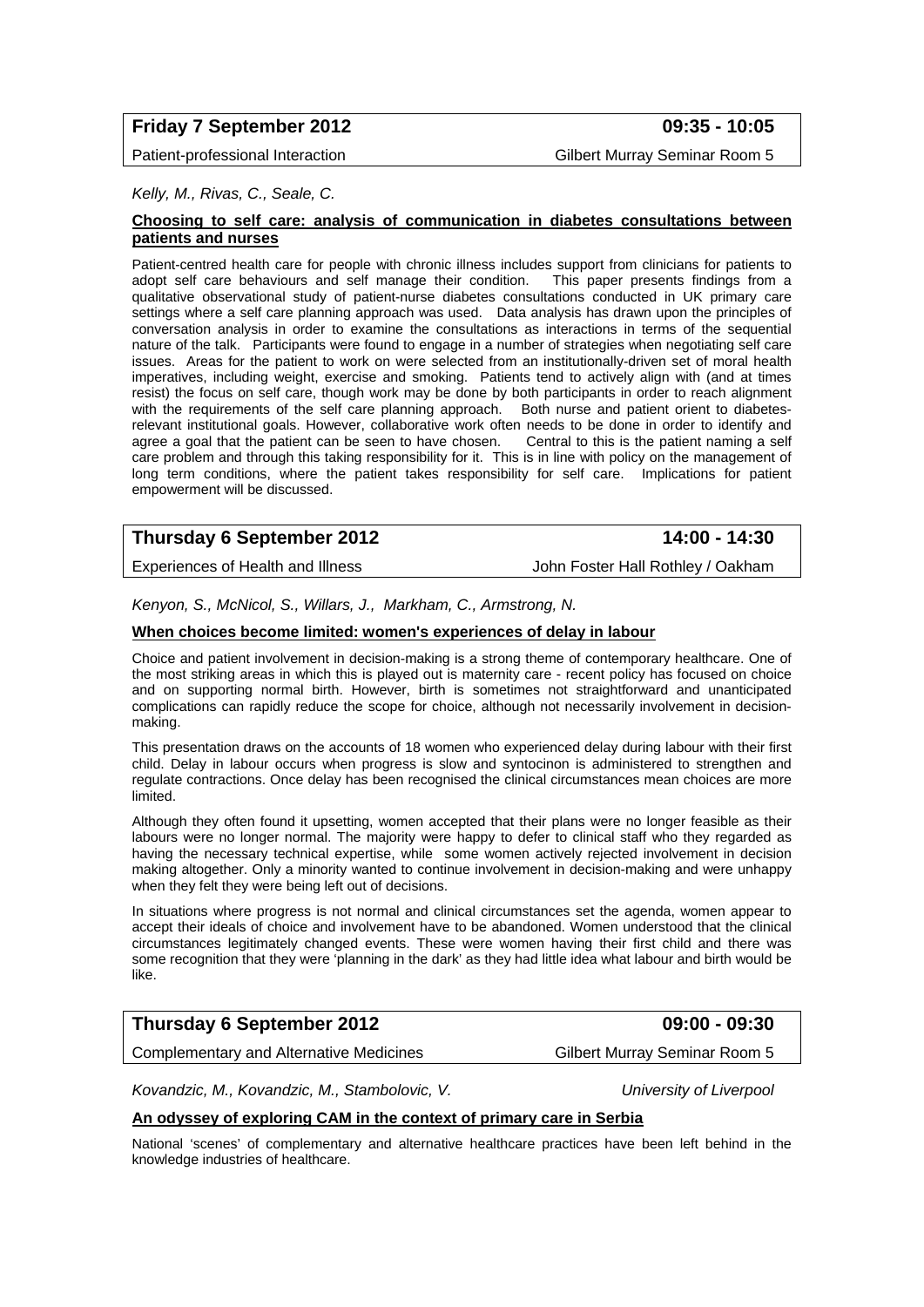The aims of this study were: (a) to explore diversity of complementary and alternative medicine (CAM) in Serbia between 2003 and 2006; (b) to investigate the possibilities of establishing an integrative primary care. The case study was crafted using policy ethnography, and drawing on institutionalisation theories and the sociology of professions. The fieldwork was conducted in several stages, from recording the existing therapies, to policy analysis and exploration of 'integrative relations' between the key actors of the potential endorsement of CAM in the public primary care (policy makers, primary care managers and leads of the exemplar 'homeopathic scene').

In the observed period, the 'CAM scene' in Serbia was vivid and marked by at least sixty three different CAM therapies with various patterns of institutionalisation and variable degrees of prominence. In addition, the national healthcare policy significantly changed towards endorsing integrative healthcare by legalisation of CAM in the 2005 Healthcare Bill. However, these factors were found not to be sufficient conditions to achieve integration in publicly-funded primary care. As identified in the example of homeopathy, visions of integrative healthcare, and necessary conditions for this to happen, vary among the key actors. These differences show complex patterns and need to be acknowledged and mediated for successful integration, and in order to reduce the inequalities in access to primary care.

Key findings will be discussed in parallel with methodological and political challenges faced.

# **Friday 7 September 2012 11:55 - 12:25**

Patient-professional Interaction and Gilbert Murray Seminar Room 5

*Kristiansen, T. M., Hørslev-Petersen, K., Primdahl, J., Antoft, R.* 

#### **Bringing everyday life into patient education**

Background - This fieldwork was part of a project which aimed to develop education for people with rheumatoid arthritis (RA). Health professionals at two hospitals, two community healthcare centres and five people with RA took part in the project. The study took a "patient perspective".

Objectives - The objectives were twofold: firstly, to explore how conditions in everyday life affected opportunities to participate in the project group and, secondly, to explore the kinds of experiences and knowledge the five people with RA brought to the project and how this affected the educational programme which was developed.

Methodology - The fieldwork was carried out between November 2010 and January 2012 and consisted of participant observation, participation in the activities of the project group and repeated individual interviews. The study was inspired by a social phenomenological perspective within everyday life sociology.

Tentative results - Different conditions in everyday life and different ways of handling these conditions affected how the five people with RA participated in the project and how they defined their own role and contributions.

Everyday knowledge and experiences were drawn directly into the design of a new patient education initiative and effectively influenced both the structure and the outcome of the programme. Meeting others with RA was integrated as a central mean to the end and the people with RA were integrated as members of the multi professional team in the education programme.

# Wednesday 5 September 2012 **15:55 - 16:25**

Mental Health Gilbert Murray Livingstone Room

#### *Lane, P., Harrison, C.*

#### **My budget, my choice: A narrative analysis of mental health recovery budgets**

As part of the 'personalisation' agenda, mental health 'recovery budgets' are now being offered to service users and carers giving them an opportunity to support their own journey of recovery, or to assist carers with the role of caring. This paper is based on an evaluation of of recovery budgets in the East of England. Using narrative analysis, the researchers examine the practical and symbolic meanings that service users and carers attached to their recovery budgets. Our findings suggest, that for many carers, their recovery budgets act as a 'permissive signifier' and so it 'allows' them to take time out from their daily responsibilities. In contrast, our research with service users suggests that they predominantly used their budgets for experiences that do not relate to their 'service users identity' (i.e. being mentally ill)' but focus on other aspects of their identity. While recovery budgets cannot be seen as a panacea for wider social issues such as inequality or stigmatisation, our research suggest that recovery budgets can play a positive practical and symbolic role in the lives of service users and carers and that this can help to support their personal journey of recovery. Note:- We would also like to show our short film on recovery budgets.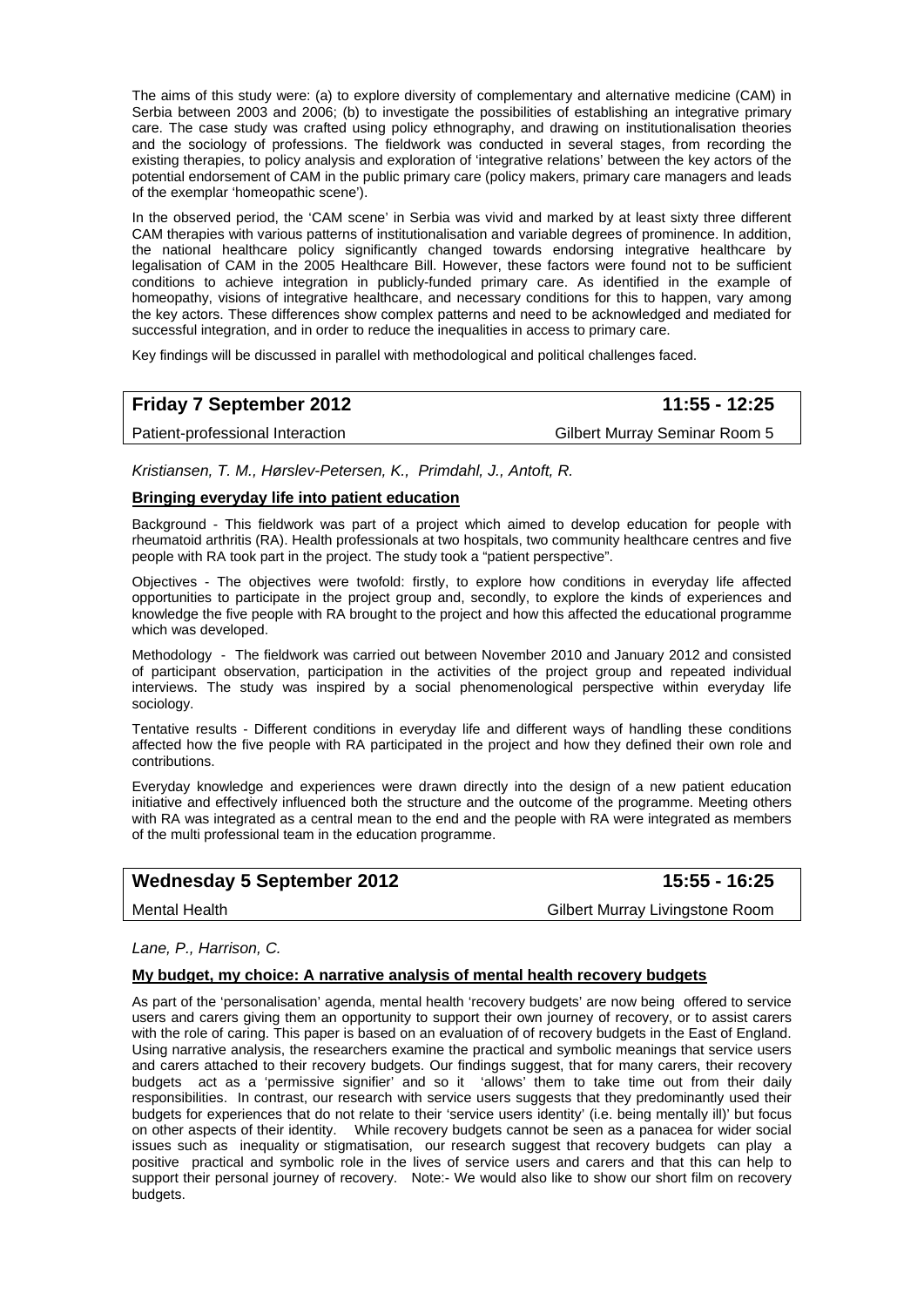# **Thursday 6 September 2012** 11:20 - 11:50

Professions Gilbert Murray Seminar Room 3

*Langer, S., Salmon, P., Hunter, C., Drinkwater, J., Guthrie, E., Chew-Graham , C.* 

#### **Continual professional support in chronic illness: creating dependency or enabling effective self-management?**

In health policy, improving patients' self-management skills is advocated on the grounds of costeffectiveness and clinical outcomes, yet so far results have been equivocal. In this presentation we argue that established relationships with health care professionals (HCPs) are essential to patients' ability to selfmanage. We draw on qualitative research conducted within a NIHR Programme Grant (ref: RP-PG-0707- 10162) focussing on unscheduled care (UC) by patients with common chronic conditions in Northwest England. UC refers to non-routine face-to-face healthcare. Fifty patients with asthma, diabetes, chronic heart disease, or COPD were sampled and interviewed about significant health crises, situated in the context of their overall care: self-management, routine care, and emergency care. Data analysis was by constant comparative method. Patients' accounts of activities that could be considered as effective selfmanagement reflected the regular involvement of key HCPs whose expertise and guidance was drawn on by patients. Thus HCPs were reported as supporting patients through crises, and as enabling self-care by providing continuity and reassurance. Locating our argument in the literature on the relationship between body and person in chronic illness, we suggest that close ties between patients and HCPs should not be interpreted as dependency. Instead professionals' support may enable patients to manage well, enhancing their autonomy and ability to self-care. Our findings have implications for practice as they suggest that successful self-management is built on a valued relationship between patient and professional. This means that encouraging patients' self-management skills is not an alternative to professional care.

'This abstract presents independent research commissioned by the National Institute for Health Research (NIHR) under its Programme Grants for Applied Research scheme (RP-PG-0707-10162). The views expressed are those of the author(s) and not necessarily those of the NHS, the NIHR or the Department of Health.'

# **Thursday 6 September 2012** 14:00 - 14:30

Experiences of Health and Illness Gilbert Murray Livingston Room

*Lariviere, M.* 

#### **Carrying/Being: Life histories with haemophilia**

Michael Bury's 'biographical disruption' has been a useful theoretical concept to ground the experiences of chronic illness for thirty years. With its focus on how life events and knowledge are disrupted from the normal life-course, it is useful to highlight the disruptive qualities of illness that are apparent with conditions that develop later. However, haemophilia is a chronic bleeding disorder that is present at birth. If chronic illness becomes to be known and understood as perceptions of the self develop, can it be disruptive? This paper will explore how haemophilia is and is not a disruptive force in a person's biography by drawing from my research on the life histories of British haemophiliacs and carriers, as well as my own experiences with haemophilia, conducted during my dissertation for my Master of Public Health. Based on my background in anthropology, I suggest that biographical disruption represents an etic/analytical way for describing experiences of illness, but does not necessarily replicate or describe the lived experience/emic perspective of people with the condition.

# **Friday 7 September 2012 11:20 - 11:50**

Critical Public Health Gilbert Murray Seminar Room 2

*Laverty, L., Hinton, D. University of Liverpool* 

#### **Public health, and intensive parenting discourses: Children as active agents in negotiating health in the family**

Parents are increasingly subject to public and politicised discourses on how best to raise their children, and subsequently are spending greater time and resources in child-rearing than previous generations. This is known as "Intensive Parenting" and is relevant in the field of public health and lifestyle behaviours where to parent intensively is to protect the health of the family, and parents (particularly mothers) viewed as responsible risk managers for their children. Within these discourses however there is little consideration for the role of children, indeed they are often portrayed as passive subjects and future citizens rather than active agents. The current paper explores the findings from a study looking at perceptions of health and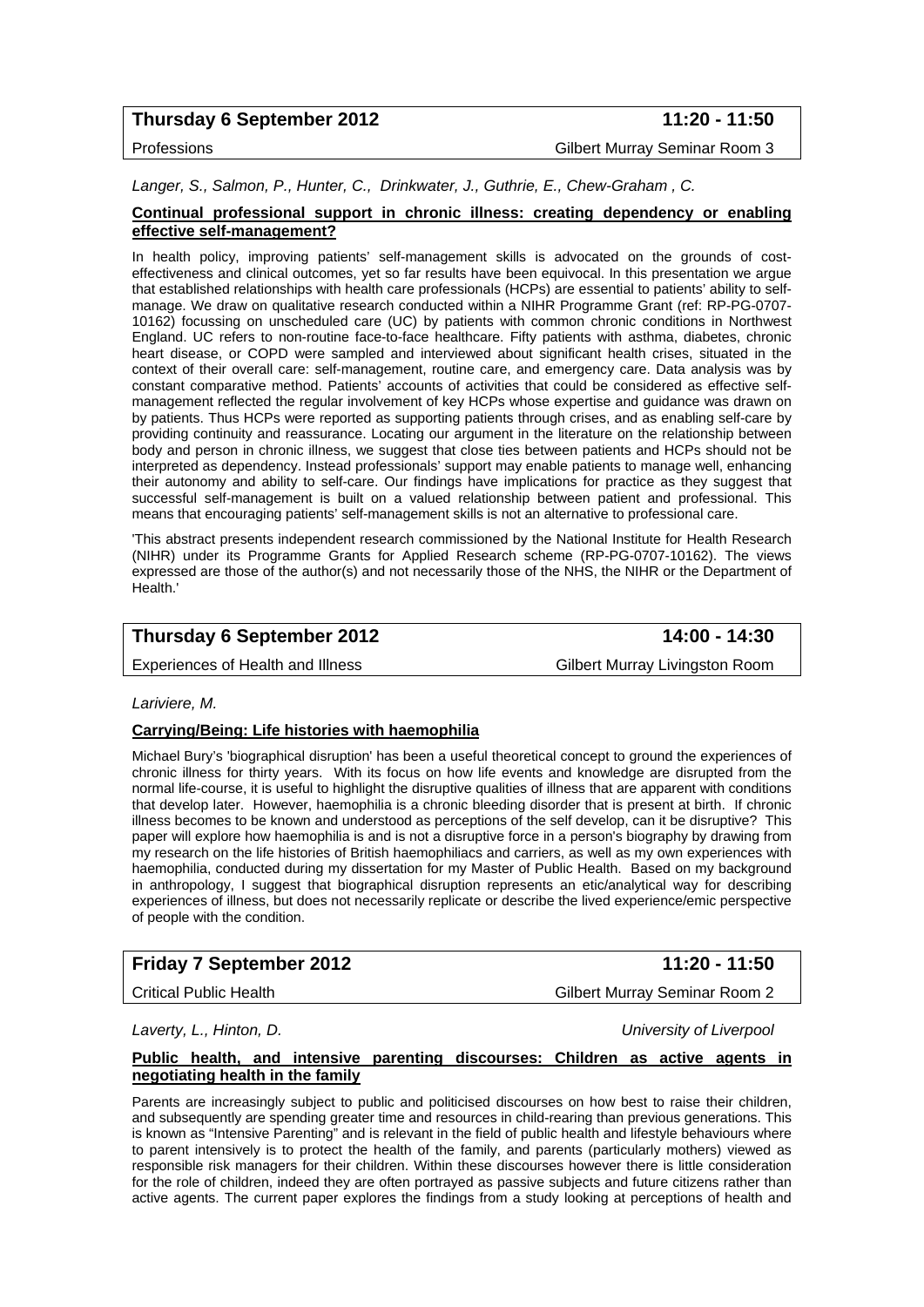alcohol use with parents and children living in Liverpool. Focus groups with 13-14 year olds in schools, and narrative interviews with parents living in the community were conducted. The study found that children do not passively absorb public discourses around parenting and health but are active in constructing and negotiating these discourses. Children were often active in utilising public health messages to influence the lifestyle behaviours of their parents and demonstrated attempts to manage the portrayal of parents who they viewed as not conforming to moral 'norms' around health. These findings will be discussed within the backdrop of public health messages using stigma and guilt as prevention tools, and the increasing utilisation of children as vectors to deliver messages to adults. The ethical considerations of these new approaches will be considered.

# Wednesday 5 September 2012 **14:45 - 15:15**

Mental Health Gilbert Murray Livingstone Room

*Lavis, A., Lester, H., McCarthy, L., Birchwood, M. University of Birmingham* 

#### **"The days just seemed like huge voids:" Subjectivities and uses of time among caregivers of individuals affected by a first episode of psychosis**

Among relatives of individuals with severe mental illness 'carer distress' is acknowledged. Yet, the contents of, and ways of coping with, such distress and the many small changes to daily life, remain underexplored. Drawing on semi-structured in-depth interviews with over 60 relatives of young people with first episode psychosis in English Early Intervention Services, this paper explores multiple dimensions of temporality in caregivers' narratives. Two interrelated strands emerge; how time's shape, texture and possibilities shift throughout the process of caring is accompanied by caregivers' mobilisations of time as a coping strategy.

That caring may comprise being alone in the house while a relative sleeps evinces enforced stasis in which time is present yet lost, and juxtaposes with recounted moments of sudden crisis. Time's increasing transformation into a charged commodity, in turn, elucidates intimate affective shifts within families. And, the uncertainty of 'getting by day-by-day' illuminates a narrowing of caregivers' social worlds. Yet, alongside these narratives, agentially being both 'in and out of the moment' emerges as a coping strategy; individuals 'snatch' moments of solitude and stillness that temporarily distance them from, but also serve as stepping stones that permit a continuation of, the caregiver role.

Paying attention to subjectivities and uses of time amongst caregivers of individuals with first episode psychosis therefore illuminates their often-hidden practical and affective experiences; wider recognition of these is fundamental both to caregivers' own emotional and physical health and healthcare needs, and also to the individuals for whom they care.

# **Thursday 6 September 2012** 16:55 - 17:25

Lee, R. P., Hart, R., Watson, R., Rapley, T. Newcastle University **Newcastle University** 

**Slowing down synthesis: applying reciprocal translation to studies of carers, decisionmaking and transition**

Over the last decade the diversity of approaches to synthesising qualitative research has grown steadily and has itself become a topic for review. It is evident that many of these approaches to interpretive synthesis share a common history, methodologically rooted in the application and development of metaethnography (Noblit and Hare, 1988) and politically located in efforts to establish the value of qualitative research. In this paper we re-examine the defining features of meta-ethnography - interpretation and translation - reflecting on their use in existing syntheses and undertaking three new syntheses with a focus on the reciprocal translation of studies relating to carers, decision-making and transition.

First, we situate the developments in interpretive synthesis through a concise reading of the history of qualitative research in the medical sciences. We then examine how meta-ethnography has been used and adapted. Though reciprocal translation is a core feature of meta-ethnography, it receives limited attention in final accounts of syntheses. We note here our own concerns over the number of studies incorporated into recent meta-ethnographies, Noblit's call to "slow" the synthesis process and preserve difference (Thorne et al, 2004), and our own experiences of conducting reciprocal translations. Drawing on our worked examples we reflect on the procedural, methodological and philosophical implications of this approach to conducting meta-ethnography and consider its continued relevance. We analyse the potency of recent critiques and revisions to meta-ethnography and we make a number of practical observations regarding the conduct of interpretive syntheses.

Methods John Foster Hall Tilton Room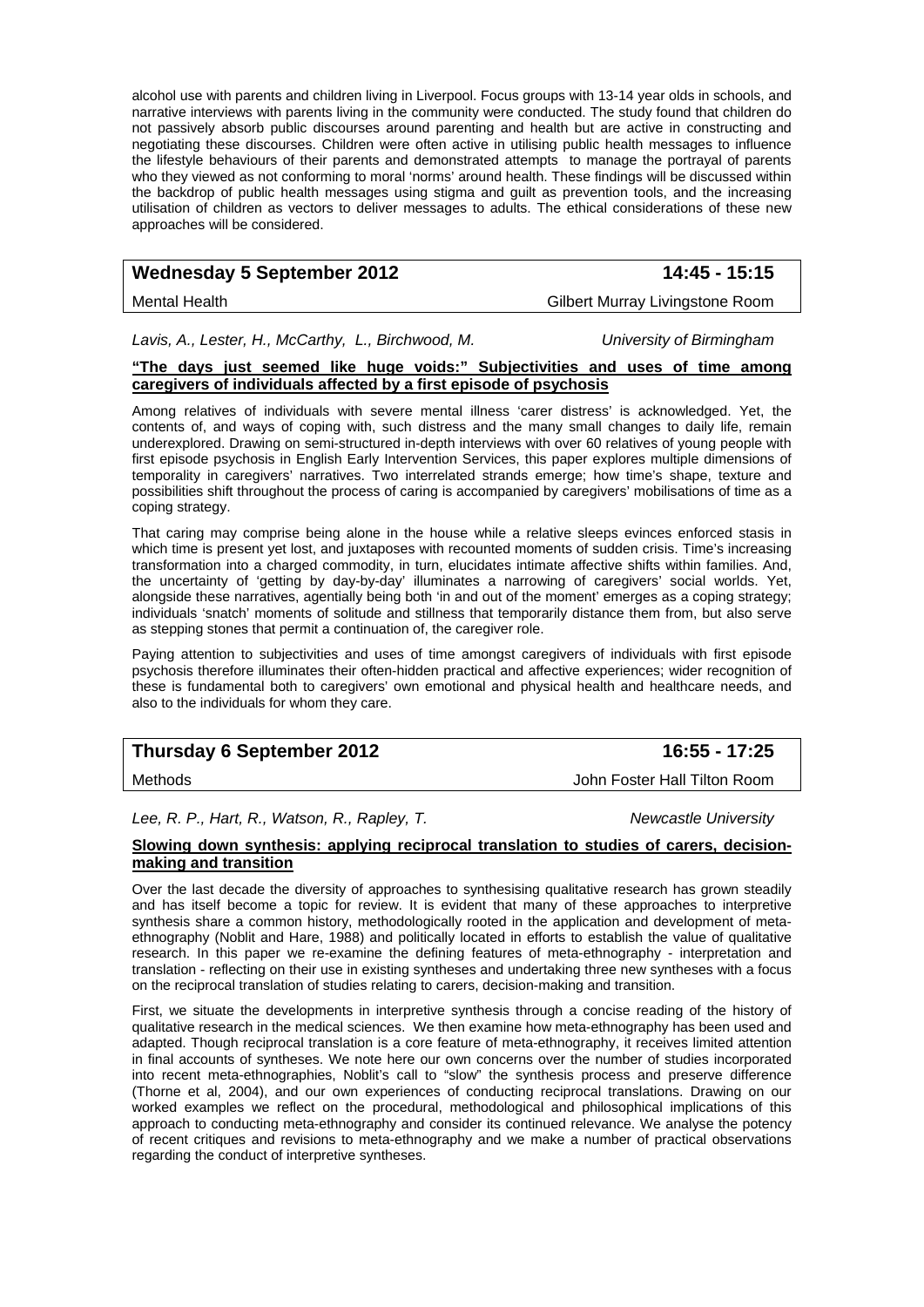# **Thursday 6 September 2012 14:35 - 15:05**

Experiences of Health and Illness Gilbert Murray Livingstone Room

*Lempp, H., Hofmann, D., Hatch, S. L., Scott, D. L. King's College London* 

### **Patients' views about treatment with combination therapy for Rheumatoid Arthritis: a comparative qualitative study**

Background - Although combinations of disease-modifying anti-rheumatic drugs (DMARDs) are increasingly used to control active rheumatoid arthritis (RA), there is little information about patients' perspectives, their expectations, concerns and experiences of this intensive treatment.

Method - We interviewed a purposive sample of 18 patients from a single tertiary outpatient clinic, stratified by gender, ethnicity and age. Patients with early RA (<2 years) received combined conventional DMARDs; patients with established RA (>2 years) received combined conventional DMARDs or DMARDs with biologics.

Results - Four main themes emerged form the analytical framework: (i) patients' expectations about the combined treatment focuses mainly on physical symptoms; (ii) the impact of the treatment and quality of life varied with the new medication in both groups (iii) concerns about new interventions concentrated mainly on potential side effects; (iv) combination therapy can be self-managed in close collaboration with clinic staff, but this requires individualised management approaches. These themes resonate with von Korff's collaborative management of chronic illness.

Conclusion - Patients have generally positive views of combination DMARDs. Within routine practice settings, achieving medication concordance with complex combined DMARD regimens is challenging, and the concerns vary between patients; careful individual assessments are essential to successfully deliver such intensive treatment.

# **Thursday 6 September 2012** 15:45 - 16:15

Gender General Gilbert Murray Seminar Room 2

*Lennox, J., Sweeting, H., Emslie, C. MRC/CSO Social and Public Health Sciences* 

#### **'I never detag photos. I see it like a medal - Oh look at me being sick last night': Gender and online drinking cultures amongst young adults**

Young women's alcohol consumption has increased much more markedly over the past 20-30 years than that of young men. Despite more similar consumption levels, qualitative research suggests persisting gender differences in drinking behaviours and the use of alcohol as a tool to construct identities. The rise in the use of social networking has seen alcohol based gendered identity construction move on-line. Young people increasingly use sites such as Facebook to plan, document and share drinking occasions, stories and photographs. It has been argued that such displays may further normalise alcohol consumption, leading to the creation of 'intoxigenic digital environments'. However, there is a lack of research into how young adults interpret such environments or how they use alcohol to construct a gendered identity online. This paper draws on pilot work for my PhD research. Qualitative data were collected from four friendship groups of young adults (aged 18-28) relating to gender differences in talk around alcohol use, the use of alcohol in the construction of gendered identities both off-line and on-line; and how behaviours in these two environments may influence each other. Early analysis suggests that Facebook plays a central role in alcohol consumption practices of young adults but that engagement is influenced by gender and identity management concerns. Gender differences are also evident in respect of interaction with alcohol promotions online and the use of Facebook in alcohol-related health campaigns. Results suggest that the nature of friendship on Facebook is blurring the boundaries between socialising and alcohol marketing.

# **Wednesday 5 September 2012 15:20 - 15:50**

Lifecourse John Foster Hall Tilton Room

*Lerum, S. V.* 

#### **Living in a home with motor neuron disease: the perspective of family carers**

Motor neuron disease (MND or amyotrophic lateral sclerosis (ALS)) is a devastating neurological condition. Neurons controlling voluntary muscles deteriorate, and life expectancy is 3-5 years after onset. To this relentlessly progressive disease there is no known cause or cure. Profound amounts of care work have to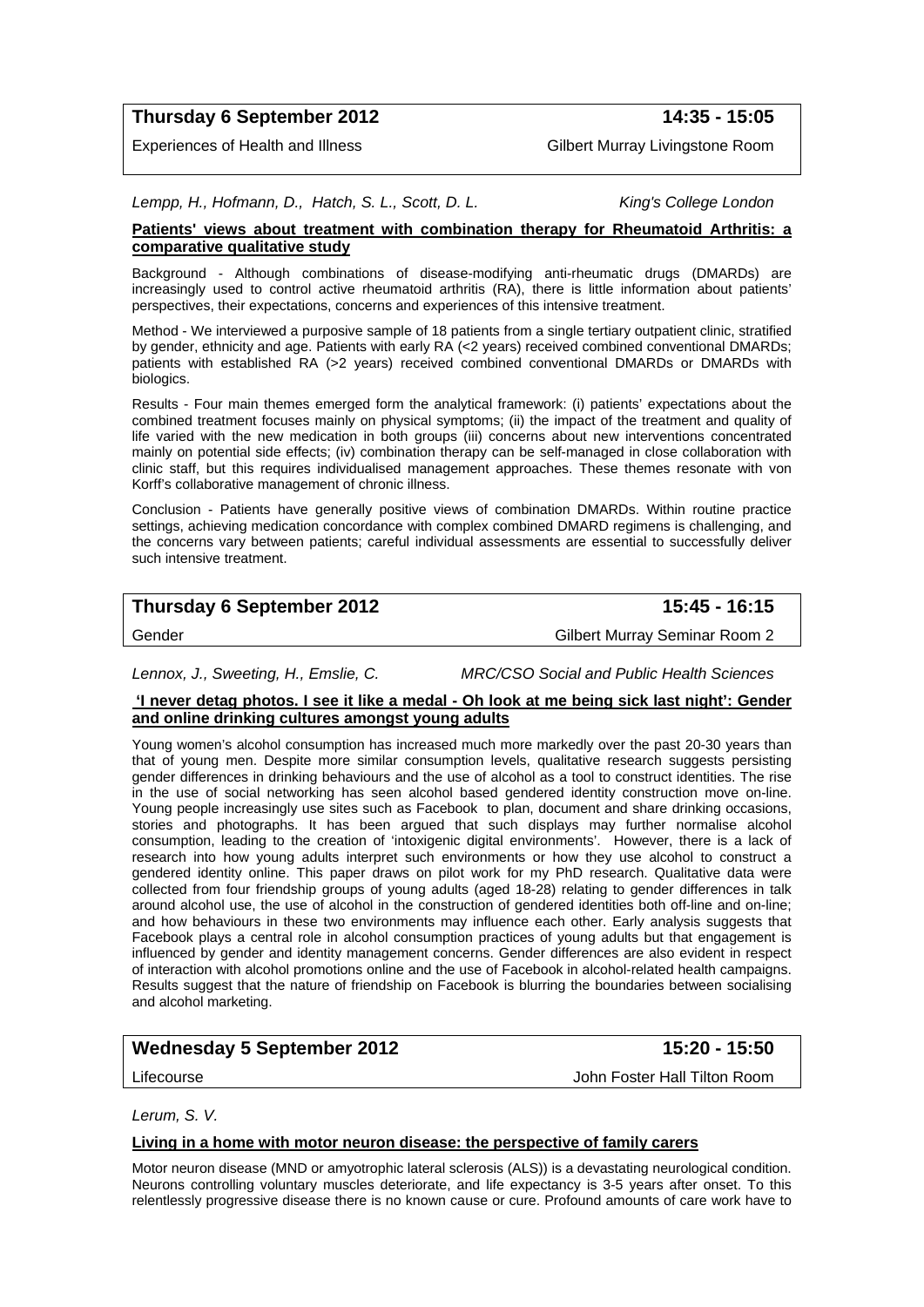be performed to compensate for lacking functionality, and to maintain an everyday life. An individual is afflicted but an entire home becomes deeply involved. Several studies have contributed to describe this situation. In a qualitative study the term biographical abruption was used (Locock et al 2009), as the diagnosis signified that life was already over. However, Olsson et al 2011 used a quantitative approach, and found that the mental quality of life (QoL) to be marginally lower among ALS afflicted and family carers compared to the general population. With a similar design Leirvik et al 2007 found no significant difference of QoL between afflicted and the general population. Rabkin et al (2009) found caregivers to be distressed, but clinical depression was rare. All in all the level of distress among MND family caregivers does not seem to be universal. This is an indication which our study intends to explore further. By semi-structured interviews with MND family carers in Norway, we explore what may contribute to a sense of normality, within this extraordinary difficult situation. Especially, we focus on the performance of care work as a meaningful activity, and how interaction with the welfare state may contribute to this.

# Wednesday 5 September 2012 **15:20 - 15:50**

Mental Health Gilbert Murray Livingstone Room

#### *Lewis , S.*

#### **Diagnosing Anorexia: Using and refuting diagnostic criteria to create community in online anorexia forums**

This paper seeks to illustrate how two very different online anorexia forums use the same diagnostic criteria to create community. Using grounded theory this study combines non-participant observation and interviewing to gain insight into a pro-recovery community and a pro-anorexia community. While the motives of both communities are different- the former seeks to encourage and facilitate recovery from anorexia, while the latter seeks to support members in their decision to maintain the condition- they are both critical of the DSM –IV diagnostic criteria for eating disorders, their reactions to the 'psychologists bible' create in and out groups on both sites and also mark the boundaries of acceptability.

Within the pro-anorexia community they not only refute the DSM- IV for the emphasis placed on weight but also revere it as something to aspire to, it allows members to assert themselves as psychologically ill and abandon the notion that anorexia is about choice.

The pro-recovery community are highly critical of the DSM-IV criteria, they express a belief that eating disorders go beyond physicality and suggest that the numbers and measures used by the medical profession are redundant. This challenging critique creates an empowered and positive community that sees recovery as a choice, something that must be fought for using the 'recovery spirit'.

# **Thursday 6 September 2012** 10:10 - 10:40

Lifecourse Gilbert Murray Livingstone Room

*Lie, M., Lindsay, S., Brittain, K. Newcastle University* 

#### **Technology and trust: older people's perspectives of a home monitoring system**

With demographic changes, advanced economies face a deficit of care for their older population. This gap is being filled by a migrant workforce in the formal economy and active elderly in the informal economy. Increasingly, developments in technology are being seen as the solution to the care deficit and loss of autonomy among older people. For older people who do not see themselves as old or frail enough to require personal care, and who prefer to maintain their identity as autonomous and independent individuals, the development of assistive technologies such as ambient home monitoring systems is one answer. However this involves careful negotiations about safety and privacy, and older people's understandings and relationships with technology, their carers and relevant service providers. In two trials funded by the Technology Strategy Board to test a home monitoring system, older people were interviewed pre-trial and post-trial about their perspectives on these issues. This paper examines and interprets the qualitative data using a sociological framework of trust developed by Barbara Misztral in her book "Trust in Modern Societies" (1996) that considers habitual action, relationships with kin and with wider institutions. The research found that older people rely on established habits and norms, which enable them to maintain a sense of safety and security. The success of the system depends on relationships between the older person and her 'custodian' (or monitor) based on trust, as well as institutional providers who need to instil or earn trust.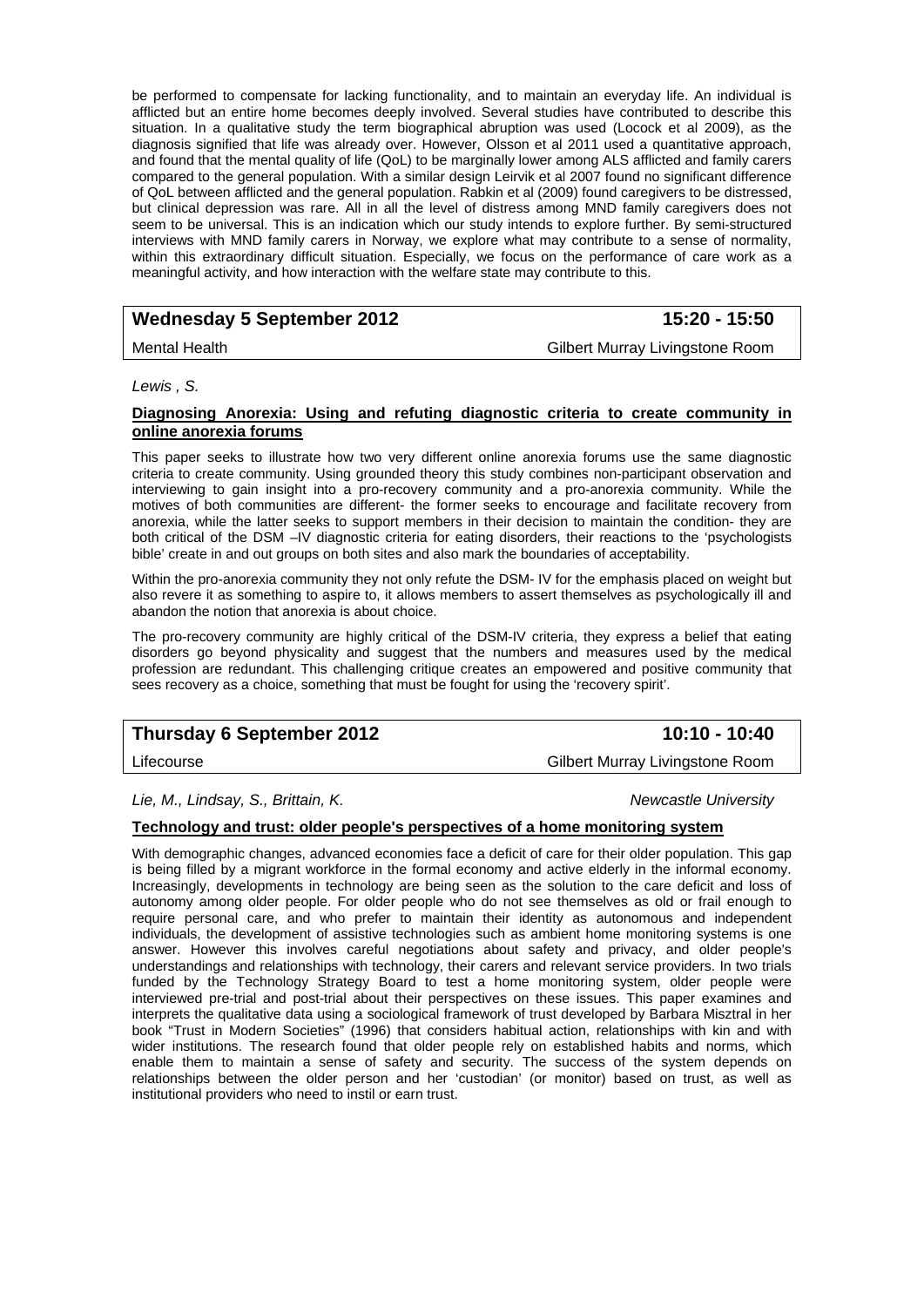# **Friday 7 September 2012 09:00 - 09:30**

Health Service Delivery **Gilbert Murray Seminar Room 3** 

*Lindenmeyer, A., Dale, J. University of Warwick* 

#### **The oral health care needs of people with diabetes living in deprived areas: can primary care make a difference?**

The link between oral health and diabetes is twofold. Poor oral health and diabetes, and the cardiovascular complications that can follow, share common behavioural risk factors such as poor diet, alcohol and smoking. However, inflammatory conditions such as chronic periodontitis negatively impact on blood sugar levels and vice versa, potentially leading to a vicious cycle. While the need to integrate oral health into routine diabetes care is now being promoted by official bodies such as the International Diabetes Foundation, there is very little recognition of the complex socio-economic and genetic factors that make it most likely for people from deprived areas and minority ethnic backgrounds to be affected both by diabetes and poor oral health.

 The proposed paper draws together research on the socio-demographics and patient experience of diabetes and oral health, and aims to unpick some of the complex interactions between ethnicity, deprivation, depression and distress that can lead to significant oral health problems. We will then outline the possibilities to tackle this issue in primary health care. Both people from ethnic minority backgrounds and those living in deprived areas are less likely to access dental care; however, many people with diabetes will be regularly attending their primary care practice. There may be a distinct group of underserved people with diabetes and poor oral health, likely to also be affected by other health conditions. Primary care and other community health services may need to contribute to developing and evaluating outreach programmes to improve the oral health of this group.

# **Friday 7 September 2012** 10:10 - 10:40

Health Care Organisation John Foster Hall Tilton Room

*Lotherington, A. T., Lotherington, A.T., Halford, S., Obstfelder, A. Northern Research Institute, Norut Tromso* 

#### **The second twist? Information infrastructures as a force in the transformation of clinical work**

The growth of managerialism in healthcare has provoked extended debate about the implications for the medical profession and the erosion of medical authority in the running of healthcare services and the extension of managerial practice across healthcare work are well documented. Digital information technologies have been central to these changes and have – consequently – been widely understood as tools of 'managerialisation'. However, in this paper we draw on a longitudinal study of digital technologies in healthcare (conducted in Norway 2005-12) to suggest that there is more to it than this: that new digital technologies are also changing the nature of clinical medical work, a development which may have even more profound implications for the future of the medical profession.

Our analysis is grounded in an understanding of clinical work as heterogeneous, situated and performative, co-constituted with the tools and artefacts of hospital life. Our research reveals subtle transformations in clinical work, linked to new digital information infrastructures e.g. electronic patient records. Unlike the shift towards general management, where clinicians have been able to take on managerial roles for themselves (whether enthusiastically, or otherwise) doctors have been marginal to the design and implementation of this new infrastructure and, consequently, in a 'second twist', may be losing control over the performance and development of their own practice.

# **Thursday 6 September 2012** 10:45 - 11:15

Open Stream Gilbert Murray Seminar Room 5

*Lowe, P. K., Brady, G. Aston University* 

#### **Narratives of difference: 'Expert' knowledge and 'neurobehavioural' conditions**

Conditions such as ADHD and Autism are increasingly understood as the outcome of imperfectly wired brains. Although the causes are debatable, there is an increasing emphasis on early identification, surveillance and intervention to ensure that adequate 'development' of those who are diagnosed takes place. This process constructs and reinforces a narrow conception of normal behaviour within a linear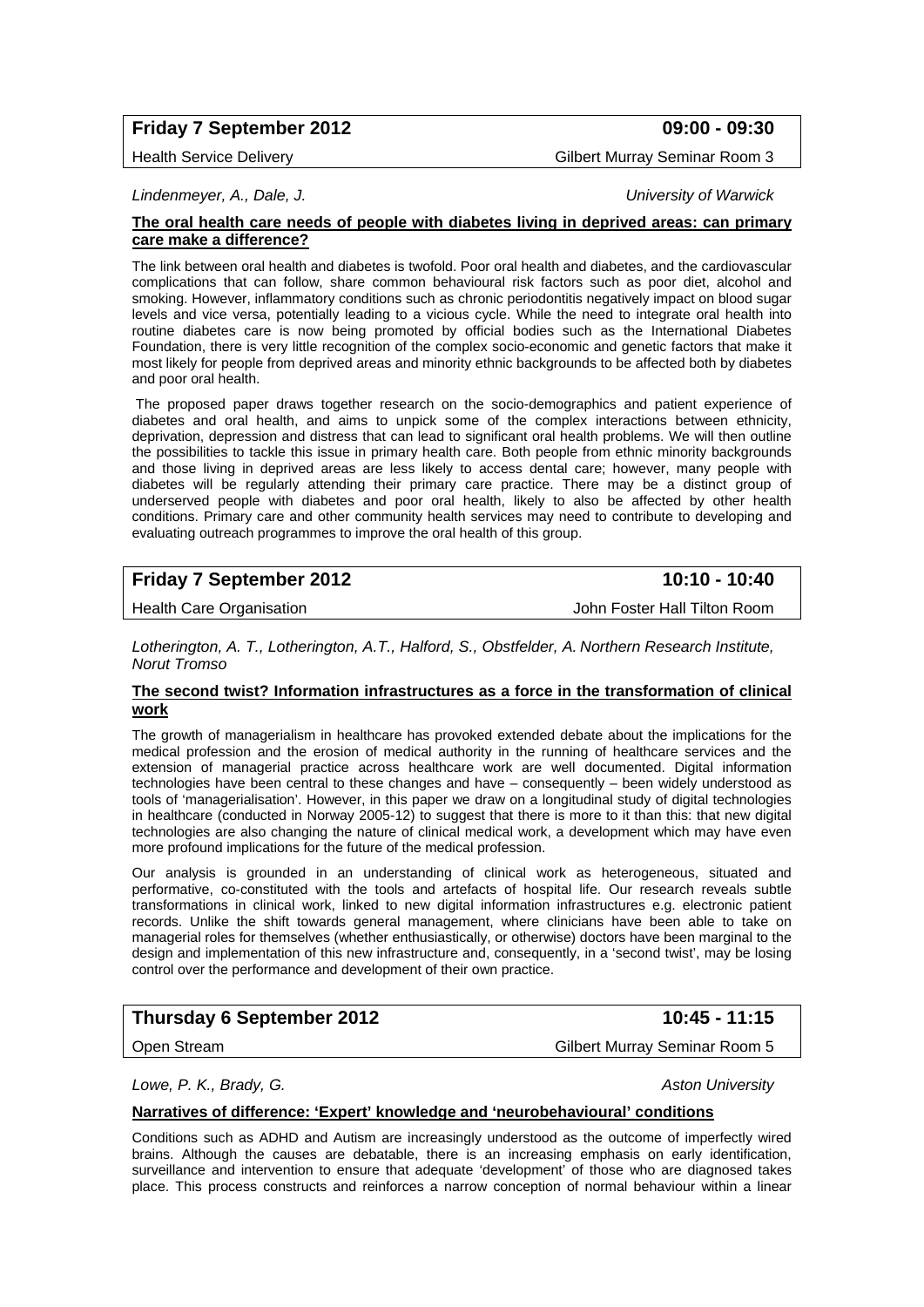model of child development. Those outside the boundaries are labelled as 'at risk' and/or diagnosed and thus become subjects of medicine. Whilst a range of professionals from health, education and social care can be involved, the emphasis on multi-agency working has led to the increasing dominance of biomedical understandings across the other disciplines. This deficit model of child development is problematic because it fails to consider neurobehavioral diagnoses as lived conditions. At a time when the general conceptualisation of the child is one of an empty vessel that can be perfectly shaped through the 'correct' parenting practices, children who are indentified as 'flawed' present a potential challenge to this model. This paper will argue that the construction of conditions such as ADHD and Autism as neurodeficiencies separates and divides those who are diagnosed from their 'neurotypical' peers. Drawing on empirical examples we will illustrate the extent to which the concept of 'faulty' brains has come to dominate both cultural and individual understandings of such conditions. In addition, it has the potential to shape the identity and limit the agency and of those who are different.

# **Thursday 6 September 2012 09:35 - 10:05**

Lifecourse Gilbert Murray Livingstone Room

*Lowton, K., Hiley, C., Higgs, P. King's College, London* 

#### **Adult survivors of childhood liver transplant: Personal narratives of an emerging 'new' ageing population**

Alongside the profound social and economic changes arising from general population ageing, the past half century has seen the emergence of what have been termed 'new' ageing populations (Lowton, 2009; Iles & Lowton, 2010; Lowton & Higgs, 2010). These populations have been created through rapid medical progress in tandem with changes in social attitudes to issues surrounding disability and chronic illness. This has led to increasing numbers of people with rare and/or complex disease or disability surviving into adulthood and living considerably longer lives than was historically possible. Many are pioneers; it is likely they will face issues as they age that have never been encountered before, either by themselves or by professionals leading their treatment and care.

We report an ongoing study of the very first cohort of paediatric liver transplant recipients in the world. Childhood liver transplantation, initially an experimental procedure, began in the early-mid 1980s in the UK and North America. Thirty years later, many of the British pioneers are living adult lives yet have never been discharged from specialist centre care. While clinical outcomes have been well documented, social and ontological issues for these adults, who have lived their whole lives within the context of their body as a project, have never been studied.

We explore not only the health and social implications of living with transplanted livers from infancy but also the wider existential questions of having had such transforming 'experimental' surgery within the context of a much more reflexive and ontologically insecure society.

# **Thursday 6 September 2012** 11:20 - 11:50

*Macdonald, S., Macleod, U. University of Glasgow* 

### **Considering the importance of 'distant proximity' in the formation of health beliefs?**

Considering the importance of 'distant proximity' in the formation of health beliefs?

Numerous studies have contributed to our understanding of lay concepts of health, both in terms of conceptual models (Klienman, Young and Chrisman) or their content (Herzlich, Blaxter, Cornwell). Davison and colleagues (1991) introduced lay epidemiology and coronary candidacy and show that an understanding of coronary heart disease and risk is arrived at via the observation of CHD events from an array of sources, at micro, meso and macro levels. Hunt and Emslie (2001) though acknowledging that societal level information is important propose that events at the family level will have greatest resonance. This paper presents findings from a study of lay epidemiology and cancer. Here we focus on participants' observations of cancer and comment on the relative salience of micro, meso and macro level events in the development of beliefs about health.

Methods - A series of in-depth semi-structured interviews, with members of the lay public in Glasgow.

Findings - Although 'proximity', or having a close experience of cancer impacted on overall understanding of cancer and cancer risk, events outwith the family clearly matter. 'Distant proximity' was important in shaping views of cancer. While the intricacies of cases might have been missing from narratives, participants did proffer views and insights into the disease experience of not just family, but friends, and wider social networks. Discussions about illness are regular occurrences in social networks and many of these half-known cases were critical to views about cancer.

Open Stream Gilbert Murray Seminar Room 5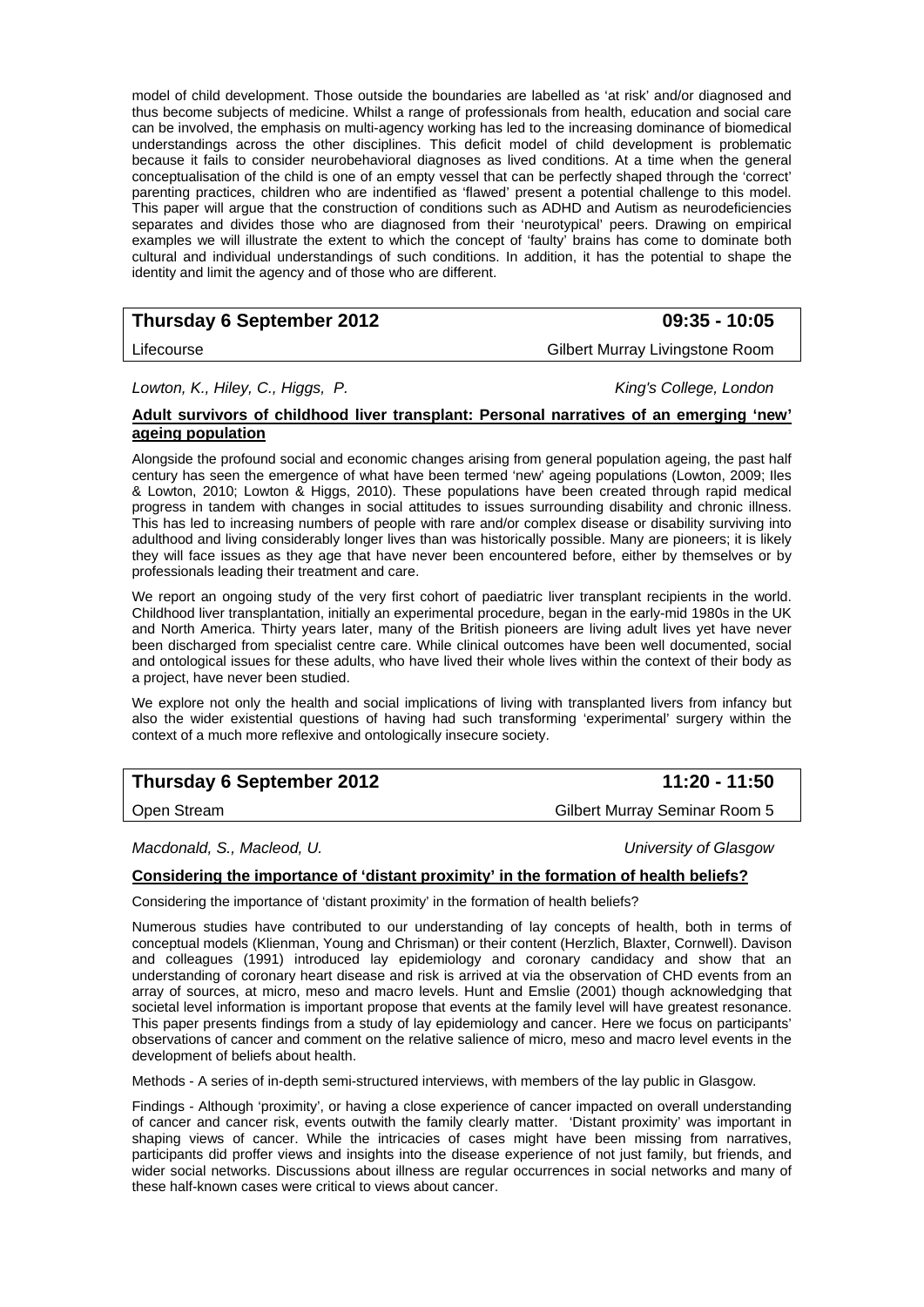# Wednesday 5 September 2012 **14:45 - 15:15**

#### Gender John Foster Hall Swithland Room

MacLean, A., Hunt, K., Smith, S., Wyke, S. Metal **Medical Research Council Medical** Research Council

#### **Reconstructing moral integrity? Differences and similarities across men's and women's retrospective accounts of responding to symptoms of lung cancer.**

Understanding the factors influencing time taken to consult with symptoms of cancer is key to improving survival rates. A metasynthesis of qualitative studies of the experience of help-seeking and delay in cancer presentation suggested that gender and gender roles may play an important role although an assessment of the time taken to consultation with symptoms of lung cancer did not show significant difference between men and women. These findings suggest the relationship between gender and help-seeking for cancer warrants further investigation. In this paper, we will present findings of secondary analysis of 44 qualitative interviews conducted with newly diagnosed lung cancer patients in two cancer centres in Scotland. The data were analysed using a theoretical framework which integrates sociological and psychological models of responses to symptoms and help-seeking. We will present differences and similarities in men's and women's accounts of the process of experiencing, interpreting and acting on their symptoms. We focus in particular on the way in which they drew on gendered cultural expectations of illness behavior, and discuss the implications of these findings for furthering understandings of constructions of masculinity and femininity. We will discuss the implications of our findings for reducing the time between first recognition of symptoms and consultation in men and women with lung cancer.

# Wednesday 5 September 2012 **15:20 - 15:50**

Citizenship John Foster Hall Rothley / Oakham

#### *Maguire, K.*

#### **Public and patient involvement in theory and practice**

Public and service user involvement in the creation of public goods is something being promoted widely across the public sector and across political parties. It is fundamental to the concept of the 'Big Society' and central to present government policy. Engaging in the production of social goods is increasingly expected of responsible citizens.

In health and social care, a growing number of funding bodies expect researchers to involve members of the public throughout their studies, from framing of the research questions trough to the dissemination of results.

However this involvement has been criticised on the basis that those who do participate are unrepresentative of service users as a whole; causing concern that this might increase inequalities rather than address them. It has further been argued that lay involvement in research should be confined to funding decisions, prioritisation of research agendas, research governance and ethical review in order to protect 'genuine layness'.

This paper presents early results from a study of participants in a range of activities, from identifying questions through the conduct of research as well as fulfilling governance roles on ethics and funding committees. It highlights what participants identify as important for them about involvement including: voice/views; being useful; enjoyment/interest; learning; self interest; self esteem; altruism; social justice; and impact on research/researchers/services.

It then places these concepts in theoretical and historical context utilising Mills' ideas of the interplay of biography and history, Mauss' 'Gift' and Foucault's concept of knowledge/power.

# Wednesday 5 September 2012 **14:10 - 14:40**

Politics of Health Gilbert Murray Seminar Room 2

*Mair, F., Browne, S.,Macdonald, S. University of Glasgow* 

#### **Healthcare access: does candidacy aid our understanding of the experience of chronic conditions?**

For those with chronic illness an essential part of patienthood is access to suitable services. Traditionally our understanding of access centred on the availability and utilisation of service but this has been criticised for ignoring the impact of personal, social and organisational factors. Moreover, a one dimensional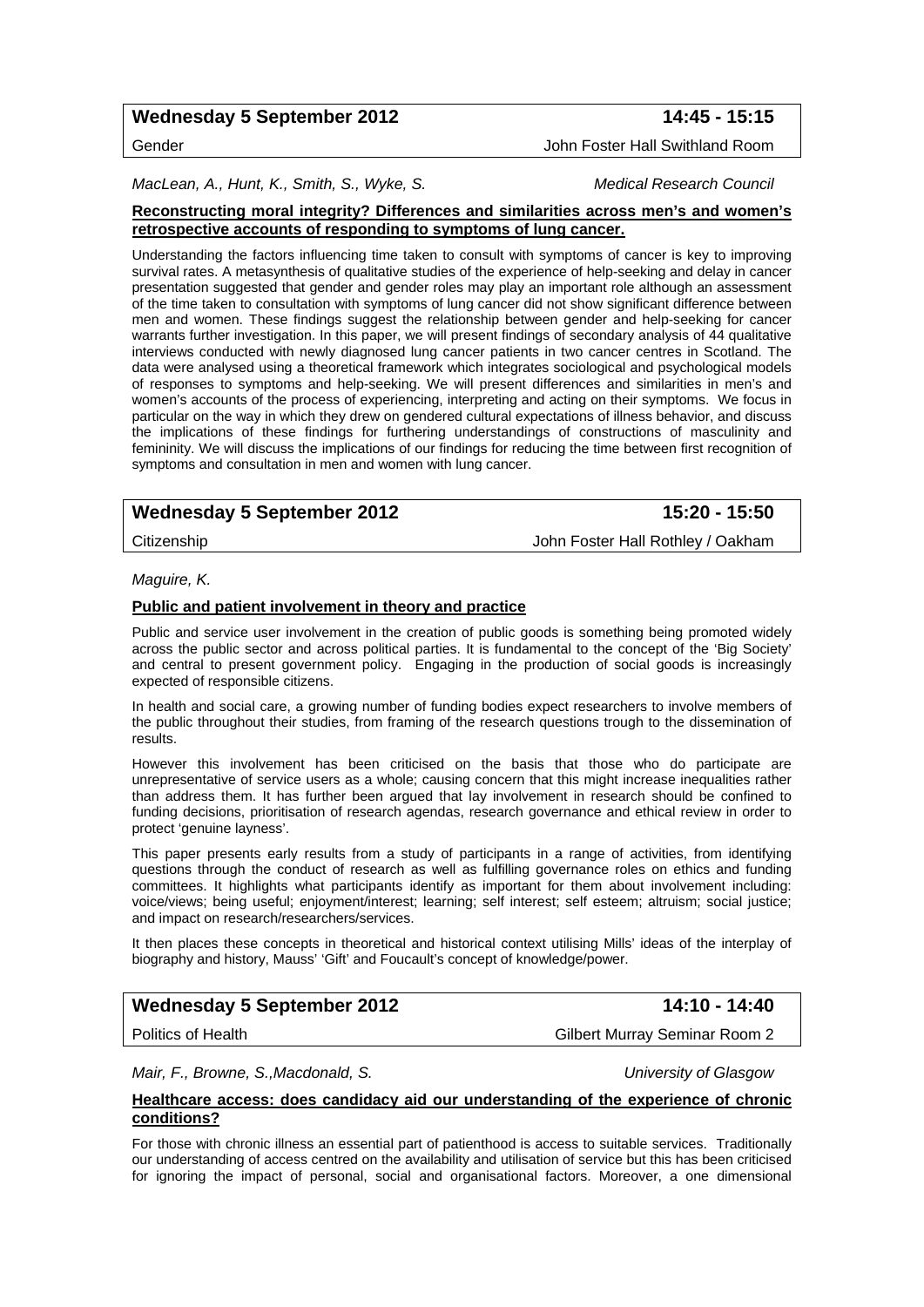approach obscures the complexity of the association between access and inequity. Service use alone is not evidence of needs being met.

Candidacy, a model that describes the continual negotiation and renegotiation between individuals and health service, arguably simplified but deepened understanding of the access debate (Dixon-Woods et al 2006). From the time that an individual first appraises new or unusual symptoms until the point at which they make decisions about longer-term engagement with health care, candidacy for health care being considered by patients and professionals alike. Others have extended the candidacy model to consider the impact of particular symptoms (Kovandzic et al 2011) or social factors (Klassen et al 2008). We propose that notions of candidacy are facilitated or challenged by the representation of illness.

Method - A secondary analysis of qualitative data from three data sets gathered between 2006 and 2011. Interview transcripts from colorectal cancer patients, heart failure patients and professionals will be revisited to conduct an amplified analysis that looks across data sets (Heaton 2008).

# **Friday 7 September 2012 09:35 - 10:05**

Lifecourse John Foster Hall Rothley / Oakham

*Manzano-Santaella, A., Pawson, R.* 

### **Evaluating consent to deceased organ donation: The need for programme theory**

Transplantation is a fairly new medical therapy constantly adding new transplantable organs to its achievements. The combination of a progressively aging population and outstanding transplantation advances constrain the donor pool and leads to higher numbers of potentially preventable deaths. Advances in organ donation have not followed at the same speed and the demand for donated organ has grown exponentially. Societies are expected to increase their donation rates and they do this with great variation across regions and countries. To date, research has struggled to understand the reasons behind those variations and policies have been unable to overcome them.

Deceased organ donation involves conceptual issues that travel across clinical, social sciences and public health theories. One final outcome (transplantation) requires the coordinated effort of hundreds of players, with different motivations. We are confronted with an example of a complex adaptive system in health care (Plsek & Greenhalgh, 2001). This paper is a thought piece that illustrates this complexity with examples from the literature and initial observations of how this system works in practice. First we highlight that donation research is dominated by single lever theories based on interventions as the solution to blockages in the system. Then we draw a map of the donation process and stop i some phases to expose their complexity. Finally, two of the interventions to increase consent rates currently tested in the UK are analysed. This exercise is used to explain how a system embedded with technical, material, human and emotional complexities can be evaluated.

# **Friday 7 September 2012 09:00 - 09:30**

Experiences of Health and Illness Gilbert Murray Livingstone Room

*Marrable,T.* 

#### **'Invisible disability' – autistic spectrum conditions and the struggle to be seen**

'My autism is invisible – if I were in a wheelchair no one would be asking me to take the stairs! They can see the problem.' (Man with autism, age 53)

Autism has been called an invisible disability (Mills & Francis 2010); it is 'not easily recognised and as such [does] not attract the same attention from society as more obvious physical disabilities' (Barnard et al 2000:6). People with an autistic spectrum condition (ASC) can have strong abilities alongside multiple disabilities, diagnosis can be complex and difficult, and the route to support is often in the context of another disability.

This paper reports on the findings from a practice enquiry carried out for the Social Care Institute for Excellence (SCIE) where participants - adults with ASC, family carers and service providers - were asked about their access to services, including physical and mental health services. It will use Ian Hacking's notion of 'making up people' (2006) to consider individual versus structural associations of disability. A lack of understanding about autism and what it means for individuals amongst health and social care practitioners led to many participants speaking of their experiences in terms of war and battle. Exclusion from everyday services as well as more specialist services was a common experience, often with significant consequences for the lives of participants. The struggle to be visible as a disabled person was described as pushing people into further mental and physical difficulty.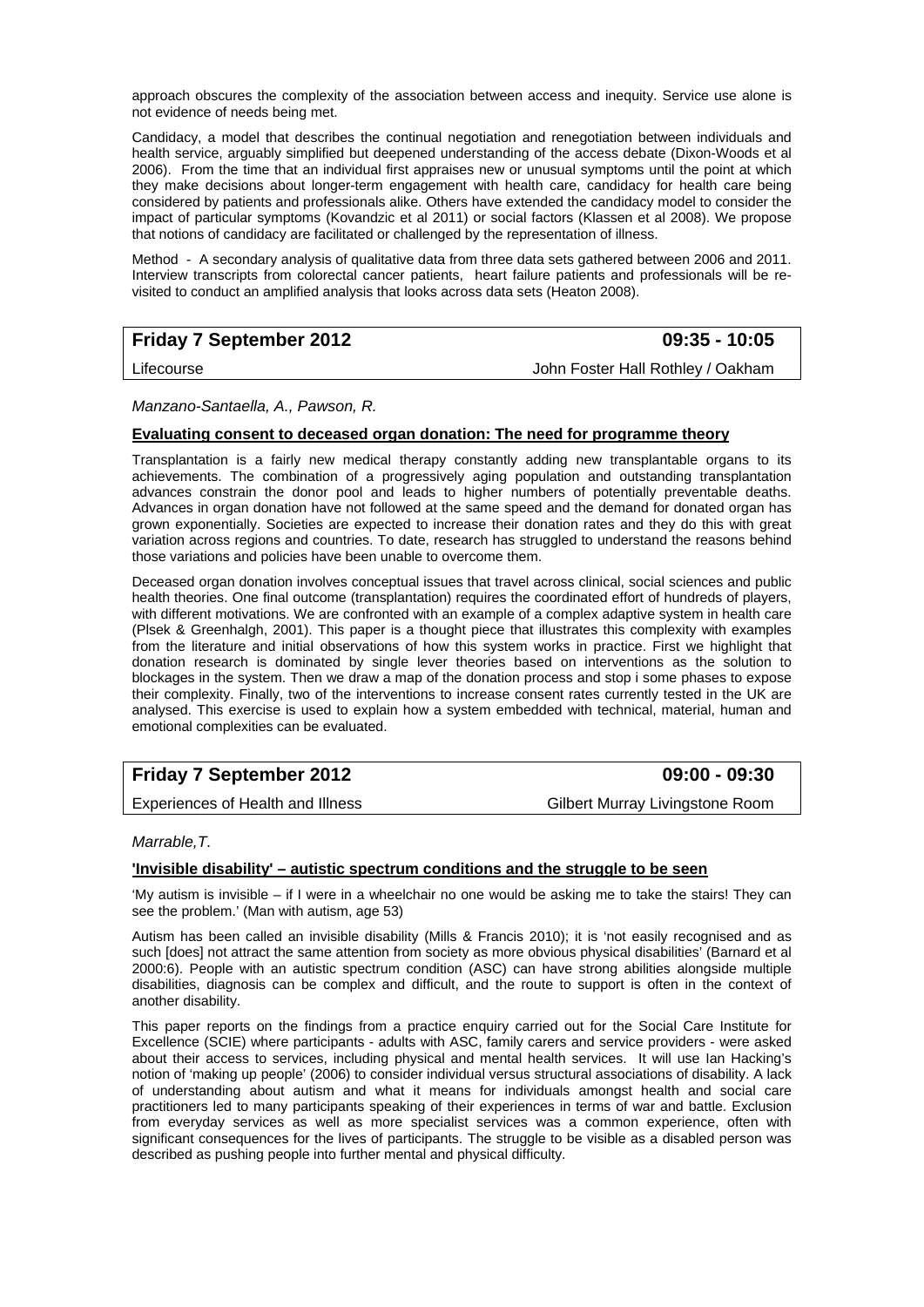# Wednesday 5 September 2012 **14:45 - 15:15**

Professions Gilbert Murray Seminar Room 3

*Martin, G., Armstrong, N., Aveling, E. L., Herbert, G., Dixon-Woods, M.University of Leicester* 

#### **Professionalism reinvigorated or professionalism redundant? Harnessing clinical communities to improve healthcare quality**

Efforts to instigate improvement in the quality of healthcare have become dominated by approaches that rely on managerial command and market-based incentives. The professional values and norms of doctors, nurses and others plays a relatively marginal role in the governance of improvement; where once the professions were seen as the bastions of healthcare quality, professional autonomy is now constructed more as challenge to be managed. Yet some commentators, following Freidson's characterisation of professionalism as a 'third logic', have suggested that certain properties of professionalism give it unique potential in the task of improving healthcare. To date, however, there has been limited discussion of the form this professionalism might take, and little empirical examination about its form, strengths and weaknesses in practice. We seek to address this theoretical and empirical gap, using findings from a study of a healthcare quality improvement initiative that was premised explicitly on an attempt to harness clinical professionalism for quality by supporting clinically led and owned improvement projects. Drawing on 137 interviews and over 450 hours' ethnographic observation across three purposively sampled case studies, we examine professionalism in action. We find that professionalism remains a powerful mobilising discourse for many clinical professionals, but that there are challenges with turning this will for change into real and sustained action. Fulfilling the potential of professionalism requires sensitive leadership, creative use of intra-professional peer influence, and—sometimes—alignments with other logics of governance that sit uneasily with traditional notions of professionalism, but which seem crucial in making improvement happen.

# **Friday 7 September 2012 11:55 - 12:25**

Embodiment and Emotion Gilbert Murray Howard Room

*Martin, G.* 

# **'How do I look?': Body, self and normality in obese and overweight children in Malta**

The 'obesity epidemic' is over – sociologically speaking it is now 'endemic' in late modern societies. Malta, where children consistently lead European obesity rate statistics, clearly has a fertile social environment for generating 'fatness'. Remedies tend to be aimed at 'correcting' individual lifestyle choices and/or countering structural obesogenic factors. This paper uses analysis of empirical data to offer a departure from the individual vs. the environment debate by focusing on relational dynamics that are at the core of the process of embodiment in overweight children. A Symbolic Interactionist perspective, and Bourdieu's concepts of Habitus and Symbolic Capital are used to focus on the complex societal dynamics that intrinsically and dialectically influence the 'body' and the self's reflexive evaluative differential of this body.

Research was carried out over one year, using ethnographic methods in a primary school setting, working with young children (n=134) in two age groups: aged 5 and 10. Data was gathered/created using using participant observation, semi-structured interviews, and original creative child-centered techniques.

Findings show a marked difference in the two age groups. The obese/overweight 5 year olds, buffered by robust protective strategies within their primary group, seem to be unaware of the fact that they are 'different'. This situation changes dramatically in the ten year old group where the overweight child is clearly labeled as 'deviant' and develops private coping strategies to deal with the physical disadvantages, taunting and exclusion by their peers.

# **Friday 7 September 2012 11:20 - 11:50**

Risk John Foster Hall Swithland Room

*Maunula, L.* 

#### **Cautionary tales: A Foucauldian discourse analysis of Canadian print news representations of H1N1 risk**

The 2009-2010 outbreak of H1N1 thrust issues of individual and collective risk into the news media spotlight. Following emergency protocol, Canadian authorities collaborated with news media to communicate with the public during an outbreak. Much of the news coverage reported on individuals and families grappling with H1N1 risk, specifically through regulation of the self and the body (i.e. by taking up officially recommended infection control approaches such as vaccination and social distancing). As well, a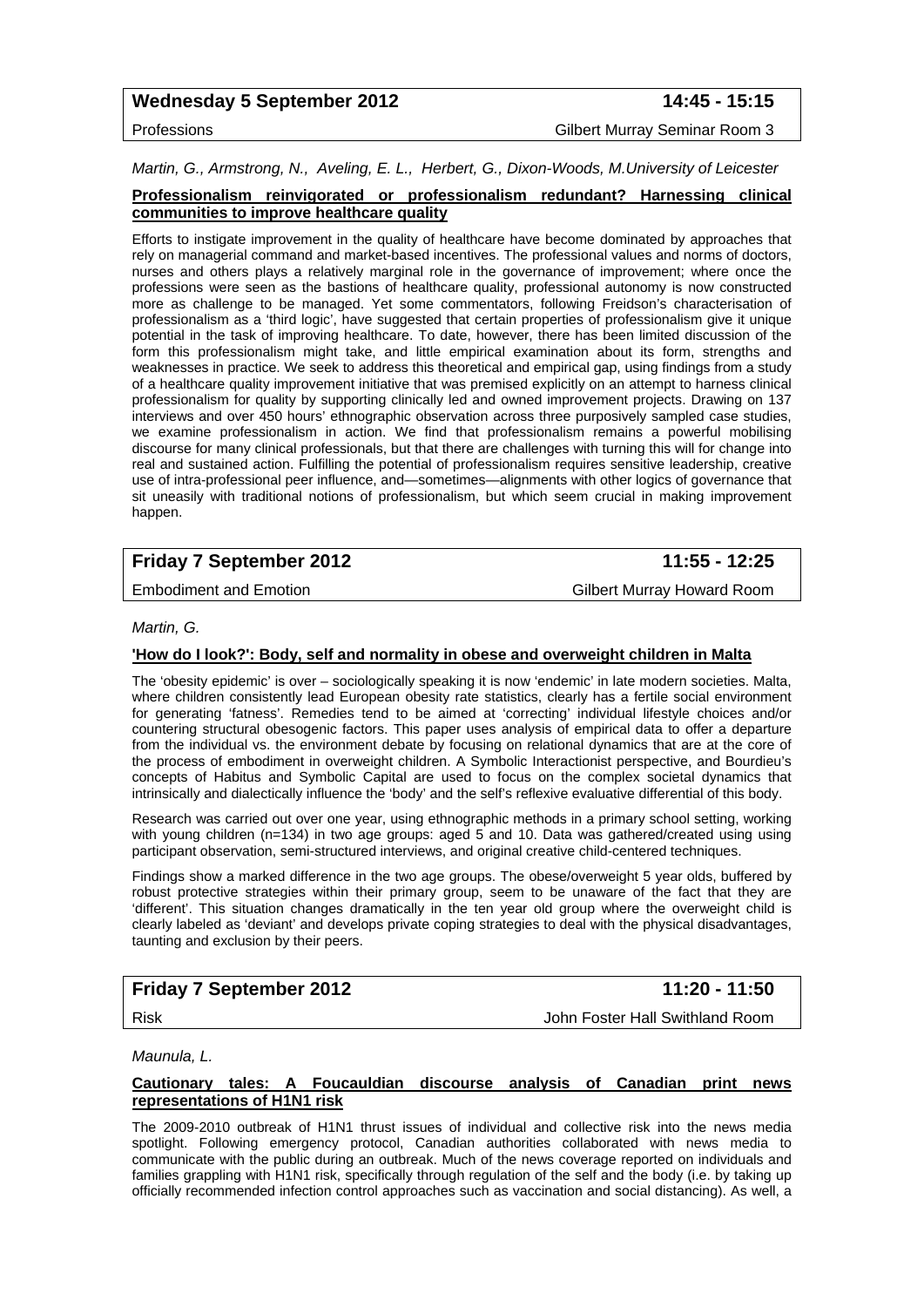number of news stories reported on tragedies that followed when the recommended infection control behaviours were not followed. Representations of H1N1 risk in news coverage are important because the media plays a significant role in shaping the ways in which we view pandemic scenarios and ourselves, collectively and individually, within them.

In this paper I explore discursive representations of risk within Canadian print news media coverage of the 2009-2010 H1N1 outbreak. Drawing from governmentality and risk literature, I then engage in a theoretical critique, exploring the implications of those discursive representations for subjectivities and notions of citizenship in the context of late neo-liberal political rationalities. This study contributes to sociological research on how public understanding of H1N1 risk is shaped in particular, and of risk and health in the media more generally.

# Wednesday 5 September 2012 **15:55 - 16:25**

Experiences of Health and Illness **John Foster Hall Rothley / Oakham** 

*McCormack, P., Wienroth, M., Hopkins, C., Joyce, T.* Newcastle University

#### **When technology fails patients: perspectives of people with faulty metal-on-metal hip replacements**

Until very recently hip replacements had been a medical and technological triumph, celebrated as "the operation of the century" (Learmonth et al. 2007), which improved the lives of hundreds of thousands of people. In the past few years though, some of the latest models (metal-on-metal), designed for use in younger patients have been failing in large numbers and leaking metal nanoparticles, of cobalt and chromium, into patients' bloodstreams, causing health problems for those concerned.

This paper will discuss our findings from focus groups and surveys from people who have faulty metal-onmetal implants. Patients have a number of concerns arising from their iatrogenic illness. Not only has the very therapy which was meant to improve their health, caused further health problems, but many patients feel badly let down by those aspects of healthcare and regulatory systems which are designed to protect them.

# **Thursday 6 September 2012 09:35 - 10:05**

Health Policy John Foster Hall Tilton Room

### *McDonald, R., Cheraghi-Sohi, S., Bayes, S., Morriss, R., Kai, J. University of Nottingham*

#### **Competing logics and compartmentalised care: medically unexplained symptoms and incentives in English primary medical care.**

This paper draws on over 100 interviews from 2 studies to examine the impact of recent reforms in English primary medical care. These reforms changed reward and accountability structures giving doctors a collective responsibility for care delivery and incentives to take a systematic, organisational (as opposed to reactive, individual) approach to patient care. We draw on institutional theory, which tends to conceptualise fields (such as primary medical care) as being organised according to one dominant institutional logic. However, we identify the co-existence of two logics, following recent reforms with a 'population based medicine' logic characterising incentivised conditions and 'medical professionalism' persisting in relation to patients with medically unexplained symptoms. Whilst 'population based medicine' has been characterised as threatening holistic care and disrupting continuity, it is not clear that the 'medical professionalism' logic is preferable, with regard to these patients. Furthermore, our data highlight puzzlement, as opposed to power and resistance on the part of medical professionals, as a key factor which helps sustain the logic of medical professionalism, in the context of patients with no obvious diagnosis.

# **Thursday 6 September 2012 11:55 - 12:25**

Theory Gilbert Murray Howard Room

*McGovern, P., Nazroo, J. Manchester University* 

## **Health inequalities in later life: a bourdieusian quantitative analysis**

In this presentation, I will outline the research design and findings from a quantitative study of the relationship between social class, conceptualised within a Bourdieusian framework, and the trajectory of health in later life. This study uses data from the English Longitudinal Study of Ageing.

Occupational class is often used as a proxy for social class, but this is likely to be a less theoretically robust variable to define stratification and life chances once people retire. In Bourdieusian terms, it is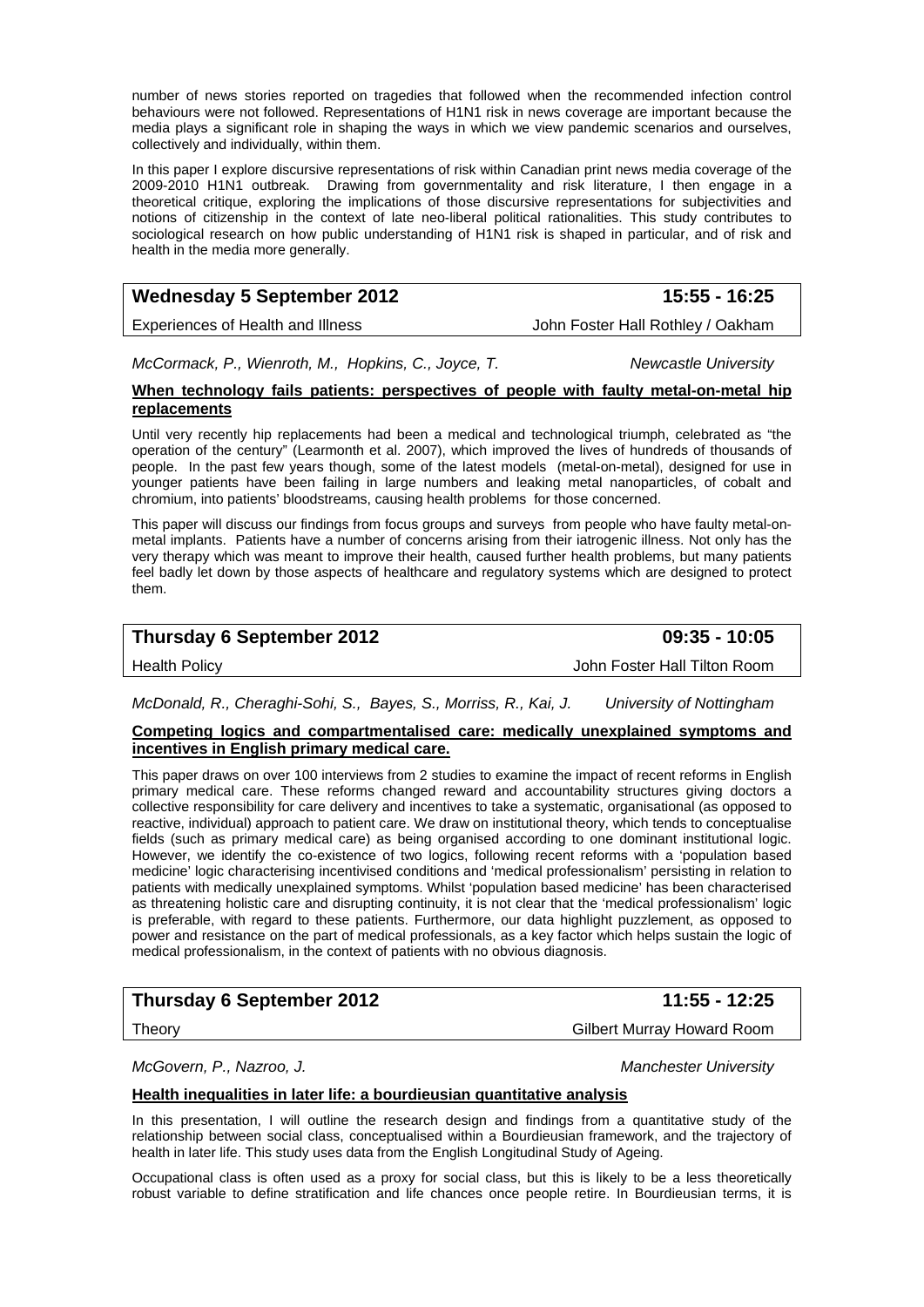reasonable to suppose that the secondary properties (lifestyle) of social class may be more important in determining the social position of people post-retirement, and hence their health, than the specific occupational capitals that marked their social position during working life. In retirement, people may maintain their former lifestyles (their mode of living, tastes, cultural and physical activities, hobbies etc.) and may also develop new activities that are linked to their material circumstances, social connections and personal skills. They may retain capitals that result from a continuity of lifestyle and also develop new competences from the new activities in which they engage.

In this study, the links are explored between aspects of lifestyle (within the categories of economic, cultural and social capitals) and changes in the health of people in later life. Using path analysis, findings from this investigation will be presented with comments on their implications for public policy and on the limitations of the study design.

# **Thursday 6 September 2012 14:00 - 14:30**

#### Screening and Diagnosis **Gilbert Murray Howard Room**

*McNaughton, R., Shucksmith, J. Teesside University* 

#### **Patient experiences of cardiovascular disease (CVD) screening and understanding of CVD risk**

This paper draws on evidence from a study that explored patient compliance with the Department of Health's (DH) NHS Health Check (NHSHC) Programme. In 2009 the DH introduced a national screening programme for adults aged 40-74 for risk of cardiovascular disease. The success of the NHSHC programme is reliant on sustained patient compliance with drug treatments and lifestyle advice offered to those with a greater than 20% chance of having 'an adverse event' in the next ten years. Thus, unusually for a screening programme, it facilitates the identification of potential risk rather than existing conditions. This has serious implications in terms of patient understanding and compliance.

Sociology offers tools to frame thinking around how patients take on board information about their health and evaluate their risk of illness. This paper presents findings from qualitative interviews with patients (N=30) across the Tees Valley, who were identified as 'high risk', had been given lifestyle advice and in many cases prescribed medication to reduce risk factors. In order to engage with the NHSHC programme patients need to interpret risk so that they will perceive a problem that they want to address. In this paper we will explore the views and experiences of patients as they engage with the concept of risk. We will discuss how patients perceive risk in relation to their everyday lives, self-identity and how they understand risk in the context of their current health status. We will explore how patients use lay epidemiology to frame their understanding of risk.

# **Friday 7 September 2012** 10:45 - 11:15

Health Care Organisation John Foster Hall Tilton Room

*Melby, L. Norwegian University of Science & Technology* 

#### **Changes in interprofessional and interorganisational collaboration after the introduction of an electronic messaging system**

A major challenge in today's organisation of Norwegian healthcare is related to the fragmentation and differentiation of services. Many patients have frequent contact with a number of care providers across different settings. Ineffective transfer of information between the providers threatens patient safety and quality of care.

The purpose of our ongoing study, 'Bridging the Information Gap in Patient Transition', is to investigate how the introduction of an electronic messaging (e-message) system affects the collaboration between home care providers and GPs, and how this new mode of communication may contribute to more seamless patient trajectories.

The paper draws on a combination of data from semi-structured interviews with care providers ( $N= 71$ ) and participant observation of home care nursing (85 hours). Based on these data I discuss how the introduction of the e-message system leads to new and improved ways of communication between home care and GPs, compared to 'traditional' synchronous communication (telephone, face to face meetings), and how this in turn may strengthen collaboration across professions and organisations. However, the switch to asynchronous communication via e-messages also made home care nurses and GPs raise issues related to e.g. them being estranged from each other, information content being poorer (short, removed from context), and the uncertainty of whether the recipient had read the message.

Increased insight into how health personnel collaborate and how new modes of communication affects collaboration is relevant for medical sociology.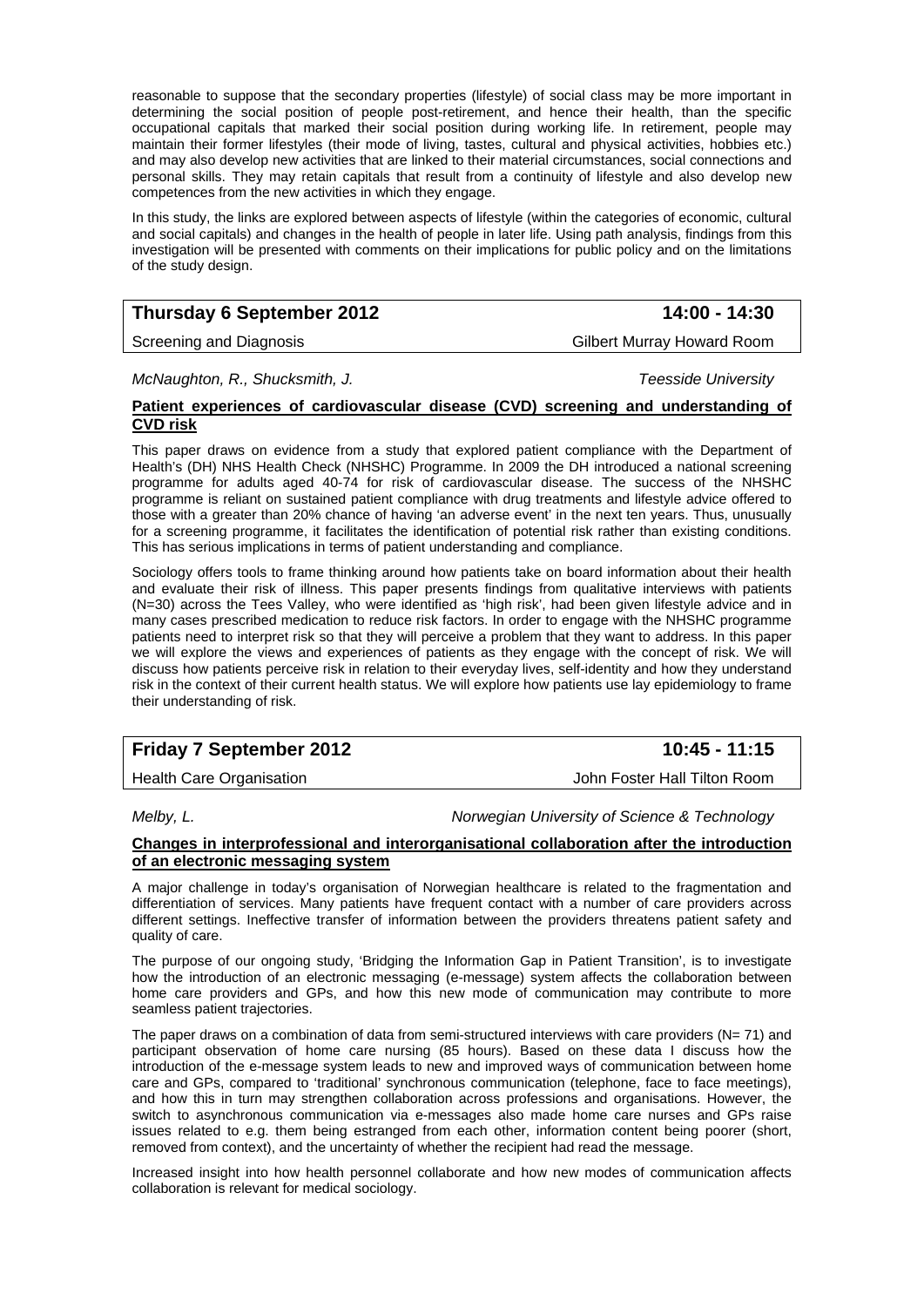# Wednesday 5 September 2012 **13:35 - 14:05**

*Meul, I., Schepers, R. KU Leuven* 

#### **'Every disease a physician' - The professionalization of Belgian medical specialists**

The evolution of scientific knowledge at the end of the 19th century led to the emergence of medical specialities all around the world. This had a severe impact on the organization and structuring of medicine as a profession. This paper suggests that in Belgium, the introduction of a compulsory health and disability insurance through the implementation of the Health Insurance System (HIS) in 1944 triggered the establishment and consolidation of medical specialists as a professional segment within the medical profession. Drawing on historical records gathered in several archives, this paper examines the emergence and evolution of the professionalization process of Belgian medical specialists. Therefore it will focus on the establishment of the union of medical specialists, the construction of self-regulation and control over entrance, and the negotiation of boundaries concerning fields of expertise with the other actors at work in the Belgian health care system, like general practitioners, sickness funds and the state. The Foucauldian concept of governmentality, which emphasizes the close involvement of professions in the process of government, is used to shed a light on the interplay and negotiations between the different actors within the Belgian HIS regarding medical specialization. The paper concludes that the constant renegotiation of boundaries on the one hand between general practitioners and medical specialists, and on the other hand between the specialists themselves, ultimately shaped the Belgian HIS to what it is today.

# Wednesday 5 September 2012 **14:10 - 14:40**

Professions Gilbert Murray Seminar Room 3

*Moffatt, F., Timmons, S., Martin, P. University of Nottingham* 

#### **The construction of productivity in the UK National Health Service – Towards a new professionalism?**

The UK's NHS has faced numerous so-called 'crises' since its inception in 1948. The latest incarnation of these 'crises' is framed in terms of inefficient resource use, with the NHS reportedly facing the greatest productivity crisis of its history. This paper seeks to explore the construction of productivity in the NHS, analysing it via the Foucauldian concept of governmentality. In this manner the 'crisis' is presented from a perspective of neo-liberal self-governance whereby individuals or collectives are rendered responsible for failing healthcare productivity and charged with its resolution.

Contemporary policy and service development documents pertaining to NHS productivity were selected over the period 2000-2012. These were analysed using a discourse analytic approach aiming to examine the way in which productivity was framed and how responsibility for inefficient resource use and possible solutions were constructed. Interviews with Emergency Department employees were also conducted in order to elucidate healthcare professionals' notions of productivity.

The documentary data reveals the notion of productivity as problematic, with the professions as key protagonists. A narrative has become commonplace in recent years which identifies traditional NHS command and control principles as having failed to engage professionals or having been actively obstructed by them. In contrast, new narratives around productivity promote a 'new professionalism' in which productivity is identified as an individualised professional duty. The interview data suggests that whilst there is some acceptance of this 'new professionalism', traditional professional values persist and may represent a source of resistance to productivity improvement strategies.

# Wednesday 5 September 2012 **16:30 - 17:00**

Cancer Gilbert Murray Seminar Room 5

*Montgomery, A., Seale, C., Kelly, M.* 

#### **Prostate cancer interfaces: resonance and dissonance in the strategic and dialogic framing of prostate cancer in the UK**

Prostate cancer has been described as 'a unique and controversial disease' (Mazhar and Waxman 2002) and as seeming to affect every male 'from the Lockerbie bomber to Adrian Mole (aged 39¼)' (Profumo and Dineen 2010). I use the Goffmanian concept of framing which isolates the ways 'of understanding available in our society for making sense out of events' (1974) and its revival by Benford and Snow (1988) in their influential approach to social movements to understand how actors around prostate cancer

Professions Gilbert Murray Seminar Room 3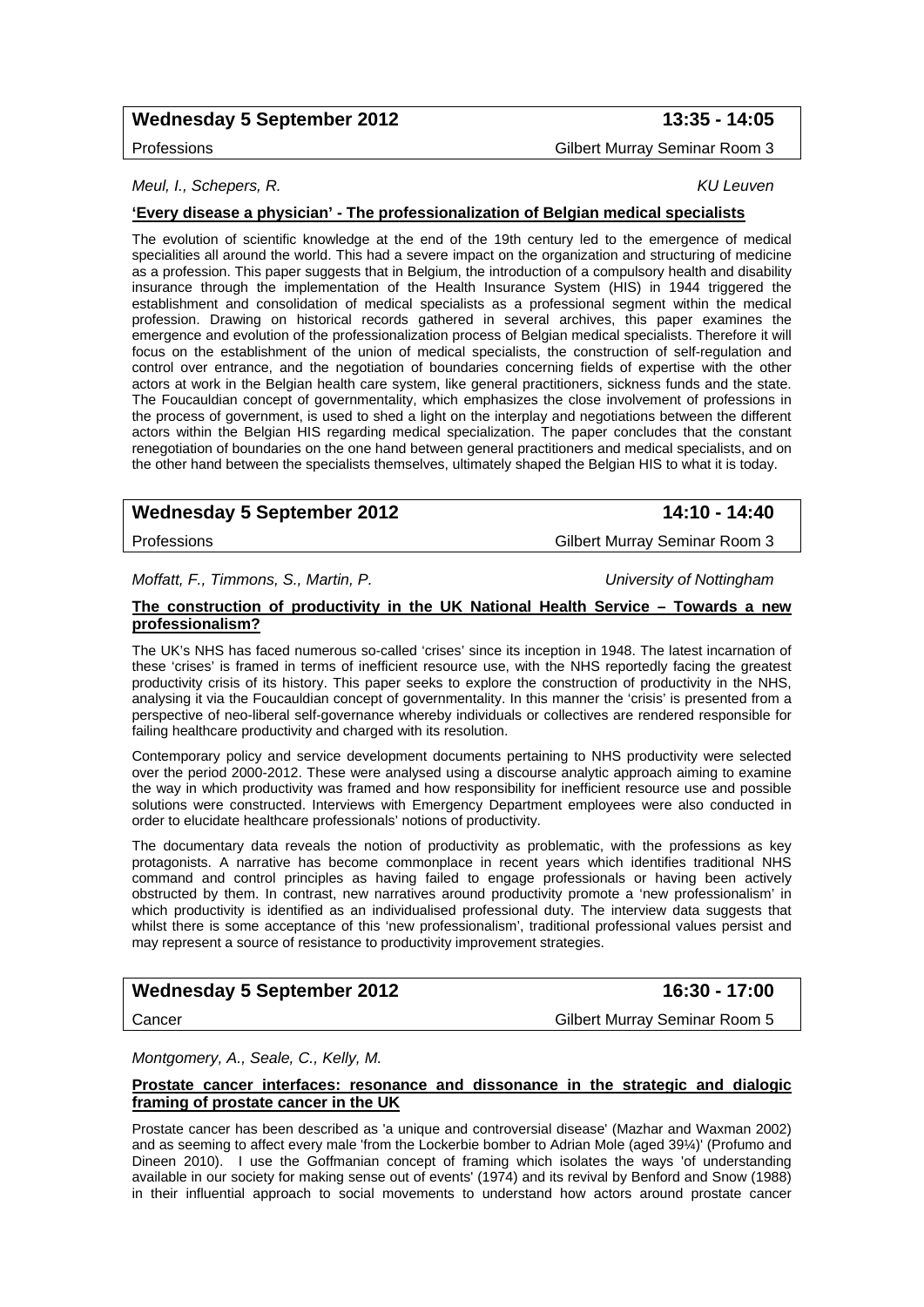struggle over the meaning of this illness. I draw on three data sources: 1) narratives of men with prostate cancer (MWPC) in UK print media 1990-2010; 2) interviews with actors around prostate cancer organisations in 2010; and 3) interviews comparing the experience of MWPC in 2010 and 2000. Frames around prostate cancer matter: I ask what are these frames and how, when and how much do they matter in affecting the experience of a man with prostate cancer? I take a dialogical framing approach (Steinberg 1999), which readdresses the scant attention paid to discursive and contested processes of framing, to critically extend the dominant strategic frame resonance approach. A dialogic perspective highlights the 'tension between repetition and variation, between expectation and surprise, and between consonance and dissonance' (Bell 2011). I provide evidence of temporal and contentious elements to prostate cancer frames and conclude that a dialogic analysis offers a more encompassing approach to understanding frames than one which addresses the strategic processes alone.

# **Thursday 6 September 2012** 10:10 - 10:40

Experiences of Health and Illness **John Foster Hall Rothley / Oakham** 

*Morris, R., Morris, R.L., Sanders, C., Kennedy, A., Rogers, A. University of Manchester* 

#### **Evolving 'self'-management: a longitudinal qualitative study exploring the role of social network typologies on individual chronic illness management**

Work done on "small world" problems within sociology raises the opportunities of utilising a social network approach for understanding and responding to health and illness. There has been little research on the role of social networks in the management of such conditions. This is relevant at a time when policy emphasis is placed on individual self-care and assumptions are often made about social support. Sociologically it is important to ascertain the nature of connectedness between people in a network and the functions and role that they play. This study used a longitudinal qualitative design with initial face-toface in-depth interviews (n=30), telephone follow-ups over a year and final face-to-face interviews using sociograms to elicit network structure. Analysis demonstrates that who is in the network, and the types of relationships which are present, influence how management practices are framed and engaged with. Resources available to an individual through the network changed over time and supported or undermined management. Networks included family, friends, GPs, nurses and pets. The amalgamation of different relationships in the social networks were characterised by three network typologies (family, friend or health care professional focused). This paper challenges 'self'-management as an individual construct as many practices of illness management involved support and/or negotiation of roles with others. The data also suggests changes in illness management, either positive or negative, were framed around critical moments. Critical moments are key points where normalised management practices are challenged. Future interventions might foster these critical points to facilitate changes in management routines.

# **Thursday 6 September 2012 11:55 - 12:25**

Professions Gilbert Murray Seminar Room 3

*Nascimento, R., Corrigan, O. Peninsula College of Medicine & Dentistry* 

### **Everyday work of general practitioners (GP): imagining medical professionalism(s)**

This paper draws on the initial stages of a PhD study in progress. The research is designed to explore social and moral aspects of the contemporary medical professional practice of general practitioners (GPs) in the Southwest Peninsula of England. Ways of seeing what medicine is, and how to practice it, vary among people, across cultures, and over time. Industrialized societies have organized Western medicine into a professional practice that has become a dominant work regime internationally. Lately, however, ethical and structural changes in the emerging global order have raised concerns about the universality and continuity of this professional system. How does a foreign researcher gain access to a GP's experience of professional life? Why focus on the everyday values and practices of a GP's working life? I have been granted access to carry out an ethnography observing individual GPs' daily activities at work, to notice practices, meanings and values expressed as s/he makes sense of and lives out his/her everyday working life. Using preliminary ?ndings from the early stages of ?eldwork, I will present provisional insights drawn from accounts concerning consent, self-presentation, participation, and data production. I will discuss the tacit negotiation required to textually represent the collaboration between a GP and a researcher as they (co)invent a contemporary everyday life and (co)create a research ?eldwork. I will share contradictions and difficulties in carrying out this study; for example, will it remain an interpretation of a particular occupational culture, or will it focus on articulating the notion of professionalism?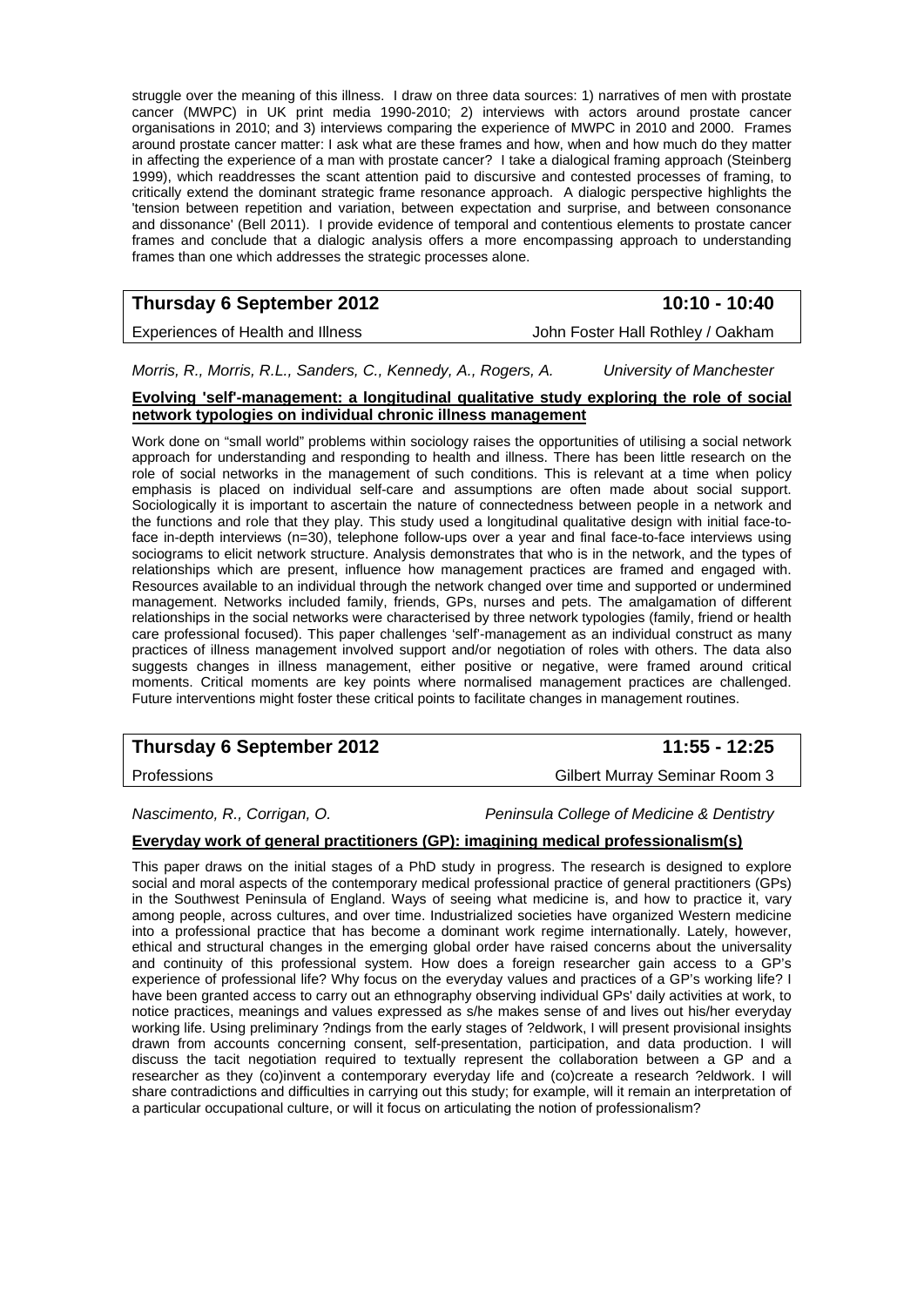# **Friday 7 September 2012** 10:10 - 10:40

Critical Public Health Gilbert Murray Seminar Room 2

*Nettleton, S., Green, J. University of York* 

## **Mobilising the body: running and cycling as social practice**

In the context of increasingly sedentary lifestyles, human physical mobility is a key public health matter. A significant body of research explores ways to increase population levels of physical activity and tends to focus on individual and social factors that hinder and/or enhance activity. Taking two fields of social practice that involve mobile physical activity (running and cycling) we focus here instead upon the embodied and embedded aspects of these practices. They entail complex processes of aligning what Urry (2007) calls, 'lumpy, fragile, aged, gendered, racialized bodies' with 'other bodies, objects and the physical world multi-sensuously' (p.48). 'Going for a run' or 'riding a bike' comprises a series of pragmatic solutions to mundane, everyday challenges, both experienced and anticipated.

We report on data from 2 studies that were not generated in the context of asking specifically about 'health related behaviours'. Indeed framing such practices as 'health behaviours' potentially undermines any meaningful understanding of why and how people do them and is likely to reify 'health' in accounts in ways that do not necessarily reflect lived experience. A methodological ramification of our arguments is that research into physical activity must refrain from a hitherto over-reliance on interview and focus group data as this may obfuscate the subtleties associated with the ways in which social practices related to health are achieved. We urge a renewed interest in 'thick description', drawing on 'mobile methods' which incorporate participant ethnography.

# **Friday 7 September 2012 09:35 - 10:05**

Screening and Diagnosis **Screening and Diagnosis Gilbert Murray Seminar Room 1** 

*Nnyanzi, L., Shucksmith, J. Teesside University* 

#### **The national child measurement programme: Its value and impact**

Rising rates of childhood obesity have become a pressing issue in public health, threatening both the mental and future physical well-being of children. Attempts to halt the rise take many forms, one of which is the National Child Measurement Programme (NCMP) which assesses primary children at reception and in year 6, with results being fed back to parents. This is controversial and criticised in some quarters as unethical, being a form of screening programme with no clear or effective interventions available for those detected as having a problem.

This paper reports one component of a mixed methods study undertaken in North East England. Children (21) and parents (16) were interviewed after receiving their 'fat letter', i.e. weight/height feedback from the Primary Care Trust.

The reactions of parents/guardians whose children have weight problems follow a sequence of behaviours ranging from shock, disgust with the programme, through denial and self-blame to acceptance, worry and help seeking. Reasons for these responses relate in many cases to the way the weight problem is portrayed to the parents. While health authorities are keen to portray this problem as a medical one, parents/guardians see it as social one. The roots of overeating and lack of exercise are seen as lying in the complex social and cultural milieu in which this sample of people live. Associating this problem in feedback letters with dangerous diseases like cancer, and advising parents to visit GPs to resolve child weight issues, seems inappropriate to the recipients and causes controversy and anger.

# **Thursday 6 September 2012** 11:20 - 11:50

*Nordqvist, P. S. University of Manchester* 

### **Keeping it close. Secrets, lies and genetic origin in the context of donor conception**

An increasing number of men and women conceive using assisted reproduction and donated sperm, eggs and embryos. A policy shift in recent years means that parents are now encouraged to be truthful about a donor conceived child's genetic origin. Notwithstanding that people may agree with this in principal, following through on the idea of letting go of information to the child but also to others might not be straightforward and may have difficult and complex social consequences. In this paper, I explore the narratives of heterosexual and lesbian parents of donor conceived children, and also grandparents in both

Lifecourse Gilbert Murray Livingstone Room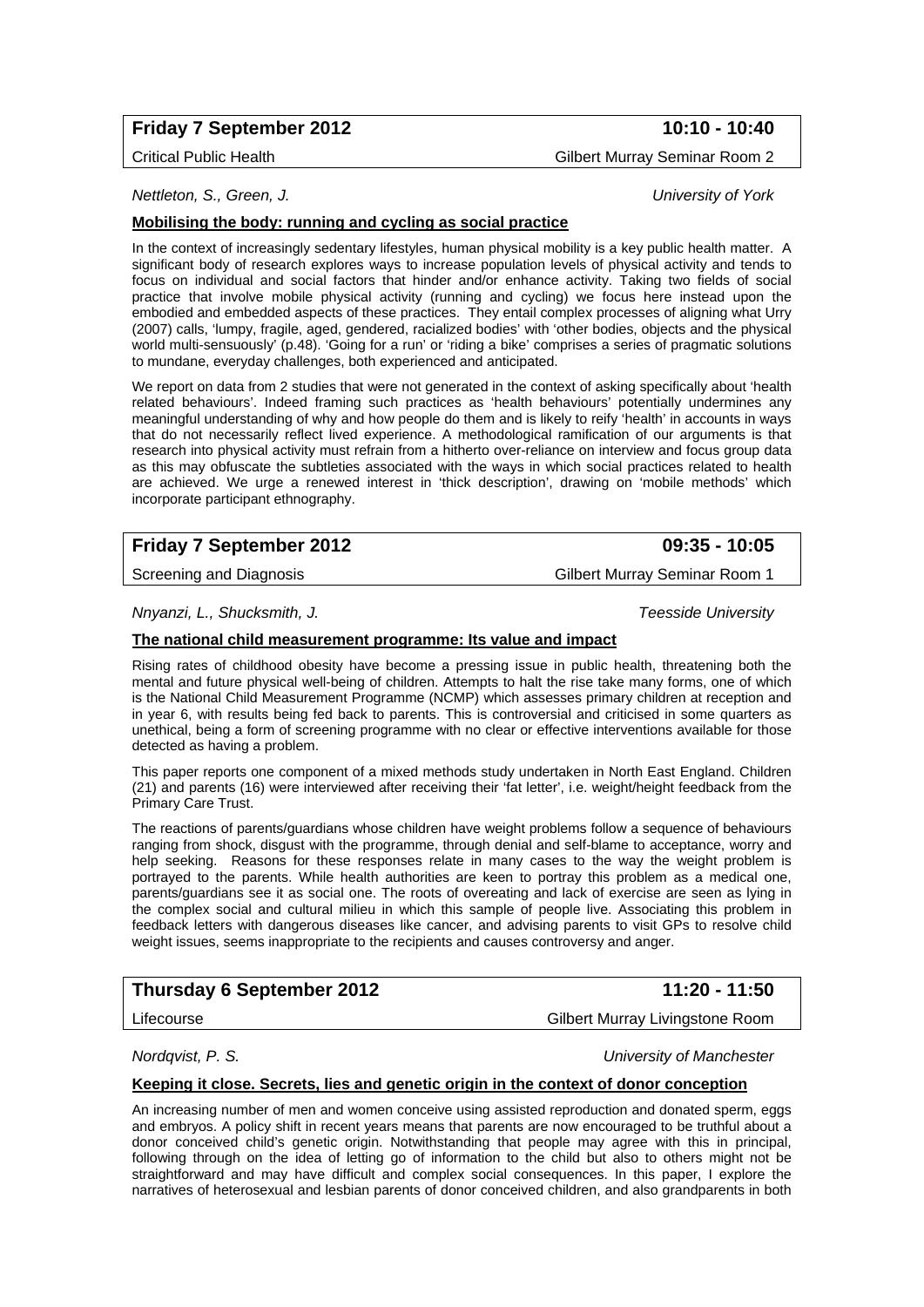family contexts, who keep information about having used donated sperm, egg or embryos close and secret, or disclose only to a select few. I draw on qualitative interview data from my ongoing ESRC funded study 'Relative strangers: Negotiating non-genetic kinship in the context of assisted conception' (PI Prof Carol Smart). In the paper, I explore the perceived meaning attached to sharing information openly, and how guarding against openness may affect people's personal life and family relationships. I suggest that sharing information about genetic origin is a process that needs to be understood as situated within complex webs of relationships and conditions of everyday life and which affect individual men and women's personal life in multilayered ways. I argue that decisions about information sharing can result in complex negotiations that shape and are shaped by power and knowledge embedded in relationships and everyday life.

# Wednesday 5 September 2012 **14:10 - 14:40**

Mental Health Gilbert Murray Livingstone Room

*Norvoll, R., Molewijk, A., Pedersen, R.* 

#### **The European and US initiatives to reduce coercion in mental health services**

In the last decade there has been increasing focus in US and Europe on the reduction of, or alternatives to, coercion in mental health services. This focus has been followed by various health policy initiatives and quality improvement projects in mental health clinics and research.

The presentation will be based on a systematic review of international literature and experiences from two Norwegian research projects: 1) A project that explored alternatives to coercion through trailing research on development projects in acute wards (BAT-project, 2008-2009), 2) a large new project (MEC-project ,2011-2015) that will produce knowledge of the ethical challenges that care providers, patients' and next of kin's experience in relation to patient participation and coercion, and how to secure adequate management of ethical challenges in practice. An intervention with use of ethical reflections groups in workplaces will be tried out.

The main themes of the presentation will be as follows: a brief summary of the international initiatives to reduce coercion and the experiences drawn from them, as shown in research literature and results from the BAT- project. Further, a short presentation of MEC-project, as one such initiative, will be given followed by a discussion of the implications of this research for sociological perspectives on mental health services. Empirical results from MEC-project will be presented in future BSA MedSoc conferences.

# **Friday 7 September 2012 11:55 - 12:25**

Health Service Delivery Gilbert Murray Seminar Room 3

*Nwankwo, I.* 

#### **Socio-cultural factors affecting the effectiveness of leprosy control programmes in Anambra and Ebonyi states of South- East Nigeria**

Leprosy is one of the oldest diseases of mankind. It has a unique social dimension whereby victims and even their care givers were often rejected by society. The disease seldom kills, but has remained a public health problem in some developing countries. It is also one of the leading causes of permanent disability worldwide. Nigeria is ranked at the fifth position among 'high leprosy burden nations' in the world and second in Africa behind Republic of Congo. The National Leprosy Control Programme was established in Nigeria in 1988 to achieve leprosy elimination and eradication. This goal seems to have become a mirage. Socio-cultural factors affecting the effectiveness of leprosy control programmes in Anambra and Ebonyi states of South-east Nigeria was examined in a cross-sectional sample survey. The provision and outcome of social and economic rehabilitation activities for persons affected by leprosy was also studied. A sample size of 1116 adults, considered adequate for applicable statistical techniques constituted the study participants. They were selected through a combination of cluster and random sampling methods. Qualitative data were generated from persons affected by leprosy chosen from State Registers through systematic sampling technique; and leprosy control staff who were purposively selected. A uniform set of structured questionnaire schedule administered on the general public, complemented by Focus Group Discussion (FGD) administered to persons affected by leprosy and In-Depth Interview (IDI) of leprosy control staff and officials of World Health Organization and the donor agency operating in the two states provided data for the study. The Statistical Package for the Social Sciences (SPSS) software was employed in analysis of data. Frequency tables, percentages, bar charts, chi-square and multiple regressions were used for presentation, analysis and in testing the stated hypotheses. It was found that leprosy was considered as a serious health problem by most of the respondents (66.5%).The level of awareness about the disease which has several local names in the area was relatively high (89.6%). There was no significant difference in the level of awareness between older and younger respondents, income generating and non income generating respondents. However, significant differences exist in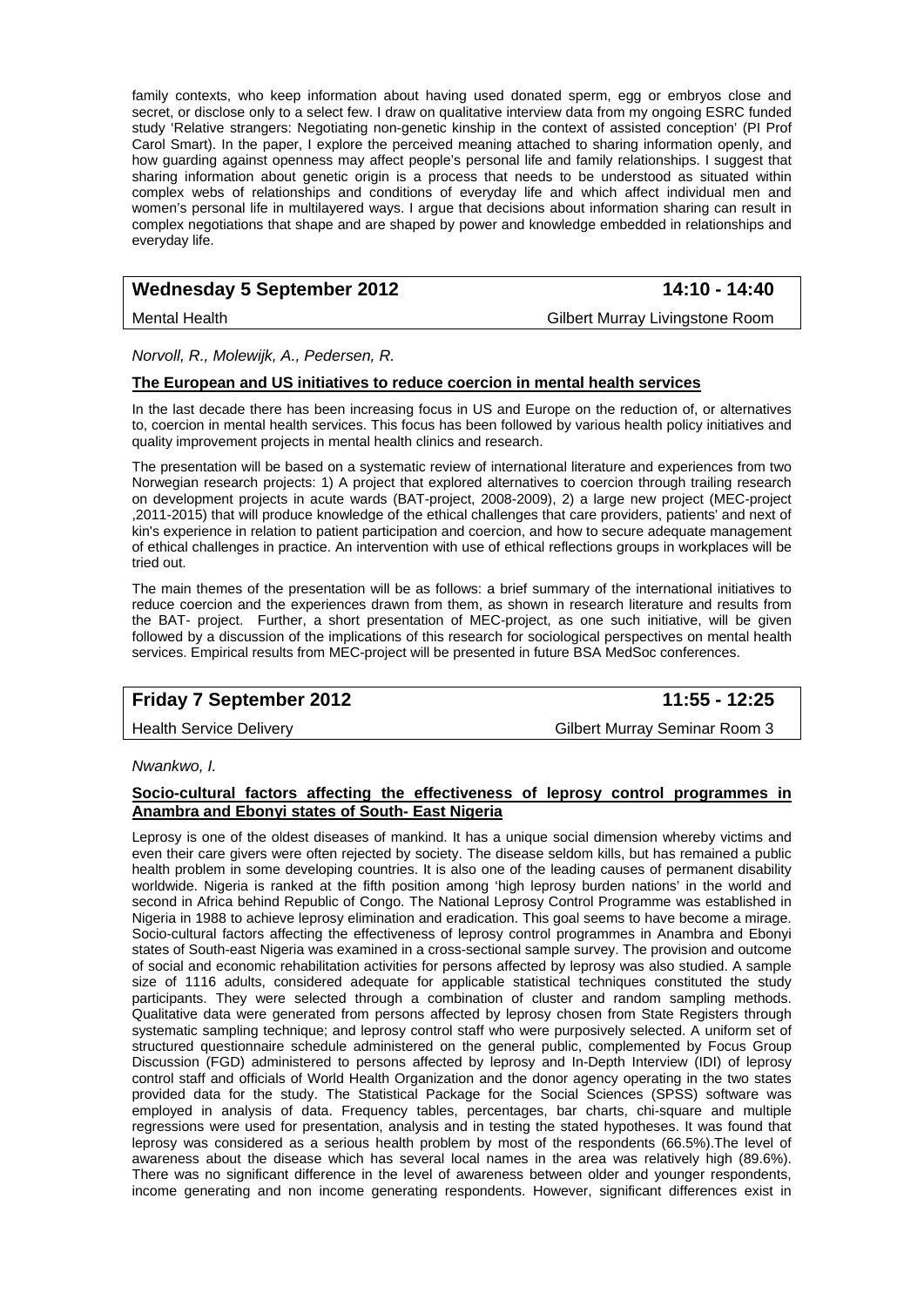levels of awareness about leprosy between respondents with different educational attainments (X2=43.916, df=8, p=0.000), across urban and rural residents, male and female respondents, and between different religious affiliations. Multiple regression analysis conducted to predict the net and pure effects of socio-demographic variables on awareness of leprosy when the factors act simultaneously showed that religion, income and locality were positively associated with awareness while age, gender, education and occupation have negative association. On the other hand, the results showed that knowledge level about the causes, early danger signs, place of treatment and curability of leprosy were very low in the two states. The major socio-cultural factors affecting leprosy control were belief system, lack of community participation, poverty, poor political commitment/ funding, low literacy level of patients and the public. One hypothesis test showed that more respondents with low income perceived a link between adequate funding and effective leprosy control programme than those with higher levels of income (X2=190.427,df=70,p=0.000). It was recommended that aggressive public enlightenment through public, private and local media; incentive package for health workers; socio-economic empowerment for effective rehabilitation of patients; prohibition of socio-cultural practices that promote the spread of leprosy etc; be adopted to enhance leprosy control in Anambra and Ebonyi states.

# Wednesday 5 September 2012 **16:30 - 17:00**

Health Policy Gilbert Murray Howard Room

*Ogundana, F. Ekiti State University,* 

### **Towards an effective and sustainable malaria control: ownership and use of insecticide treated nets by pregnant women in Ekiti, South West, Nigeria**

Malaria is a global health problem. The burden is, however, not evenly distributed, and sub-Saharan Africa accounts for 90% of global malaria cases (WHO, 2000). It is indeed, a major cause of morbidity and mortality in Nigeria (Netmark, 2001; NHHS, 2008; FMOH and NMCP, 2009). Although everyone is at risk, pregnant women are especially, at the highest risk of infection. Malaria can in fact be classified as the leading condition in terms of maternal and reproductive health problems in Nigeria (NMCP, 2009).

Given the foregoing and other negative impacts of malaria, Nigeria is committed to making the success of global and regional attempts towards controlling and reducing the scourge of malaria a reality. In this respect, a Strategic Plan for 'Roll Back Malaria (RBM)' was developed for the 2001-2005 period. This had been updated to cover 2006-2009 and 2009-2013 periods respectively (FMOH and NMCP, 2009). key interventions towards malaria control, as contained in these plans, include universal access and use of Insecticide Treated Nets(ITNs), and pregnant women have been part of the main targets.

Studies have shown that ITNs are effective in reducing malaria episodes and related mortality (Longeller, 2000; DHHS, 2004). Apart from the benefit to the individual, ITNs use has also been shown to offer indirect protective benefit to the community at large (Lancet, 2007). Against this background, therefore, this paper would attempt to describe levels of ownership and use of ITNs among pregnant women in Ekiti, a state in the Southwestern part of Nigeria.

# **Friday 7 September 2012 09:35 - 10:05**

Critical Public Health Gilbert Murray Seminar Room 2

### *Olive, P.*

# **What is the Point? Troubling 'domestic-violence-as-health-issue'**

Findings from this study together with previous research indicates that the health service response to domestic violence is somewhat haphazard, reported as a mixture of positive and negative experiences which appear to follow no particular pattern. This paper focuses on the sociology of diagnosis of domestic violence to better understand health care trajectories and service-user experiences. Considering the emergency department as one site of possible health service intervention, the paper discusses data collected from health records and from interviews with service users, health practitioners and independent domestic violence advocates (IDVAs) about emergency department health contacts for health concerns related to domestic violence. Examination of this data indicates tensions in relation to competing notions of violence, health, well being and goals of emergency department health consultation. These tensions create difficulties in clearly and consistently conceptualizing and operationalizing domestic violence in consultations which in turn seem to explain the haphazard nature of health service responses. I further examine the ways that domestic-violence-as-health-issue is or is not perceived as a matter of concern for Health as opposed to other institutions and contend that the myth of domestic violence as distinct from 'common couple violence' serves to disadvantage the majority of patients seeking attention for health consequences of partner violence. I argue that a reframing of domestic-violence-as-health-issue could unlock greater possibility for early intervention and this paper creates space for the Health Service and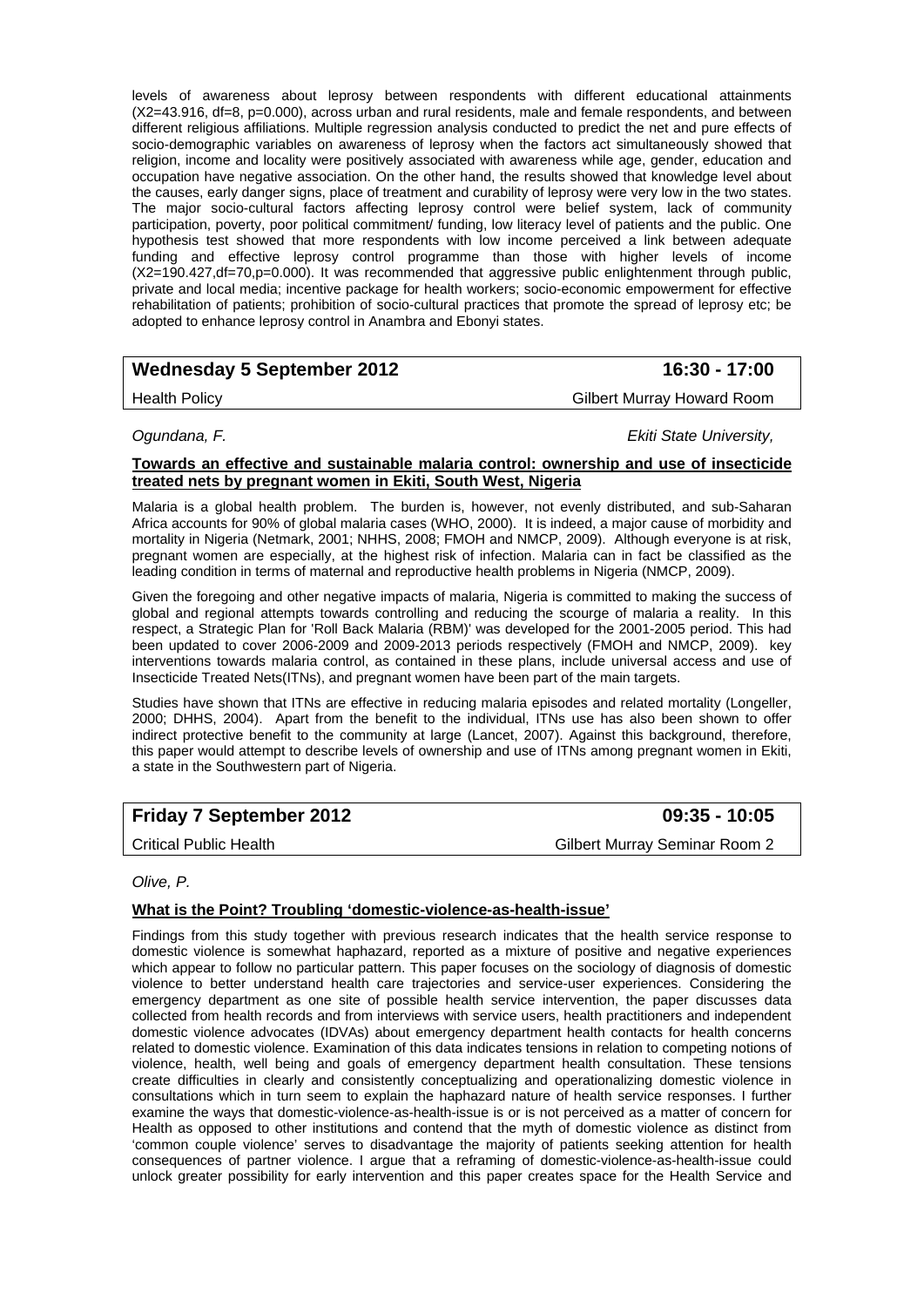allied professionals to reconceptualize the problem of and response to 'domestic violence' as an issue of and for health.

# **Friday 7 September 2012 11:55 - 12:25**

Health Care Organisation John Foster Hall Tilton Room

*Olsvold, N. Lovisenberg deaconal university college* 

#### **Acknowledging complexity in health care: Organisational forms and professional performance**

Health care is becoming more and more complex requiring new ways of understanding the nature of health care work and its relationship to organization structure. The administrative and professional bureaucracy, based on linear, segmented, hierarchical design principles, is still the dominant structural form of health care organisations however. The development of Patient Care Information Systems (PCISs) and NPM inspired reforms tend to exacerbate the problems associated with this model of organising.

In this presentation I will first give a brief account of the constraints of bureaucratic ordering principles and contrast these with organizational design principles derived from complexity theory. The relevance of these principles for understanding the nature of health care work will be discussed using examples from an ethnographic study of professional work in an intensive care unit. Finally, I will argue that new organizational forms are necessary in order to support the interdependent, non-linear, spontaneous and intuitive character of professional work in hospitals.

# **Thursday 6 September 2012 09:00 - 09:30**

Experiences of Health and Illness John Foster Hall Rothley / Oakham

#### *Owton, H.*

#### **Embodied, emotional and performing sportspeople with asthma**

The very nature of sport and asthma is arguably a very embodied, emotional and performative activity. Allen-Collinson (2009), Phoenix (2010), and Sparkes (2009) are among those who argue that sensorial experiences are important because sensory relationships are essential domains of cultural expression and communication and are the means by which values are enacted. Many highlight the crucial role that senses play in how sport is experiences and understood particularly those with asthma who experience 'laboured breathing'. Hockey and Allen-Collinson (2007) both argue that there might be a direct relationship between respiratory patterns and an athlete's subjectivity, which might produce emotional states and consequently raise issues of identity management. Given the fluid nature of emotions and identity, poetic inquiry seems the most appropriate way to represent participant's stories since poetry rejects static or unitary meaning and instead reveals the multiplicity of meanings (Leavy, 2009). Additionally, like poetry, visual images are unique and can evoke particular kinds of emotional visceral responses. So I also explore the ways in which arts-based multiple methods might work together and unite to offer knew ways of 'knowing' and seeing. The power of this integration, if closely aligned, might heighten the ways these felt bodily states produce affective experiences in others, and hence create a more experiential understanding of those sportspeople with asthma.

Allen Collinson, J. (2009). Sporting embodiment sports studies and the (continuous) promise of phenomenology. Qualitative Research in Sport and Exercise, 1, (3), 279-239.

Hockey, J. & Allen-Collinson, J. (2007). Grasping the phenomenology of sporting bodies. International review for the Sociology of Sport, 42, 115-131.

Leavy, P. (2009). Method meets art: Arts-based Research Practice. London: Guilford Press.

Phoenix, C. (2010). Seeing the world of physical culture: the potential of visual methods for qualitative researh in sport and exercise. Qualitative Research in Sport and Exercise, 2, (2), 93-108.

Sparkes, A. (2009). Ethnography and the senses: challenges and possibilities. Qualitative research in sport and exercise, 1, 21-35.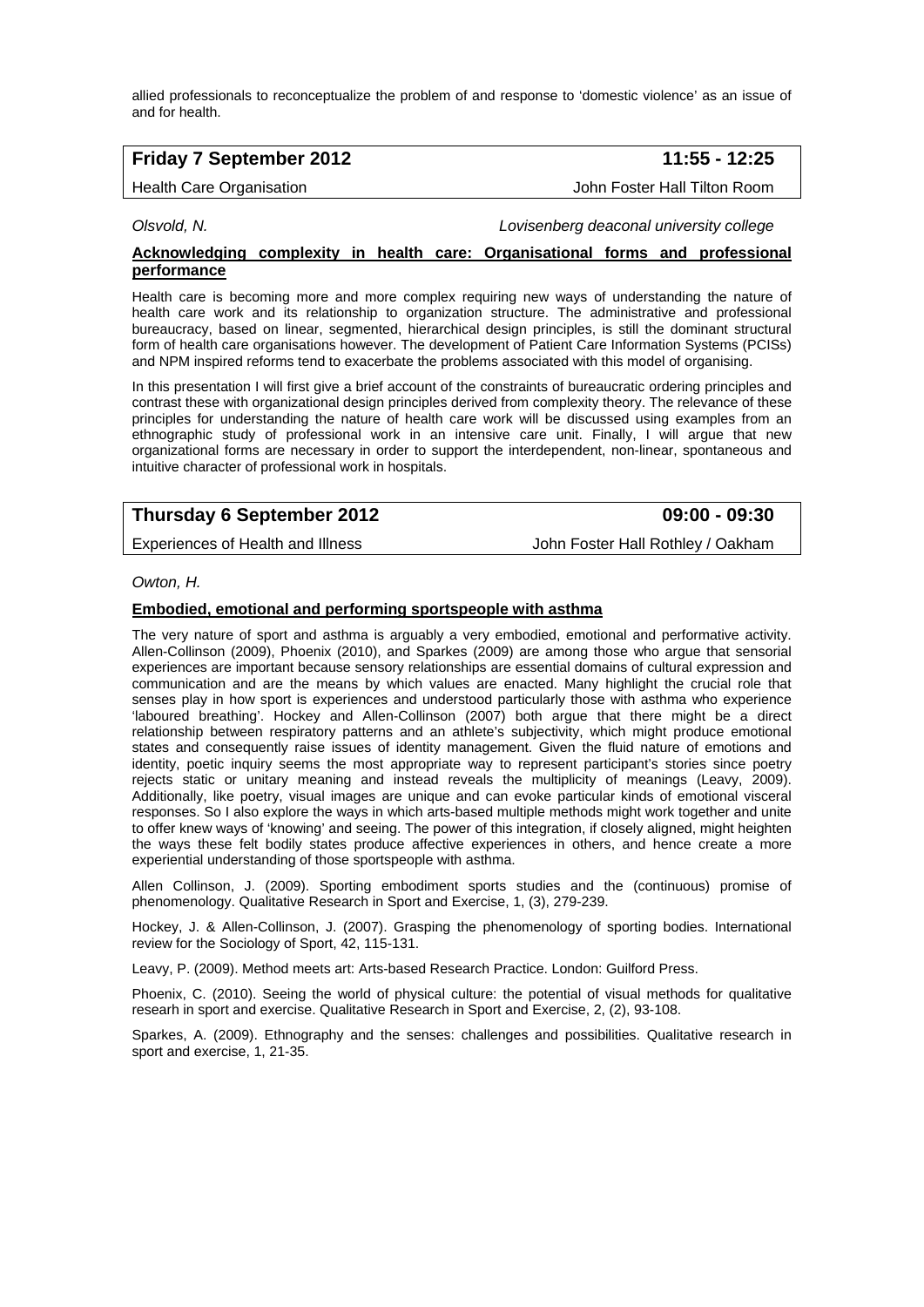# Wednesday 5 September 2012 **13:35 - 14:05**

Pharmaceuticals Gilbert Murray Seminar Room 1

## *Ozieranski, P., McKee, M., King, L.*

### **The politics of health technology assessment in Poland**

This paper investigates the political processes associated with the scientific evaluation of drugs considered for state reimbursement in Poland. Drawing on 109 in-depth semi-structured elite interviews and documentary data, it analyses the relationships and balance of power between the Agency for Health Technology Assessment (AHTA) and multinational drug companies. First, it argues that recommendations issued by the Agency are instrumental in blame avoidance and credit claiming by political elites. Second, it identifies direct and indirect strategies of influence utilised by drug producers. The direct strategies include attempts at securing access to AHTA analytical staff through lucrative career offers, and involving AHTA experts in situations where they have a conflict of interest. The indirect strategies employ leaders of opinion in the medical milieu, patient organisations, the media, and political elites to support policy positions favourable to drug companies. These endorsements are generated by drug companies using a variety of "coercive" and "cooptive" methods. Third, the rising proportion of drugs positively recommended by the AHTA, which often are neither cost effective nor supported by robust scientific evidence, indicates that the interests of multinational drug companies are often favoured over those of the postcommunist state. Finally, the paper compares the nature of relationships between the AHTA and drug companies to findings from the research on drug regulation in the UK and discusses to what extent the Polish case meets the characteristics of the model of "neoliberal corporate bias".

# **Friday 7 September 2012** 10:10 - 10:40

Experiences of Health and Illness Gilbert Murray Livingstone Room

*Parsons, J. University of Plymouth* 

#### **Food Therapy? Conceptualizing food as treats and food as treatment**

Many of the seventy five respondents in my doctoral study exploring food and identity, presented their food histories as a type of transformation narrative or journey in which they detailed a shift in consciousness from unknowing child to all knowing adult, with the past explored through a modern day lens. One of the dominant themes was the 'healthy' narrative journey, in which respondents expressed a heightened awareness of healthy eating discourses. Either they were making food decisions to treat health problems for themselves (Acid reflux, Allergies, Asthma, Candida, Eczema, Gastric Problems, High Blood Pressure, High Cholesterol, IBS and Rosacea) or for their children (Eczema and Drug Resistant Epilepsy). Or they were now eating healthily as a means of expressing their belonging to a certain class habitus, in which controlling one's diet is seen as desirable. Food decisions in these narrative journeys tended to be based on knowledge of what constituted 'good' and bad' food and framed within moral and ethical terms. This paper will outline some to the strategies employed by respondents when transgressing the moral boundaries of healthy eating, as well as the implications of having to seemingly break healthy eating rules in order to treat certain conditions. For example, the ketogenic diet as a treatment for drug resistant epilepsy in children.

# **Thursday 6 September 2012** 10:45 - 11:15

Experiences of Health and Illness **John Foster Hall Rothley / Oakham** 

*Patel, N., Eborall, H., Stone, M. University of Leicester* 

#### **Multiple meanings of control for people with type 1 diabetes**

The level of cognitive, emotional and behavioural adaptation required following a diagnosis with type 1 diabetes (T1DM) means that adapting to living with the condition is often referred to as a struggle. The central focus of this struggle is the goal of achieving and maintaining glycaemic control; sub-optimal glycaemic control can lead to serious health complications. There is, however, a current trend for healthcare professionals involved in the care for people with diabetes to avoid using the word 'control' due to possible prescriptive and judgmental connotations, preferring instead to talk in terms of 'management' or 'balance'.

Using data from a multiethnic sample of people with T1DM (N=21), we demonstrate not only the dominance of the word 'control' in people's accounts, but also the complexity of the concept - evident in the different meanings that emerged. In linguistic terms we noted different ways in which participants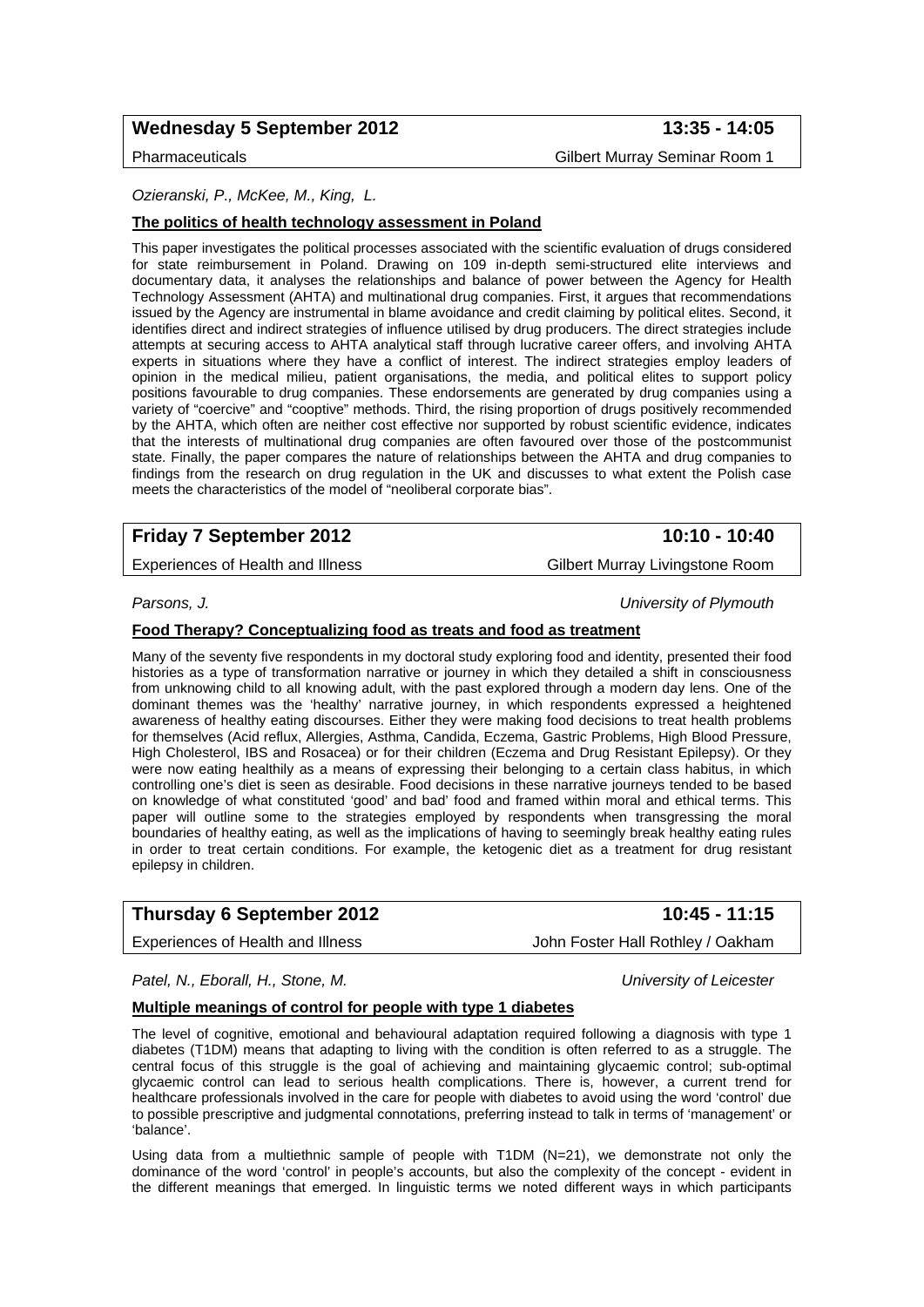talked about control: participants talked about a 'state' of control, but on closer inspection there was a clear distinction between talking about physiological state of control and a psychological one. Furthermore, it was possible to achieve one state without the other. In addition, when examining participants' talk about the influences on these two 'states', such as barriers and enablers, a further meaning of 'control' emerged – associated with everyday behaviour and self-control.

We draw upon work on the language of control related to other conditions, and consider the relevance of cultural connotations of control. Lastly we consider the implications for practice.

# **Friday 7 September 2012** 10:10 - 10:40

Risk John Foster Hall Swithland Room

#### *Patterson, C., Hilton, S. University of Glasgow*

#### **The normalisation of obesity in UK newspaper images: a visual content analysis**

Obesity represents a major and growing global public health concern. The mass media play an important role in influencing and shaping public understandings of health, and the issue of obesity has attracted much media attention over the years. This study offers the first content analysis of images illustrating UK newspaper articles about obesity. The manifest content of 119 images and their accompanying text from five national newspapers was thematically coded. The data were analysed with regard to two seemingly conflicting phenomena: the normalisation and stigmatisation of obesity. A figure rating scale was used to approximate the body mass index (BMI) of pictured subjects. Our findings demonstrated a tendency for article text to describe image subjects as being of lower BMI categories than they appeared to be based on the figure rating scale. In addition, we identified a tendency for images to negatively portray subjects described as overweight and obese. Our analysis illustrates two ways in which news media reporting on obesity may be harmful: firstly through contributing to the normalisation of obesity, and secondly through stigmatising obese individuals.

# **Thursday 6 September 2012** 16:20 - 16:50

Experiences of Health and Illness **John Foster Hall Rothley / Oakham** 

#### *Pelters, B., Wijma, B.*

### **A Missionary for health: a case example of personalized health religiosity**

Beyond the figurative and metaphoric description of 'health as present-day religion' it can be demonstrated that definitions and descriptions of health qualify health as a de facto religion. Religiosity comprises then a personal interpretation of this health religion which shapes the way of thinking, behaving and justifying oneself in everyday life. This subjective approach can be analyzed by surveilling the dimensions of religious belief, practice, feelings, knowledge and ethical impact (Stark & Glock 1965).

Using this concept, the case example of the 23-year old, BRCA-positive Lisa Schall is presented for whom the implicit tension of the health religion, the struggle for flawless quasi-platonic divine health in the face of her actual health becomes especially apparent. Acting on the knowledge about her vulnerability conveyed by a positive breast cancer gene test result and a family history of cancer, she turns the result into a justification for a health mission: On all levels of belief, Lisa's diligence, reliability, persuasiveness and moral integrity award her as agreeable to the divine health and as an agent of the sacred in her social context.

The consequences of both intensity and interruption as characteristics of the health-religious experience are discussed: Whereas the genuine intensity of Lisa's conviction sheds a new light on the discussion of what is known as "illusion of control", the interruptive potential reveals a new perspective when applied on the "paradox of health". Both aspects indicate arguments for a religious perspective on health.

# **Thursday 6 September 2012** 16:55 - 17:25

STS and Medicine **John Foster Hall Swithland Room** 

*Petrakaki, D., Klecun, E.* 

#### **Customization as a distributed process of cycles of translation: Producing an electronic patient record in England**

The implementation of Electronic Patient Records (EPR) presupposes customization of technology to meet the needs of the organization. The paper discusses the complexities associated with EPR customization drawing upon findings from the implementation of the National Care Record Service, a part of the National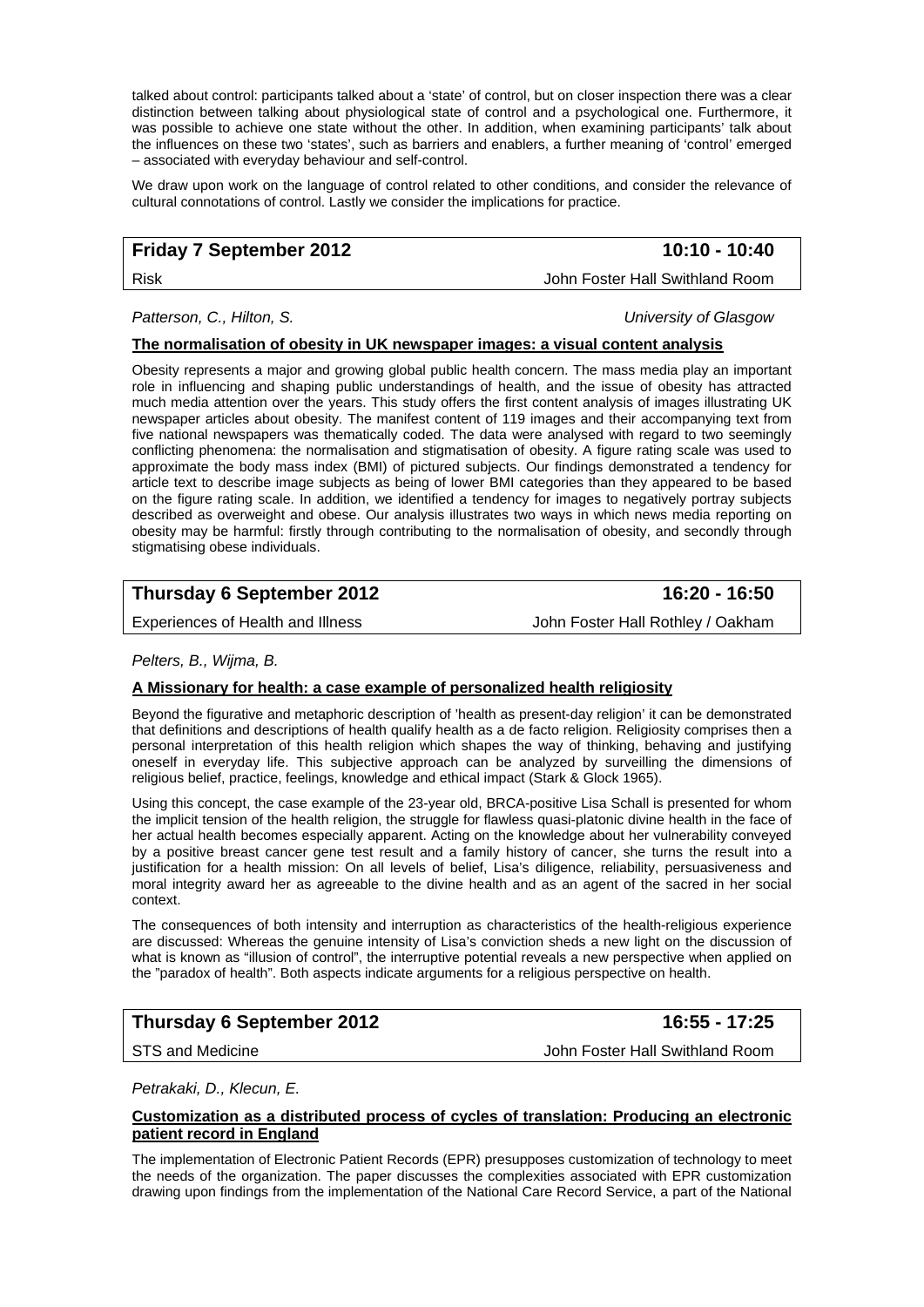Programme for Information Technology, in an English Trust. The paper draws upon two concepts from the STS studies, 'domestication' (Pollock et al, 2003) and 'translation' (Czarniawska & Sevon, 2005; Latour, 1988) and makes two arguments. First, customization is not confined to a single locale (a hospital) but is a distributed cognitive and political process that occurs within and across boundaries (geographical, professional, cultural). Identifying these boundaries is important for understanding the assumptions (e.g. about the nature of health, healthcare organizations and professional work) embodied in an EPR and the nature of its customization. Second customization is not a one-off process but involves cycles of translation as technology gets dis-embedded and re-embedded in different contexts. These conclusions contribute to the debate concerning standardization of healthcare through technology. Specifically, the paper argues that customization constitutes both an obstacle and a condition for standardization of EPR and healthcare, depending on who is involved in them and who makes decisions for their termination.

# **Thursday 6 September 2012** 10:10 - 10:40

STS and Medicine **John Foster Hall Swithland Room** 

*Pickersgill, M. D. University of Edinburgh* 

### **Ethics, expertise, emotion: Configuring mental healthcare**

Over the last three decades, Anglo-American psychiatry has come to increasingly (re)emphasise the place, role and impact of the biological within aetiological models of mental disorder and on their clinical presentation. These shifts – carefully monitored by STS scholars - have been associated with the proliferation of neuroscientific knowledge, technologies and products, not least of which have been antidepressants and other forms of psychopharmaceutical. Nevertheless, neurobiological narratives are not hegemonic within psychiatry – nor, especially, are they always overtly evident within other forms of praxis that form the interdisciplinary domain of public mental health. In this presentation, I consider the dynamics of mental health care and policy that exist beyond those that sociologists of biomedical knowledge have most closely attended to. Drawing on observational and documentary research conducted as part of a Wellcome Trust Fellowship project, I will discuss some of the ways in which the design of health services and practices of care embed moral and ethical discourse, and how this in turn articulates with emotion. Ethics and emotion are central to the on-going displacement of psychological knowledge production to sites that lie beyond those more commonly understood as central, producing new kinds of experts and expertise. Through attention to these issues and developments, I seek to contribute to recent STS debates on the ontological politics of representation and on the diverse entanglements between ethics, emotion, and knowledge production.

# **Thursday 6 September 2012 15:45 - 16:15**

Patient-professional Interaction and Gilbert Murray Seminar Room 5

*Pilnick, A., James, D. University of Nottingham* 

### **"I'm thrilled that you see that": Seeing success in interactions with children with deafness and autistic spectrum disorder**

Children with deafness who are also on the autistic spectrum are a group with complex support needs. Carers worry about their ability to communicate with them), and are often uncertain about what constitutes 'good' communication in this context. This paper analyses the use of a therapeutic intervention, Video Interaction Guidance (VIG), which originates in developmental psychology and focuses on the relational aspects of communication. VIG is based on observation of real life communication, between carer and child, captured on video. Excerpts from this video are then selected by the guider and played back to the carer, to demonstrate what the guider has identified as successful communicative events and to aim to coconstruct an understanding of the success of the moment. In this way it is hoped participants will perceive existing positive contingencies and be able to build upon them in future communication. Early evaluation of the intervention indicates a significant impact (Fukkink 2008), but its success ultimately relies upon the process of co-construction, so that aspects of communication can be mutually perceived as successful. In this paper we draw on an ethnomethodological/ conversation analytic framework, and in particular Goodwin's (1994) work on 'professional vision', to show how the ability to see 'success' is a socially situated activity. Since what counts as success in this setting is often far removed from everyday ideas of good communication, how guiders facilitate particular 'ways of seeing' are critical for both the support of carers and the impact of the intervention.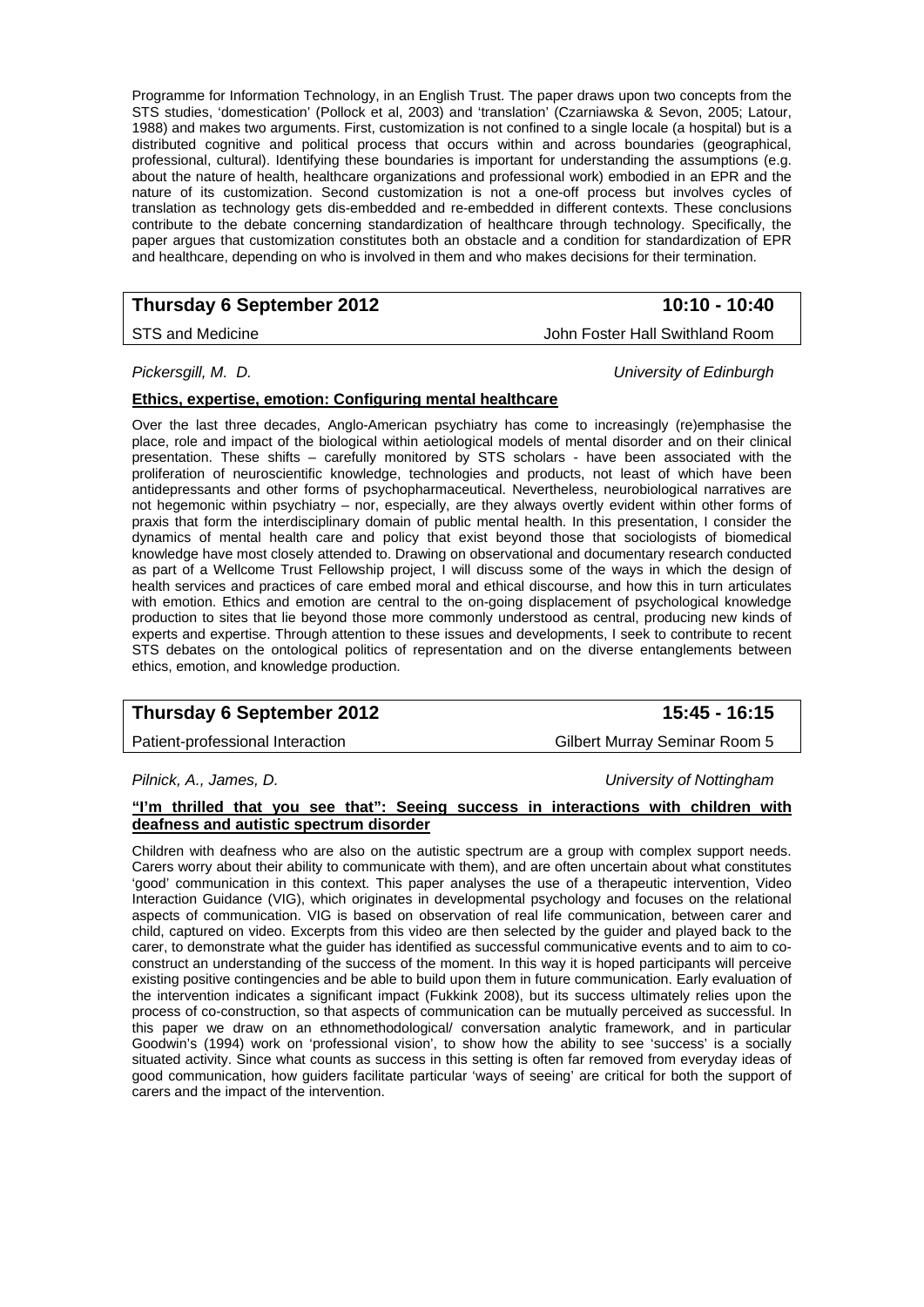# **Thursday 6 September 2012 11:55 - 12:25**

# Open Gilbert Murray Seminar Room 5

*Pollock, K.* 

### **Planning the good death**

The management of dying poses particular challenges within advanced industrial societies. Extended life expectancy often results in protracted decline and frailty moving into a prolonged and indeterminate process of dying. This transition imposes great demands on social, economic and health care resources with substantial implications for how individuals plan and live their lives. Current policy relating to end-oflife care is framed within a consumerist ideology of individual choice, self-determination and 'empowerment'. Patients are encouraged to assume responsibility for planning how and where they should be cared for at the end of life. In a society widely characterised as 'death denying' and regarding talk of death as 'taboo', there is a concerted effort by government and professional agencies to engineer a cultural shift in attitudes and the incorporation of death planning and awareness as a form of routine health management and behaviour. However well intentioned, and despite being framed within a populist rhetoric, this rewriting of a cultural script for 'the good death' is not yet supported by evidence from empirical studies about public attitudes and individual preferences and expectations of death and dying. Available literature about patient perspectives points to a degree of uncertainty, equivocation and complexity at odds with policy discourses about advance care planning and 'the good death'. This paper considers issues arising from the current gap between policy and evidence and the effort to normalise a particular form of death awareness and associated responses within the general population.

# Wednesday 5 September 2012 **14:45 - 15:15**

Politics of Health **Politics** of Health **Gilbert Murray Seminar Room 2** 

*Polzer, J. C., Knabe, S. University of West Ontario* 

#### **How to be "one less" cervical cancer mortality: Global biopolitics and statistical constructions of lives worth saving in HPV vaccination discourse**

The federal decision to inject human papillomavirus (HPV) vaccination into Canada`s public health system is contentious given that mortality from cervical cancer is low, particularly in relation to developing countries with little or no public health infrastructure. Furthermore, this decision was made during a massive marketing campaign by vaccine manufacturers which encouraged vaccination for girls so they could become "one less" cervical cancer statistic. This paper presents findings of a critical discourse analysis of popular Canadian print media and advertisements on HPV vaccination published between 2006 and 2009. We focus on how global statistics on cervical cancer mortality mobilize particular framings of cervical cancer (the most common "killer" of women worldwide), vaccination (a "lifesaving" technology) and responsible citizenship (demonstrated by women who "choose" to vaccinate to manage risks for cancer). We interpret these through the theoretical lens of biopower to place emphasis on how popular media constructions of risk operate in relations of power by effecting distinctions between those who are "made to live" and those who are "let to die". Drawing on Judith Butler's insights about how news media operate as sites for the construction of "lives worth mourning", we consider how statistics on cervical cancer mortality function to communicate messages about "lives worth saving" in the context of global biopolitics, and question how such statistical devices create a sense of urgency for some (Western) women to exercise responsible citizenship through vaccination and obscure inequities that render marginalized women particularly vulnerable to the potentially lethal effects of HPV.

# **Friday 7 September 2012 11:55 - 12:25**

Experiences of Health and Illness Gilbert Murray Livingstone Room

*Quinn, C., Owens, C., Porter, I., Byng, R. Peninsula Medical School* 

**Sense making and chaos narratives: Offenders' co-creation of acceptable and recognisable illness stories**

Offenders are often poor account givers; yet communicating a coherent account is often a pre-requisite for gaining access to healthcare.

The COCOA project demonstrated that offenders (200) had high levels of common mental health problems and correspondingly low levels of accessing and accepting care. A sub-set of the semi-structured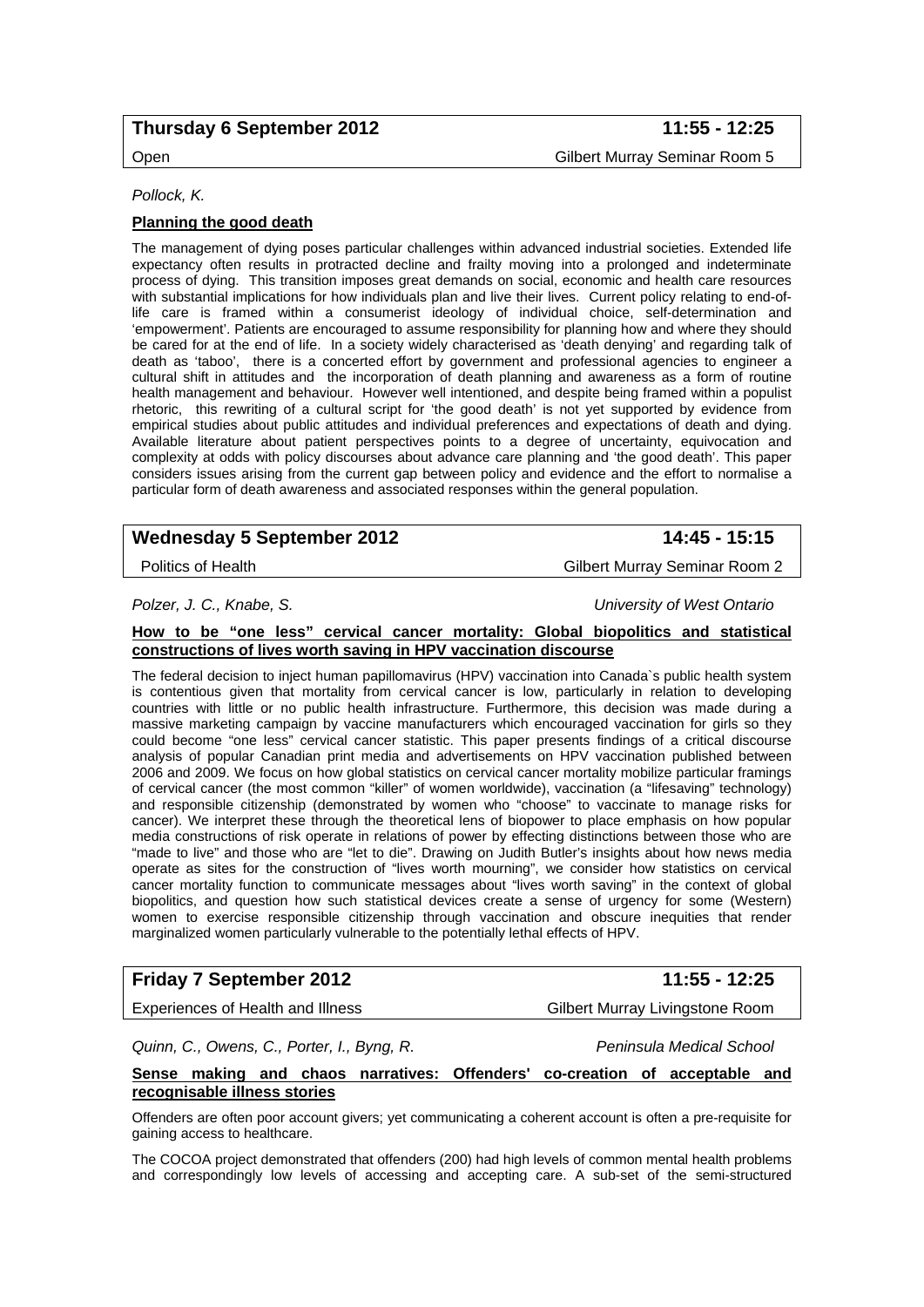interviews (22), were purposively sampled and transcribed verbatim. A narrative analysis was undertaken and compared with Arthur W. Franks' tripartite illness narrative typology (restitution, chaos, quest).

The accounts were dominated by chaos and conflict; isolated elements of restitution and quest did occur. The chaotic narrative tropes included: A lack of a sense of linear progression; a lack of realistic hopes for the near future; overly ambitious long-term aims; the presentation of conflicting information.

Participants gave conflicting information firstly, when they wished to hide something, reverting to recognisable 'acceptable prison wing' stories, and secondly, when they felt threatened, reverting to narratives about control. The 'spectrum of control' ranged from those who abdicated control to those who asserted self-control; some demonstrated both.

Participants also co-created narrative 'sense' with the research interviewers, crafting more coherent stories, sometimes for the first time.

Previous studies have applied Franks' chaos narratives to make sense of illness experiences after a 'chaotic episode', such as in schizophrenia. This presentation will show that it is possible to both apply Franks' typology to on-going chaos and to work with those living chaotic lives to improve their account giving and thus potentially their access to healthcare.

| <b>Wednesday 5 September 2012</b> | 16:30 - 17:00                     |
|-----------------------------------|-----------------------------------|
| Experiences of Health and Illness | John Foster Hall Rothley / Oakham |

*Rai, T., Lambert, H.S., Ward, H.* 

#### **The consequences of HIV diagnosis on the lifecourse of migrant families in India**

Background - Past studies have explored how discovery of long-term illness provokes shock and biographical disruption, sometimes leading to re-definition of individual and social identities, livelihood arrangements and long-term ambitions.

Aim - To explore the consequences of an HIV diagnosis on the lifecourse of rural-to-urban, circular male migrants and their families.

Methods - In-depth qualitative interviews at an HIV treatment centre in northern India. Data were analysed using framework and thematic content analysis.

Results - 20 men and 14 women were interviewed. Short-term, circular male migration to urban areas for work secured an improved economic livelihood for many rural families, but increased the risk of acquiring HIV. Following infection, having a migrant status delayed contact with government-funded HIV services, depleting household savings and sometimes transmitting the infection to other family members. Once on treatment, some respondents found themselves re-visiting the stage of their lifecourse where they had first decided to migrate for work, but now they faced serious economic debt, an inflexible treatment regimen and significantly reduced physical strength. Insecure job markets, monthly collection of antiretroviral medicines from the clinic and discriminatory employment policies further hampered migration plans. HIV often increased the need to migrate again and forced some people to make choices that compromised their long-term health and livelihood.

Discussion - HIV is a risk in the lifecourse of migrants, however the interaction between HIV and migration is not just at the point of infection but continues to intrinsically shape the lives of those affected.

# Wednesday 5 September 2012 **13:00 - 13:30**

Inequalities **Gilbert Murray Howard Room** 

#### *Randhawa, K.*

#### **Discriminatory experiences of healthcare among recent UK migrants**

This paper is concerned with discrimination (both structural and perceived) and stigmatization experienced by recent international migrants to the UK whilst using health services.

Goffman's conceptualisation of stigma (1963) placed categorisation and labelling of people at the centre of his argument and focused on stigmatisation being the spoiling of the identity of those discredited. The concept was widely used, and has been freshly developed by Link & Phelan (2001 and 2006) who have framed stigmatisation in terms of discrimination.

Since enlargement of the European Union in 2004 there has been constant interest in gaining an understanding of the lives of migrants, and studying possible effects of the arrival of new migrants on longer settled populations and public services. The diverse sample of 40 migrants included in this study were economic migrants, refugees, asylum seekers, undocumented migrants, spouses and students. This project is concerned with illness and health care experiences of recent migrants who have suffered serious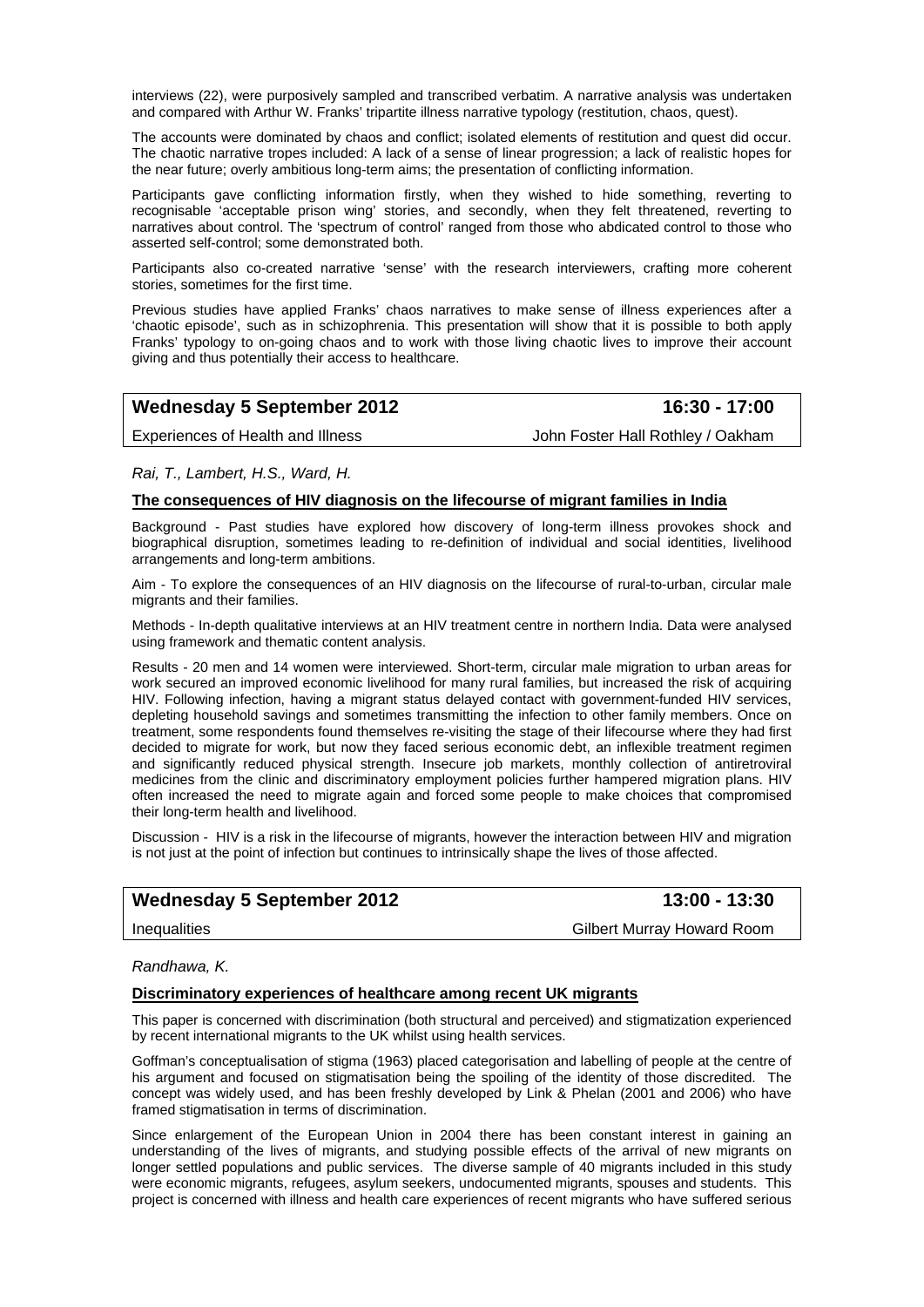illness, injury or childbirth. The qualitative methods used were semi-structured interviews. The paper focuses on two aspects of Link & Phelan's framework; first on structural discrimination inherent in the current NHS policy concerning overseas visitors and second on personal discrimination drawn out of the illness narratives. The data implies that recent migrants are likely to experience discrimination and stigmatisation.

# **Thursday 6 September 2012 15:10 - 15:40**

Health Service Delivery Gilbert Murray Seminar Room 3

#### *Rayment, J., McCourt, C., Rance, S., Sandall, J.*

### **Ensuring safety and quality at the boundaries of maternity care**

Examining the boundaries of a service can shed light from a new angle on some of the barriers to safety and quality experienced by staff, service users and commissioners. The data for this paper were collected between 2010 and 2012 from eight organizational case studies of maternity services: four case studies from the Birthplace in England Research Programme, which examined quality, safety and access in different birth settings; four taken from a follow-on study of staff and service users in hospital 'alongside' birth centres. These eight English NHS Trusts were in both urban and rural areas, with different configurations and levels of deprivation. Data included Trust documents; interviews with staff and stakeholders (n=129) and users and birth partners (n=79); and observation of key events (n=60 transcripts).

This presentation reports on the experiences of NHS managers, healthcare professionals and birthing women as they negotiate systems challenged by staffing and resource constraints. The findings from fieldwork suggest that the safe movement of women across physical borders (e.g. when complications develop in labour) was contingent on good relationships across professional boundaries; and that the proximity of some units created competition and tensions that manifested themselves in ideological differences which undermined effective team working and safety. An exploration of the provision of care at the borders and boundaries of these eight services uncovered a number of lessons about how maternity care may best be provided to ensure it is of high quality and responsive to women's needs.

# Wednesday 5 September 2012 **14:10 - 14:40**

Gender John Foster Hall Swithland Room

*Reed, K. University of Sheffield* 

#### **What will be will be, why worry? Exploring the role of family genetic history on men's attitudes towards health and disease**

Since the late 1990s research on men's health has tended to focus on exploring their health as a 'social problem'. In particular links are often made between men's lifestyle, lower life expectancy and traditional forms of masculinity. We can see two notable omissions in existing research: first, the role of genetics in men's accounts on health remains underexplored and second men's attempt at monitoring or improving their health is also often neglected. Drawing on the findings of a small scale online survey in the UK, this paper seeks to explore men's understanding and beliefs about the importance of genetic family history on their health status and behaviours. The findings of the survey show that while men sometimes take a fatalistic approach to health, they do also articulate knowledge about both chronic and serious illnesses within the family. They also show concern about the affects these might have on their own and their children's health. Some men in particular monitored their health and lifestyle in order to avoid hereditary disease, or consulted their primary care physician about predictive genetic screening. The paper will conclude therefore by suggesting that genetics does inform men's understanding of health along with a complex array of other factors. Furthermore, while at times men's attitudes do appear to conform to traditional male perspectives on health, their increasing awareness of their own and their family's health are also indicative of broader complex changes in the gender order.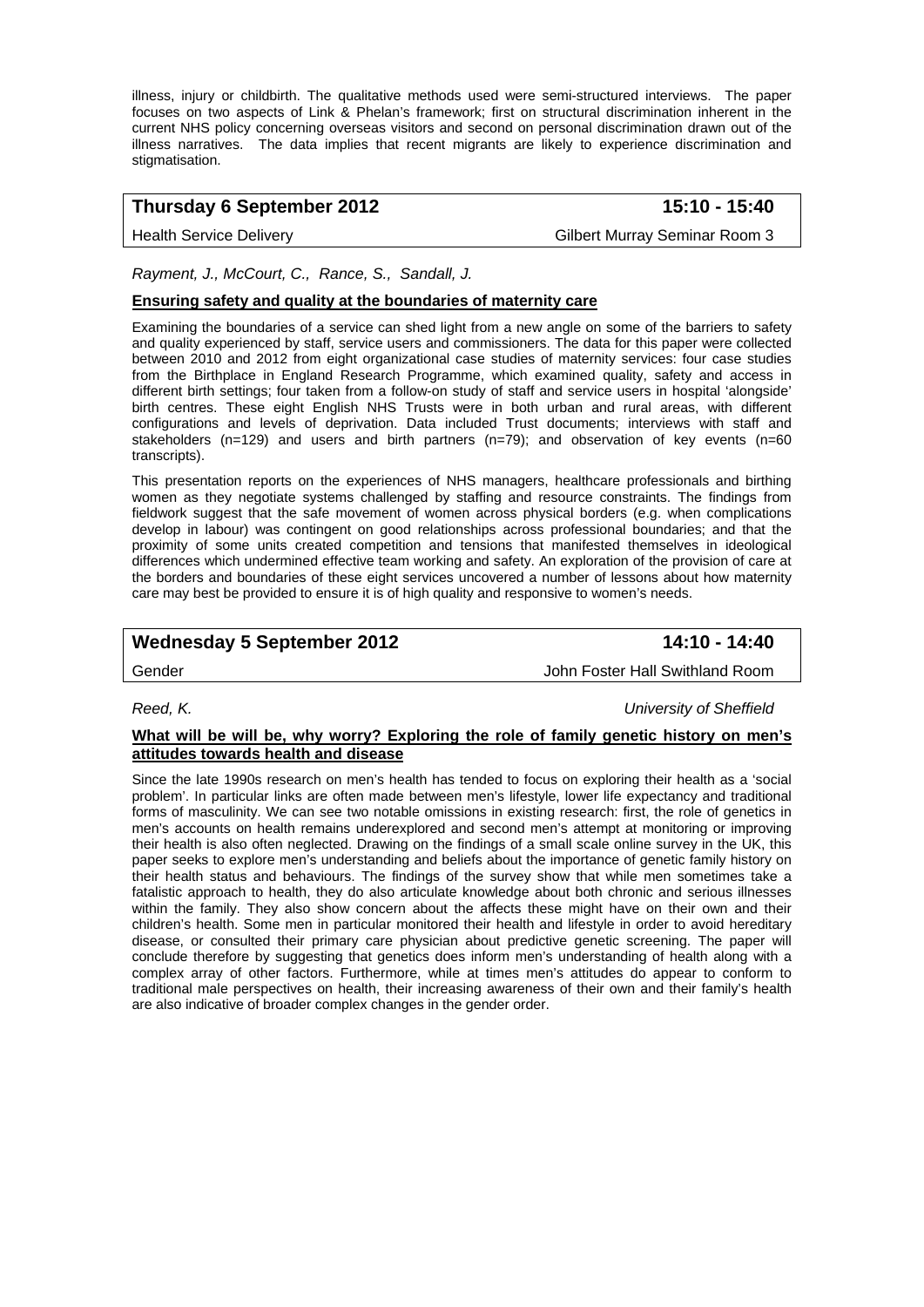# Wednesday 5 September 2012 **15:20 - 15:50**

# Gender John Foster Hall Swithland Room

#### *Ridge, D.*

#### **'You know about cars, I know about therapy': How narrative professionals construct men and distress**

While rejecting the idea that treatments should be tailored towards 'traditional' masculinities, many commentators have called for greater 'gender sensitivity' in the ways in which men are assisted with their mental health problems. However, male sensitive approaches remain controversial. Nevertheless, qualitative research is increasingly pointing to the distinctive ways in which men process, express and cope with their mental distress. However, the ways in which health professionals and institutions respond to distress in men are less well understood, although there is some data for conditions like cancer and depression. One oversight in this literature pertains to the perceptions of professionals who routinely trade in male narratives of distress. The current study used a maximum variation sample of talking therapists, semi-structured interviews and a modified 'constant comparison' approach to analysis. Participants pointed to anger, acting out, self-medication, crisis and emotional isolation as characterising male distress, and pointed to the ways in which their work with men was animated by aggression, sexualisation (not always one-way) and threat. At the same time, participants were positive about the work with men. This paper includes an exploration of 'male sensitive' approaches participants described that were a significant departure from standard practice. It will be argued that professionals have power in the patientprofessional dyad to define the importance of gender performativity in their work with men. Masculinity should be conceptualised as a 'currency' in care that develops performativity, and the importance – and meaning - that professionals attributes to masculinity varies.

# **Thursday 6 September 2012 14:35 - 15:05**

Health Service Delivery **Gilbert Murray Seminar Room 3** 

#### *Robbins, B., Gordon, A., Gladman, J. R. G.*

#### **Uncomfortable bedfellows: Discourses of care and business in the delivery of health care in UK care homes**

The NHS was set up in 1948 to provide health care without prejudice. In 1990 the NHS and Community Care Act witnessed the foundations of the privatisation of the care of vulnerable older people. Their care is undertaken by a mixed economy of providers but primarily delivered by a privatised care home industry. In spite of this NHS primary care is still responsible for providing health care to care home residents. However, inappropriate hospital admissions indicate that the delivery of health care in homes is not effective. This paper explores the delivery of health care in a sample of UK care homes. Specifically it examines the discourses employed by care home staff and NHS professionals as they describe and defend their health care practices. This analysis is based on thirty-two interviews with care home staff and health professionals and fieldwork. The social construction of care is born out of essentialist ideas around compassion, mothering and advocacy. In contrast the ideology of business confers ideas around targets, profit and turnover. These two ideologies sit uncomfortably with each other as the participants in this study encountered moral ambiguity as concerns for care and business influenced their delivery of health care. Moreover as the NHS is given more or less constitutional form, it conceptualises moral justifications for exercising certain forms of power.

It has been argued that care home residents in the UK are medically dispossessed despite their profound disability and vulnerability.

# **Friday 7 September 2012 09:00 - 09:30**

Critical Public Health Gilbert Murray Seminar Room 2

*Robertson, S., Williams, R., Hewison, A. Leeds Metropolitan University* 

#### **Men's health, inequalities and policy: contradictions, masculinities and public health in England**

The aim of this paper is to consider current socio-economic and health policies, discuss how they influence preventive health strategies aimed at men, and identify the implications for managers, researchers and practitioners working to improve public health in the primary care sector in England.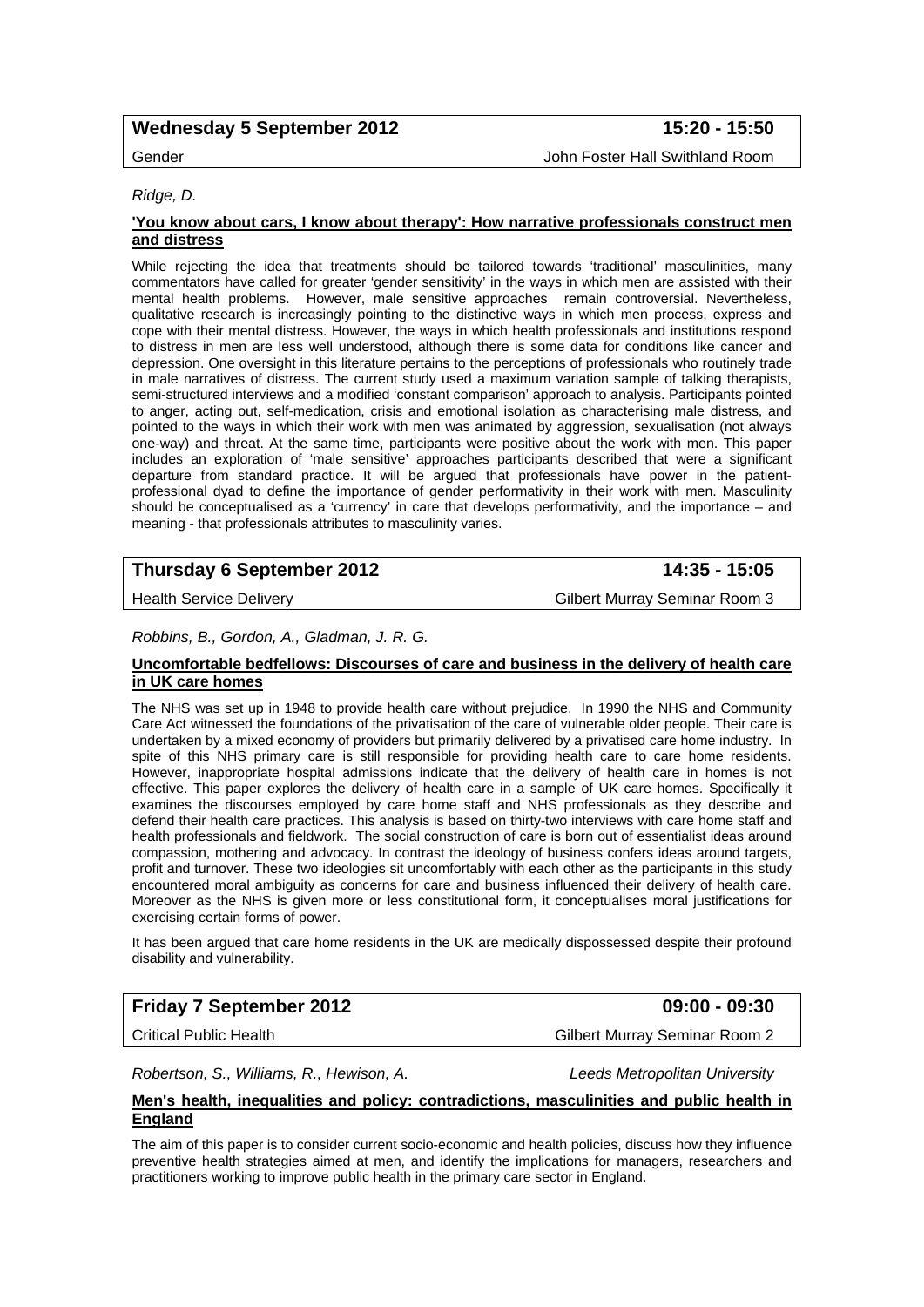Although men may be perceived as a 'hard to reach group', insufficient consideration has been given to how health policy facilitates or restricts successful preventive health work with men. The 'gender duty', which has recently been introduced in England, presents an opportunity to build on earlier successful public health work with men. There is some evidence that innovative public health strategies, informed by an understanding of gender, with men are being developed. This may enable primary care trusts to more successfully, and creatively, target and engage men in health improvement activities. However, the current dominant ideology in public health policy in England is grounded in a perspective that emphasises individualistic biomedical, neo-liberal and psychological explanations of health and wellbeing. This hegemonic ideology neglects the relationship between gender, social inequalities and health inequalities. Recognition of the links between gender and poverty, in particular, is a priority when planning preventive health work with men. If such inequalities are to be redressed, social and economic policies underpinned by values of equity and social justice are needed, incorporating a more nuanced understanding of the role of gender in health.

# **Friday 7 September 2012 10:45 - 11:15**

## Critical Public Health Gilbert Murray Seminar Room 2

*Robinson, J. University of Liverpool* 

#### **Unreasonable demands? Why smoking cessation and protecting children from secondhand exposure is 'work' for parents**

After nearly a decade of public health campaigns around the risks to children's health from secondhand smoke, recent research suggests that while some parents have stopped smoking, many women still smoke during all/ part of their pregnancy, and men and women caring for babies and young children continue to smoke, and some smoke in their homes. Theories as to why, where and when parents smoke or quit are complex, with researchers framing behaviours in terms of addiction, habit, structural disadvantage, neighbourhood, risk perception and lay health beliefs. However accounts from men and women in successive studies around parenting and smoking behaviour suggest that theories linked to solely place, health and the body omit a critical perspective, namely that changing smoking behaviour represents a form of labour. For many smokers, deciding to quit smoking represents a significant investment of time and mental energy and resource. Successful quitting is linked to regular attendance at support groups, accessing and remembering to use a range of products, changing personal habits, and patterns of socialization, and regulating any associated behaviours. Protecting a baby from secondhand smoke can require parents to intensively regulate their own and other peoples smoking, actively resist the urge to smoke, to move into other rooms or leave the house, and primary carers need to ensure their child(ren) are safe throughout. Conceptualising changing smoking behaviour for parents as 'work' at a time when they are already stretched aids a more nuanced understanding of relapse and their apparent unwillingness to moderate their smoking.

# **Thursday 6 September 2012 09:35 - 10:05**

*Roe, B. University of Nottingham* 

### **Who do you think you are? : Constructing nurse identities**

The nursing profession has undergone profound structural, educational, and political change since the introduction of Project 2000. These reforms coupled with the increased administrative, technical and temporal requirements of nurses, service reconfiguration, and changing patient expectations, have led to increasingly fractured nursing identities. The new strategy of preceptorship is aimed to transform the socialisation of nursing through 'moulding' and 'modifying' the attitudes and behaviours of newly qualified nurses. Through enhancing the confidence and competencies of novice practitioners policies envisaged enhanced productivity, innovation and patient experience. The process and consequences of this policy are little understood and NHS programmes remain largely experimental. This prompts consideration of how such a policy is translated, and able to influence the learning, socialisation and identity formation of newly qualified health professionals. Based in an NHS Trust, this ethnographic case study examines the political and turbulent process of learning and transformation of an identity in 'real-time' practice as nurses actively integrate with the context. It was found that preceptorship policy is translated differently by government, professional bodies, management and practitioners. What it means 'to be' a contemporary nurse has become the focus of reconstruction by different groups who hold different assumptions about nursing knowledge, behaviours, cultures and ethos. This has important implications for managing the expectations of nurses, managers, patients and and impacts onto policies that seek to improve quality.

Professions Gilbert Murray Seminar Room 3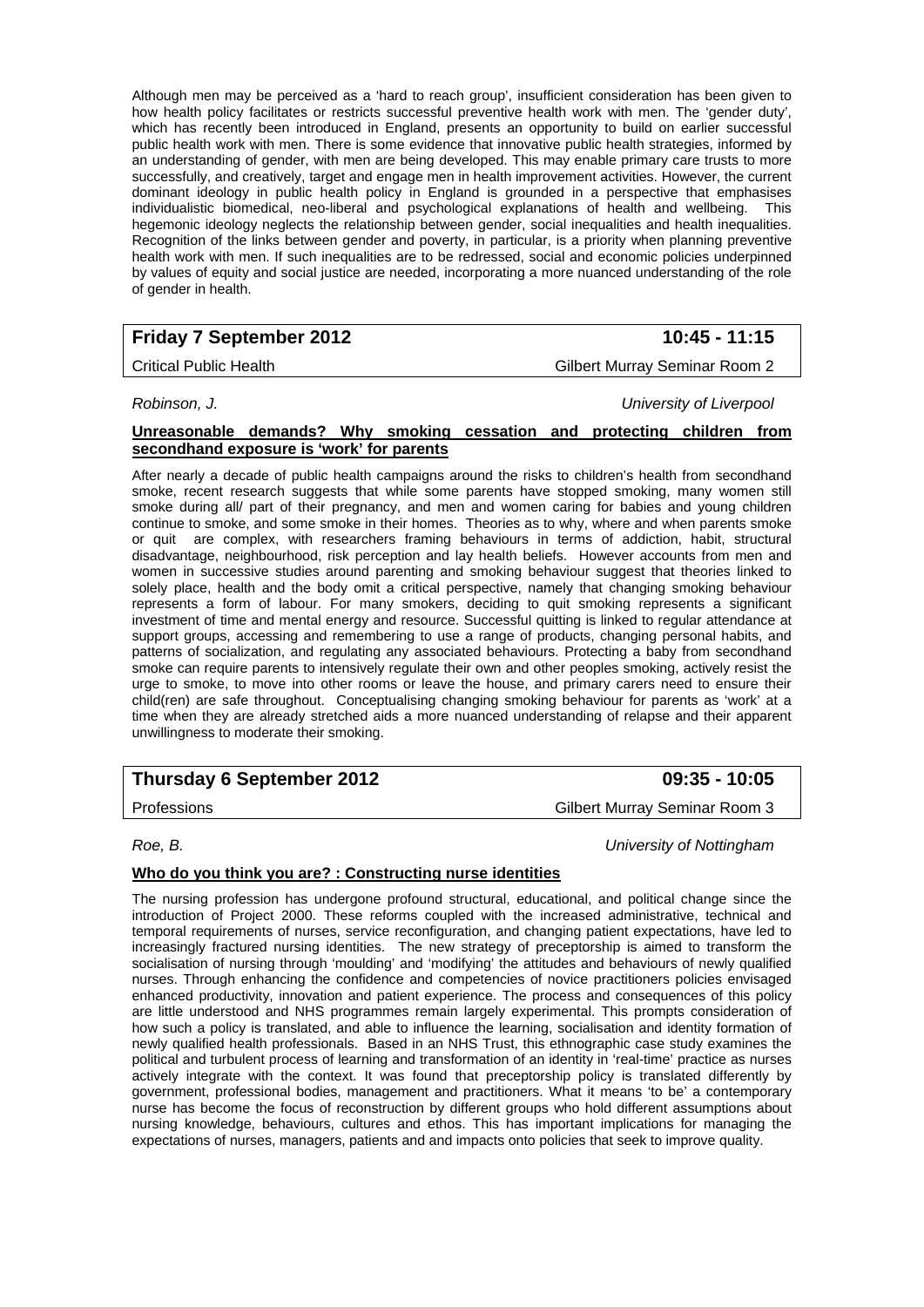# **Thursday 6 September 2012 09:00 - 09:30**

STS and Medicine **John Foster Hall Swithland Room** 

*Rooke, C. G. University of Edinburgh* 

## **Constructing nicotine-containing products and their users in the UK**

This paper is concerned with the discourses and relations that frame the regulation and use of nicotinecontaining products. The various forms of nicotine-containing products available to UK consumers fall under different areas of regulatory governance. Cigarettes are governed by a variety of legal instruments which control the way that they can be advertised, marketed, sold and consumed but exert little control over the content of products. In contrast, nicotine replacement therapies are regulated as medicines, with safety, efficacy, manufacturing and marketing standards strictly controlled. Outside of these regulatory regimes lie various 'lifestyle' products such as e-cigarettes, which are currently controlled by consumer protection regulations. Recently, there has been growing concern within the public health community that this division of regulatory responsibility is having an adverse effect on the availability of acceptable alternatives to cigarettes, as products are not regulated according to their relative harmfulness.

The analysis presented investigates recent changes that have made this particular problematisation visible. I trace how ideas about nicotine dependence and harm reduction have made it possible to think about "nicotine-containing products" as a category. Further, I consider the ways this problematisation imagines these products and their users. To explore these shifts, entailing as they do a heterogeneous range of technological artefacts, medico-scientific ideas and regulatory regimes, I employ the science and technologies studies' concept of sociotechnical networks. My analysis draws on documentary analysis and twenty qualitative semi-structured interviews with key stakeholders in the area of nicotine regulation.

# **Thursday 6 September 2012 15:45 - 16:15**

Screening and Diagnosis **Gilbert Murray Howard Room** 

*Rousseau, B., Vassy, C.* 

#### **Global tool, local uses. Comparison of first trimester fetal ultrasound practices in England & France**

In many western countries, medical care during pregnancy includes an ultrasound scan at the end of the first trimester. At this stage of the pregnancy, a scan can provide plentiful information about the fetus (number, liveliness, age…) and may be used to screen for some fetal anomalies (Down's Syndrome, for example).

International quality standards for obstetrical ultrasound in the first trimester are defined in the biomedical literature. Similar universal bioethics principles – like the informed consent principle – are widely used as a normative framework in the countries where screening programmes for Down's Syndrome are implemented.

However, practices of ultrasound screening vary by country. In order to identify these differences and understand the reasons behind them, we have conducted sociological research observing, recording and transcribing ultrasound consultations of first trimester pregnant women in an English hospital (n=53) and a French ultrasound clinic (n=28). We have also analyzed official documents created by public authorities to regulate sonography and guidelines of good practices from professional groups in each country.

Our research study shows differences in the organisation of work among health practitioners and in the interactions between ultrasonographers and pregnant women. In France, the scan is done only by doctors and midwives. It lasts for a long time, allows for a precise evaluation of several fetal characteristics, and the consultation often includes a systematic Down's Syndrome screening. Pregnant women are in a situation of opting out, rather than opting in to the screening programme. The scans we observed in England show opposite features.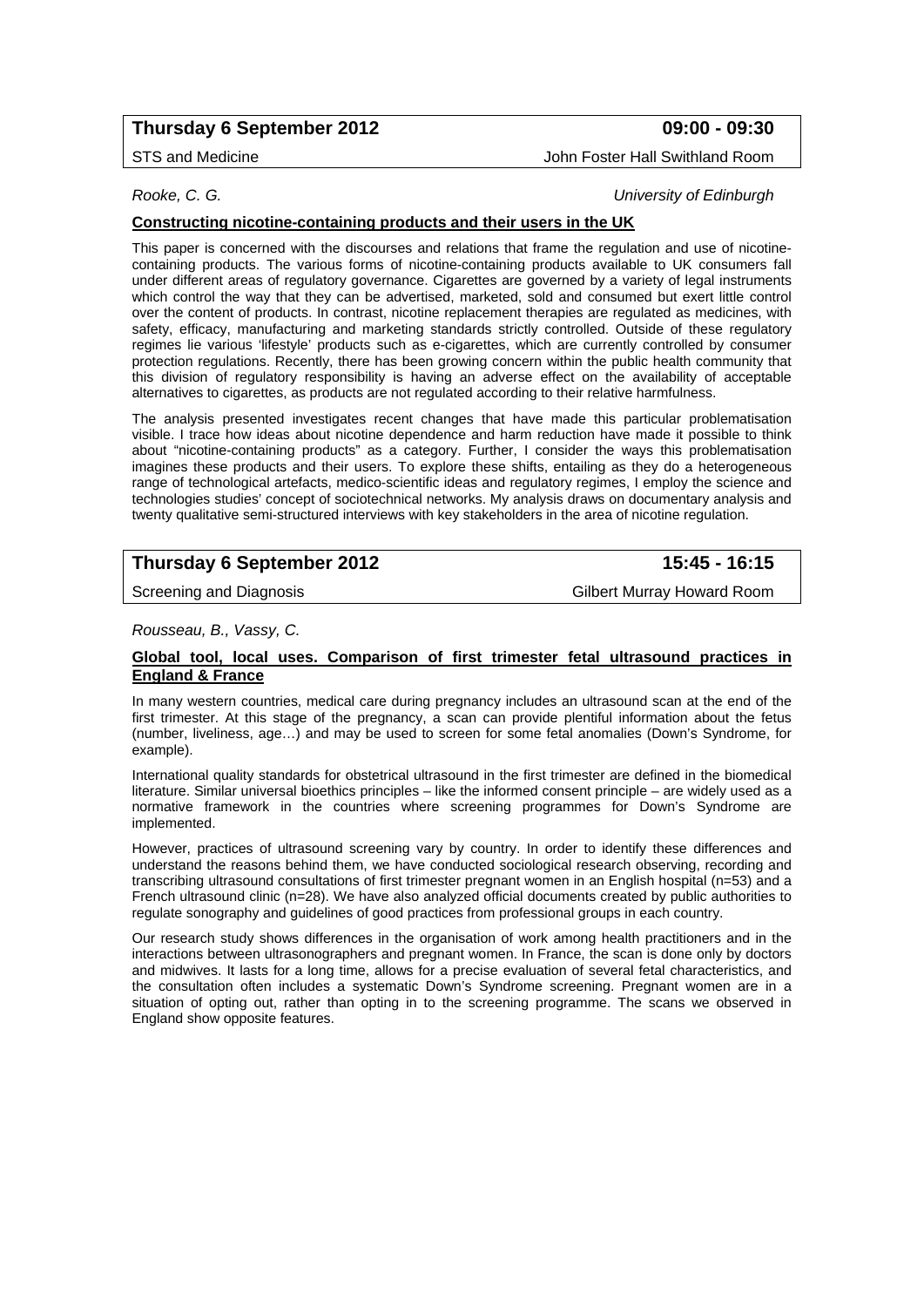# **Thursday 6 September 2012 09:00 - 09:30**

#### Methods Gilbert Murray Seminar Room 2

*Rowa-Dewar, N., Amos, A., Cunningham-Burley, S. University of Edinburgh* 

#### **Too old to draw? Introducing the use of floor plans in smoking in the home research with young people**

This paper discusses a new method developed in a study exploring children and young people's accounts of smoking in the home. While drawings are often used in research with young children, as a 'child-friendly' and familiar approach that transcends literacy issues, it is rarely used in research with young people. Drawing on a study with syoung people of their views and experiences of smoking in the home, this paper will explore the potential of such an approach for the generation of rich, nuanced and different data. The challenges of analytically merging this data with that derived from the visual stimulus material, interviews and focus groups with the same participants will also be discussed. The notion of triangulation of data will be challenged and the potential for wider application of floor plans will be discussed.

# **Friday 7 September 2012** 10:45 - 11:15

Experiences of Health and Illness Gilbert Murray Livingstone Room

*Ryan, S. S., Ziebland, S.* 

#### **Pets; an easily dismissed population in medical sociology**

Over twenty years ago, a National Institute of Health workshop on pets concluded that no future study of health should be considered comprehensive if pets are not included (Beck and Glickman, 1987). This conclusion was later reiterated with the reflection that health evidence remains inconsistent and pets remain easily dismissed in health research (Beck and Katcher, 2003). Pet ownership has been the subject of cross-disciplinary examination as the importance of non-human interactions in everyday life has become more widely acknowledged. We now recognise that animal bodies have always been part of the constitution of human societies - whether as food sources, sacred entities, goods to think with or companions, - and so part of how human health is realised and perceived (Rock et al, 2007).

We contend that pets remain an easily dismissed population in medical sociology. Using a secondary analysis, we explore the ways in which pets feature in people's narrative accounts of their experience of seven long term conditions. We demonstrate the multi-faceted nature of people's relationships with their pets, and the complex, deeply embedded and embodied ways, in which human animal interactions are played out, both in real time during the interview, but also in recollections of illness recovery or everyday experience. For many participants, pets are perceived as family members and, as such, have a position within the narrative that is often overlooked by the researcher and other less recognized actors in the research process.

| <b>Wednesday 5 September 2012</b> |  |  |  |
|-----------------------------------|--|--|--|
|-----------------------------------|--|--|--|

#### Pharmaceuticals Gilbert Murray Seminar Room 1

*Salmane- Kulikovska, I. Riga Stradins University, Latvia* 

#### **Do they need unbiased information ? The opinion of consumers regarding availability of non-commercial information about medicines in Latvia**

Patients are no longer passive recipients of instructions - they want to get more involved in decisionmaking process and to be more informed. There is evidence to imply the connection between positive health outcomes and patient involvement, leading to improvement of overall health status of the population in the long run. An access of consumers to good-quality information is a pre-condition of effective patient empowerment. Commercial information aims to sell the product or the service, often emphasizing benefits of the product and non-commercial, unbiased information is targeted at disclosing all aspects of the product or the service, help informed decision-making. The results of the two studies, clarifying the opinion of medicines' users regarding the availability of non-commercial information about medicines in Latvia are presented.

The first study – a quantitative research (2010), exploring use of medicines in cases of common cold (n=1,700) stated that only 19.7% of the population consider non-commercial information about medicines completely available in Latvia. A part of the second study – a qualitative research (2011), examining choice and use of nasal decongestants for small children, disclosed the overall presence of sceptical opinion regarding the availability of unbiased and non-commercial medical information.

**Wednesday 5 September 2012 14:10 - 14:40**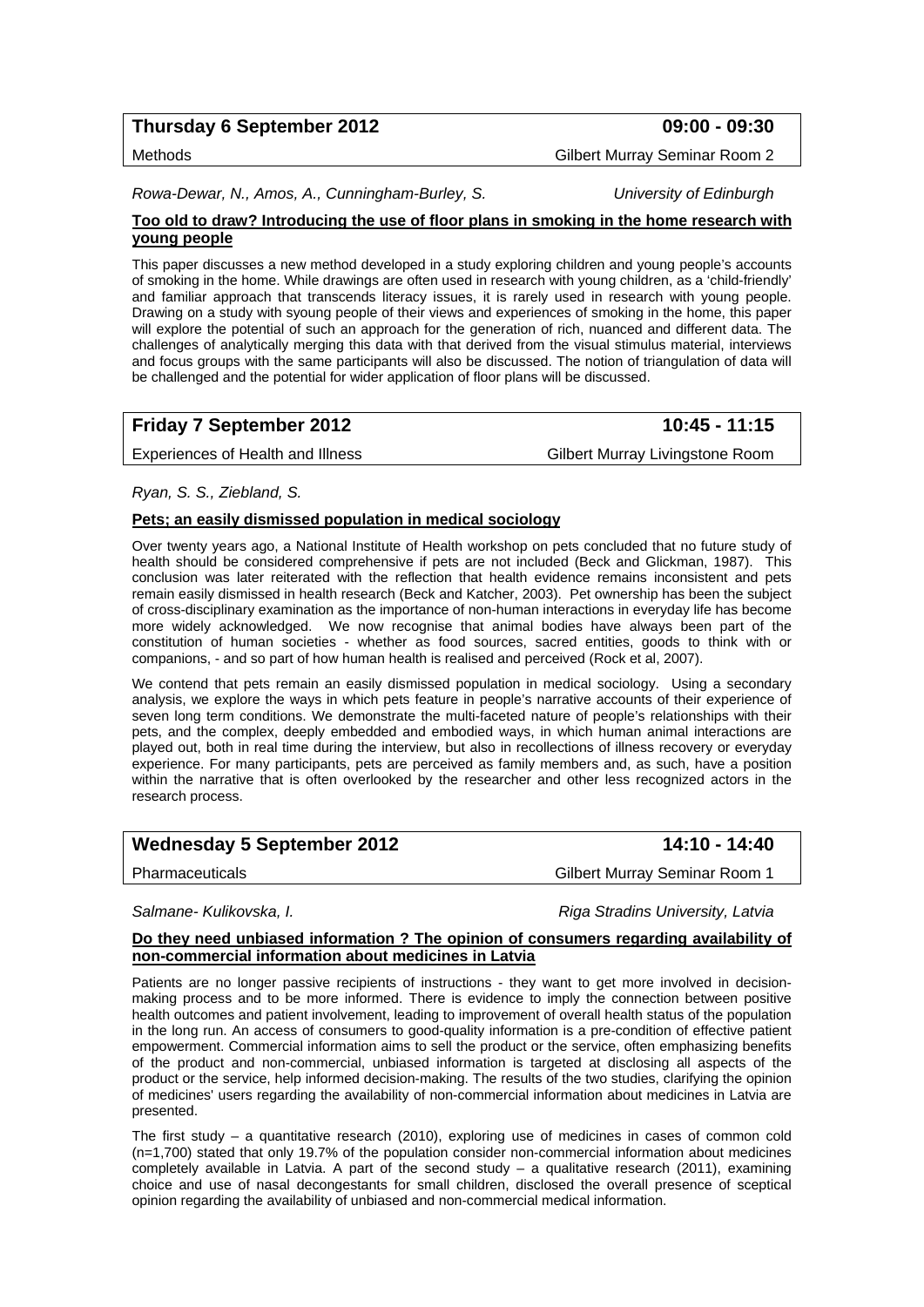A strong bias of the information for consumers' of medicines is perceived by the public. It is essential to ensure a source of the unbiased information source about medicines and other healthcare issues in Latvia. Medical professionals should encourage use of such source in order to raise the overall knowledge level.

# Wednesday 5 September 2012 **14:10 - 14:40**

Citizenship John Foster Hall Rothley / Oakham

*Salter, C., Stöckl, A. University of East Anglia* 

#### **The new emerging paradigm of health literacy: lessons in complexity reduction**

Health literacy has been defined as an individual's capacity to 'obtain, process and understand basic health information and services needed to make appropriate health decisions' (IOM, 2004). In the rapidly expanding literature poor health literacy is 'associated' with poor outcomes (Keller et al., 2008; Eichler et al., 2009; DeWalt et al., 2004).

In this paper, we regard health literacy as an emerging public health paradigm; we argue that it takes the much-discussed medicalisation thesis to a new level because it assumes that only patients who are capable of cognitively understanding medical concepts are 'good' patients. Proponents of health literacy assume that communication between doctors and patients, and thus health education is a linear process, thereby excluding most other aspects of the illness experience which medical sociologists have been arguing for over the last 40 years, namely that personal experience of illness and expression of pain and suffering follow non-linear patterns.

We approach this emerging paradigm of health literacy from a complexity theory perspective (Taylor 2001; Law & Mol 2002), arguing that it is a standardising and reductionist practice (Timmermans & Epstein 2010) with potential to influence the experience of health and illness. Similar to models of health promotion that assume the individual is a rationalized, unified self making conscious masterly decisions (Lupton, 1995:9) proponents of health literacy appear to make several assumptions about the individual and their relationship with their health-world.

#### References

DeWalt, DA., Berkman., Sheridan, S. et al. (2004). "Literacy and health outcomes: a systematic review of the literature". J Gen Inter Med 19: 128-139

Eichler,K., Weiser,S., Brugger,V. (2009). "The Cost of Limited Health Literacy: a systematic review". International Journal of Public Health. 54: 313-324

Institute of Medicine, 2004. Health literacy: a prescription to end confusion. National Academic Press. Washington DC.

Law, J. and A. Mol (2002). Complexities: social studies of knowledge practices. Durham, Duke University Press.

Lupton, D (1995) The Imperative of Health: Public health and the regulated body. London. Sage.

Taylor, M. C. (2001). The moment of complexity: emerging network culture. Chicago, University of Chicago Press.

Timmermans, S. and S. Epstein (2010). 'A World of Standards but not a Standard World: Toward a Sociology of Standards and Standardization.' Annual Review of Sociology 36: 69-89.

## **Thursday 6 September 2012 09:00 - 09:30**

Professions Gilbert Murray Seminar Room 3

#### *Salvage, A.*

#### **Who'd be a hospice nurse? The pursuit of an ideal in nursing**

This paper presents selected findings from recent doctoral research exploring nurses' accounts of their journeys into hospice nursing in the UK.

Aims: The main aim of the research was to develop an understanding of how individuals understand/construct the factors influencing them to work as hospice nurses.

 Methodology: The study adopted a phenomenological approach based on the work of Heidegger and Gadamer. Semi-structured interviews were conducted with a purposive sample of 30 qualified nurses working in three hospices in southern England.

Selected results: For the nurses interviewed, the choice of hospice nursing represented a response to conflicts between management discourses of effectiveness and efficiency and nursing discourses of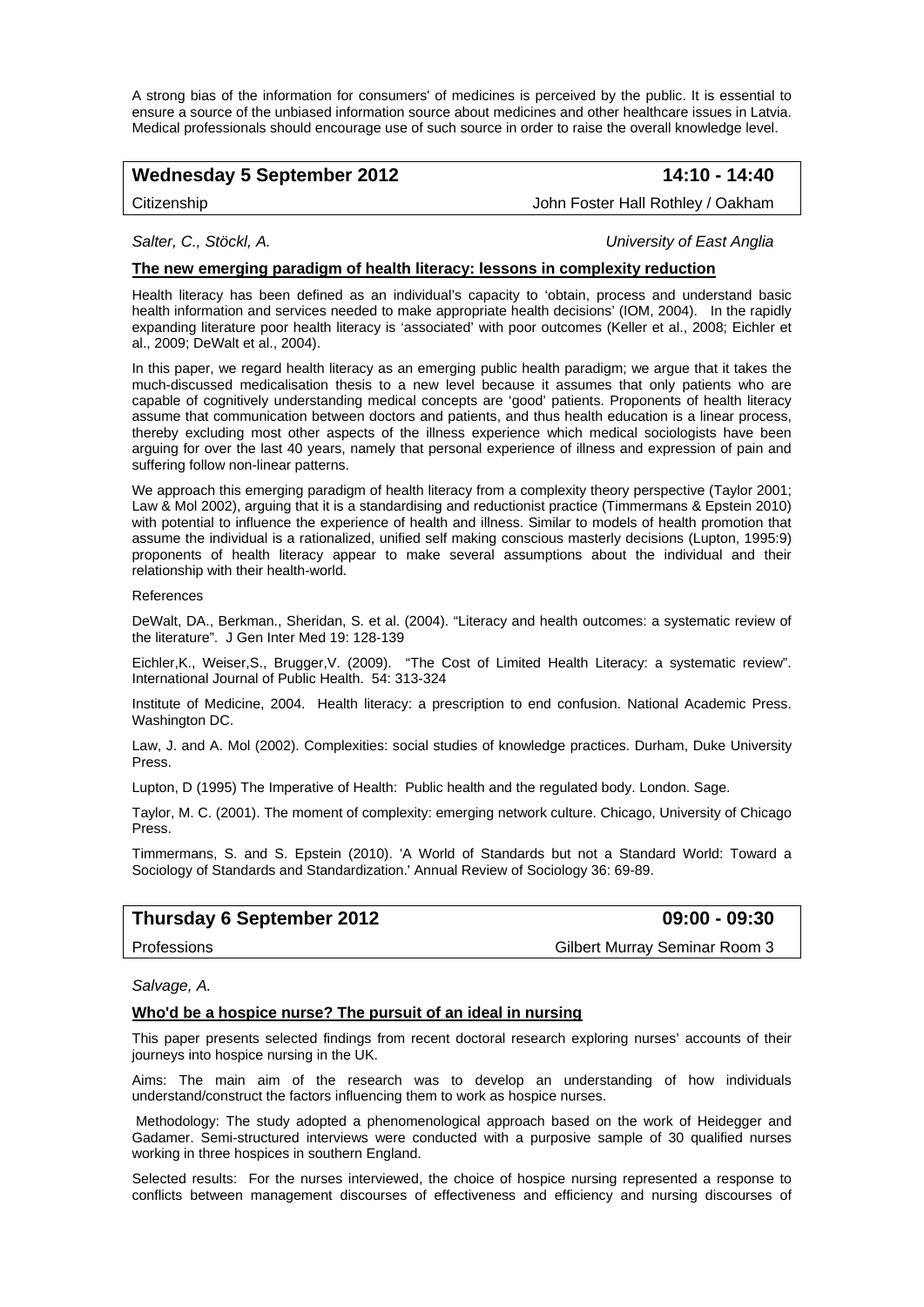individualised, holistic care. A central theme was the drawing of contrasts between the nurses' experiences of working and training in NHS hospital or community settings and of nursing in a hospice environment. Three dimensions of these contrasts are examined using material from the interviews: attitudes to death, working conditions for nurses and the nature and quality of nursing care.

Conclusions: Through their search for occupational congruence, the nurses had reached a point of equilibrium, having found an environment in which their nursing ideals could be put into practice. This state of balance, however, was seen to be under threat, with hospices seen to be increasingly subject to financial pressures and to be becoming "more like the NHS".

# **Friday 7 September 2012 09:35 - 10:05**

Risk John Foster Hall Swithland Room

*Samuel, G.* 

#### **Translation of discourse about experimental neurotechnologies from scientific peer reviewed paper, via the mass media, to the public**

Many scholars have shown that the mass media's portrayal of innovative technologies tends to be overly optimistic. Because the mass media is a major source of public information about innovative technologies, such overly optimistic portrayals can have a strong influence on what/how things come to be constructed socially, and may influence policy. It is thus important to sociologically explore how and why the mass media report on innovative technologies as they do, and how such reporting affects public interpretation about such technologies. To do this, this project adopts a case study approach to explore an experimental neurotechnology - functional magnetic resonance imaging (fMRI) for individuals with a disorder of consciousness.

Typically, discourse regarding technologies gets translated from the peer reviewed scientific paper to the mass media/public via a press release. Via an analysis of press releases and press officers, this project examines how portrayals of studies about fMRI for individuals with a disorder of consciousness are produced. This project also examines what affect these portrayals have on public beliefs about the technology.

Specifically, in this paper I present an in-depth analysis of the media portrayal of two studies, conducted by Owen and colleagues, which used fMRI to diagnose and communicate with individuals with a disorder of consciousness. I also discuss some preliminary results from interviews with individuals who have a relative with a disorder of consciousness regarding their beliefs about this technology, as well as some preliminary results from interviews with press officers about their role in science communication.

# **Thursday 6 September 2012** 15:10 - 15:40

Patient-professional Interaction Gilbert Murray Seminar Room 5

*Sanders, T., Konstantinou, K., Dunn, K., Van Der Windt, D., Hay, E. Keele University* 

#### **Managing 'sciatica' in the physiotherapy consultation: a qualitative study**

Patients who complain of low back related leg pain suffer more severe pain and disability and take longer to recover, than back pain alone. There is limited evidence on the mediators of low back-related leg pain. Clinical characteristics and indexes of risk however, are not the only variables affecting outcome. The effect of interaction style (level of patient participation, engagement of the clinician with patient concerns, elicitation of patient preferences, and reassurance) on patient health outcomes has received limited attention in the literature.

The study (currently ongoing) aimed to investigate: the effect of physiotherapists' approach to clinical assessment and treatment negotiation with patients on outcomes such as a) perceived recovery from pain, b) disability and c) adherence to treatment advice. Over 50 consultations at two clinics in the UK were observed and digitally recorded, with supplementary field notes made immediately following each observed episode. The consultation and interview data were analysed thematically.

Analyses of the observations and interviews are ongoing, but early indications suggest that physiotherapists' overall 'approach' to the interaction, advice giving, and disclosure of the clinical findings affected patients' self-management of their leg pain symptoms. The giving of reassurance and treatment advice appeared to increase patients' understanding of their leg pain, improved their adaptation to their symptoms, and reduced re-consultation to primary care services. This stands in contrast to existing evidence which purports that 'manual therapy' is the main mediator of pain related recovery from musculoskeletal pain. Further data will be presented following full analysis.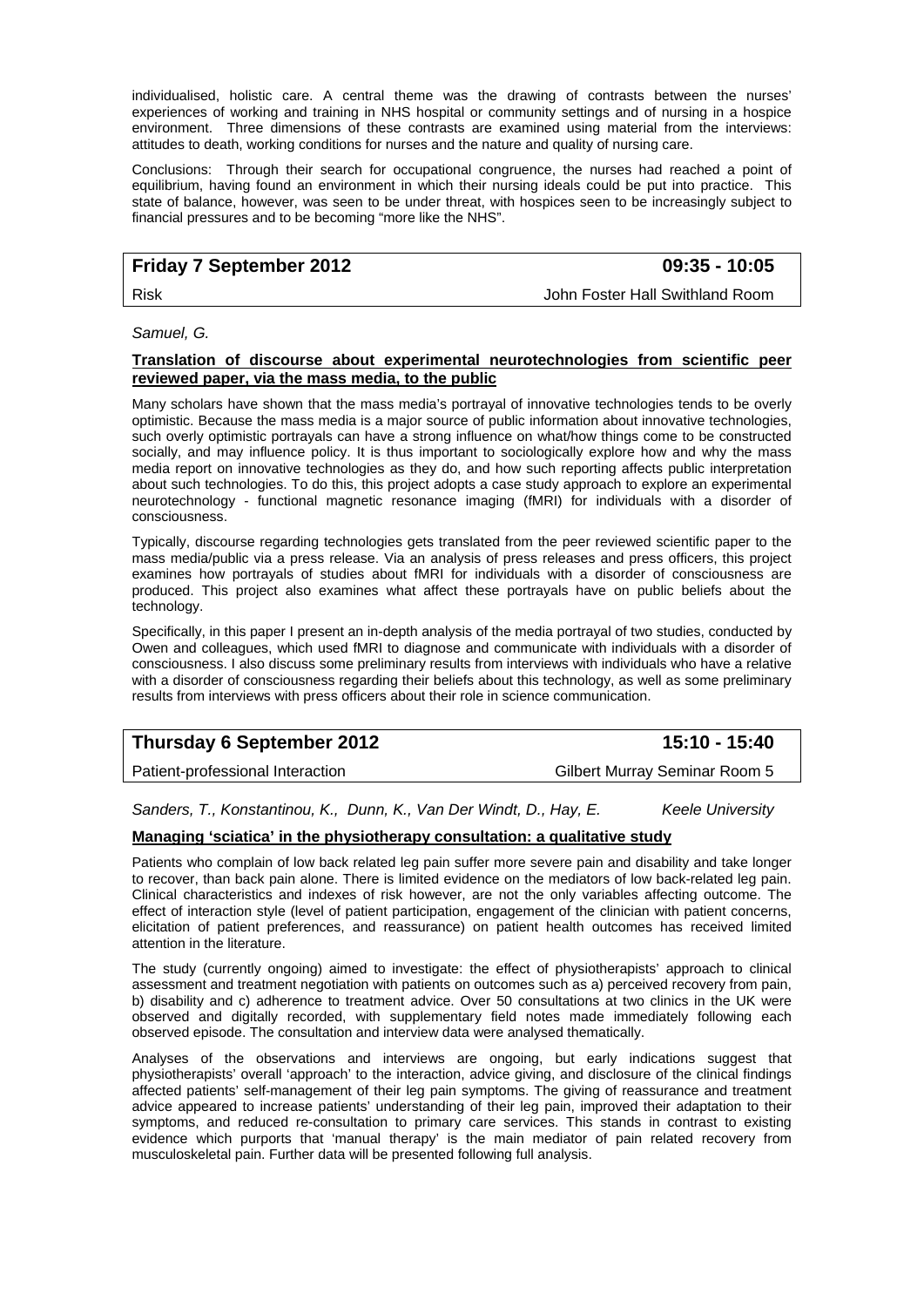# **Thursday 6 September 2012 14:35 - 15:05**

Experiences of Health and Illness **John Foster Hall Rothley / Oakham** 

*Sanderson, T., Kumar, K., Calnan, M., Hewlett, S., Morris, M., Raza, K.* 

#### **Culture and stigma: Exploring the moral experience in stigmatisation of rheumatoid arthritis (RA) among UK Punjabi women**

The concept of moral experience, of what is most at stake for actors in a social world (Yang et al. 2007), provides a framework for understanding the experience of stigmatisation. By examining what is threatened by chronic illness, the social space in which felt and enacted stigma is constructed can be illustrated. 16 indepth interviews with Punjabi women with RA were conducted in three UK cities, using a nurse researcher as interpreter when required. Purposive sampling for illness length and severity, age, first/second generation status, English proficiency, and religion ensured a diversity of illness experience and societal forces. Narratives of deeply held cultural values about gendered duties and responsibilities to family illustrated a social context in which illness could lead to devaluation and greater susceptibility to stigmatisation. RA was shown to undermine individuals' social roles and sometimes lead to seclusion and isolation. For the older Punjabi women, Goffman's (1963) 'moral career' is made explicit through their illness narratives; making sense of the development of RA as a result of past "bad" actions, in a karmic explanation that leads to their 'discreditable' status. The interaction of multiple devalued statuses (i.e. ethnic minority and chronically ill) is explored to show how individuals were excluded from meaningful activities, such as paid employment, but how this is mitigated by education among the younger UK born Punjabi women. Finally, the influence of migration and acculturation on the concepts of stigma and biographical disruption (Bury 1982) are considered.

# Wednesday 5 September 2012 **14:45 - 15:15**

Pharmaceuticals Gilbert Murray Seminar Room 1

*Saukko, P. Loughborough University* 

#### **Juggling contradictory causes, cures and morals: Clinicians discuss primary prevention of heart disease**

The UK government has recommended all 40-75 year-olds to be screened for cardiovascular risk. There are hardly any studies on primary care clinicians' views on and experiences of screening. We conducted focus groups with clinicians from six general practices (n=30), recruited from a primary prevention trial, on their views of heart disease prevention. We identified three contradictions or conundrums--having their roots in contemporary conceptualisations of heart disease—facing clinicians. First, they fluctuated between biological and behavioural understanding of heart disease. In individual cases clinicians wondered if a patient's cholesterol was due to 'genes' or poor lifestyle, and whether they should treat it immediately with cholesterol lowering statins. Second, they were caught between pharmaceutical treatment and lifestyle intervention. Clinicians were aware that medications were much more effective in lowering cholesterol than behavioural change. However, they were concerned that prescribing medications would encourage patients to continue poor lifestyle and lower their risk with medications only. Still, clinicians were also aware that patients were reluctant to take medications and often 'prepared' them for prescribing by asking them to change behavior first, and after this proved ineffective or insufficient offered them medications. Third, clinicians acknowledged that heart disease risk was associated with social deprivation. Some considered deprivation induced poor lifestyle beyond their sphere of influence, something that needed to be tackled by educational system or regulation of food industry; others took special measures to reach deprived populations and offered them special support. Mainstream public health discourse represents biological, behavioural and social roots of heart disease, and its prevention by pharmaceutical, lifestyle and social interventions as if seamless and self-evident. The discussions with clinicians reveal irreconcilable contradictions between different conceptualisations of heart disease. The presentation concludes with discussing how clinicians juggle between these contradictory positions, and moral values embedded in them, by swapping between different interpretive registers.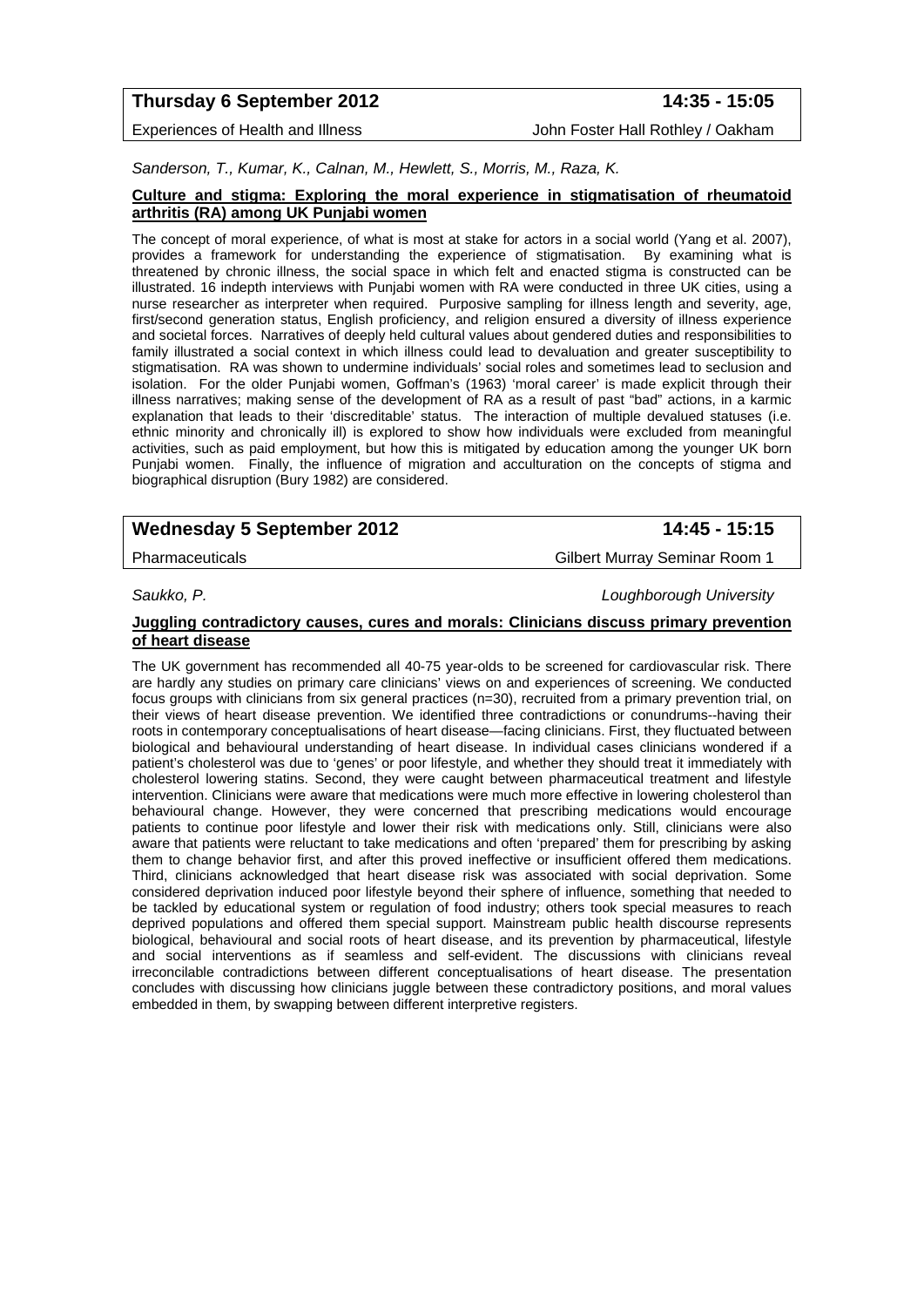# **Thursday 6 September 2012** 10:10 - 10:40

#### Health Policy John Foster Hall Tilton Room

#### *Scalabrini, S. Swansea University*

### **Constructing roles and relationships within English local involvement networks (LINks) and Welsh community health councils (CHCs): differing conceptions of patient and public involvement (PPI) and their consequences**

LINks and CHCs are citizen engagement organisations that respectively form part of the health care systems of England and Wales. Staff members in both organisations have a duty to "support" volunteers and must interpret what this involves in practice. Drawing on ethnographic data from my doctoral study investigating the comparative process of construction of patient and public involvement (PPI) within two LINks and two CHCs, I explore how organisational actors conceptualise their roles and, on the basis of these understandings, how relationships develop. Using the theoretical approach developed by Herbert Blumer (1969), the assumption is that people consider "the expectations and demands of others" in order to form the shared meanings that guide interaction. My data show that members of staff and participants within LINks had unclear expectations concerning their mutual roles which resulted in difficulties in building working relationships. On the other hand, definitions of roles within CHCs appeared to be relatively unproblematic until the reconfiguration that occurred in April 2010, after which significant relational tensions arose in one of the CHCs studied. However, despite these differences in how roles were interpreted, my analysis shows that responsibilities for building PPI were understood in both countries as a duty imposed by the statutory framework on officers and members, who saw themselves as engaging with a public "out there" and at a distance from the internal work of the organisations. As a consequence there was a lack of reflexivity in how participants defined aspects of their role concerned with supporting PPI.

# **Thursday 6 September 2012** 14:00 - 14:30

Health Service Delivery **Gilbert Murray Seminar Room 3** Gilbert Murray Seminar Room 3

*Scales, K., Scales, K. University of Nottingham* 

#### **Evidence-based/embodied practice? Exploring the understanding and practice**

#### **of person-centred care in long-term care for older people**

Background - Although evidence-based practice must be realised through effective knowledge translation, our understanding of the mechanisms of knowledge translation remains limited – particularly at the very frontlines of care and in non-acute settings. This represents an important area for further exploration, since the extent to which direct-care staff implement "best practice" significantly affects service users' quality of life and care outcomes.

Methods - The purpose of this study is to develop a critical understanding of how direct-care staff in residential long-term care facilities engage in knowledge translation about person-centred care. The study uses critical ethnographic methods, including approximately 500 hours of participant observation as well as interviews, focus groups, and document analysis, to investigate direct care staff's understanding and delivery of care to residents in two private care homes located in the East Midlands and the northeast United States.

Results - Drawing on preliminary findings from the two ethnographic case studies, as well as relevant literature on knowledge translation, evidence-based practice, social learning, and embodiment, this paper will present an emerging conceptual framework for knowledge translation among the long-term direct care workforce. Key factors to be explored will include education and training, vertical and horizontal communication, regulation and reporting, and conflicting imperatives, with differences between the two socio-political contexts taken into account.

Implications - This research has considerable significance in light of our ageing population, pressures on the long-term care system, the increasing prevalence of dementia, and the emphasis on evidence-based practice across health and social care.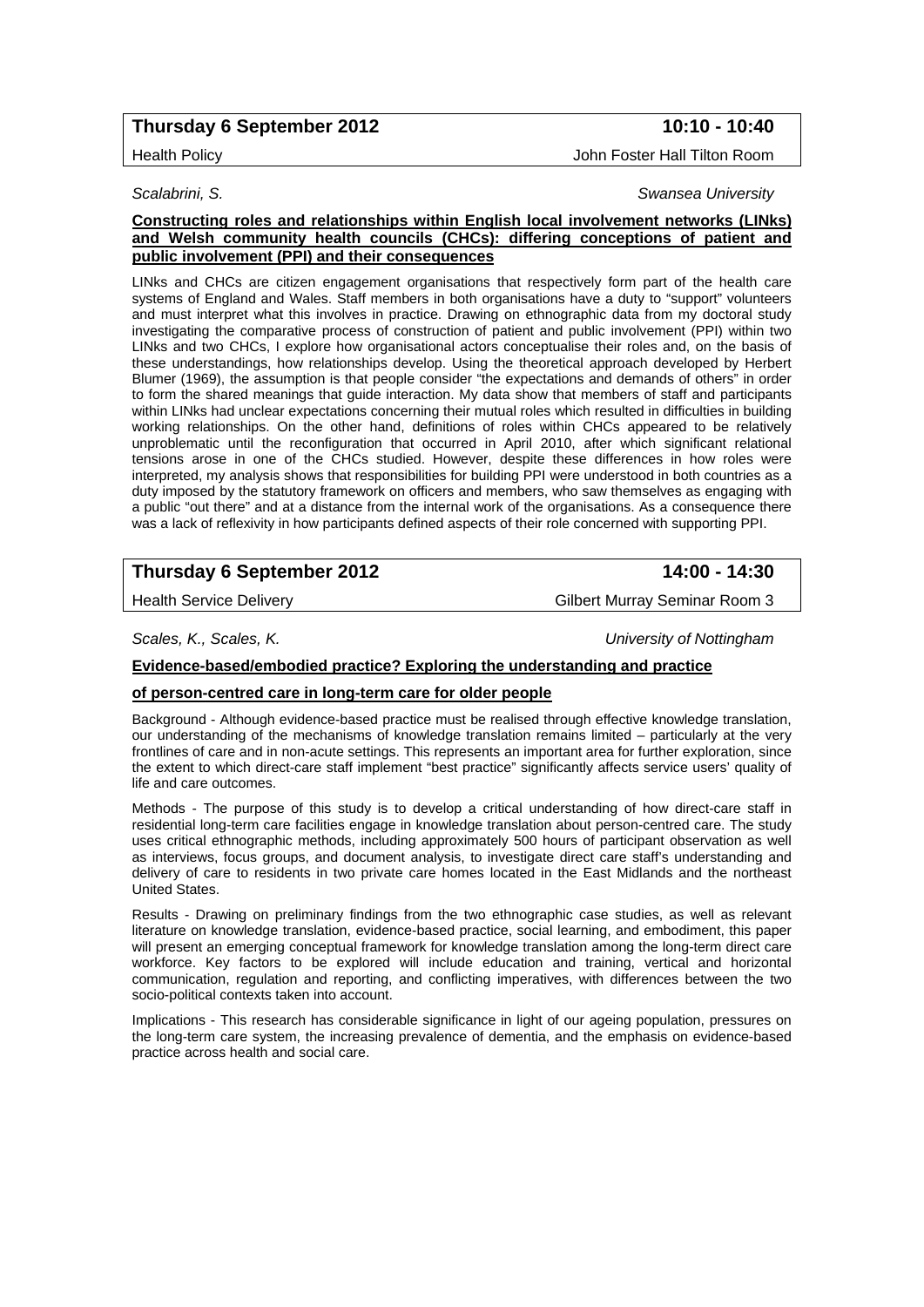# **Thursday 6 September 2012 09:35 - 10:05**

STS and Medicine **John Foster Hall Swithland Room** 

*Schwennesen, N. University of Copenhagen* 

## **Unpacking the black box of patient education: patient involvement in practice**

Patient education is a complex social technology aiming at providing a chronicle ill patient with knowledge and skills in order to facilitate long term behaviour change. In the last decades, patient education has moved away from didactic presentations, aiming at patient compliance, towards self-management based models, emphasising active patient participation, goal setting and collaboration between patient and professional. While several RCT´s have reported on the effectiveness of such programmes, we know little about what happens inside the "black box" of patient education, when principles of patient participation are translated into practice. Drawing on an ethnography of a programme of patient education in Denmark targeting adult patients with diabetes, this paper analyses the social and material processes through which patient involvement is practised and knowledge is produced and translated from an educational setting to an everyday life setting of the patient. It takes as point of departure the concept of authorisation developed by the science study scholar Vincianne Despret (Despret 2004) and suggests that patient education may be seen as a process through which patients is authorised to become responsible or irresponsible. The paper argues that patient education conducts a form of power that works through health professionals' expectations and normative ideals about health and patients´ willingness to participate and commit to change.

# **Thursday 6 September 2012 09:00 - 09:30**

Health Policy John Foster Hall Tilton Room

# *Segar, J. University of Manchester*

#### **The emerging roles of GPs and managers in the new clinical commissioning groups**

The Health and Social Care Bill became law in March 2012 after a long and turbulent passage through parliament. This legislation allows for a major restructuring of the health service including the abolition of PCTs and the emergence of Clinical Commissioning Groups (CCGs). CCGs comprising primary care clinicians, supported by managers, are now to control and manage their own budgets.

This project has tracked the development of CCGs from autumn 2011 to May 2012. Eight case studies from across England have been investigated using qualitative methods. Researchers have observed meetings; collected and read associated documentation; and interviewed key participants at all sites. In addition, two questionnaires seeking baseline data about CCG organisation have been administered to all CCGs in the country. Data are currently being coded and analysed across the sites using a commonly agreed coding framework with the aid of Atlas ti software.

The findings presented here demonstrates shifts in power and roles as clinicians take on commissioning and are obliged to focus on cost savings, incentive schemes, and issues around governance, organisation and accountability. While some managers face job cuts and an uncertain future others are relishing the prospect of new ways of working. All are part of a fragmented and complex picture. It is difficult for the participants themselves to discern their new roles as they are caught up in the frenzy of activity associated with this re-organisation. What is clear is that policy change has set in motion new sets of relationships between individuals and groups.

# Wednesday 5 September 2012 **13:35 - 14:05**

Mental Health Gilbert Murray Livingstone Room

*Shepherd, N., Meehan, T.* 

#### **Support workers in mental health care: what are the implications for the "system of occupations"?**

In Australia there has been a rapid expansion of the role non-government (not-for-profit) service providers in the care of people with serious mental illness since the late 1990s. These providers offer a range of services, including the provision of lifestyle support to people with serious mental illness in their homes. The shift of care from the clinic to the home has diminished the role of health professionals in the provision of ongoing care. What this means for the system of occupations is explored by drawing on data collected as part of an evaluation of supported housing programs for people with serious mental illness operating in Queensland, Australia. Qualitative interviews were conducted with 40 clinical case managers from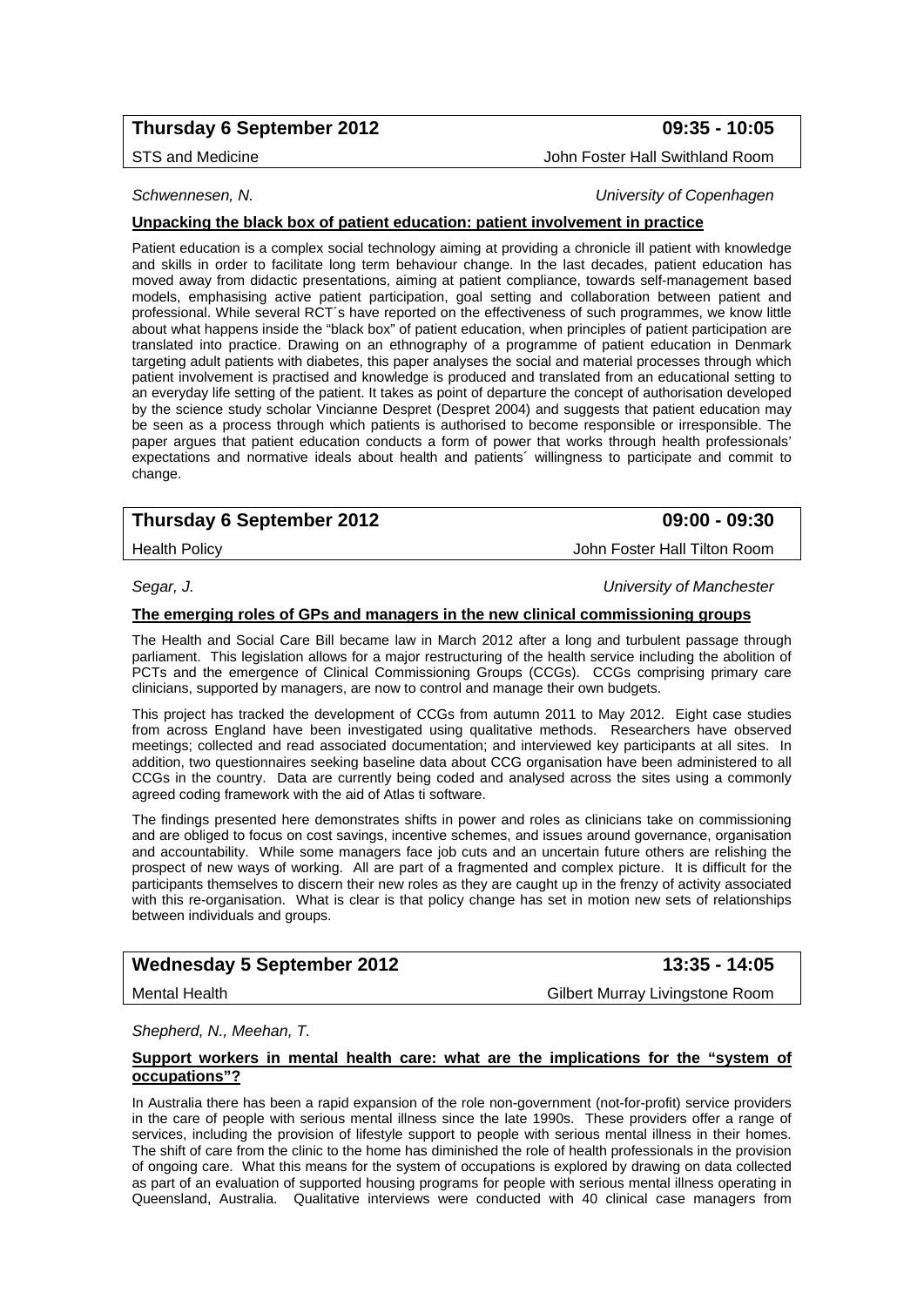government health services and 37 non-clinical staff from non-government service providers in 2010 and 2011. The paper focuses on the perceptions staff in each organization have of the work of the other, and their accounts of negotiating the boundary between "clinical" and "non-clinical" work. Drawing on Abbott's insights into the system of professions, it is possible to observe what kind of "settlement" has taken place in the care for people with mental illness in the community. The implications of this for our sociological theories of the health workforce will be discussed.

# **Friday 7 September 2012** 11:20 - 11:50

Health Service Delivery **Gilbert Murray Seminar Room 3** 

*Sitton-Kent, L.* 

### **LEAN times in the NHS? The implementation of productive ward**

LEAN working in the Public Sector has become an ever increasingly discussed topic. The NHS Institute for Innovation and Improvement have developed a hospital ward based programme using LEAN principles to reduce waste and streamline processes called The Productive Ward. NHS organisations have invested significant resources in this process – however, rigorous academic examination of the programme is lacking. Published work tends to take an anecdotal or operational focus, looking at either one clinical area in detail, or more superficially across many Trusts. Using interviews, observation and analysis of secondary data - and the theoretical context of Translation Theory, this research focuses in at the micro level within one large NHS Trust. The research examines the individual's rhetoric and actions to understand the process, its successes and failures and how it is modified by pre-existing issues and constraints.

The NHS is a very complex institution with a history of clinical and managerial tension, a constant programme of change and a key role in the current political ideology. Translation Theory allows the theorizing of an innovation, identifying and concentrating on those aspects that really do influence whether or not it is adopted in such a multifaceted institution. Doorewaard and Van Bijsterveld's (2001) work on the confrontation of ideas, merging of concepts and (re)interpretations of meaning to achieve a new set of values, is central to this work. This research also aims to contribute to the continued development and refinement of Translation Theory through the analysis of the implementation of The Productive Ward.

National Institute for Innovation and Improvement (2007), Releasing Time to Care. Coventry: NHS Institute for Innovation and Improvement.

Doorewaard, H. and Van Bijsterveld, M. (2001), The Osmosis of Ideas: An Analysis of the Integrated Approach to IT Management from a Translation Theory Perspective, Organization, Vol 8, pp55-76.

# **Thursday 6 September 2012** 11:20 - 11:50

Theory Gilbert Murray Howard Room

*Solbraekke, K., Engebretsen, E., Bondevik, H.* 

#### **Stories of what? Questioning preconception of knowledge in the field of narrative medicine**

In recent years a narrative shift in medicine and health sciences has emerged. This theoretical and methodological interest has brought forward a whole range of narrative perspectives and concepts. Taking a closer look at this field though, the concepts and perspectives represented seem to encompass rather diverse philosophical assumptions and intentions. The paper addresses and questions four widely used approaches in the field of narrative medicine, - i.e. the phenomenological, the ethical, the narratological, and the epistemological. Especially what type of knowledge these respective approaches claim to produce is questioned. Introducing the concept of 'polyphonic realism' we will in particular scrutinize a rather conventional claim within narrative medicine that bringing complementary stories together can increase the resonance of each and thereby reveal universal truths about illness and health. Building on Bakhtin and Kristeva we argue instead that the principal aim of narrative theory is to demonstrate that illness and health is multifaceted and polyphonic in nature.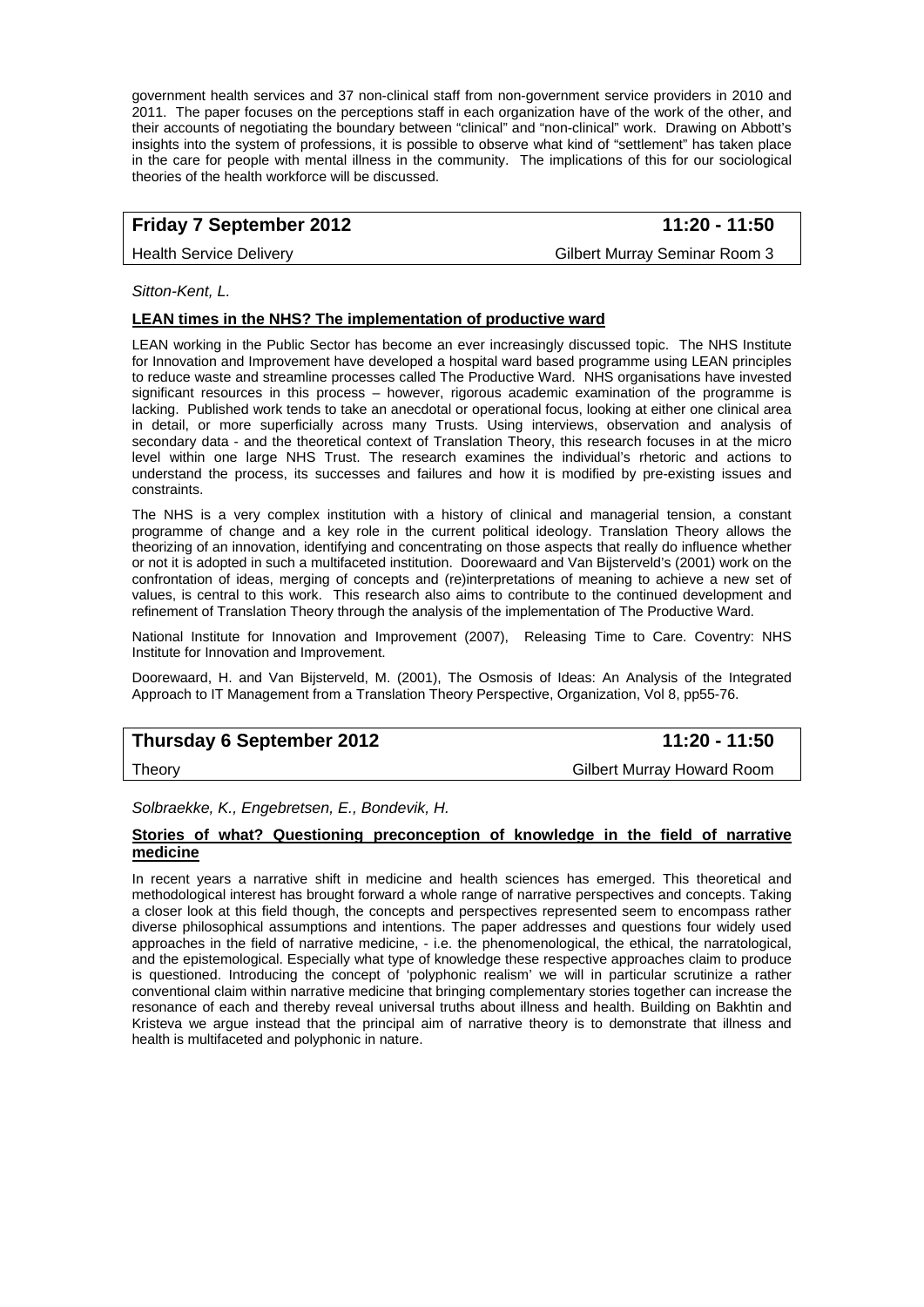# **Thursday 6 September 2012 11:55 - 12:25**

#### Health Policy John Foster Hall Tilton Room

#### **ConDeming the NHS: Countervailing powers and the passing of the Health and Social Care Act**

Since the 2010 election, the UK Coalition Government has pursued a controversial programme of health care policy reform, culminating in the 2012 Health and Social Care Act. Critics have argued that this legislation marks a fundamental departure from the founding National Health Service (NHS) principles of 'free universal healthcare, whilst proponents have stated the necessity of the reforms if these self same principles are to be preserved. In this paper we use a countervailing powers framework to explore how these reforms were introduced and enacted. We consider the public responses of four identified groups: the state, the professions, the public/patients and private /third sector organisations. Through an analysis of documentary sources (commencing with the introduction of the Coalition White Paper, through to the enactment of the bill), we trace the ongoing engagement with the legislation across these four groups. We demonstrates that this legislation survived its controversial passage due to four factors; firstly, a fragmented professional response, secondly, simple political arithmetic coupled to a lack of effective political opposition, thirdly, a failure to sufficiently mobilise patients/public and fourthly, (oftentimes implicit) support from the private sector. In conclusion the passing of this legislation marks a failure of the professions, the patients/public and private/third sector groups to act as a countervailing force against the state. The implications of this failure regarding free, universal healthcare in the UK remain to be seen.

# **Thursday 6 September 2012 09:00 - 09:30**

*Spencer, I. H. Durham University* 

#### **Psychiatry and patients rights: towards a marxist perspective**

The rights of the psychiatric patient have long been the subject of sociological discourse. Legally, the focus is on the tension between the rights of the patient, on the one hand, and the need to protect the public on the other. The academic counterpart is a critique of psychiatry which has been enormously influential on sociology. Some critics came from the political right, such as Thomas Szasz and Erving Goffman. Others came from the, so-called, 'new left' such as R.D. Laing and Michel Foucault. While these had insights they lacked a coherent theory to explain the link between capitalism, patients' rights and psychiatry.

I argue that the Marxist perspective can illustrate this link by showing that, while rights under capitalism offer some protection to the patient, they are rooted in the poverty and exploitation that is essential to capitalism. I will draw the link between abstract labour and universality, essential to human rights, and argue that the necessary corollary is human alienation and atomisation of the proletariat. This, in turn, is a fundamental factor causing a great deal of what we call mental illness. Moreover, I will argue that a Marxist account provides the best possible explanation for the development of 'moral control' in psychiatry. Namely, that it is the counterpart of commodity fetishism.

# Wednesday 5 September 2012 **15:55 - 16:25**

Professions Gilbert Murray Seminar Room 3

*Spooner, S.* 

#### **A poetic representation of contemporary medical practice**

The professional lives of doctors have radically changed over the last few decades, partly in response to increased public access to information; the presence of public debates in the media over the efficacy of treatments and quality of service provision; and the evolving expectations of service users.

Drawing on biographical narrative interviews with senior medical colleagues which explore how clinicians develop and maintain a sense of identity and purpose as they negotiate their different working lives, I consider how 'rewrapping' these narratives in a poetic rather than narrative form may convey a more meaningful account of their contemporary medical experience. By selecting extracts from the narratives and therefore removing non-essential words, I reflexively combine these textual fragments (in sequence) to form a series of distinct, co-created poetic representations. Although contextual links in the text remain, this open poetic structure provides a new space to reflect on sense-making and further develop ideas

# *Speed, E., Gabe, J. University of Essex*

Theory Gilbert Murray Howard Room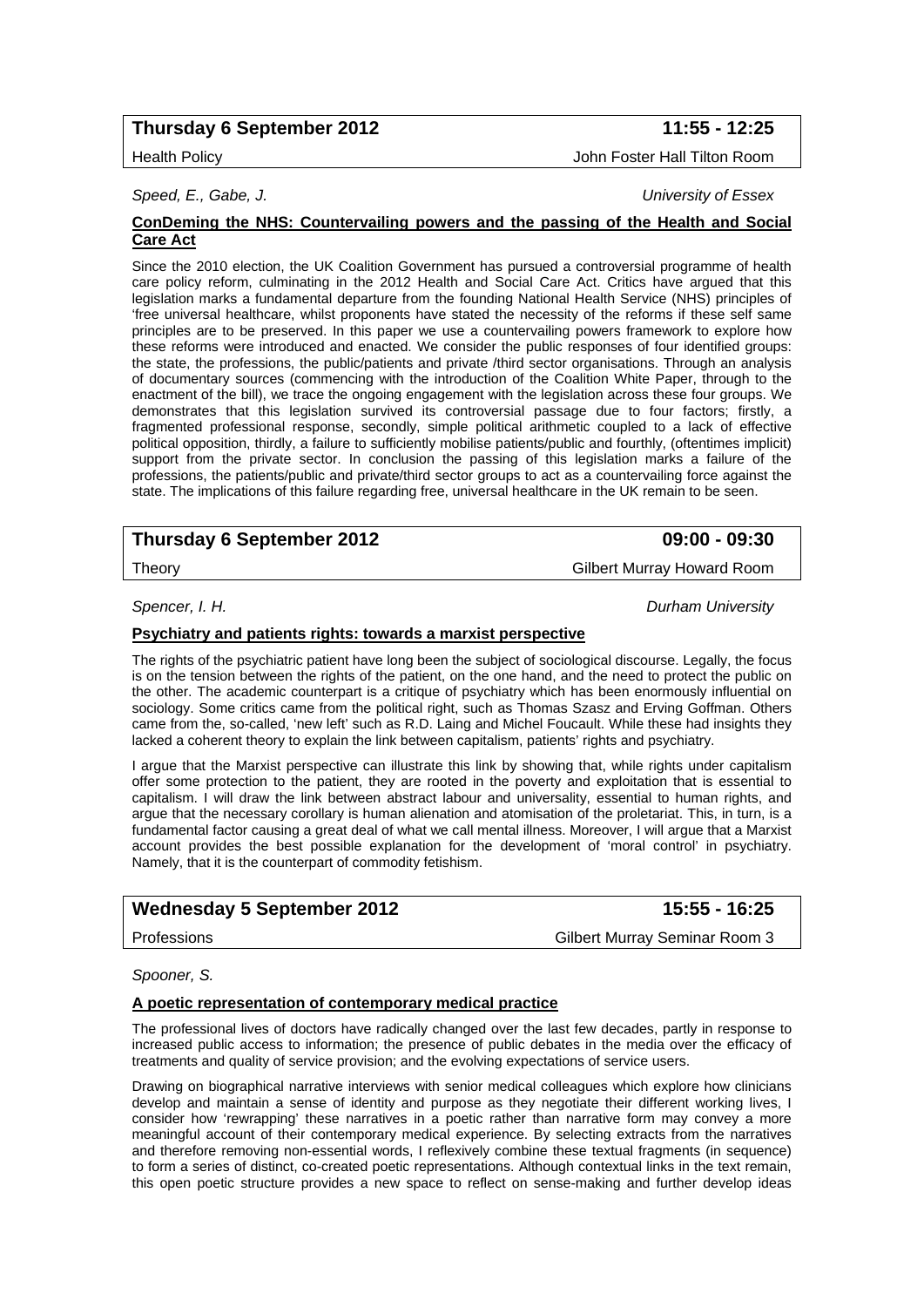arising from the data, and represent a powerful means of conveying meaning to wider audiences, including clinicians.

These poetic representations frame pivotal events which clearly affect feelings about issues of identity, work settings, team dynamics and the challenges of multiple and contradictory expectations. They also illuminate participants' frustration when structural elements of health provision impede patient care and the ways in which professional and personal relationships can prove supportive but also destructive and ultimately damaging. Through these poetic forms I present fresh perspectives which contribute to a wider understanding of many complex issues in current medical practice.

# **Thursday 6 September 2012 09:35 - 10:05**

Complimentary and Alternative Medicines Gilbert Murray Seminar Room 5

*Spurr, S.* 

#### **Expectations and challenges experienced by shiatsu practitioners: an ethnography**

This paper will present the preliminary findings of a doctoral study exploring the expectations and challenges experienced by one group of UK Complementary and Alternative Medicine (CAM) practitioners – Shiatsu – in relation to healthcare provision.

Shiatsu, a distinct CAM practice, has a role in maintaining and enhancing health and may have the potential to make a cost-effective contribution to healthcare.

Despite this contribution, little is known about Shiatsu practitioners. This study aims to address this gap by exploring the following questions:

- How do Shiatsu practitioners understand and explain their practice?
- What experiences are reported when Shiatsu practitioners move from pre- to post-qualification and how do these experiences relate to current practice?

What are the views, attitudes and experiences of Shiatsu practitioners in relation to continuing professional development, regulation and Shiatsu practice?

Ethnographic research, with its focus on practice, lends itself to the study of CAM practitioners. As a Shiatsu practitioner, the research is informed by my position as reflexive active participant (researcher) in the process.

Early analysis suggests a number of emerging themes including: practitioners' belief in the benefits of Shiatsu and their keenness to promote it; their difficulty in explaining Shiatsu to different audiences; challenges of earning a living as a Shiatsu practitioner; concern around the lack of public awareness of Shiatsu; and gaining credibility as a profession.

This study will build on previous ethnographic research in distinct CAM practices and will contribute to the wider evidence-base from a range and mix of methods.

| Thursday 6 September 2012        | 14:35 - 15:05                 |
|----------------------------------|-------------------------------|
| Patient-professional Interaction | Gilbert Murray Seminar Room 5 |

*Stevenson, F. A. University College London Medical School* 

#### **Achieving visibility: Use of visual cues in interactions between pharmacists and patients where they do not share a common language**

The importance of visual cues in maintaining a sense of mutual involvement and sustaining interaction has been established. Furthermore, gesture and props may be used to supplement verbal statements allowing consultations to take place across linguistic barriers. We use data from consultations in which pharmacists and patients did not share a common language and interpretation was provided by the pharmacy assistant. We were specifically interested in instances of direct communication between pharmacists and customers across the linguistic divide.

The data consist of 12 video recorded consultations between an English speaking pharmacist, a Sylheti (a dialect of Bengali) speaking patient and a multi-lingual pharmacy assistant who also acted as an informal interpreter. Following detailed transcription and repeated viewing of the consultations, we have developed a collection of instances in which pharmacists and customers worked to communicate directly across the linguistic divide, without the aid of the pharmacy assistant. We consider how these interactions are constructed, the place in the consultation they occur and the response of the other parties in the consultation.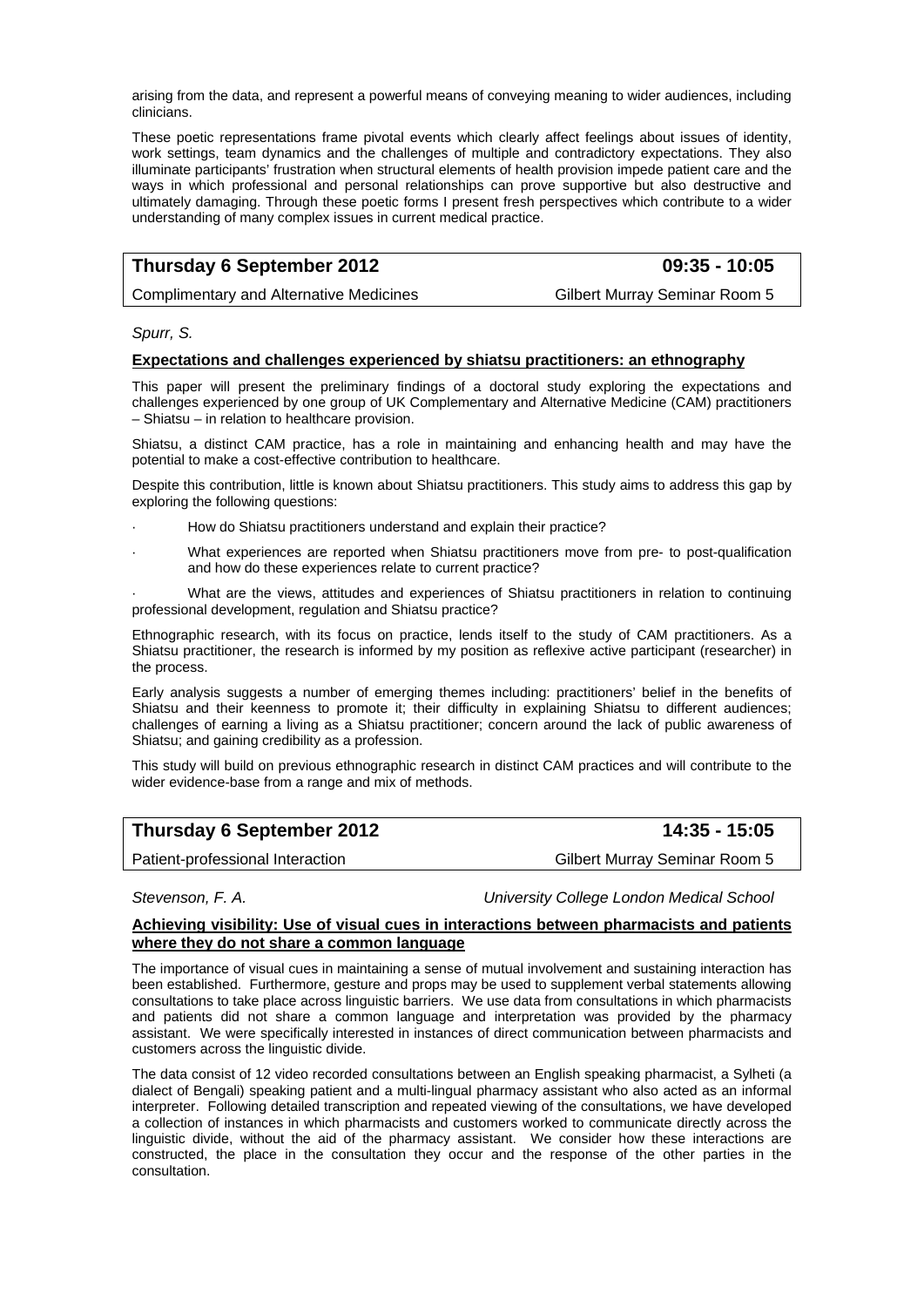Much of the focus on facilitating communication between people with different cultural and linguistic backgrounds focuses on language and the use of interpreters. This work demonstrates the existence and importance of direct communication across a linguistic divide and how this allows both patients and pharmacists to achieve 'visibility' in the consultation in situations in which they are linguistically excluded.

## **Friday 7 September 2012** 10:45 - 11:15

Health Service Delivery **Gilbert Murray Seminar Room 3** 

*Stewart, K., Bowen, L., Procter, S., Purdy, S., University of Nottingham Ridd, M., Salisbury, C.* 

#### **Complex Consultations: exploring strategies for the management of multimorbidity in primary care consultations**

Primary care appointments are planned and based around the traditional bio-medical model of a single health condition per consultation. The aim of the Complex Consultations project was to understand the impact of multi-morbidity on the process of care in primary care consultations in UK general practice.

The project used a mixed method approach, videoing consultations, interviewing GPs, surveying patients and analysing the video data. 30 GPs in Bristol, Bath and Somerset were recruited, and a total of 229 consultations were videoed. Following the recording of consultations, each GP was interviewed, using a semi structured video stimulated recall interview technique, reviewing 2 of their videoed consultations. These interviews sought to explore decision making in the consultations relating to the management of multimorbidities, examining the GPs interpretations, behaviours, experiences and perspectives of these complex consultations.

Our analysis of these interviews shows how GPs deal with a series of cross cutting 'goals' within each consultation. This paper presents findings from this interview data, exploring the strategies GPs use to manage multimorbidity, organised according to this framework of goals. It shows how complexity is generated or emerges at every stage of a consultation, from pre consultation formal and informal records, to the identification of courses of action that result from consultations. GPs use sophisticated strategies, knowingly deployed, to navigate through these sometimes apparently chaotic encounters, balancing demands of time and (un)certainty to identify ways forward for each consultation.

## **Friday 7 September 2012 10:45 - 11:15**

Risk John Foster Hall Swithland Room

Stjerna, M. L., Lauritzen, S. O. Stockholm University **Stockholm University Stockholm University** 

#### **Embodied risk: a parental perspective on child food allergy**

Food allergy, a potentially life-threatening condition, affects approximately 5 percent of young children in the Western world. There is neither a cure nor a preventive treatment, and management is restricted to careful avoidance of the offending foods stuff, the allergens, and a constant alertness to respond to symptoms when they appear. Parents of food allergic children are thus faced with a complex task of constant risk management in everyday life, particularly as food avoidance is not always a straightforward task. Common allergens such as nuts, egg and milk-protein are found in many different types of foods, often disguised and not easy to identify.

Drawing on a focus group study with parents of children diagnosed with food allergy, we will in this paper discuss how parents experience and understand the food allergy condition, more specifically how they locate risk related to the child's condition. The analysis reveals that the condition is understood as embodied in the sense that it is constantly present, 'silent' and disguised in the child's body, not visible to the eye. The condition becomes visible, as an allergic reaction, only when the child comes into contact with the allergen. Risk is thus located within the child, by some parents depicted as a 'ticking bomb'. These notions of embodied risk are discussed as related to the external risk that the child is confronted with in the local environment.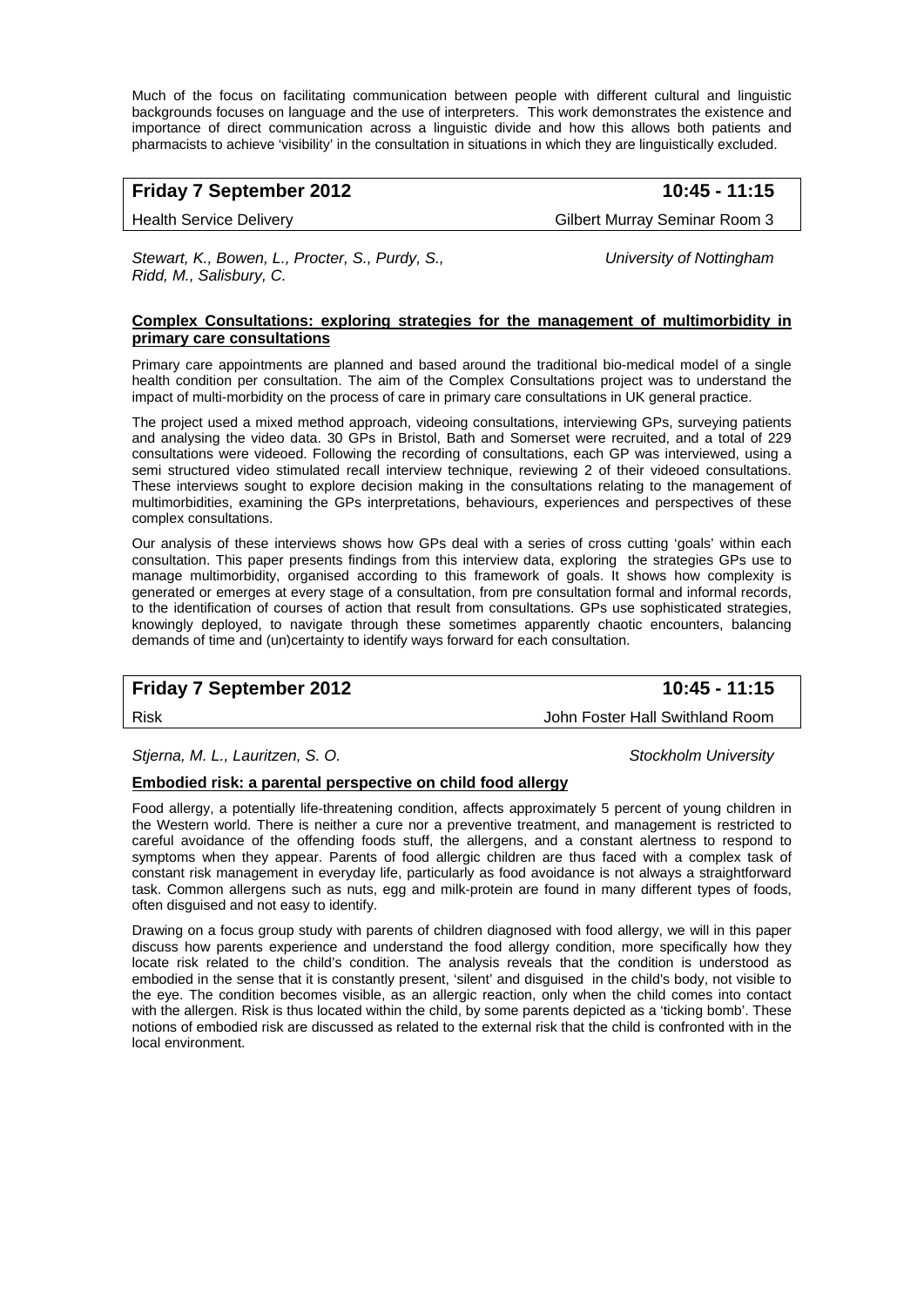# **Friday 7 September 2012 09:00 - 09:30**

Embodiment and Emotion Gilbert Murray Howard Room

*Stockl, A., Smajdor, A. Goldsmiths, University of London* 

### **Reconceptualing Shame as emotion research in medical sociology**

The Shame of Bodily Existence: How New Medical Technologies Produce New Moralities

Over the last thirty years, advancements in medical technologies have given rise to, and necessitated, new moral and ethical conducts. Our argument for this proposal rests on the assumption that a first wave of embedding medical technologies in legislation and in public understanding has already happened. However, recent research shows that new types of emotions, on a personal level, have evolved alongside the application of these technologies. We propose that these emotions are tied up with the shame of loss over bodily functions such as reproduction at one end of the life course and aging and bodily decay at the other. This new rendition of shame is not tied up with a guilty action as the cause. Sometimes shame is even transferred inter-generationally. Parents' shame over the use of donated gametes or IVF becomes shame experienced by their children. We take Max Scheler's phenomenological approach and suggest exploring this new type of shame as an emotion which cannot be shared empathically with someone else, as Scheler argued. People can share sorrow, grief and/or joy, but cannot share the feeling of shame which remains a deeply private emotion.We explore research within a UK context because it is unique in the pragmatic approach to new medical technologies. The UK is also a largely secular society, whereas in most European countries shame fits into institutionalized religions which provide society with a more or less moral framework.

# **Friday 7 September 2012 09:00 - 09:30**

Screening and Diagnosis **Gilbert Murray Seminar Room 1** 

#### *Stronge, P.*

## **Multiplex and manifold: health screening in relation to tense and time**

Experientially, to contemplate being screened is to contemplate the possibility I have been 'harbouring' a disease for years, and that I can and perhaps should avail myself of an intervention that can 'expose' this condition rather than let it continue undetected. Yet this not only raises a series of ethical and practical questions around choice, responsibility etc. It also confronts me, potentially quite dizzyingly, with issues to do with time, tense, continuity and destiny – issues I'm 'always, already' vaguely aware of but which I otherwise often tend to push aside.

My paper seeks to juxtapose recent interest within medical sociology in the increasingly normative role played by health screening with much longer-established if still neglected strands within philosophy and social theory that challenge taken-for-granted assumptions around time within Western rationality's imaginaries. Mobilising empirical data alongside historical and conceptual perspectives, it argues the screen represents neither a momentary 'cut' in a longer process nor a singular event with its own durational integrity. Rather it can be shown to reflect a rich heterogeneity of durations – physiological, technical, social, experiential etc. This multiplicity is afforded unity and coherence insofar it instantiates a 'thick' site of fusion between the three major tenses.

The paper draws on the thought of Bergson and Deleuze in reconceptualising the screen as multiplex and manifold and as a 'leaky receptacle' for temporal complexity. It considers the pragmatic implications of this for extending Anne-Marie Mol's notion of 'ontological politics' to 'when' as well as 'what'.

# Wednesday 5 September 2012 **15:55 - 16:25**

Gender John Foster Hall Swithland Room

*Sweeting, H., Bhaskar, A., Hunt, K., Benzeval, M., Popham, F. Medical Research Council* 

#### **Gender role attitudes, work and household roles and psychological distress: associations and time trends within the British household panel study**

Those holding traditional gender role attitudes (GRA) think men should work and provide for their family while women should remain home. Studies suggest that more traditional GRA may be associated with greater psychological distress. However attitude-role consistency (whether an individual's GRA correspond with their work and household roles) may be more important for wellbeing. Most studies in this area are from the US, focus on marital satisfaction as a marker of 'well-being' and, despite major changes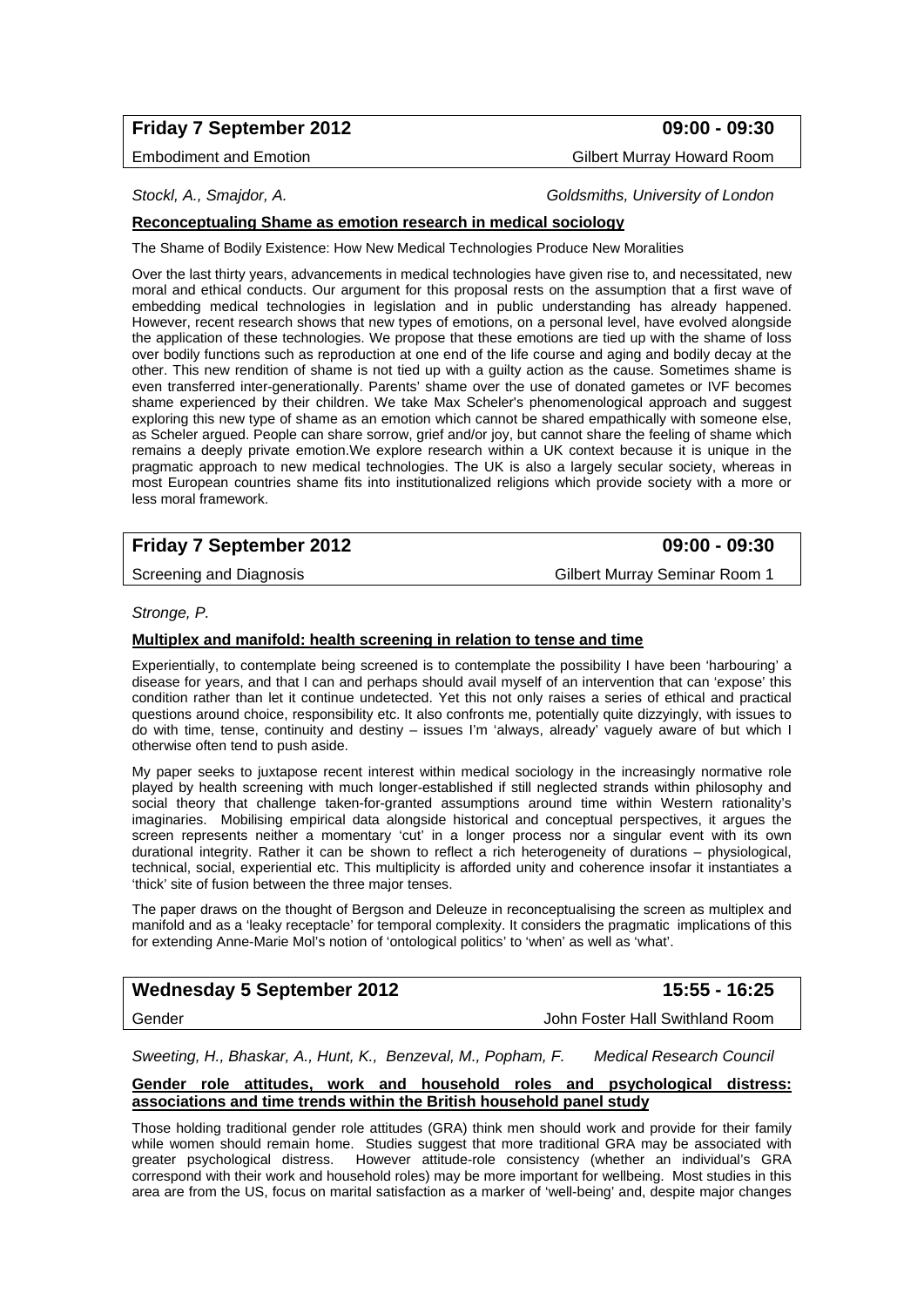in family formation, education and employment since the mid Twentieth century, have not focused on generational differences. Our analysis is based on data from waves 1 (1991) and 17 (2007) of the British Household Panel Study. Analyses are limited to those of working age, in cohabiting or married heterosexual relationships, and conducted separately by gender and for three age groups (20-34, 35-49, 50-64) from each wave. Over the 16-year period, both men's and women's GRA became less traditional, cohabitation and sharing of chores increased, as did the proportion of women in employment. We examine the associations which GRA and various roles (marital status, parental status, economic activity, division of household chores, economic activity) have with psychological distress (GHQ-12). Preliminary results suggest greater distress among those with more traditional GRA, particularly among younger people at the earlier date and older people at the later date. Future analyses will examine the important questions of whether 'fit' between GRA and roles matters for psychological distress and whether relationships differ by gender, age group or over time.

# **Friday 7 September 2012 11:20 - 11:50**

Lifecourse John Foster Hall Rothley / Oakham

#### *Tandinco, F.*

#### **Colonized yet excluded: The paradox of male involvement in a Mcdonaldized family planning program**

A qualitative study of male involvement in family planning (FP) was conducted in an urban-poor locale in the Philippines, its health station and its referral hospital. The primary objective of the study was to describe the context, content, and process of male involvement in FP as domestic practice and as statefunded program. Key informant interviews (KIIs) and focus groups with couples and FP program implementers, and point-of-service observation in clinics were conducted. Habermas's distinction between lifeworld and system, as represented by the domestic practice of FP by couples and the state-funded FP program, respectively, guided the data collection. Ritzer's McDonaldization rationalization model served as framework for qualitative data analysis and interpretation.

The study shows that men are generally involved in FP decisions such as limiting family size, birth spacing, choice of method, and timing of coitus. However, the state-funded FP program does not allow the same level of male involvement. There are program practices, protocols and policies that result in the disenfranchisement of men from the program itself. For instance, to ensure calculability, FP implementers tend to ignore the low acceptance of male methods since this is masked by female-based success indicators that show a high level of overall acceptance. The physical design of FP clinics allows for only "one client" (the wife) to be present during FP counseling and service provision. In sum, the McDonaldization of the state-funded FP program systematically, though perhaps unintentionally, excludes men who are otherwise willing to cooperate with their spouses in FP.

# **Thursday 6 September 2012** 10:45 - 11:15

Health Policy John Foster Hall Tilton Room

*Thomson, K. Birmingham City University* 

#### **Modernisation po-russkii: Official discourses of Russian health system reform**

Introduction: Since 1991, the Russian health system has undergone a number of reforms, including introduction of compulsory health insurance in the 1990s. There are well documented inequities and structural problems with the system, leading to a lack of public trust (Manning and Tikhonova 2009); combined with very poor health and demographic indicators (Leon et al 2011). In November 2011 a controversial Bill on healthcare provision was ratified.

Aim: To identify key constructs used in the official discourse of system reform that reveal the structures and processes that lie behind the policy developments; and the ways that the state seeks to legitimise its proposals.

Method: Official publications, statements, speeches, press releases and legislative documents issued from the Russian government or Ministries (from 2005-2012) pertaining to the health system were analysed using a discourse analytic approach.

Results/Findings: Modernisation is a key term in the official discourse. Behind the ideas about the 'modern' there is an underlying discourse of 'catching up' and meeting international norms. 'Modernisation' is presented as constituted in financial investment; access to healthcare; and professionalisation. Equity of access is especially problematic: the reform clearly delineates aspects of care that are 'free' and which paid for. Corruption is relatively absent as a theme, despite its prominence in the wider public discourse.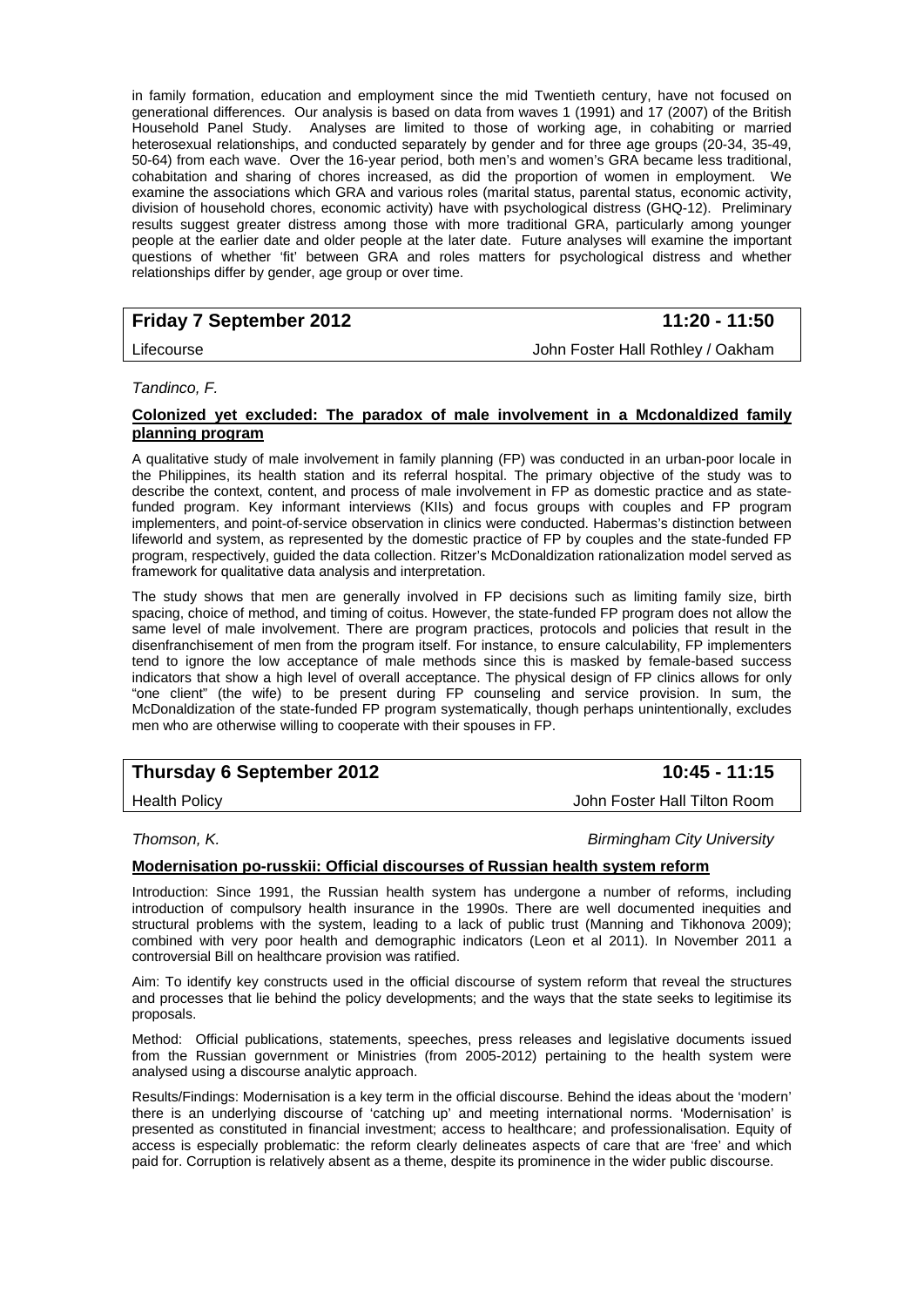Discussion/Conclusion: The official discourse seeks to demonstrate how the well-known shortcomings of the current system are recognised and that there is commitment to addressing them. Disquiet about the health system in the wider public discourse is therefore implicitly acknowledged, although they are rarely engaged with explicitly.

# Wednesday 5 September 2012 **15:20 - 15:50**

Professions Gilbert Murray Seminar Room 3

## *Timmons, S., Nairn, S. University of Nottingham*

### **The aesthetic of the emergency and the development of emergency medicine**

In this paper we will analyse the development of a relatively new medical specialism in the UK, that of Emergency Medicine. Despite the high media profile of emergency care, it is low-status specialism within UK medicine, and the physicians who work in the Emergency Department (ED) had a long struggle to establish it. The creation of a medical Royal College in 2008 means that, symbolically at least, this has now been achieved. In this paper we will show, using a sociology of professions approach, how emergency medicine defined itself as specialism, and sought to carve out a distinctive jurisdiction. Unlike many professional groups, there were no major competitors for this jurisdiction, or at least not very enthusiastic competitors. While, in the context of the UK NHS, the state was clearly an important factor in the development of this profession, we wish to develop the analysis further than is usual in sociology of professions. We will analyse the wider cultural context for the development of this specialism, in particular the aesthetics of the emergency. Emergency medicine presents itself as medical speciality dependent upon the development of senior consultant positions, a distinct educational training programme and a focused organisational space for emergency medicine to be practiced. However we also argue that this professional status has benefited from its high profile in the media, through both fictional and documentary sources which have hyped the concept of the emergency through a semiotics that we would characterise as an aesthetic of rescue.

# **Thursday 6 September 2012** 10:10 - 10:40

Theory Gilbert Murray Howard Room

*Tjora, A. Norwegian University of Science and Technology* 

### **Health communities**

While studies of health-care organisations have demonstrated the importance of communities in the professional sphere (i.e. clinical communities), a growing body of studies of health-related Internet use and self-help movements has shown the impact of communities also in the lay sphere. This paper draws on such studies to move a step towards 'community' as a richer sociological concept. Applying on the sociologies of Tönnies, Dürkheim, Collins, Garfinkel, Delanty, Maffesoli, and others, the paper suggests a typology of communal aspects of health-related action, both in the lay and professional sphere, and between the two.

## **Thursday 6 September 2012 15:45 - 16:15**

STS and Medicine **John Foster Hall Swithland Room** 

#### *Tomlin, Z., Faulkner, A., Peirce, S., Elwyn, G.*

#### **Health technology adoption: the role of technology identities and requirements**

The emergence and uptake of health technologies produces alternative socio-technical imaginaries in publicly funded healthcare systems: technology depicted as a contributor to rising costs with uncertain benefits, and technology as a tool to drive down costs and increase efficiency. The empirical workings of these scenarios in adoption processes are ill-understood. Our research on the adoption pathways of device technologies, designed as comparative case studies, has produced an empirically grounded adoption process map that unpacks the social, political and technological stock of these imaginaries at the micro and meso levels of organising technology adoption. Informed by structuration theory, actor network theory and the technology-in-practice approach, the map suggests that technology adoption is accomplished in a diffuse, boundary-spanning and dynamic 'adoption space' where actors from different social worlds, including the technology itself, co-produce adoption–relevant behaviours. Two central constructs explain adoption decisions: 'constructed technology identities' and 'technology requirements'. Identities represent the technology's materiality and the expectations built around it and translate diverse underlying structural and agentic inputs into heuristic, meaning-laden and transportable ideas about the technology. Requirements, similarly premised on the material-social dialectic/dynamic, represent the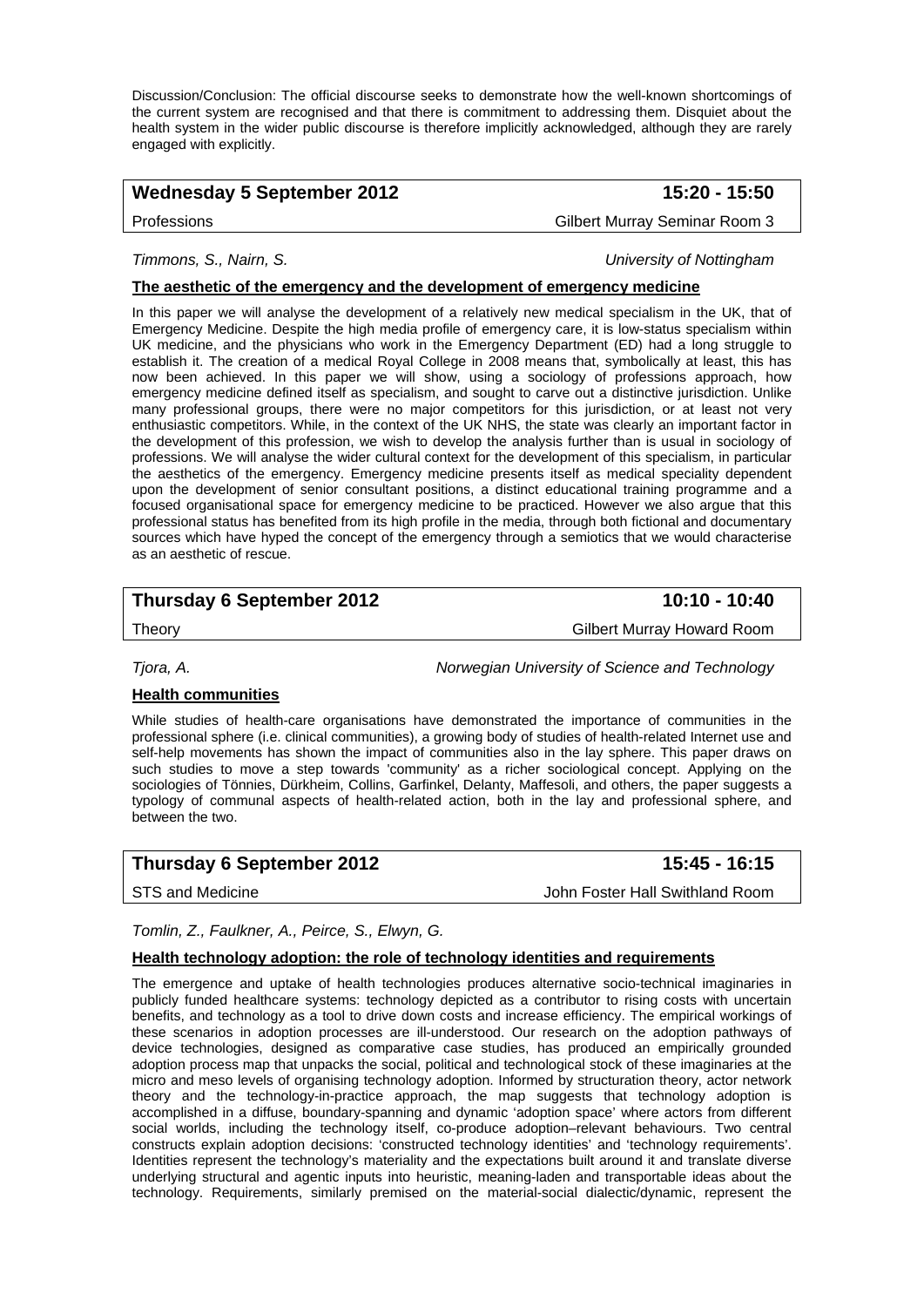demands that technology makes on people and systems. The political nature of adoption processes facilitates the mobilisation of identity and requirement discourses (in place, for example, of EBM discourses) and ensures their instrumentality in technology adoption decisions. The paper presents this research and exploratory work on a typology of technologies based on identity and requirement profiles.

# **Thursday 6 September 2012** 15:45 - 16:15

Experiences of Health and Illness **John Foster Hall Rothley / Oakham** 

*Trusson, D. University of Nottingham* 

#### **Living with a new normal: women's experiences after treatment for early stage breast cancer**

With the development of ever more efficient detection and treatment, the number of women surviving early stage breast cancer has grown. But what is life like for those women once the intensive period of treatment has passed? Siddhartha Mukherjee, an oncologist and assistant professor of medicine at Columbia,has recently argued that for a woman who has experienced breast cancer:

'cancer will become a chronic condition for her; she will live in its immediate shadow for decades, never quite certain about her outcome. The combination of surgery, chemo and radiation will likely extend her survival – but, having entered the world of cancer, her life will be permanently altered..for her, cancer will become the new "normal" ' (Mukherjee, 2011:27)

But what does this new normal look like? This paper presents ongoing research drawing on data from the narratives of 24 women who had completed treatment 6 months-29 years previously, to find out what constitutes their new normal. First of all how bodily changes have impacted on their perception of themselves in terms of femininity and sexuality and secondly, how their experiences have been shaped by interpersonal relationships both during and after treatment. This will help to further our understanding of what it is like to live in the aftermath of cancer and its treatment.

# Wednesday 5 September 2012 **13:00 - 13:30**

Mental Health Gilbert Murray Livingstone Room

*Ujam, M., Bryan, K., Allan, H.* 

#### **Interaction of frontline professionals(police, paramedics, A&E nurses and mental health nurses)**

The interaction of frontline professionals (police, paramedics, A&E nurses and mental health nurses) involved in managing individuals who present with a mental health crisis is socially constructed. Based on the epistemological position of social constructionism, this study applied discourse analysis to explicate how the everyday interaction of frontline professionals is constructed in context. Qualitative data (transcripts of focus group sessions, interviews, participant observations, and documents) were analysed to foreground the specific context of their interaction and potential consequences for patient experience and mental health service development.

Drawing from negotiated-order theory, this study also explored how frontline professionals (police, paramedics and nurses) construct the fleeting working relationships that underline their involvement in mental health crisis management. A key strength of this study is the multi-organisational approach and access to hard to reach professionals. Secondly, the study highlights important issues around mental health training for frontline professionals, role boundaries, service user outcomes and organisational development.

## **Thursday 6 September 2012** 16:55 - 17:25

Patient-professional Interaction Gilbert Murray Seminar Room 5

*Van Bekkum, J., Hilton, S.* 

#### **The challenges of bridging the gap between evidence, practice and the media: views from community nurse practitioners**

Health practitioners play a pivotal role in providing people with up-to-date accurate information on a wide range of health care. The increasing availability of health information and media reporting on health means that patients and practitioners' needs may extend beyond simply reading this information, to seeking help with the interpretation of information. This paper draws on 18 in-depth interviews that explore community nurse practitioners' experiences of the challenges and influences of the news media on evidence-related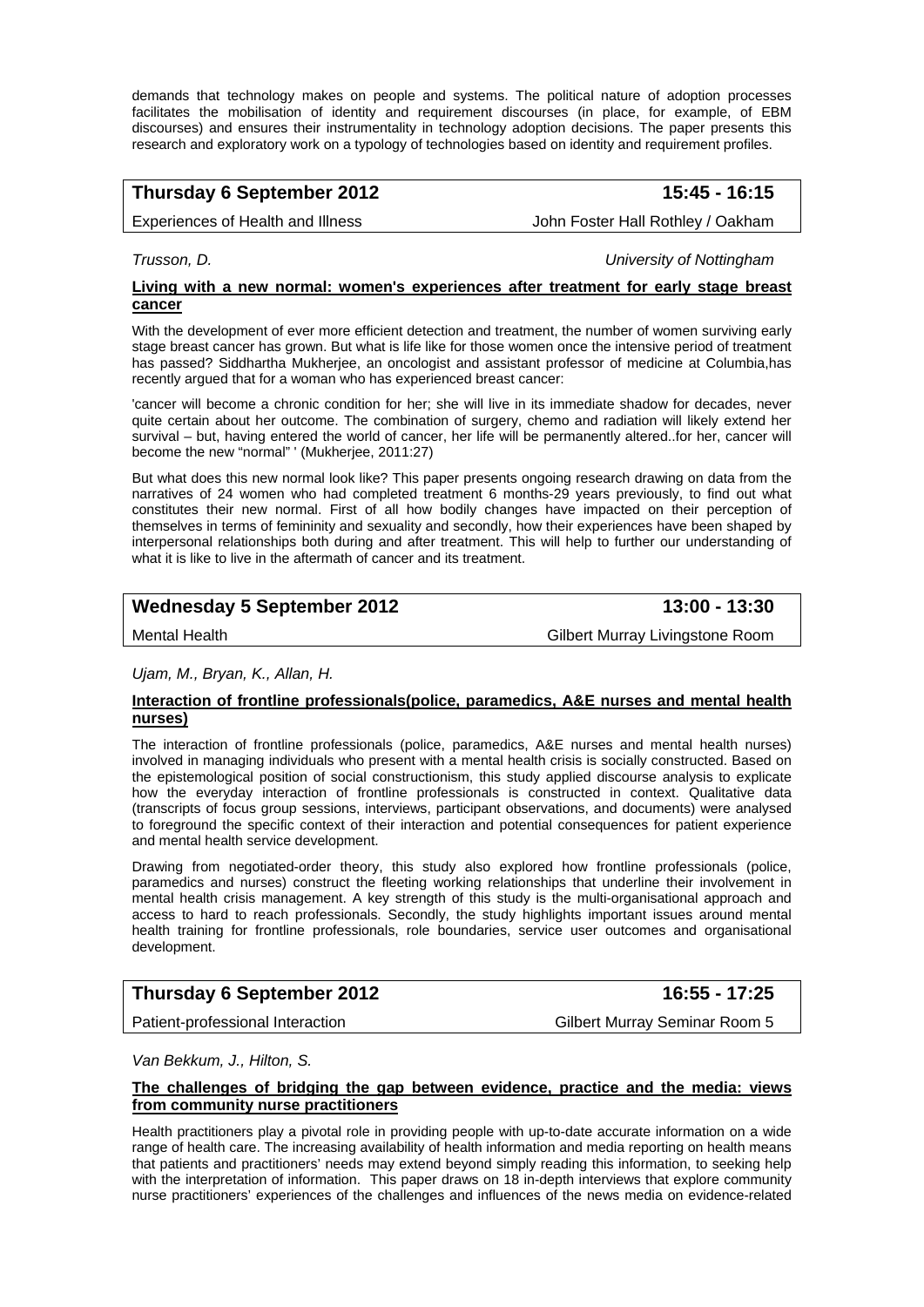practice. It was found that community nurse practitioners can find it difficult when media stories report apparently contradictory evidence to existing practice. Such media stories were blamed for causing unnecessary patient worry and could undermine community nurse practitioners' confidence in current practice. However, it was also common for community nurse practitioners to believe that news media are generally a helpful information source to patients and practitioners alike, keeping them abreast of healthcare developments. Some community nurse practitioners expressed concerns about their lack of confidence in judging how to make sense of and communicate about new discoveries or conflicting news reports and suggested a need for additional educational resources to help practitioners.

# **Thursday 6 September 2012 14:35 - 15:05**

#### Screening and Diagnosis Gilbert Murray Howard Room

*Vassy, C., Rosman, S., Rousseau, B. University of Paris 13* 

#### **A woman's choice? Institutional and political constraints in antenatal screening for down's syndrome in England, France and the Netherlands**

In most industrialized countries, women have the opportunity to undergo prenatal screening tests for Down's Syndrome (DS) in the first trimester of pregnancy. The screening uptake rate varies from country to country. In France, 84% of pregnant women underwent the DS screening test in 2010, compared with 61% in England in the same year and with 26% in the Netherlands in 2009. The aim of our sociological study is to analyse the reasons behind these differences. We explore the hypothesis that institutional and political constraints influence the information provided by health practitioners to pregnant women on prenatal screening and the decision of women to have the test.

We observed first consultations of pregnant women with a midwife or an obstetrician in England (N=16), France (N=34), and the Netherlands (N=25). Consultations were recorded and transcribed verbatim. We also analysed administrative, professional and legal documents on the implementation of DS prenatal screening programme in each country.

Study results show that pregnant women in the highly medicalized French health system were strongly invited by practitioners to undergo the free screening. By contrast midwives in the Netherlands, where implementation of the screening programme has been preceded by decades of political debates, and where women under 36 have to pay for the test, often warn pregnant women of negative consequences of having the test. England presents an intermediate case.

# **Thursday 6 September 2012** 15:45 - 16:15

Experiences of Health and Illness Gilbert Murray Livingstone Room

Walker, S., Andrew, S., Roberts, M., Hodson, M. **Anglia Ruskin University** 

#### **Smoking Journeys - Qualitative analysis of the accounts of COPD patients regarding tobacco smoking**

The predominant cause of Chronic Obstructive Pulmonary Disease (COPD) is tobacco smoking. Stopping smoking is one of the most important treatments for COPD. Despite this large number of patients with COPD continue to smoke.

This paper examines qualitative data on why people with COPD continue to smoke, or have stopped smoking, and the barrier and facilitators to smoking cessation for this group.

The paper is a secondary analysis of 64 interviews undertaken with COPD patients, with a primary aim of constructing a Patient Reported Experience measure (PREM) for COPD. Thirty six patients with COPD had stopped smoking (quit) and thirteen reported continuing to smoke. One patient had never smoked and for the remaining fourteen smoking data was absent or unclear.

In recounting their experiences of COPD most patients referred to smoking and to their efforts to stop. These references were analysed thematically. Themes emerging included reasons for quitting, strategies for quitting, reasons for continuing to smoke, barriers to quitting, and beliefs about smoking and COPD. Many quitters stopped after diagnosis with COPD or other severe illness (e.g. a heart attack). However many continuing smokers had experienced similar events without quitting. Neither group reported finding Nicotine Replacement Therapy helpful. Smokers cited stress, loneliness, and boredom as reasons for continuing to smoke. Some patients reported only experiencing COPD symptoms after quitting and there was ambivalence about the harmful effects of smoking. Attention to 'upstream' causes of continuing smoking may be a useful approach to helping recalcitrant smokers with COPD to quit.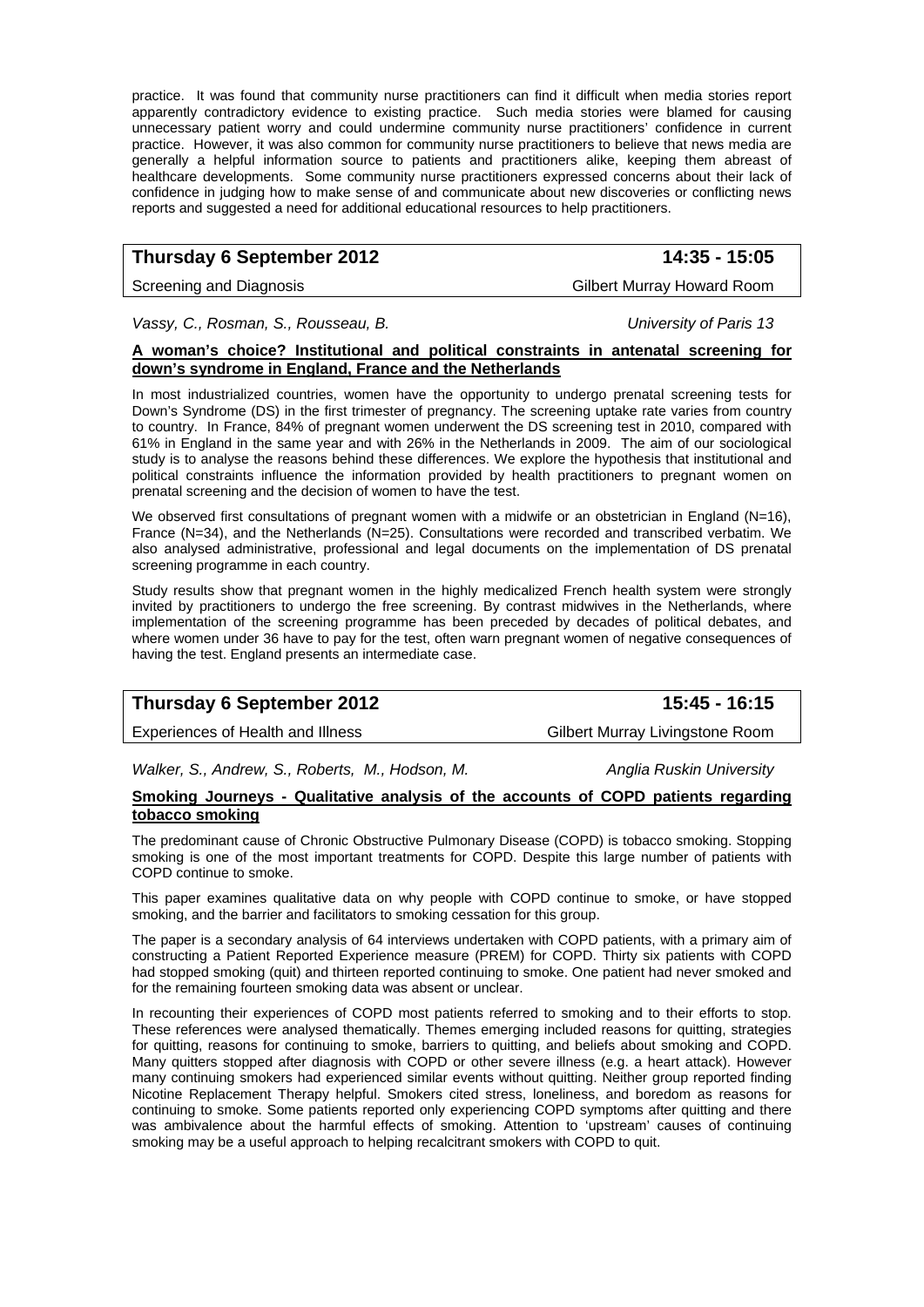## **Thursday 6 September 2012 16:55 - 17:25**

Health Care Organisation Gilbert Murray Seminar Room 2

#### *Waring, J., Waring, J., Bishop, S., Jurgens, F.*

#### **Exploring safety narratives: sense-making, identity and control in the context of hospital discharge**

This paper develops knowledge on the role of narratives in the social construction and control of patient safety. Patient safety has become a global priority, where mainstream research and policy has been concerned to advance learning and improvement through delineating types of risk, changing cultures, and informing safer clinical behaviours. Although sense-making is widely recognised as integral to learning and safety, there has been limited attention to how knowledge about safety is (co-) constructed through intersubjective and culturally scripted storytelling. We focus on the stories of patient safety constructed and narrated in the context of hospital discharge, where it is often difficult to make sense of delays, disruptions and breakdowns that threaten safety. Further, these discharge processes highlight the knowledge and cultural boundaries between the different occupations, agencies and organisations. Through exploring the different stories constructed within and across these boundaries we deepen our understanding of perceived victims, heroes and villains at the organisational and inter-organisational levels. These reveal clinicians' deep uncertainty and emotional labour in the discharge process as well as the cathartic and learning potential of co-authoring shared narratives that reflect common cultural norms and reveal the possibilities of change. From these accounts the interplay between sense-making, shared identity and notions of blame are elaborated, but also the often lost potential for learning.

## Wednesday 5 September 2012 **16:30 - 17:00**

Lifecourse John Foster Hall Tilton Room

#### *Watts, J.*

#### **Exploring the 'Social' of social work practice in palliative care**

Social work, as one of the 'psy' professions (Foucault, 1977), is practised in a variety of sectors including education, the criminal justice system and health care. Palliative care, as a specialist form of health care practice with people who have life-limiting illness, has a multi-professional approach to care drawing on the expertise of clinicians, physiotherapists, complementary health practitioners and social workers. Delivered in hospitals, care homes, hospices and in the community, palliative care has been widely lauded for its holistic person-centred approach. The benefits of effective pain-control and the management of symptoms to enable dying people to have a 'good death', has led to an increased emphasis on the medicalised aspects of the palliative care model (Watts, 2010). The role of social work has thus received a lower profile in the palliative care literature, this despite claims for the importance of multi-professional working. This paper uses a case-study approach to explore the role of social work in palliative care. A range of case examples will be used to draw out the complex and challenging nature of social work practice in this often sensitive and highly charged context. Family conflict, unresolved and anticipatory grief and relationship breakdown are some of the issues that social workers must address as they support individuals and families in regaining control of their situations at, what is often, a very stressful time in their lives.

## **Friday 7 September 2012 09:00 - 09:30**

Patient-professional Interaction Gilbert Murray Seminar Room 5

*Al-Sarraj, H., Webb, S., Rivas, C. Queen Mary, University of London* 

#### **Engaging in interaction in the interpreted diabetes consultation - analysis of audio and video data**

Patients who do not speak English might find it hard to communicate with healthcare providers even with interpretation, with communication much more than the literal translation of words. Communication barriers are known to contribute to inequalities in health for non-English speaking patients. The use and impact of interpreters in the medical consultation remains a debated issue and their role as cultural mediators largely unexplored. Emergence of electronic patient records and healthcare templates further complicates matters, so that in interpreted consultations there are four agents in the room (the patient, clinician, interpreter, computer). We report thematic analysis of video and audio recordings of interpreted consultations between diabetes nurses and patients in primary care. Dyads of engaged interaction occurred (e.g. interpreter-patient) which changed through the consultation), with coincident shifts in roles by the four agents. We explore two relevant patterns in the data: shortcuts and engagement. Interpreters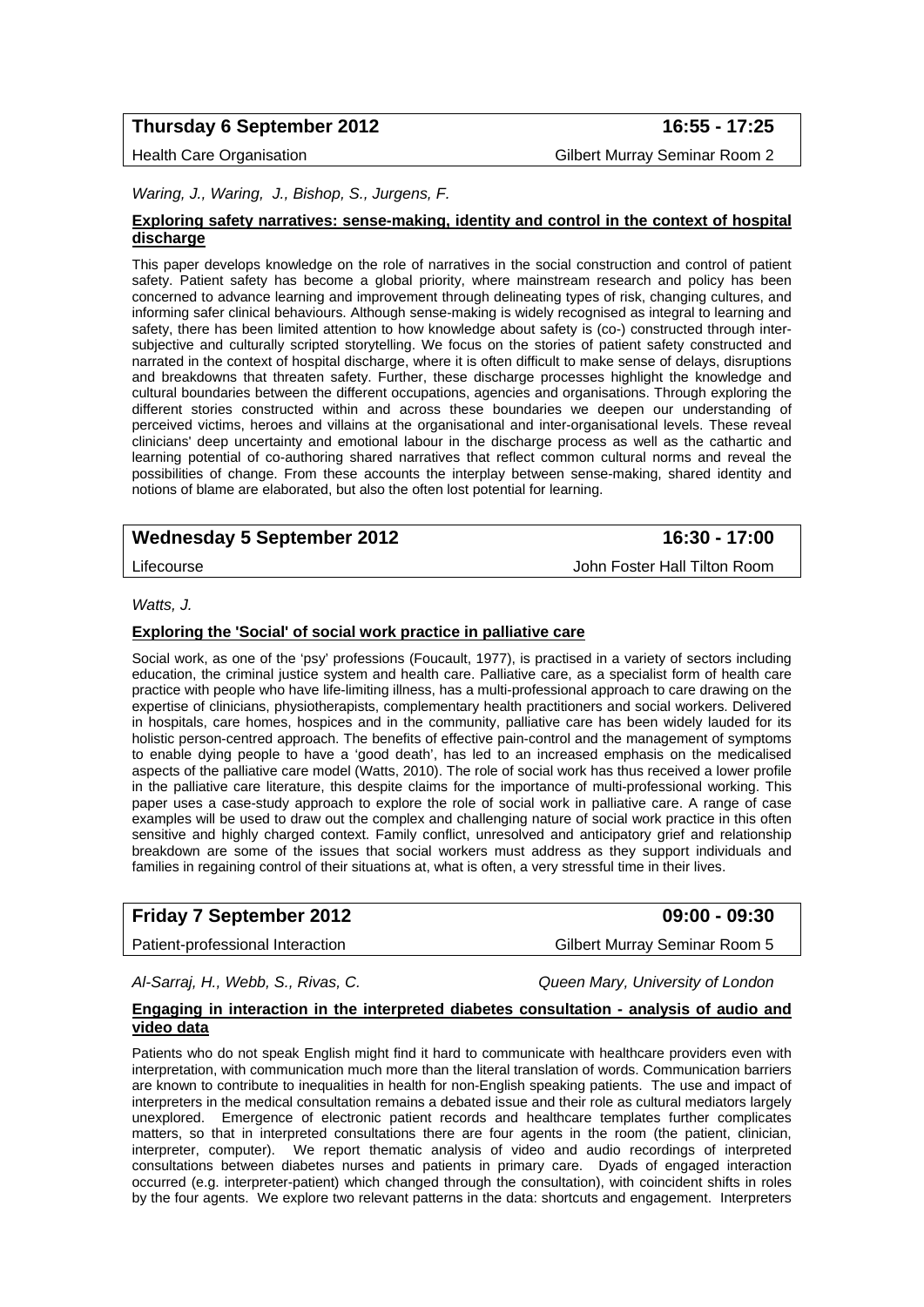often used 'shortcuts' to answer questions in place of the individual to which the question was aimed. This could increase efficiency, flow and clarity of the consultation and also result in confusion, loss of rapport and other problems. We also report on how analysis of the nurse's gaze and body language reveals ways in which she may become "marginalised" or disengaged during moments of the consultation, and reengaged, as well as ways in which the computer aids nurse management of the consultation and her behaviour towards the patient.

# **Thursday 6 September 2012 16:55 - 17:25**

Experiences of Health and Illness **John Foster Hall Rothley / Oakham** 

*Webster, M.* 

#### **Families with children with epilepsy**

This paper focuses on families with children with epilepsy. Existing sociological literature details the experiences of adults with epilepsy, and recollections of their childhoods. There is, however, no current literature exploring children's experiences of epilepsy, their siblings' experiences or the impact epilepsy can have on family relationships. The ketogenic diet (a dietary treatment for epilepsy which is high in fat and mimics starvation) has become more widely used for children with difficult to control epilepsy over the past fifteen years, and its use within families is yet to be researched from a sociological perspective. This, therefore, raises the questions: how does having a child with epilepsy impact on family relationships? And, how is the ketogenic diet incorporated into family life? The research will be framed by the 'new' sociology of childhood, recent work on 'doing families', the sociology of food and the sociology of chronic illness. In order to answer these questions in-depth, face-to-face interviews will be carried out with the main parent/carer of the child with epilepsy, the child themselves and a sibling in 20 families. Activities such as drawing and word tasks will be used to engage the children in the research. This is the basis for a PhD.

# **Thursday 6 September 2012** 16:20 - 16:50

Patient-professional Interaction Gilbert Murray Seminar Room 5

*Wickström, A.* 

#### **An improved smile - negotiating norms and ideals in orthodontic treatment with fixed appliance**

More than every fourth Swedish adolescent undergo orthodontic treatment to correct malocclusion. The treatment is subsidized by the state before the age of 20. Aesthetical reasons and enhancement of life are the main offers. This ongoing ethnographic study focuses on the interaction between adolescents, parents, orthodontists and assistants during three activities that precede a possible treatment with fixed appliance; consultation, examination and information. It aims to understand how aesthetical norms are discussed and negotiated, how deviation of the bite is evaluated, and how adolescents, parents, orthodontists and material representations interact.

A combination of theoretical perspectives from Science and Technology Studies and medical sociology/anthropology are used in order to understand clinical practice as collaboration and interaction between practitioners and patients. Drawing from childhood studies I also explore the young patients as social actors, that both influence and are influenced by clinical and technical practices, when bodily deviations are observed and corrected.

The initial analyses show that the consultation is a quick evaluation of the deviation. The adolescents negotiate the necessity of the treatment and some ask for a second opinion when denied treatment. Examination, on the other hand, does not include negotiations, but is embedded in many organizational routines. The deviation is visualized in a number of ways which includes procedures that are bodily intrusive and sometimes painful. Finally, the information is an agreement of the road to a future bite. In front of the computer the patient, a parent and the orthodontist discuss all visualizations and imagine the future bite.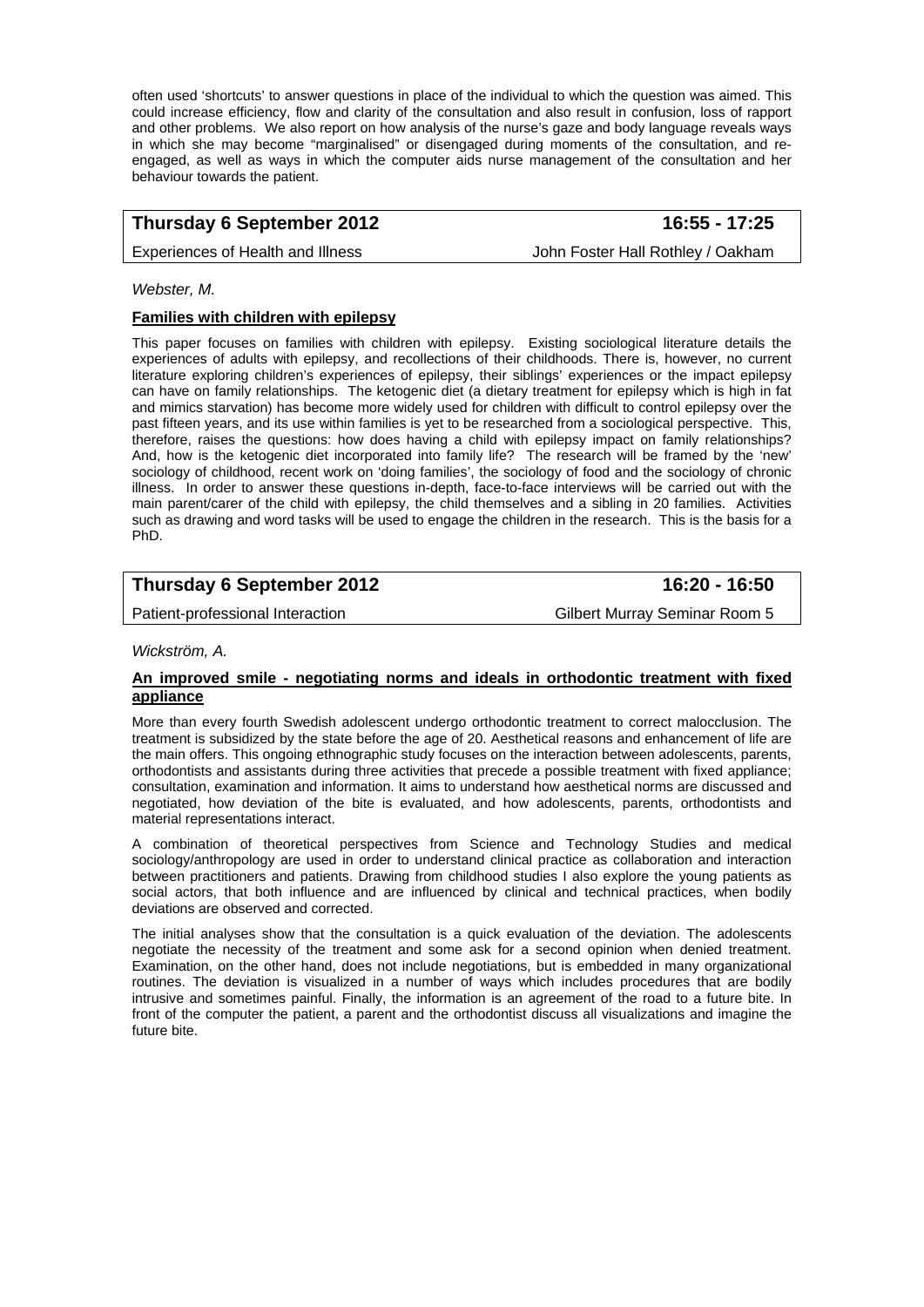# **Thursday 6 September 2012 15:10 - 15:40**

#### *Wilkinson, J. Lancaster University*

#### **Matter of bits: how the reproductive body materializes through ovulation predictors**

Reproductive technologies are becoming increasingly visible however much attention has been directed towards sophisticated and costly interventions such as IVF and less on technologies which can be used outside the medical setting such as ovulation predictors; technologies which have often gone under the radar. With this paper I hope to foreground these devices and to explore their impact on bodies and reproduction. Ovulation predictors are often small objects which come in bits; they may be microscopes, watches, or monitors and can assembled and disassembled as their users becomes more skilled with their pieces of metal and plastic. They measure body bits and they offer bits of information. Such bits play with boundaries as in the case of the basal body thermometer which measures inside the body but supplies a number outside the body. The number is inside the machine, but also inside my body. The boundaries of inside and outside are constantly moving with data collecting devices. How these bits and moving boundaries materialize reproductive bodies with be the focus of this talk. Additionally, I will explore how bodies work in tandem with machines until one or several bits fail. How is this failure enacted? My research has shown that these devices enact multiple small successes and failures; they may enact fertility in one part of the body although not in others. In this way, I will reflect on how ovulation predictors and reproductive devices articulate multiple (in) fertile bodies.

## Wednesday 5 September 2012 **14:10 - 14:40**

#### *Williams, R., Hewison, A. University of Birmingham*

#### **African and African Caribbean fatherhood and children's mental wellbeing**

African and African Caribbean fathers' beliefs and practices, regarding mental wellbeing, have not been investigated to any great extent, in England. This paper reports the findings from an exploratory qualitative study which examined the experiences 46 African and African Caribbean fathers in an inner city setting, in England. The participants' stories were explored in nine group interviews.

The fathers reported that they worked to maintain the mental wellbeing of their children, and this was mediated by wider structural and material factors. Enabling mental wellbeing involved authoritative parenting, encouraging good communication with children, the provision of love, affection, social support, the promotion of autonomy, self esteem, and spiritual well being. A central theme of the data was that being a father encompassed a broader community responsibility, in particular acting as a positive 'role model' for African and African Caribbean boys, young men and other fathers. This element of fatherhood was seen as a vital counter balance to the destructive influence of gangs, deprivation, and racism.

The analysis was informed by Bourdieu's work on differing forms of capital. This revealed that the fathers were striving to create symbolic, cultural and social forms of capital in order to protect children's mental health in families and communities, in the face of limited access to economic capital in communities characterised by deprivation. The discussion then considers the barriers and opportunities to service involvement, in the context of the increasing policy rhetoric advocating greater engagement of fathers by health visitors, midwives and other child health services within primary care.

# Wednesday 5 September 2012 **13:35 - 14:05**

Gender John Foster Hall Swithland Room

*Williamson, E., Hester,M., Jones, S. K., Feder, G.* 

#### **Asking men about domestic violence and abuse (DVA) in a GP setting: Recruitment and participation**

This paper is concerned with the methodological challenges of recruiting male patients in general practice to research about domestic violence and abuse (DVA). From October 2010, 2431 eligible male patients were approached and asked to complete a survey asking about their experience of DVA as victims and/or perpetrators in 16 general practices in the South West of England. 1430 men completed part one of the survey, 59% of those who were approached. This paper will present the recruitment figures from each of the practices involved. This recruitment data will be compared with other studies which have been This recruitment data will be compared with other studies which have been designed to ascertain the prevalence of DVA within male and female health populations. Within this paper

Inequalities Gilbert Murray Howard Room

STS and Medicine **John Foster Hall Swithland Room**